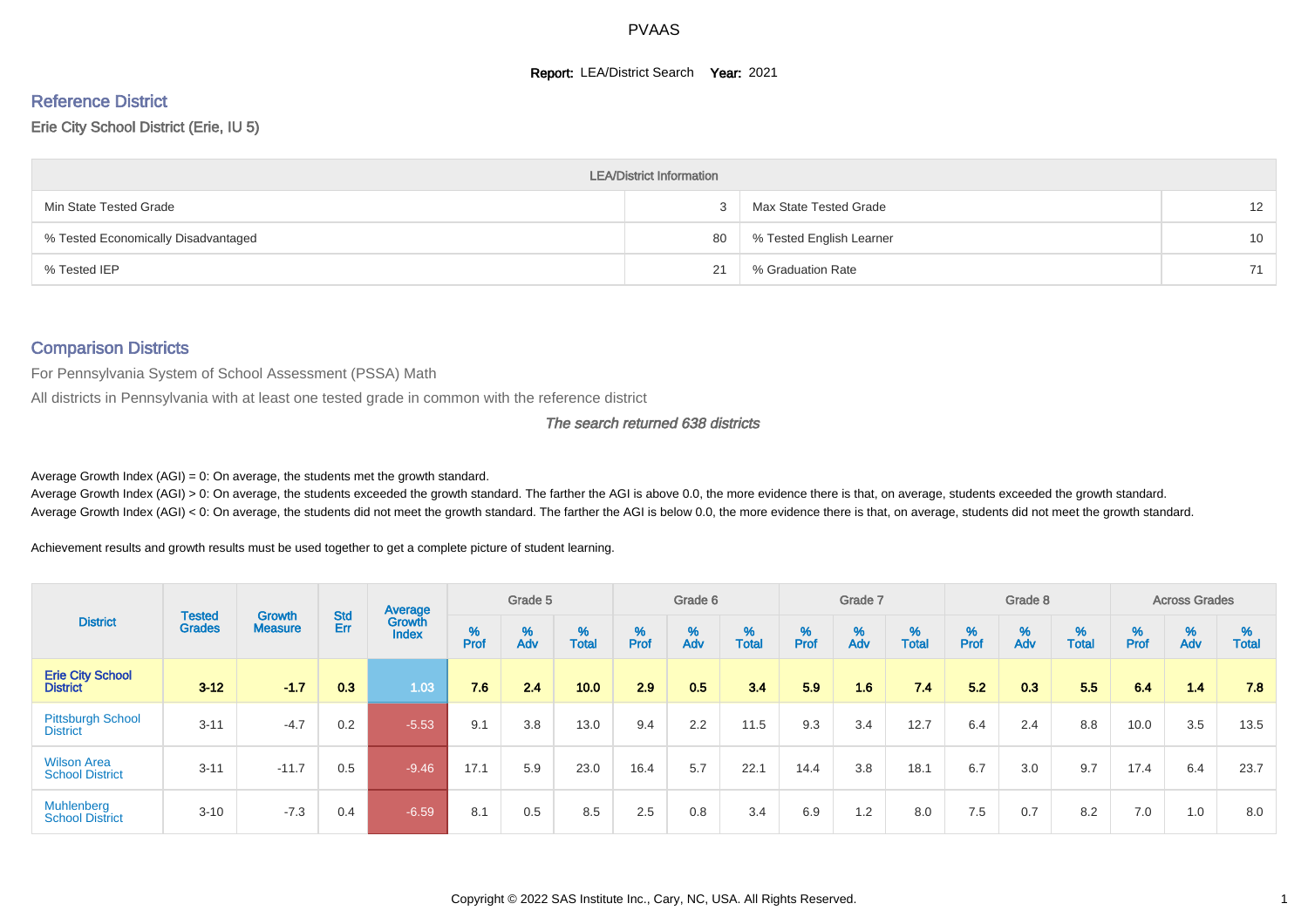|                                                    | <b>Tested</b> | <b>Growth</b>  | <b>Std</b> | Average                |           | Grade 5  |                      |           | Grade 6  |                   |           | Grade 7  |                      |              | Grade 8  |                   |           | <b>Across Grades</b> |            |
|----------------------------------------------------|---------------|----------------|------------|------------------------|-----------|----------|----------------------|-----------|----------|-------------------|-----------|----------|----------------------|--------------|----------|-------------------|-----------|----------------------|------------|
| <b>District</b>                                    | <b>Grades</b> | <b>Measure</b> | Err        | Growth<br><b>Index</b> | %<br>Prof | %<br>Adv | $\%$<br><b>Total</b> | %<br>Prof | %<br>Adv | %<br><b>Total</b> | %<br>Prof | %<br>Adv | $\%$<br><b>Total</b> | $\%$<br>Prof | %<br>Adv | %<br><b>Total</b> | %<br>Prof | %<br>Adv             | %<br>Total |
| <b>Erie City School</b><br><b>District</b>         | $3 - 12$      | $-1.7$         | 0.3        | 1.03                   | 7.6       | 2.4      | 10.0                 | 2.9       | 0.5      | 3.4               | 5.9       | 1.6      | 7.4                  | 5.2          | 0.3      | 5.5               | 6.4       | 1.4                  | 7.8        |
| <b>Shaler Area</b><br><b>School District</b>       | $3 - 11$      | $-6.1$         | 0.4        | 1.00                   | 26.2      | 5.8      | 32.0                 | 12.6      | 1.9      | 14.5              | 22.1      | 5.5      | 27.7                 | 19.6         | 5.2      | 24.8              | 23.3      | 7.8                  | 31.2       |
| <b>West Mifflin Area</b><br><b>School District</b> | $3 - 12$      | $-8.5$         | 0.5        | $-2.29$                | 18.4      | 5.7      | 24.1                 | 6.8       | 0.7      | 7.4               | 6.7       | 0.0      | 6.7                  | 5.5          | 0.0      | 5.5               | 11.1      | 2.8                  | 13.9       |
| <b>MaST Community</b><br><b>Charter School</b>     | $3 - 10$      | $-8.7$         | 0.6        | $-3.76$                | 30.0      | 3.0      | 33.0                 | 20.0      | 3.8      | 23.8              | 24.3      | 3.9      | 28.2                 | 17.5         | 1.9      | 19.4              | 23.1      | 3.6                  | 26.7       |
| <b>Baldwin-Whitehall</b><br><b>School District</b> | $3 - 11$      | $-5.8$         | 0.4        | $-2.93$                | 24.7      | 6.6      | 31.4                 | 18.6      | 1.2      | 19.8              | 16.0      | 1.6      | 17.7                 | 11.5         | 2.1      | 13.6              | 22.2      | 6.8                  | 29.0       |
| <b>Abington School</b><br><b>District</b>          | $3 - 10$      | $-3.8$         | 0.3        | 0.35                   | 25.7      | 12.4     | 38.1                 | 30.8      | 10.8     | 41.6              | 23.9      | 6.4      | 30.2                 | 14.9         | 1.1      | 15.9              | 26.9      | 10.4                 | 37.3       |
| <b>Pennridge School</b><br><b>District</b>         | $3 - 10$      | $-1.2$         | 0.3        | 6.80                   | 35.5      | 15.4     | 50.9                 | 19.1      | 2.9      | 22.0              | 21.4      | 13.9     | 35.3                 | 21.6         | 3.4      | 25.1              | 28.5      | 12.0                 | 40.5       |
| <b>Allentown City</b><br><b>School District</b>    | $3 - 12$      | $-4.5$         | 0.3        | $-9.09$                |           |          |                      | 2.0       | 0.7      | 2.8               | 2.2       | 0.3      | 2.5                  |              |          |                   | 4.3       | 1.1                  | 5.4        |
| <b>Parkland School</b><br><b>District</b>          | $3 - 11$      | $-3.5$         | 0.3        | $-5.03$                | 33.6      | 26.4     | 60.0                 | 33.4      | 15.9     | 49.3              | 27.1      | 18.6     | 45.7                 | 23.1         | 11.8     | 34.9              | 30.8      | 24.1                 | 54.9       |
| <b>Wyoming Area</b><br><b>School District</b>      | $3 - 10$      | $-7.7$         | 0.6        | $-1.00$                | 22.1      | 8.8      | 31.0                 | 4.8       | 1.0      | 5.8               | 9.3       | 3.1      | 12.4                 | 7.4          | 1.8      | 9.3               | 14.1      | 4.3                  | 18.4       |
| <b>MaST Community</b><br>Charter School II         | $3 - 10$      | $-8.4$         | 0.7        | $-4.62$                | 5.0       | 2.0      | 6.9                  | 7.2       | 1.0      | 8.2               | 8.9       | 2.0      | 10.9                 |              |          |                   | 12.6      | 3.2                  | 15.8       |
| <b>Pittston Area</b><br><b>School District</b>     | $3 - 11$      | $-8.4$         | 0.8        | 0.10                   | 5.7       | 0.0      | 5.7                  | 4.2       | 0.0      | 4.2               | 4.8       | 3.2      | 7.9                  | 7.1          | 1.8      | 8.9               | 10.7      | 3.8                  | 14.4       |
| <b>Seneca Valley</b><br><b>School District</b>     | $3 - 11$      | $-2.1$         | 0.3        | 1.45                   | 28.8      | 15.8     | 44.6                 | 33.8      | 9.8      | 43.6              | 26.6      | 12.0     | 38.5                 | 18.6         | 6.0      | 24.6              | 30.0      | 14.4                 | 44.4       |
| <b>Woodland Hills</b><br><b>School District</b>    | $3 - 12$      | $-6.1$         | 0.5        | $-2.24$                | 5.7       | 5.1      | 10.8                 | 4.8       | 1.4      | 6.2               | 8.7       | 2.9      | 11.6                 | 2.3          | 3.0      | 5.3               | 7.9       | 2.7                  | 10.6       |
| <b>Kiski Area School</b><br><b>District</b>        | $3 - 11$      | $-4.9$         | 0.4        | $-1.08$                | 15.4      | 5.6      | 21.0                 | 11.1      | 1.8      | 13.0              | 22.9      | 5.0      | 27.9                 | 9.6          | 2.8      | 12.4              | 20.2      | 7.5                  | 27.7       |
| <b>Lancaster School</b><br><b>District</b>         | $3 - 12$      | $-3.2$         | 0.3        | $-3.06$                | 8.8       | 3.0      | 11.8                 | 3.9       | 0.8      | 4.7               | 4.4       | 0.9      | 5.3                  | 2.3          | 0.6      | 3.0               | 7.4       | 1.9                  | 9.3        |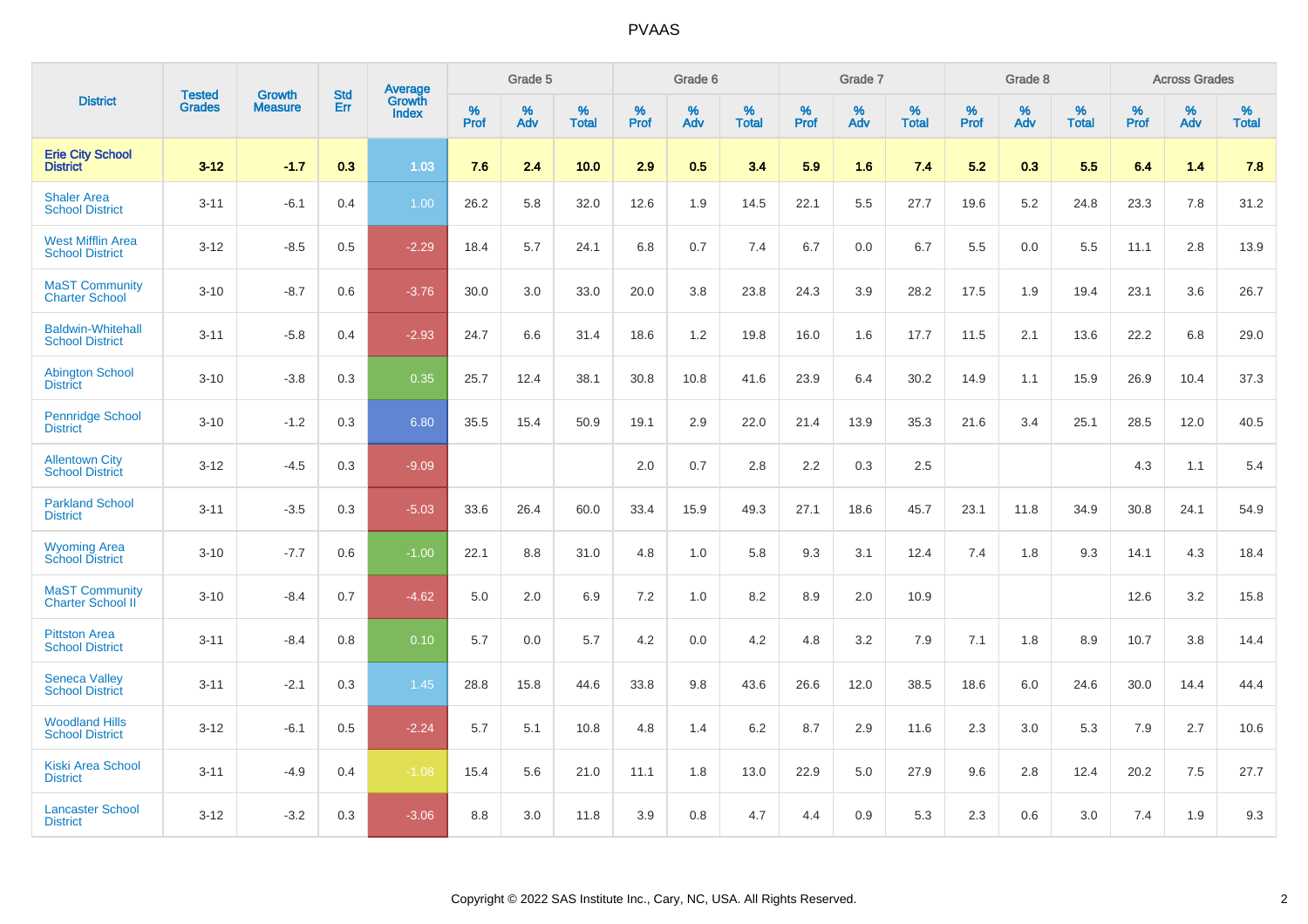|                                                                | <b>Tested</b> | Growth         | <b>Std</b> | Average                |           | Grade 5  |                   |           | Grade 6  |                   |           | Grade 7  |                   |           | Grade 8  |                   |           | <b>Across Grades</b> |                   |
|----------------------------------------------------------------|---------------|----------------|------------|------------------------|-----------|----------|-------------------|-----------|----------|-------------------|-----------|----------|-------------------|-----------|----------|-------------------|-----------|----------------------|-------------------|
| <b>District</b>                                                | <b>Grades</b> | <b>Measure</b> | Err        | Growth<br><b>Index</b> | %<br>Prof | %<br>Adv | %<br><b>Total</b> | %<br>Prof | %<br>Adv | %<br><b>Total</b> | %<br>Prof | %<br>Adv | %<br><b>Total</b> | %<br>Prof | %<br>Adv | %<br><b>Total</b> | %<br>Prof | %<br>Adv             | %<br><b>Total</b> |
| <b>Erie City School</b><br><b>District</b>                     | $3 - 12$      | $-1.7$         | 0.3        | 1.03                   | 7.6       | 2.4      | 10.0              | 2.9       | 0.5      | 3.4               | 5.9       | 1.6      | 7.4               | 5.2       | 0.3      | 5.5               | 6.4       | 1.4                  | 7.8               |
| <b>Dallas School</b><br><b>District</b>                        | $3 - 11$      | $-5.7$         | 0.5        | 5.42                   | 43.8      | 15.6     | 59.4              | 24.3      | 2.8      | 27.1              | 18.1      | 6.3      | 24.4              | 17.9      | 0.0      | 17.9              | 30.9      | 12.9                 | 43.8              |
| Southeastern<br><b>Greene School</b><br><b>District</b>        | $3 - 10$      | $-11.8$        | 1.0        | $-3.05$                | 34.5      | 13.8     | 48.3              | 32.4      | 2.9      | 35.3              | 8.2       | 4.1      | 12.2              | 25.6      | 2.3      | 27.9              | 26.6      | 12.9                 | 39.5              |
| <b>Bristol Township</b><br><b>School District</b>              | $3 - 11$      | $-4.1$         | 0.4        | $-1.98$                | 12.4      | 2.9      | 15.3              | 2.7       | 0.7      | 3.4               | 7.5       | 1.1      | 8.6               | 3.8       | 0.4      | 4.2               | 10.6      | 2.1                  | 12.7              |
| <b>Central Bucks</b><br><b>School District</b>                 | $3 - 11$      | 0.2            | 0.2        | 7.38                   | 36.0      | 18.4     | 54.4              | 31.8      | 16.6     | 48.4              | 29.2      | 13.4     | 42.6              | 22.8      | 7.4      | 30.1              | 32.0      | 16.6                 | 48.6              |
| <b>Pine-Richland</b><br><b>School District</b>                 | $3 - 11$      | $-1.8$         | 0.3        | 0.90                   | 35.0      | 21.7     | 56.7              | 35.6      | 11.5     | 47.1              | 37.1      | 18.2     | 55.4              | 30.1      | 15.8     | 45.9              | 34.9      | 21.2                 | 56.1              |
| Northwestern<br><b>School District</b>                         | $3 - 11$      | $-6.8$         | 0.6        | $-3.84$                | 34.7      | 6.3      | 41.0              | 21.8      | 1.2      | 23.0              | 16.8      | 7.5      | 24.3              | 9.1       | 1.8      | 10.9              | 25.1      | 6.0                  | 31.1              |
| Wissahickon<br><b>Charter School</b>                           | $3 - 8$       | $-0.8$         | 0.7        | 4.54                   | 0.0       | 0.0      | 0.0               | 2.4       | $0.0\,$  | 2.4               | 3.7       | 0.0      | 3.7               | 1.5       | 0.0      | 1.5               | 4.0       | $0.2\,$              | 4.2               |
| <b>Owen J Roberts</b><br><b>School District</b>                | $3 - 11$      | $-3.2$         | 0.3        | $-0.55$                | 35.7      | 21.9     | 57.7              | 29.6      | 17.3     | 46.9              | 28.3      | 12.5     | 40.8              | 22.8      | 5.5      | 28.4              | 31.9      | 16.7                 | 48.6              |
| <b>Gateway School</b><br><b>District</b>                       | $3 - 11$      | $-4.4$         | 0.4        | $-2.08$                | 15.3      | 7.4      | 22.7              | 16.5      | 7.1      | 23.6              | 14.6      | 4.2      | 18.8              | 16.2      | 6.9      | 23.2              | 21.5      | 9.7                  | 31.2              |
| <b>Conrad Weiser</b><br><b>Area School</b><br><b>District</b>  | $3 - 11$      | $-1.9$         | 0.5        | 2.69                   | 15.3      | 1.8      | 17.2              | 18.5      | 2.6      | 21.2              | 15.6      | 1.6      | 17.2              | 9.4       | 3.0      | 12.3              | 17.9      | 5.0                  | 23.0              |
| <b>Trinity Area School</b><br><b>District</b>                  | $3 - 11$      | $-4.0$         | 0.4        | 3.77                   | 35.4      | 13.4     | 48.9              | 20.9      | 3.2      | 24.1              | 21.5      | 8.0      | 29.5              | 15.3      | 3.2      | 18.6              | 25.6      | 9.6                  | 35.2              |
| Penn-Trafford<br><b>School District</b>                        | $3 - 11$      | $-3.6$         | 0.4        | 3.72                   | 40.3      | 24.6     | 64.9              | 36.1      | 20.9     | 57.0              | 33.3      | 18.7     | 52.0              | 19.3      | 3.7      | 23.0              | 34.4      | 21.1                 | 55.5              |
| <b>Tuscarora School</b><br><b>District</b>                     | $3 - 11$      | $-2.4$         | 0.5        | 3.82                   | 16.5      | 7.4      | 23.9              | 11.3      | 2.7      | 14.0              | 13.4      | 4.5      | 17.9              | 11.0      | 2.1      | 13.1              | 17.7      | 6.0                  | 23.6              |
| <b>Mount Pleasant</b><br><b>Area School</b><br><b>District</b> | $3 - 11$      | $-5.7$         | 0.5        | $-0.96$                | 18.0      | 1.6      | 19.7              | 12.8      | 2.4      | 15.2              | 12.7      | 2.8      | 15.5              | 7.4       | 0.8      | 8.3               | 18.3      | 4.3                  | 22.6              |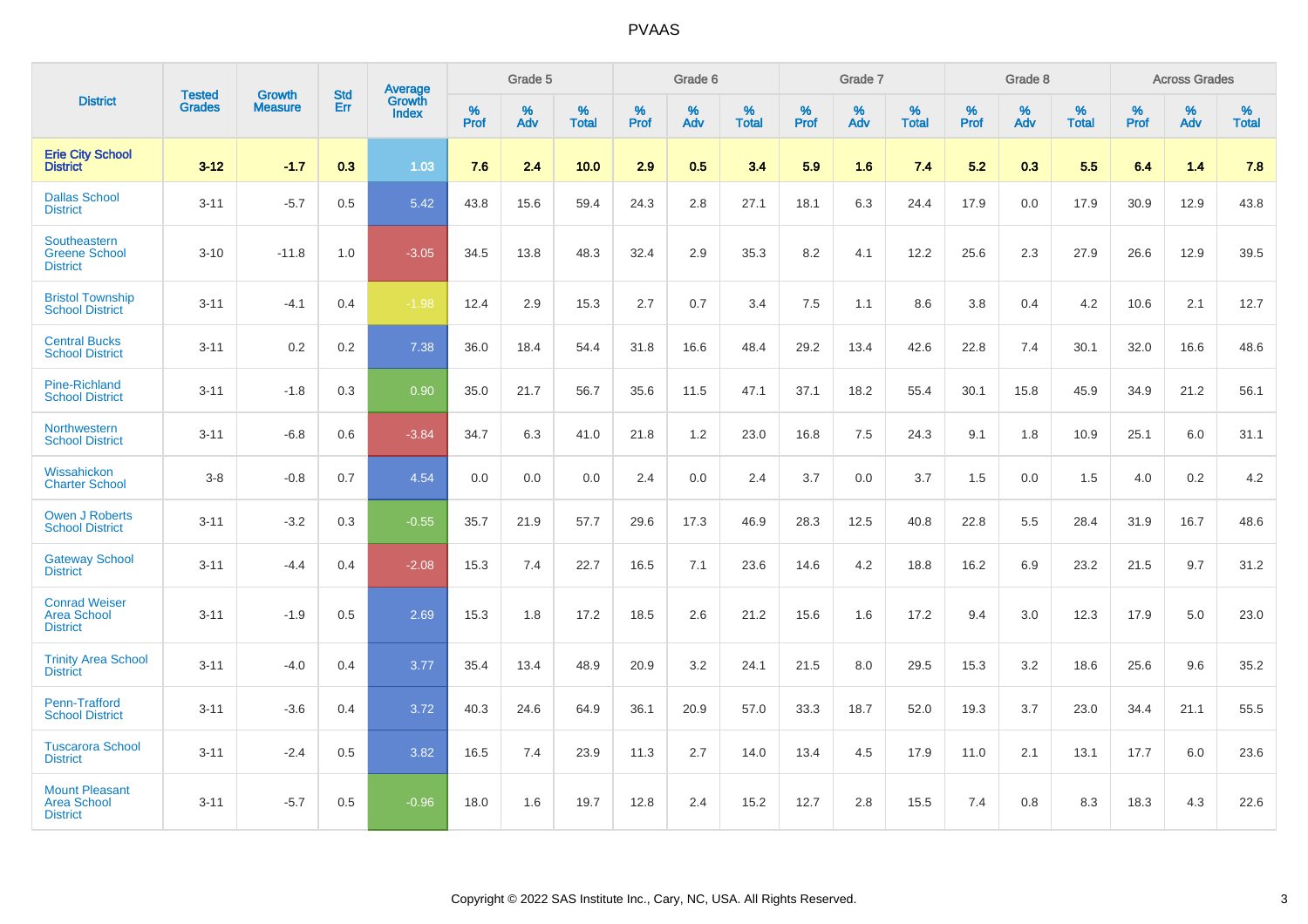|                                                                   | <b>Tested</b> | <b>Growth</b>  | <b>Std</b> | Average                       |              | Grade 5  |                   |           | Grade 6  |                   |           | Grade 7  |                   |           | Grade 8  |                   |           | <b>Across Grades</b> |                   |
|-------------------------------------------------------------------|---------------|----------------|------------|-------------------------------|--------------|----------|-------------------|-----------|----------|-------------------|-----------|----------|-------------------|-----------|----------|-------------------|-----------|----------------------|-------------------|
| <b>District</b>                                                   | <b>Grades</b> | <b>Measure</b> | Err        | <b>Growth</b><br><b>Index</b> | $\%$<br>Prof | %<br>Adv | %<br><b>Total</b> | %<br>Prof | %<br>Adv | %<br><b>Total</b> | %<br>Prof | %<br>Adv | %<br><b>Total</b> | %<br>Prof | %<br>Adv | %<br><b>Total</b> | %<br>Prof | %<br>Adv             | %<br><b>Total</b> |
| <b>Erie City School</b><br><b>District</b>                        | $3 - 12$      | $-1.7$         | 0.3        | 1.03                          | 7.6          | 2.4      | 10.0              | 2.9       | 0.5      | 3.4               | 5.9       | 1.6      | 7.4               | 5.2       | 0.3      | 5.5               | 6.4       | 1.4                  | 7.8               |
| Penn-Delco School<br><b>District</b>                              | $3 - 11$      | $-4.5$         | 0.4        | $-1.99$                       | 31.7         | 11.9     | 43.6              | 20.2      | 6.6      | 26.8              | 22.0      | 6.8      | 28.8              | 10.9      | 1.6      | 12.5              | 25.2      | 8.0                  | 33.2              |
| <b>Ringgold School</b><br><b>District</b>                         | $3 - 11$      | $-4.9$         | 0.5        | $-3.96$                       | 13.5         | 1.8      | 15.3              | 5.7       | 0.0      | 5.7               | 8.3       | 1.2      | 9.5               | 6.4       | 0.5      | 6.9               | 12.7      | 1.7                  | 14.4              |
| <b>Springfield School</b><br><b>District</b>                      | $3 - 11$      | $-3.6$         | 0.4        | $-2.60$                       | 35.0         | 20.1     | 55.1              | 30.6      | 7.7      | 38.4              | 35.8      | 10.7     | 46.5              | 26.0      | 12.6     | 38.6              | 33.8      | 18.4                 | 52.2              |
| Penn Hills School<br><b>District</b>                              | $3 - 11$      | $-4.0$         | 0.5        | 1.96                          | 4.7          | 1.8      | 6.4               | 2.7       | 0.7      | 3.4               | 2.1       | 1.6      | 3.7               | 3.4       | 0.0      | 3.4               | 6.8       | 2.1                  | 8.9               |
| <b>Nazareth Area</b><br><b>School District</b>                    | $3 - 11$      | $-2.2$         | 0.4        | 3.03                          | 30.3         | 13.0     | 43.3              | 27.3      | 13.5     | 40.8              | 27.8      | 6.8      | 34.6              | 17.3      | 3.5      | 20.9              | 28.9      | 10.3                 | 39.2              |
| <b>Connellsville Area</b><br><b>School District</b>               | $3 - 11$      | $-3.8$         | 0.4        | $-0.77$                       | 19.0         | 7.5      | 26.5              | 10.8      | 3.6      | 14.3              | 9.5       | 2.4      | 11.9              | 9.4       | 2.2      | 11.6              | 15.5      | 4.5                  | 20.0              |
| <b>East Stroudsburg</b><br><b>Area School</b><br><b>District</b>  | $3 - 11$      | $-4.6$         | 0.5        | $-0.82$                       | 19.0         | 5.3      | 24.3              | 8.8       | 1.6      | 10.4              | 9.7       | 3.0      | 12.7              | 7.7       | 1.9      | 9.7               | 16.0      | 4.5                  | 20.5              |
| <b>Eastern Lebanon</b><br><b>County School</b><br><b>District</b> | $3 - 11$      | $-3.3$         | 0.5        | 2.09                          | 19.8         | 7.9      | 27.7              | 9.1       | 0.6      | 9.7               | 13.1      | 3.1      | 16.2              | 8.9       | 1.8      | 10.6              | 17.0      | 5.0                  | 22.0              |
| <b>Pottstown School</b><br><b>District</b>                        | $3 - 12$      | $-5.0$         | 0.5        | $-2.29$                       | 6.0          | 3.6      | 9.5               | 2.1       | 0.0      | 2.1               | 5.3       | 0.7      | 5.9               | 5.6       | 0.0      | 5.6               | 6.5       | 1.2                  | 7.7               |
| <b>Beaver Area</b><br><b>School District</b>                      | $3 - 10$      | $-4.4$         | 0.6        | 1.92                          | 36.2         | 23.8     | 60.0              | 37.3      | 28.8     | 66.1              | 22.6      | 13.0     | 35.6              | 17.1      | 7.2      | 24.3              | 29.2      | 25.6                 | 54.8              |
| <b>Greensburg Salem</b><br><b>School District</b>                 | $3 - 11$      | $-3.8$         | 0.5        | $-1.81$                       | 31.1         | 7.9      | 39.0              | 12.0      | 1.2      | 13.2              | 16.5      | 3.8      | 20.3              | 17.6      | 4.6      | 22.2              | 20.7      | 7.4                  | 28.2              |
| Susquehanna<br><b>Township School</b><br><b>District</b>          | $3 - 12$      | $-3.4$         | 0.5        | 0.05                          | 13.7         | 3.7      | 17.4              | 3.0       | 0.5      | 3.5               | 6.2       | 2.3      | 8.5               | 9.8       | 0.5      | 10.3              | 11.5      | 3.0                  | 14.4              |
| <b>York Suburban</b><br><b>School District</b>                    | $3 - 11$      | $-1.0$         | 0.5        | 6.95                          | 28.6         | 23.2     | 51.7              | 17.1      | 6.5      | 23.6              | 23.6      | 15.3     | 38.9              | 20.6      | 9.2      | 29.9              | 27.3      | 17.9                 | 45.3              |
| <b>Pleasant Valley</b><br><b>School District</b>                  | $3 - 11$      | $-2.3$         | 0.4        | 2.77                          | 20.4         | 6.2      | 26.6              | 17.4      | 2.3      | 19.7              | 23.2      | 3.5      | 26.8              | 8.3       | 3.2      | 11.5              | 20.4      | 5.0                  | 25.4              |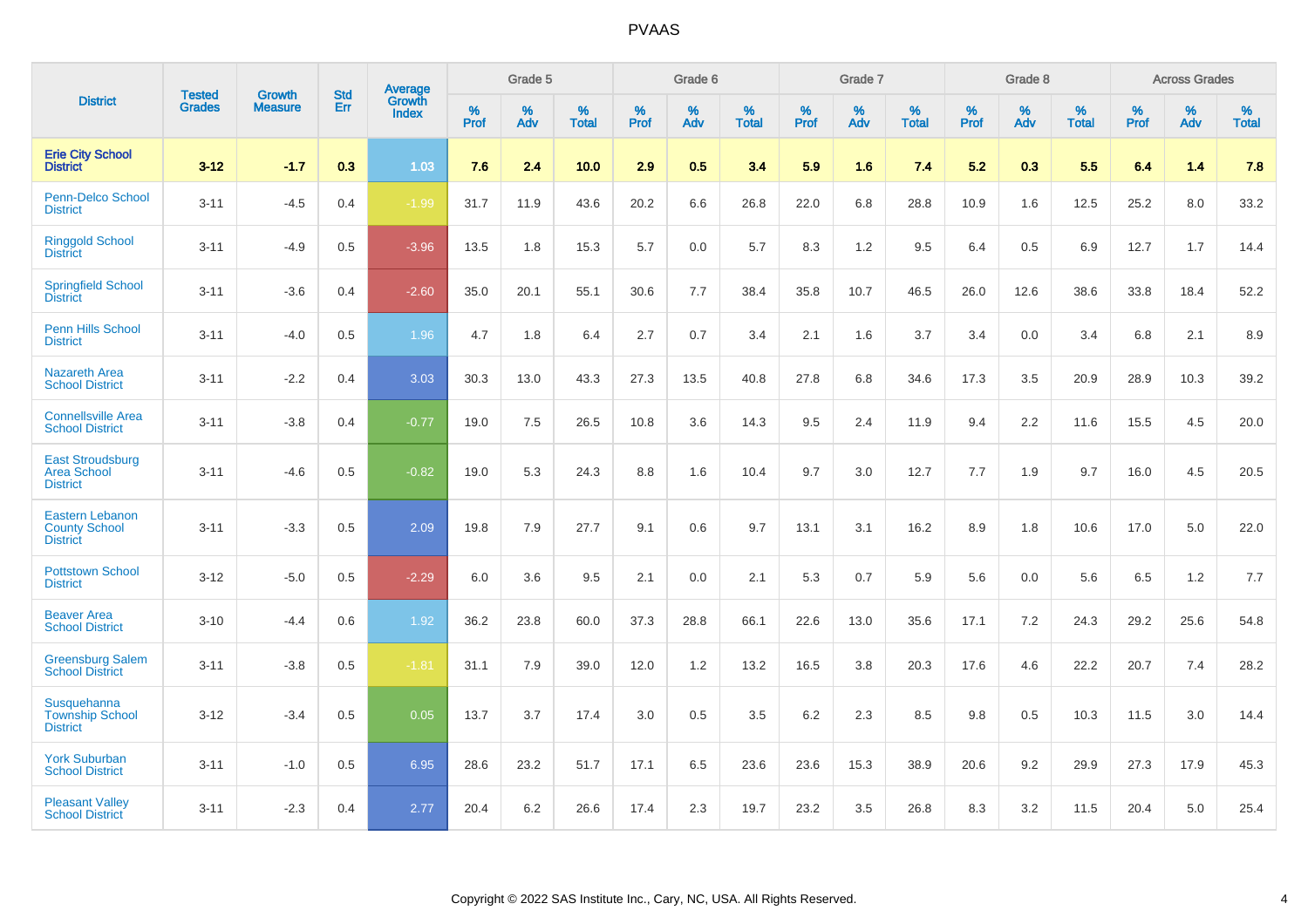|                                                             | <b>Tested</b> | <b>Growth</b>  | <b>Std</b> | Average<br>Growth |                     | Grade 5  |                      |              | Grade 6  |                      |              | Grade 7  |                      |              | Grade 8  |                      |                     | <b>Across Grades</b> |                      |
|-------------------------------------------------------------|---------------|----------------|------------|-------------------|---------------------|----------|----------------------|--------------|----------|----------------------|--------------|----------|----------------------|--------------|----------|----------------------|---------------------|----------------------|----------------------|
| <b>District</b>                                             | <b>Grades</b> | <b>Measure</b> | Err        | <b>Index</b>      | $\%$<br><b>Prof</b> | %<br>Adv | $\%$<br><b>Total</b> | $\%$<br>Prof | %<br>Adv | $\%$<br><b>Total</b> | $\%$<br>Prof | %<br>Adv | $\%$<br><b>Total</b> | $\%$<br>Prof | %<br>Adv | $\%$<br><b>Total</b> | $\%$<br><b>Prof</b> | $\%$<br>Adv          | $\%$<br><b>Total</b> |
| <b>Erie City School</b><br><b>District</b>                  | $3 - 12$      | $-1.7$         | 0.3        | 1.03              | 7.6                 | 2.4      | 10.0                 | 2.9          | 0.5      | 3.4                  | 5.9          | 1.6      | 7.4                  | 5.2          | 0.3      | 5.5                  | 6.4                 | 1.4                  | 7.8                  |
| <b>Crestwood School</b><br><b>District</b>                  | $3 - 11$      | $-2.8$         | 0.5        | 3.04              | 19.1                | 5.6      | 24.7                 | 24.3         | 7.7      | 32.0                 | 21.0         | 8.7      | 29.7                 | 19.0         | 6.6      | 25.6                 | 23.4                | 8.3                  | 31.7                 |
| <b>Pennsbury School</b><br><b>District</b>                  | $3 - 11$      | $-2.3$         | 0.3        | 0.78              | 32.1                | 19.0     | 51.1                 | 23.0         | 10.9     | 34.0                 | 19.4         | 7.0      | 26.4                 | 15.8         | 9.8      | 25.6                 | 26.7                | 15.5                 | 42.2                 |
| <b>Neshaminy School</b><br><b>District</b>                  | $3 - 11$      | $-0.6$         | 0.3        | 4.21              | 26.6                | 8.4      | 35.0                 | 18.4         | 3.5      | 21.9                 | 21.1         | 6.5      | 27.6                 | 17.0         | 5.4      | 22.4                 | 24.8                | 10.8                 | 35.6                 |
| <b>Plum Borough</b><br><b>School District</b>               | $3 - 11$      | $-3.1$         | 0.4        | 3.08              | 34.5                | 8.4      | 42.9                 | 32.3         | 19.5     | 51.8                 | 22.5         | 13.0     | 35.5                 | 17.6         | 4.3      | 21.9                 | 28.8                | 15.8                 | 44.6                 |
| Jefferson-Morgan<br><b>School District</b>                  | $3 - 10$      | $-0.4$         | 0.8        | 4.12              | 7.1                 | 1.4      | 8.6                  | 23.6         | 0.0      | 23.6                 | 10.9         | 3.6      | 14.6                 | 24.4         | 2.2      | 26.7                 | 17.1                | 4.8                  | 21.9                 |
| <b>Tacony Academy</b><br><b>Charter School</b>              | $3 - 11$      | $-3.3$         | 0.8        | 3.79              | 4.1                 | 1.4      | 5.5                  | 2.9          | 0.0      | 2.9                  | 6.8          | 0.0      | 6.8                  | 5.7          | 2.9      | 8.6                  | 5.0                 | 1.0                  | $6.0\,$              |
| <b>Philadelphia City</b><br><b>School District</b>          | $3 - 12$      | $-0.5$         | 0.2        | 3.67              | 8.4                 | 4.9      | 13.3                 | 9.6          | 3.1      | 12.7                 | 10.6         | 4.5      | 15.1                 | 5.0          | 4.4      | 9.4                  | 9.8                 | 5.2                  | 15.0                 |
| North Penn School<br><b>District</b>                        | $3 - 11$      | 0.9            | 0.2        | 9.59              | 30.6                | 14.1     | 44.6                 | 25.7         | 14.1     | 39.7                 | 29.4         | 8.8      | 38.2                 | 25.4         | 7.7      | 33.2                 | 29.6                | 14.0                 | 43.7                 |
| <b>Whitehall-Coplay</b><br><b>School District</b>           | $3 - 11$      | $-3.3$         | 0.4        | $-2.64$           | 23.4                | 6.6      | 30.0                 | 12.7         | 1.9      | 14.7                 | 11.1         | 2.5      | 13.6                 | 10.5         | 3.2      | 13.7                 | 18.5                | 4.9                  | 23.5                 |
| Downingtown Area<br><b>School District</b>                  | $3 - 11$      | $-1.3$         | 0.3        | 5.44              | 40.5                | 24.2     | 64.7                 | 28.9         | 24.6     | 53.5                 | 31.4         | 21.1     | 52.5                 | 27.1         | 28.6     | 55.7                 | 36.8                | 25.9                 | 62.7                 |
| <b>Manheim</b><br><b>Township School</b><br><b>District</b> | $3 - 12$      | $-0.7$         | 0.3        | 6.38              | 29.8                | 17.1     | 46.9                 | 33.2         | 23.2     | 56.3                 | 28.9         | 9.6      | 38.6                 | 18.1         | 11.2     | 29.3                 | 28.7                | 21.3                 | 49.9                 |
| <b>Shippensburg Area</b><br><b>School District</b>          | $3 - 11$      | $-3.6$         | 0.4        | 1.09              | 18.3                | 13.7     | 32.0                 | 12.9         | 4.2      | 17.0                 | 13.4         | 2.4      | 15.8                 | 13.6         | 4.0      | 17.7                 | 17.3                | 7.6                  | 24.9                 |
| <b>Interboro School</b><br><b>District</b>                  | $3 - 12$      | $-3.0$         | 0.4        | 0.02              | 13.5                | 2.2      | 15.8                 | 11.8         | 2.4      | 14.2                 | 14.4         | 3.4      | 17.8                 | 10.7         | 2.1      | 12.8                 | 16.4                | 3.1                  | 19.6                 |
| <b>Burgettstown Area</b><br><b>School District</b>          | $3 - 11$      | $-6.3$         | 0.7        | $-3.35$           | 16.9                | 2.6      | 19.5                 | 15.4         | 0.0      | 15.4                 | 3.6          | 2.4      | 6.0                  | 9.3          | 4.0      | 13.3                 | 15.1                | 3.7                  | 18.9                 |
| <b>Yough School</b><br><b>District</b>                      | $3 - 10$      | $-4.9$         | 0.6        | $-3.11$           | 19.1                | 5.3      | 24.4                 | 17.8         | 5.2      | 23.0                 | 16.5         | 1.0      | 17.5                 | 6.6          | 0.8      | 7.4                  | 19.1                | 4.3                  | 23.4                 |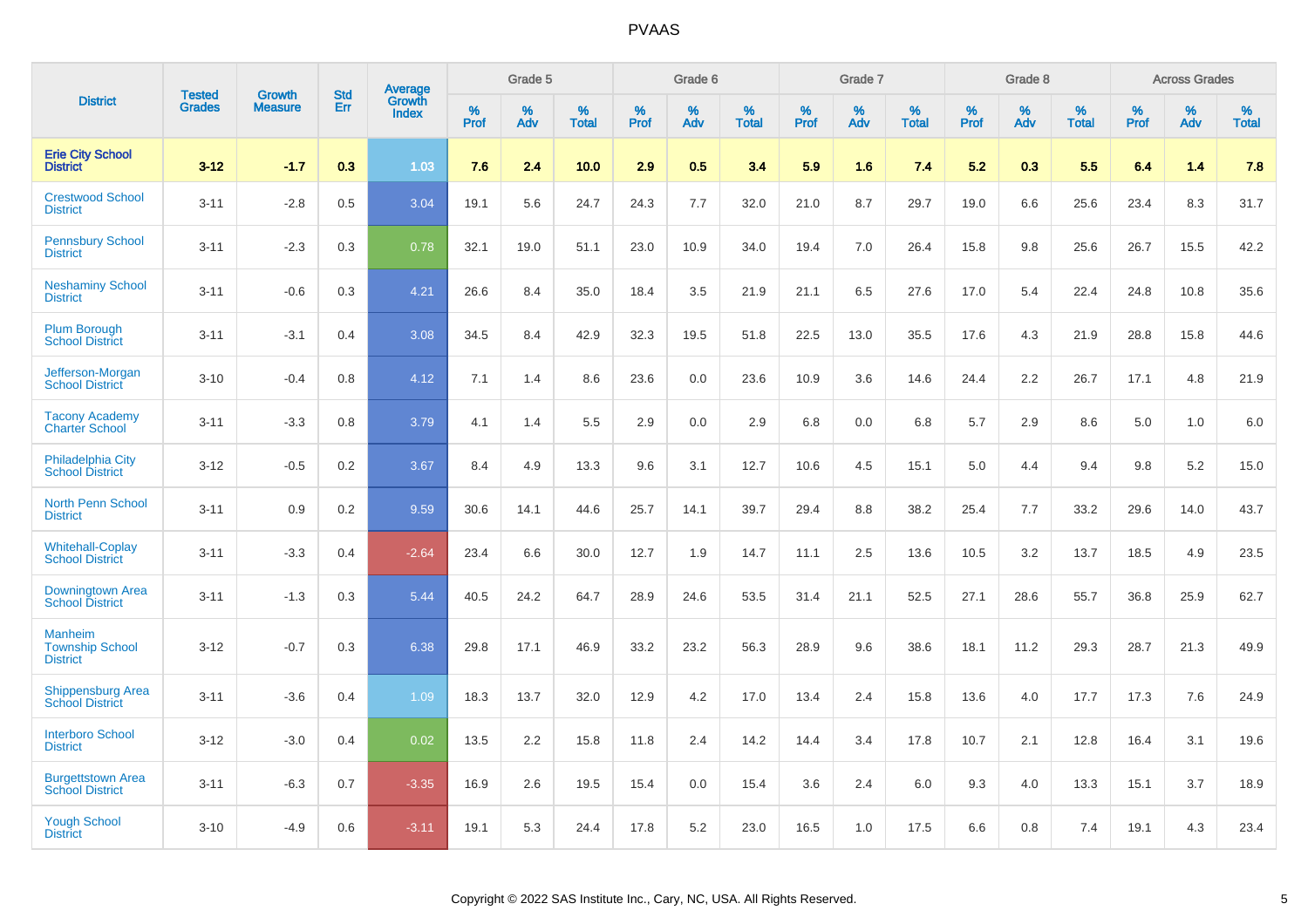|                                                        | <b>Tested</b> | <b>Growth</b>  | <b>Std</b> | Average                |                     | Grade 5  |                   |                     | Grade 6  |                   |                     | Grade 7  |                   |                     | Grade 8  |                   |              | <b>Across Grades</b> |                   |
|--------------------------------------------------------|---------------|----------------|------------|------------------------|---------------------|----------|-------------------|---------------------|----------|-------------------|---------------------|----------|-------------------|---------------------|----------|-------------------|--------------|----------------------|-------------------|
| <b>District</b>                                        | <b>Grades</b> | <b>Measure</b> | Err        | Growth<br><b>Index</b> | $\%$<br><b>Prof</b> | %<br>Adv | %<br><b>Total</b> | $\%$<br><b>Prof</b> | %<br>Adv | %<br><b>Total</b> | $\%$<br><b>Prof</b> | %<br>Adv | %<br><b>Total</b> | $\%$<br><b>Prof</b> | %<br>Adv | %<br><b>Total</b> | $\%$<br>Prof | %<br>Adv             | %<br><b>Total</b> |
| <b>Erie City School</b><br><b>District</b>             | $3 - 12$      | $-1.7$         | 0.3        | 1.03                   | 7.6                 | 2.4      | 10.0              | 2.9                 | 0.5      | 3.4               | 5.9                 | 1.6      | 7.4               | 5.2                 | 0.3      | 5.5               | 6.4          | 1.4                  | 7.8               |
| <b>Phoenixville Area</b><br><b>School District</b>     | $3 - 11$      | $-3.6$         | 0.4        | 4.13                   | 37.1                | 16.7     | 53.8              | 17.6                | 8.6      | 26.1              | 18.6                | 3.8      | 22.5              | 13.4                | 3.6      | 17.0              | 25.5         | 11.8                 | 37.3              |
| Philipsburg-<br>Osceola Area<br><b>School District</b> | $3 - 11$      | $-4.9$         | 0.6        | 0.04                   | 35.5                | 10.5     | 46.0              | 27.8                | 7.4      | 35.2              | 23.0                | 3.2      | 26.2              | 15.6                | 5.2      | 20.8              | 27.5         | 12.4                 | 40.0              |
| <b>Blackhawk School</b><br><b>District</b>             | $3 - 11$      | $-1.6$         | 0.5        | 4.57                   | 38.0                | 8.8      | 46.7              | 28.3                | 8.8      | 37.1              | 27.3                | 7.4      | 34.8              | 13.5                | 1.7      | 15.2              | 28.7         | 9.2                  | 37.8              |
| <b>Riverview School</b><br><b>District</b>             | $3 - 11$      | $-6.6$         | 0.8        | $-0.07$                | 28.8                | 5.8      | 34.6              | 29.9                | 9.1      | 39.0              | 21.7                | 3.3      | 25.0              | 12.7                | 5.1      | 17.7              | 25.8         | 15.0                 | 40.8              |
| <b>Laurel Highlands</b><br><b>School District</b>      | $3 - 11$      | $-4.3$         | 0.5        | $-1.98$                | 13.3                | 5.7      | 19.0              | 9.7                 | 7.1      | 16.8              | 11.0                | 3.9      | 15.0              | 12.6                | 4.8      | 17.5              | 17.1         | 7.0                  | 24.1              |
| <b>North Hills School</b><br><b>District</b>           | $3 - 11$      | $-3.1$         | 0.4        | $-1.31$                | 34.1                | 14.0     | 48.1              | 30.1                | 11.4     | 41.5              | 28.1                | 11.5     | 39.6              | 21.9                | 9.6      | 31.5              | 30.4         | 13.8                 | 44.2              |
| <b>Hopewell Area</b><br><b>School District</b>         | $3 - 11$      | $-1.6$         | 0.5        | 4.04                   | 31.1                | 8.2      | 39.3              | 28.6                | 11.8     | 40.3              | 18.7                | 4.5      | 23.1              | 12.5                | 2.5      | 15.0              | 23.5         | 8.4                  | 32.0              |
| <b>Governor Mifflin</b><br><b>School District</b>      | $3 - 11$      | $-1.6$         | 0.4        | 2.23                   | 20.4                | 9.3      | 29.6              | 18.8                | 4.8      | 23.6              | 20.6                | 3.2      | 23.7              | 11.2                | 2.2      | 13.4              | 20.0         | 7.5                  | 27.4              |
| <b>Bethlehem-Center</b><br><b>School District</b>      | $3 - 10$      | $-6.4$         | 0.7        | $-0.87$                | 5.6                 | 1.4      | 6.9               | 0.0                 | 0.0      | 0.0               | 4.0                 | 0.0      | 4.0               | 3.2                 | 1.6      | 4.8               | 9.6          | 3.9                  | 13.6              |
| <b>West Chester Area</b><br><b>School District</b>     | $3 - 11$      | $-1.3$         | 0.3        | 6.72                   | 35.0                | 18.9     | 53.9              | 29.1                | 9.5      | 38.7              | 26.7                | 11.1     | 37.8              | 22.1                | 13.0     | 35.1              | 32.0         | 17.9                 | 49.8              |
| <b>Central Dauphin</b><br><b>School District</b>       | $3 - 11$      | $-0.5$         | 0.2        | 4.10                   | 22.0                | 11.6     | 33.6              | 14.9                | 2.6      | 17.4              | 14.8                | 7.0      | 21.8              | 12.5                | 4.2      | 16.7              | 19.3         | 7.8                  | 27.1              |
| <b>Central Valley</b><br><b>School District</b>        | $3 - 10$      | $-3.2$         | 0.5        | 2.71                   | 24.6                | 4.9      | 29.6              | 22.1                | 2.2      | 24.3              | 20.3                | 7.2      | 27.4              | 20.4                | 8.0      | 28.5              | 26.6         | 9.0                  | 35.6              |
| <b>Norristown Area</b><br><b>School District</b>       | $3 - 12$      | $-2.3$         | 0.4        | 0.04                   | 10.2                | 0.6      | 10.8              | 9.0                 | 1.1      | 10.0              | 9.3                 | 1.3      | 10.7              | 7.4                 | 3.0      | 10.4              | 11.0         | 1.9                  | 13.0              |
| <b>Northern Lebanon</b><br><b>School District</b>      | $3 - 11$      | $-3.8$         | 0.5        | $-1.80$                | 30.5                | 8.6      | 39.1              | 12.8                | 0.8      | 13.6              | 8.1                 | 2.7      | 10.8              | 7.2                 | 0.6      | 7.8               | 19.9         | 7.9                  | 27.9              |
| Renaissance<br><b>Academy Charter</b><br><b>School</b> | $3 - 11$      | $-5.7$         | 0.7        | $-3.32$                | 16.7                | 11.1     | 27.8              | 19.2                | 4.1      | 23.3              | 20.0                | 1.3      | 21.3              | 10.1                | 7.2      | 17.4              | 18.7         | 5.7                  | 24.4              |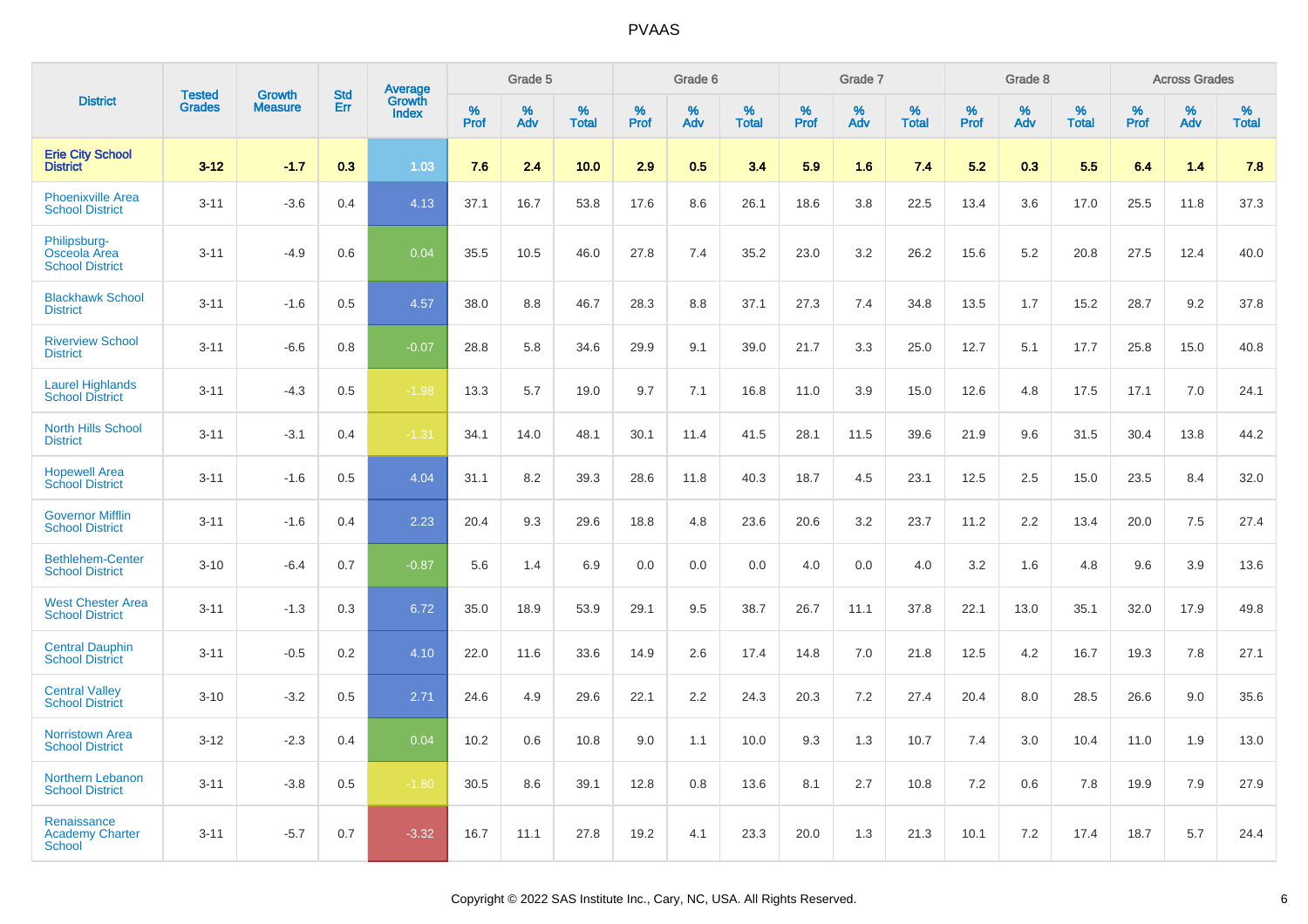|                                                      | <b>Tested</b> | <b>Growth</b>  | <b>Std</b> |                                          |              | Grade 5  |                      |              | Grade 6  |                   |              | Grade 7  |                   |              | Grade 8  |                      |              | <b>Across Grades</b> |                      |
|------------------------------------------------------|---------------|----------------|------------|------------------------------------------|--------------|----------|----------------------|--------------|----------|-------------------|--------------|----------|-------------------|--------------|----------|----------------------|--------------|----------------------|----------------------|
| <b>District</b>                                      | <b>Grades</b> | <b>Measure</b> | Err        | <b>Average</b><br>Growth<br><b>Index</b> | $\%$<br>Prof | %<br>Adv | $\%$<br><b>Total</b> | $\%$<br>Prof | %<br>Adv | %<br><b>Total</b> | $\%$<br>Prof | %<br>Adv | %<br><b>Total</b> | $\%$<br>Prof | %<br>Adv | $\%$<br><b>Total</b> | $\%$<br>Prof | %<br>Adv             | $\%$<br><b>Total</b> |
| <b>Erie City School</b><br><b>District</b>           | $3 - 12$      | $-1.7$         | 0.3        | 1.03                                     | 7.6          | 2.4      | 10.0                 | 2.9          | 0.5      | 3.4               | 5.9          | 1.6      | 7.4               | 5.2          | 0.3      | 5.5                  | 6.4          | 1.4                  | 7.8                  |
| Mt Lebanon<br><b>School District</b>                 | $3 - 11$      | $-2.1$         | 0.4        | 4.72                                     | 39.7         | 34.6     | 74.3                 | 42.0         | 15.7     | 57.7              | 32.6         | 20.7     | 53.3              | 31.6         | 17.4     | 49.1                 | 36.2         | 29.4                 | 65.5                 |
| <b>Chartiers Valley</b><br><b>School District</b>    | $3 - 11$      | $-2.3$         | 0.4        | 1.51                                     | 33.8         | 14.7     | 48.5                 | 16.8         | 5.3      | 22.1              | 15.6         | 7.4      | 22.9              | 10.8         | 4.2      | 15.1                 | 23.4         | 11.6                 | 35.0                 |
| <b>Ridley School</b><br><b>District</b>              | $3 - 12$      | $-1.6$         | 0.3        | 0.71                                     | 24.4         | 10.9     | 35.3                 | 16.6         | 2.2      | 18.8              | 11.2         | 6.6      | 17.8              | 12.6         | 6.5      | 19.1                 | 19.6         | 9.1                  | 28.7                 |
| <b>Council Rock</b><br><b>School District</b>        | $3 - 11$      | $-0.6$         | 0.2        | 4.05                                     | 30.5         | 16.8     | 47.3                 | 33.6         | 14.1     | 47.6              | 27.3         | 16.1     | 43.4              | 21.3         | 13.1     | 34.4                 | 31.0         | 18.6                 | 49.7                 |
| <b>Tri-Valley School</b><br><b>District</b>          | $3 - 10$      | $-6.5$         | 0.8        | $-1.14$                                  | 13.2         | 2.4      | 15.7                 | 13.2         | 0.0      | 13.2              | 7.3          | 0.0      | 7.3               | 2.4          | 7.3      | 9.8                  | 15.8         | 3.7                  | 19.4                 |
| <b>School Lane</b><br><b>Charter School</b>          | $3 - 11$      | $-4.8$         | 0.7        | 0.49                                     | 26.9         | 7.5      | 34.3                 | 11.9         | 1.7      | 13.6              | 7.0          | 2.8      | 9.9               | 18.8         | 3.1      | 21.9                 | 21.0         | 6.5                  | 27.5                 |
| Octorara Area<br><b>School District</b>              | $3 - 11$      | $-2.8$         | 0.6        | 1.31                                     | 25.9         | 6.5      | 32.4                 | 17.5         | 4.2      | 21.7              | 13.9         | 0.0      | 13.9              | 10.2         | 0.0      | 10.2                 | 21.2         | 4.1                  | 25.4                 |
| <b>Pottsgrove School</b><br><b>District</b>          | $3 - 11$      | $-3.5$         | 0.4        | $-0.89$                                  | 27.2         | 6.5      | 33.7                 | 10.2         | 5.4      | 15.6              | 21.6         | 4.1      | 25.7              | 9.8          | 1.6      | 11.4                 | 19.2         | 4.4                  | 23.5                 |
| <b>Wilson School</b><br><b>District</b>              | $3 - 12$      | $-3.7$         | 0.5        | $-3.10$                                  | 27.9         | 12.6     | 40.5                 | 24.6         | 4.2      | 28.8              | 19.9         | 7.0      | 26.9              | 13.0         | 9.8      | 22.8                 | 28.3         | 14.3                 | 42.6                 |
| <b>Marple Newtown</b><br><b>School District</b>      | $3 - 11$      | $-3.4$         | 0.4        | $-1.81$                                  | 36.2         | 21.4     | 57.6                 | 31.7         | 20.2     | 51.9              | 27.1         | 8.3      | 35.4              | 20.5         | 6.0      | 26.5                 | 32.9         | 20.2                 | 53.1                 |
| <b>Morrisville Borough</b><br><b>School District</b> | $3 - 11$      | $-6.7$         | 0.9        | $-1.42$                                  | 9.8          | 0.0      | 9.8                  | 1.9          | 0.0      | 1.9               | 3.9          | 0.0      | 3.9               | 0.0          | 0.0      | 0.0                  | 5.1          | 0.6                  | $5.7\,$              |
| <b>Charleroi School</b><br><b>District</b>           | $3 - 11$      | $-4.8$         | 0.6        | 2.44                                     | 10.8         | 1.0      | 11.8                 | 13.1         | 0.0      | 13.1              | 8.5          | 3.8      | 12.3              | 11.6         | 1.0      | 12.6                 | 12.5         | 2.4                  | 14.9                 |
| <b>Carmichaels Area</b><br><b>School District</b>    | $3 - 10$      | $-5.5$         | 0.7        | 1.91                                     | 13.8         | 1.2      | 15.0                 | 1.5          | 0.0      | 1.5               | 3.0          | 3.0      | 6.0               | 6.8          | 0.0      | 6.8                  | 11.3         | 2.2                  | 13.4                 |
| <b>Berwick Area</b><br><b>School District</b>        | $3 - 11$      | $-3.7$         | 0.5        | $-0.18$                                  | 17.8         | 6.3      | 24.1                 | 18.3         | 3.0      | 21.3              | 16.8         | 3.2      | 20.0              | 12.0         | 2.0      | 14.0                 | 20.4         | 9.0                  | 29.4                 |
| <b>Tyrone Area</b><br><b>School District</b>         | $3 - 12$      | $-0.7$         | 0.5        | 4.35                                     | 18.0         | 3.8      | 21.8                 | 12.4         | 4.6      | 17.0              | 18.0         | 2.5      | 20.5              | 12.4         | 5.3      | 17.7                 | 20.5         | 8.1                  | 28.6                 |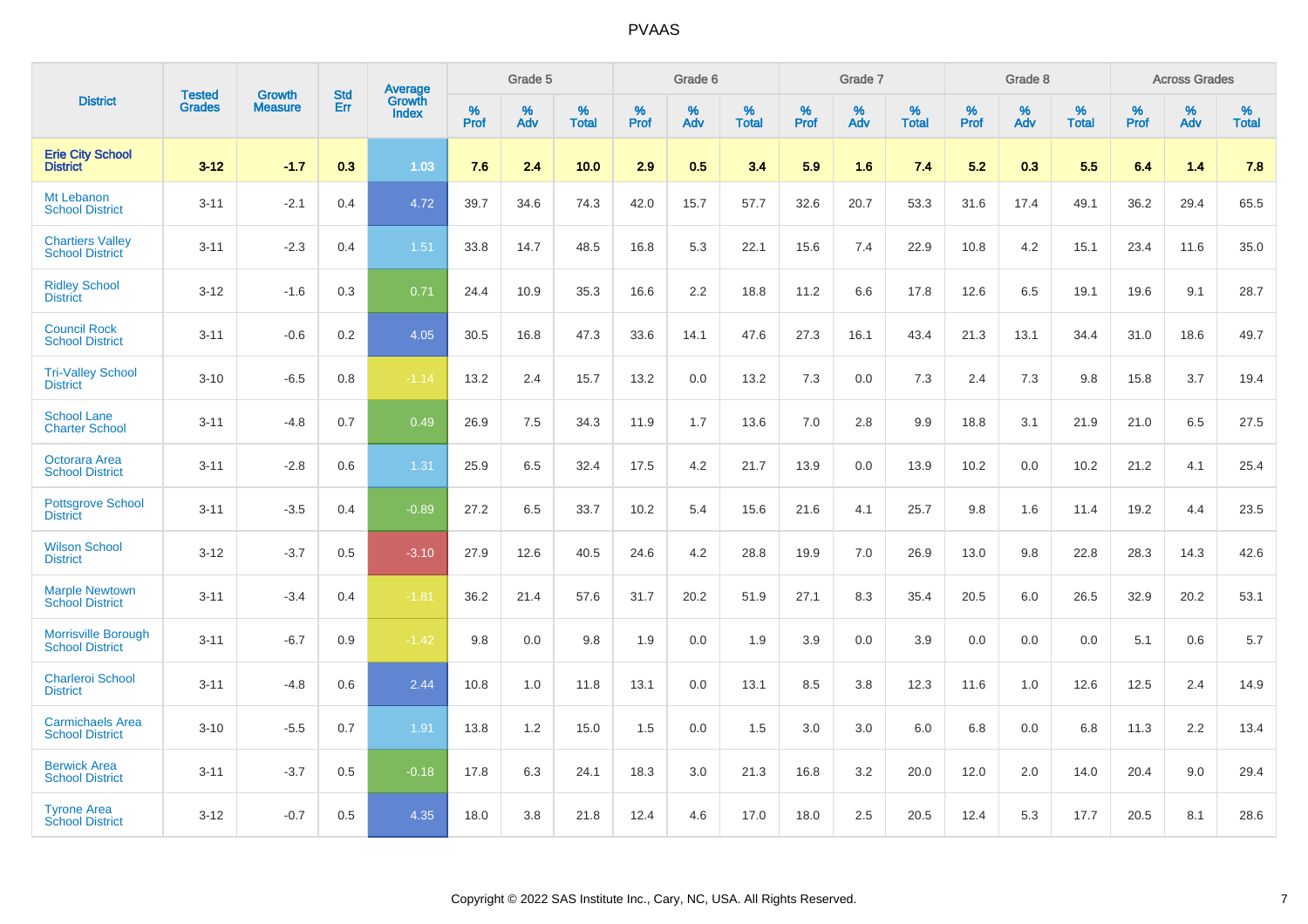|                                                                            | <b>Tested</b> | <b>Growth</b>  | <b>Std</b> | Average                |           | Grade 5  |                   |           | Grade 6  |                   |           | Grade 7  |                   |           | Grade 8  |                   |           | <b>Across Grades</b> |                   |
|----------------------------------------------------------------------------|---------------|----------------|------------|------------------------|-----------|----------|-------------------|-----------|----------|-------------------|-----------|----------|-------------------|-----------|----------|-------------------|-----------|----------------------|-------------------|
| <b>District</b>                                                            | <b>Grades</b> | <b>Measure</b> | Err        | Growth<br><b>Index</b> | %<br>Prof | %<br>Adv | %<br><b>Total</b> | %<br>Prof | %<br>Adv | %<br><b>Total</b> | %<br>Prof | %<br>Adv | %<br><b>Total</b> | %<br>Prof | %<br>Adv | %<br><b>Total</b> | %<br>Prof | %<br>Adv             | %<br><b>Total</b> |
| <b>Erie City School</b><br><b>District</b>                                 | $3 - 12$      | $-1.7$         | 0.3        | 1.03                   | 7.6       | 2.4      | 10.0              | 2.9       | 0.5      | 3.4               | 5.9       | 1.6      | 7.4               | 5.2       | 0.3      | 5.5               | 6.4       | 1.4                  | 7.8               |
| <b>Maritime Academy</b><br><b>Charter School</b>                           | $3 - 10$      | $-3.7$         | 0.6        | 1.10                   | 3.5       | 1.2      | 4.7               | 1.2       | 3.6      | 4.8               | 7.9       | 5.6      | 13.5              | 3.3       | 0.0      | 3.3               | 4.6       | 2.1                  | 6.7               |
| <b>Uniontown Area</b><br><b>School District</b>                            | $3 - 11$      | $-4.0$         | 0.6        | $-0.51$                | 17.1      | 3.8      | 21.0              | 18.7      | 3.7      | 22.4              | 6.5       | 0.9      | 7.5               | 0.0       | 0.0      | 0.0               | 15.0      | 4.4                  | 19.3              |
| <b>Souderton Area</b><br><b>School District</b>                            | $3 - 11$      | 0.8            | 0.3        | 7.15                   | 35.8      | 26.1     | 61.9              | 29.8      | 8.6      | 38.4              | 30.6      | 10.4     | 41.0              | 24.3      | 4.2      | 28.5              | 30.8      | 18.3                 | 49.1              |
| <b>Erie City School</b><br><b>District</b>                                 | $3 - 12$      | $-1.7$         | 0.3        | 1.03                   | 7.6       | 2.4      | 10.0              | 2.9       | 0.5      | 34                | 5.9       | 1.6      | 7.4               | 5.2       | 0.3      | 5.5               | 6.4       | 1.4                  | 7.8               |
| <b>Clearfield Area</b><br><b>School District</b>                           | $3 - 10$      | $-3.9$         | 0.5        | $-2.41$                | 16.5      | 3.3      | 19.8              | 4.7       | 1.6      | 6.3               | 9.3       | 0.8      | 10.1              | 6.3       | 3.5      | 9.8               | 12.1      | 2.5                  | 14.6              |
| <b>Chester Charter</b><br><b>Scholars Academy</b><br><b>Charter School</b> | $3 - 12$      | $-3.3$         | 0.8        | 2.00                   | 0.0       | 0.0      | 0.0               | 2.1       | 0.0      | 2.1               | 6.2       | 0.0      | 6.2               | 0.0       | 0.0      | 0.0               | 1.8       | 0.4                  | 2.2               |
| <b>Hampton Township</b><br><b>School District</b>                          | $3 - 11$      | 0.5            | 0.4        | 5.96                   | 33.5      | 35.2     | 68.7              | 30.6      | 12.9     | 43.6              | 33.3      | 26.9     | 60.2              | 33.0      | 21.4     | 54.3              | 33.4      | 29.9                 | 63.3              |
| <b>Boyertown Area</b><br><b>School District</b>                            | $3 - 11$      | $-2.5$         | 0.3        | 1.59                   | 29.0      | 8.5      | 37.4              | 24.6      | 4.6      | 29.2              | 28.2      | 14.4     | 42.6              | 24.8      | 6.0      | 30.8              | 29.1      | 9.0                  | 38.2              |
| <b>Brentwood</b><br><b>Borough School</b><br><b>District</b>               | $3 - 11$      | $-2.3$         | 0.7        | 3.94                   | 25.6      | 4.6      | 30.2              | 8.5       | 2.4      | 11.0              | 9.2       | 0.0      | 9.2               | 19.4      | 1.4      | 20.8              | 19.6      | 5.3                  | 24.9              |
| <b>Scranton School</b><br><b>District</b>                                  | $3 - 12$      | $-3.3$         | 0.5        | $-1.47$                | 10.4      | 0.8      | 11.2              | 2.1       | 1.3      | 3.4               | 3.7       | 1.1      | 4.8               | 3.4       | 2.3      | 5.7               | 7.0       | 1.7                  | 8.6               |
| <b>Colonial School</b><br><b>District</b>                                  | $3 - 11$      | $-0.9$         | 0.3        | 2.48                   | 32.7      | 27.3     | 60.0              | 35.6      | 15.3     | 50.9              | 29.4      | 16.8     | 46.2              | 21.2      | 15.0     | 36.2              | 31.5      | 21.3                 | 52.8              |
| <b>Reynolds School</b><br><b>District</b>                                  | $3 - 10$      | $-3.3$         | 0.8        | 0.34                   | 13.0      | 1.4      | 14.5              | 18.2      | 1.3      | 19.5              | 14.0      | 10.0     | 24.0              | 11.8      | 1.5      | 13.2              | 15.2      | 2.8                  | 18.0              |
| <b>Ligonier Valley</b><br><b>School District</b>                           | $3 - 11$      | $-3.6$         | 0.7        | 1.35                   | 14.6      | 3.7      | 18.3              | 16.5      | 0.0      | 16.5              | 12.3      | 0.0      | 12.3              | 6.9       | 0.0      | 6.9               | 17.2      | 2.9                  | 20.0              |
| <b>North Pocono</b><br><b>School District</b>                              | $3 - 11$      | $-3.6$         | 0.6        | 0.08                   | 34.1      | 6.2      | 40.3              | 12.8      | 1.8      | 14.7              | 24.2      | 8.3      | 32.5              | 19.3      | 7.9      | 27.2              | 27.9      | 10.4                 | 38.3              |
| <b>Lower Dauphin</b><br><b>School District</b>                             | $3 - 11$      | $-1.8$         | 0.4        | 2.03                   | 29.8      | 22.8     | 52.6              | 23.7      | 4.8      | 28.5              | 22.0      | 6.4      | 28.4              | 18.6      | 9.5      | 28.0              | 25.6      | 14.4                 | 39.9              |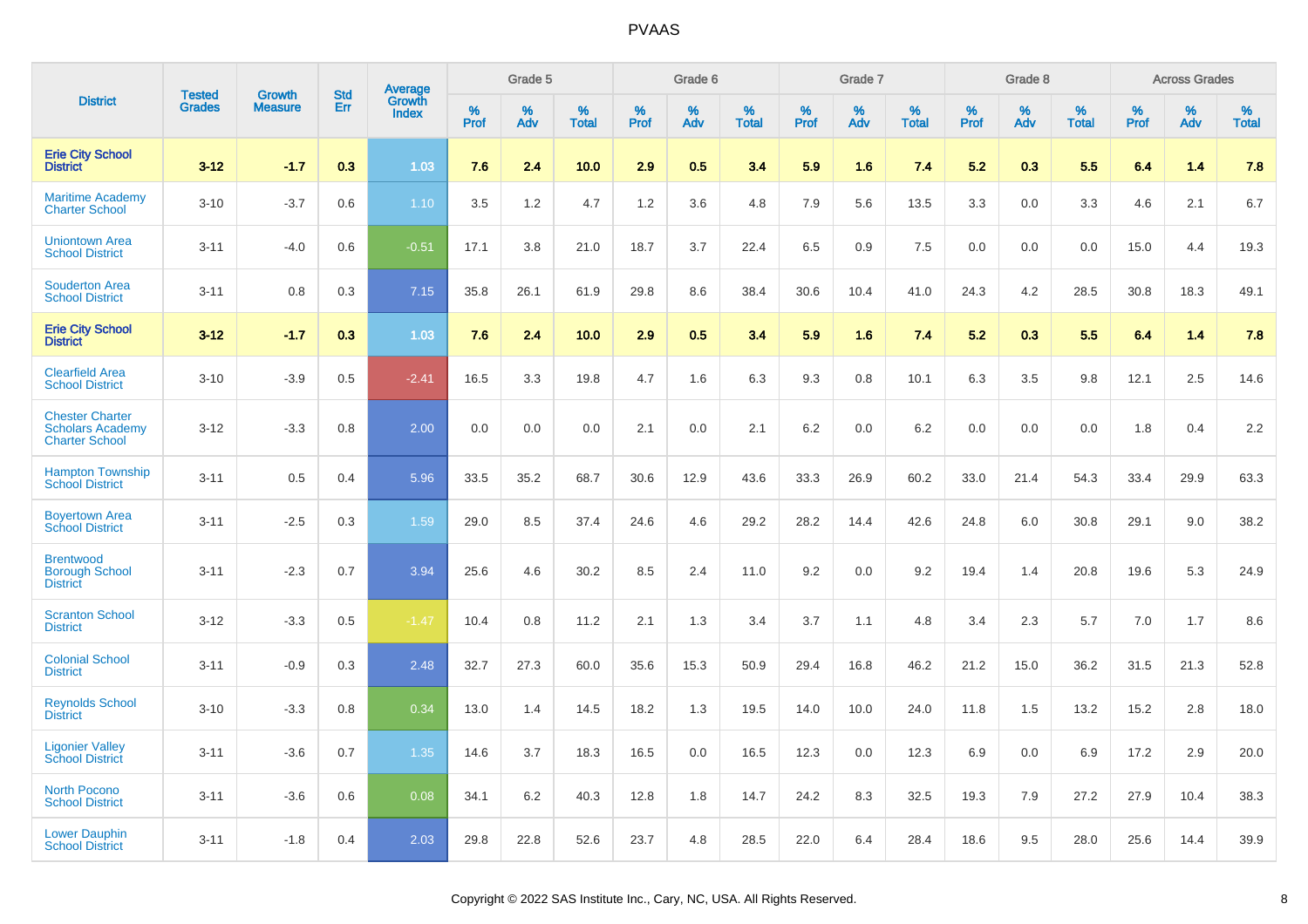|                                                                |                                |                                 | <b>Std</b> | <b>Average</b>         |                  | Grade 5  |                   |           | Grade 6  |                   |                  | Grade 7  |                   |           | Grade 8  |                   |           | <b>Across Grades</b> |                      |
|----------------------------------------------------------------|--------------------------------|---------------------------------|------------|------------------------|------------------|----------|-------------------|-----------|----------|-------------------|------------------|----------|-------------------|-----------|----------|-------------------|-----------|----------------------|----------------------|
| <b>District</b>                                                | <b>Tested</b><br><b>Grades</b> | <b>Growth</b><br><b>Measure</b> | Err        | Growth<br><b>Index</b> | %<br><b>Prof</b> | %<br>Adv | %<br><b>Total</b> | %<br>Prof | %<br>Adv | %<br><b>Total</b> | %<br><b>Prof</b> | %<br>Adv | %<br><b>Total</b> | %<br>Prof | %<br>Adv | %<br><b>Total</b> | %<br>Prof | %<br>Adv             | $\%$<br><b>Total</b> |
| <b>Erie City School</b><br><b>District</b>                     | $3 - 12$                       | $-1.7$                          | 0.3        | 1.03                   | 7.6              | 2.4      | 10.0              | 2.9       | 0.5      | 3.4               | 5.9              | 1.6      | 7.4               | 5.2       | 0.3      | 5.5               | 6.4       | 1.4                  | 7.8                  |
| <b>Oil City Area</b><br><b>School District</b>                 | $3 - 11$                       | $-3.7$                          | 0.5        | 0.74                   | 15.5             | 2.8      | 18.3              | 7.9       | 0.8      | 8.7               | 10.2             | 2.4      | 12.6              | 3.8       | 0.0      | 3.8               | 13.2      | 2.5                  | 15.8                 |
| <b>Arts Academy</b><br><b>Charter School</b>                   | $5-8$                          | $-7.7$                          | 1.1        | $-2.90$                | 7.7              | 0.0      | 7.7               | 2.4       | 0.0      | 2.4               | 8.3              | 0.0      | 8.3               | 0.0       | 0.0      | 0.0               | 4.4       | 0.0                  | 4.4                  |
| <b>Derry Area School</b><br><b>District</b>                    | $3 - 11$                       | $-0.6$                          | 0.6        | 4.16                   | 21.3             | 14.8     | 36.1              | 32.5      | 13.0     | 45.5              | 11.9             | 6.8      | 18.6              | 10.2      | 6.5      | 16.7              | 23.2      | 13.2                 | 36.4                 |
| <b>Wyomissing Area</b><br><b>School District</b>               | $3 - 12$                       | $-3.5$                          | 0.6        | 1.22                   | 32.2             | 13.6     | 45.8              | 30.0      | 7.3      | 37.3              | 12.3             | 6.6      | 18.8              | 13.6      | 6.4      | 20.0              | 25.7      | 12.9                 | 38.6                 |
| Southmoreland<br><b>School District</b>                        | $3 - 11$                       | $-3.6$                          | 0.6        | 3.41                   | 12.6             | 4.2      | 16.8              | 15.6      | 3.7      | 19.3              | 11.1             | 2.8      | 13.9              | 10.5      | 1.0      | 11.4              | 17.8      | 4.1                  | 21.9                 |
| <b>Moon Area School</b><br><b>District</b>                     | $3 - 11$                       | $-2.5$                          | 0.4        | $-1.68$                | 32.1             | 15.8     | 48.0              | 26.9      | 9.1      | 36.0              | 28.0             | 11.5     | 39.4              | 20.6      | 10.9     | 31.5              | 29.3      | 16.9                 | 46.2                 |
| <b>Alliance For</b><br><b>Progress Charter</b><br>School       | $3 - 8$                        | $-5.0$                          | 1.1        | 2.70                   | 0.0              | 0.0      | 0.0               | 0.0       | 0.0      | 0.0               | 0.0              | 0.0      | 0.0               | 0.0       | 0.0      | 0.0               | 0.6       | 0.0                  | 0.6                  |
| <b>Daniel Boone Area</b><br><b>School District</b>             | $3 - 12$                       | $-1.1$                          | 0.5        | 3.78                   | 27.2             | 11.1     | 38.3              | 28.7      | 6.6      | 35.4              | 18.6             | 7.8      | 26.4              | 13.8      | 2.4      | 16.2              | 25.4      | 7.1                  | 32.4                 |
| <b>Danville Area</b><br><b>School District</b>                 | $3 - 11$                       | 1.2                             | 0.5        | 7.01                   | 33.8             | 25.6     | 59.4              | 26.4      | 8.3      | 34.7              | 24.5             | 14.6     | 39.1              | 19.6      | 9.8      | 29.4              | 27.8      | 17.7                 | 45.5                 |
| Chambersburg<br><b>Area School</b><br><b>District</b>          | $3 - 11$                       | $-1.4$                          | 0.3        | 3.43                   | 20.2             | 6.3      | 26.5              | 14.1      | 3.8      | 17.9              | 15.1             | 4.9      | 20.0              | 11.2      | 4.5      | 15.7              | 16.9      | 5.3                  | 22.3                 |
| <b>Keystone Oaks</b><br><b>School District</b>                 | $3 - 11$                       | $-3.0$                          | 0.6        | 0.82                   | 26.0             | 20.3     | 46.3              | 19.5      | 11.5     | 31.0              | 19.5             | 10.6     | 30.1              | 17.5      | 12.3     | 29.8              | 25.2      | 15.8                 | 41.0                 |
| <b>East Pennsboro</b><br><b>Area School</b><br><b>District</b> | $3 - 11$                       | $-2.6$                          | 0.5        | 1.39                   | 24.8             | 3.0      | 27.8              | 9.9       | 3.7      | 13.7              | 11.8             | 2.4      | 14.1              | 10.3      | 4.2      | 14.6              | 18.3      | 6.2                  | 24.5                 |
| Columbia Borough<br><b>School District</b>                     | $3 - 12$                       | $-4.8$                          | 0.7        | $-0.49$                | 15.1             | 1.4      | 16.4              | 1.4       | 0.0      | 1.4               | 6.2              | 1.5      | 7.7               | 0.0       | 0.0      | 0.0               | 8.7       | 1.4                  | 10.0                 |
| <b>Bensalem</b><br><b>Township School</b><br><b>District</b>   | $3 - 11$                       | $-2.0$                          | 0.3        | 0.26                   | 9.4              | 4.3      | 13.7              | 13.0      | 2.3      | 15.3              | 9.8              | 4.6      | 14.3              | 8.2       | 1.9      | 10.1              | 12.0      | 3.5                  | 15.5                 |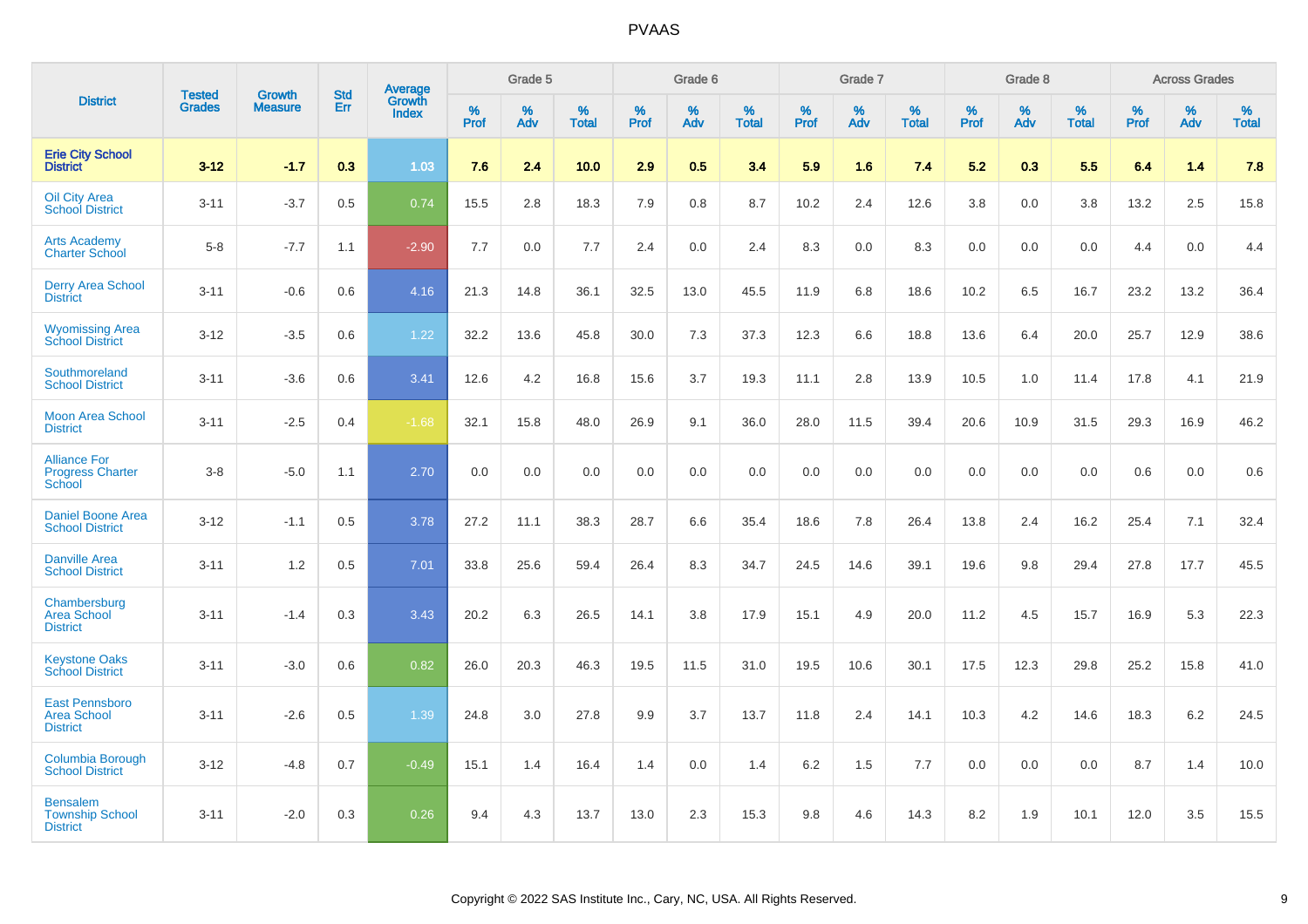|                                                                  | <b>Tested</b> |                                 | <b>Std</b> | Average                       |              | Grade 5  |                   |           | Grade 6  |                   |           | Grade 7  |                   |           | Grade 8  |                   |           | <b>Across Grades</b> |                   |
|------------------------------------------------------------------|---------------|---------------------------------|------------|-------------------------------|--------------|----------|-------------------|-----------|----------|-------------------|-----------|----------|-------------------|-----------|----------|-------------------|-----------|----------------------|-------------------|
| <b>District</b>                                                  | <b>Grades</b> | <b>Growth</b><br><b>Measure</b> | <b>Err</b> | <b>Growth</b><br><b>Index</b> | $\%$<br>Prof | %<br>Adv | %<br><b>Total</b> | %<br>Prof | %<br>Adv | %<br><b>Total</b> | %<br>Prof | %<br>Adv | %<br><b>Total</b> | %<br>Prof | %<br>Adv | %<br><b>Total</b> | %<br>Prof | %<br>Adv             | %<br><b>Total</b> |
| <b>Erie City School</b><br><b>District</b>                       | $3 - 12$      | $-1.7$                          | 0.3        | 1.03                          | 7.6          | 2.4      | 10.0              | 2.9       | 0.5      | 3.4               | 5.9       | 1.6      | 7.4               | 5.2       | 0.3      | 5.5               | 6.4       | 1.4                  | 7.8               |
| Mechanicsburg<br><b>Area School</b><br><b>District</b>           | $3 - 11$      | $-1.3$                          | 0.4        | 1.94                          | 27.0         | 14.7     | 41.8              | 16.3      | 2.8      | 19.1              | 20.3      | 5.4      | 25.8              | 14.5      | 4.6      | 19.1              | 24.3      | 10.0                 | 34.2              |
| <b>Armstrong School</b><br><b>District</b>                       | $3 - 11$      | 0.7                             | 0.3        | 11.41                         | 25.3         | 10.5     | 35.8              | 26.6      | 13.3     | 39.9              | 21.4      | 4.3      | 25.7              | 20.5      | 3.8      | 24.3              | 25.7      | 9.4                  | 35.1              |
| <b>People For People</b><br><b>Charter School</b>                | $3 - 12$      | $-1.1$                          | 1.0        | 3.27                          | 0.0          | 0.0      | 0.0               | 0.0       | 0.0      | 0.0               | 2.4       | 0.0      | 2.4               | 0.0       | 0.0      | 0.0               | 1.3       | 0.0                  | 1.3               |
| <b>Peters Township</b><br><b>School District</b>                 | $3 - 11$      | 0.5                             | 0.4        | 5.86                          | 37.8         | 32.6     | 70.4              | 35.7      | 24.9     | 60.6              | 33.1      | 29.1     | 62.2              | 35.1      | 13.0     | 48.2              | 35.8      | 30.6                 | 66.3              |
| Elizabethtown<br><b>Area School</b><br><b>District</b>           | $3 - 12$      | 0.2                             | 0.4        | 10.73                         | 29.9         | 22.6     | 52.6              | 22.2      | 10.9     | 33.1              | 20.8      | 2.8      | 23.7              | 20.8      | 3.3      | 24.1              | 26.7      | 14.6                 | 41.2              |
| <b>Tulpehocken Area</b><br><b>School District</b>                | $3 - 12$      | $-1.2$                          | 0.6        | 1.70                          | 29.9         | 18.4     | 48.3              | 15.7      | 11.8     | 27.4              | 18.4      | 5.8      | 24.3              | 14.3      | 2.7      | 17.0              | 21.6      | 11.0                 | 32.6              |
| <b>Weatherly Area</b><br><b>School District</b>                  | $3 - 11$      | $-6.9$                          | 1.1        | $-1.18$                       | 26.9         | 7.7      | 34.6              | 12.1      | 0.0      | 12.1              | 6.9       | $0.0\,$  | 6.9               | 5.6       | $0.0\,$  | 5.6               | 15.1      | 4.0                  | 19.1              |
| Community<br>Academy Of<br>Philadelphia<br><b>Charter School</b> | $3 - 11$      | $-5.7$                          | 0.9        | $-0.37$                       | 4.9          | 2.4      | 7.3               | 0.0       | 0.0      | 0.0               | 0.0       | 0.0      | 0.0               | 0.0       | 0.0      | 0.0               | 2.4       | 1.0                  | 3.5               |
| Shenandoah<br><b>Valley School</b><br><b>District</b>            | $3 - 11$      | $-5.1$                          | 0.8        | 0.47                          | 11.9         | 3.0      | 14.9              | 19.6      | 2.0      | 21.6              | 1.7       | 3.4      | 5.1               | 3.6       | 0.0      | 3.6               | 12.0      | 3.5                  | 15.5              |
| <b>Neshannock</b><br><b>Township School</b><br><b>District</b>   | $3 - 10$      | $-3.2$                          | 0.7        | 0.96                          | 26.7         | 15.6     | 42.2              | 30.9      | 13.2     | 44.1              | 20.0      | 7.0      | 27.0              | 15.6      | 3.9      | 19.5              | 23.6      | 9.2                  | 32.8              |
| <b>Harbor Creek</b><br><b>School District</b>                    | $3 - 11$      | $-3.0$                          | 0.5        | 0.88                          | 35.1         | 17.5     | 52.6              | 35.8      | 14.2     | 50.0              | 25.9      | 13.3     | 39.2              | 20.8      | 7.1      | 27.9              | 32.8      | 17.9                 | 50.6              |
| <b>West Jefferson</b><br><b>Hills School District</b>            | $3 - 11$      | $-1.1$                          | 0.4        | 3.34                          | 35.0         | 17.5     | 52.5              | 24.8      | 3.3      | 28.0              | 22.8      | 6.3      | 29.1              | 21.7      | 4.4      | 26.1              | 30.8      | 13.4                 | 44.3              |
| <b>Ambridge Area</b><br><b>School District</b>                   | $3 - 12$      | $-3.4$                          | 0.6        | $-0.98$                       | 17.8         | 5.1      | 22.9              | 13.2      | 0.9      | 14.2              | 11.9      | 0.8      | 12.7              | 10.7      | 0.8      | 11.6              | 15.7      | 5.2                  | 20.8              |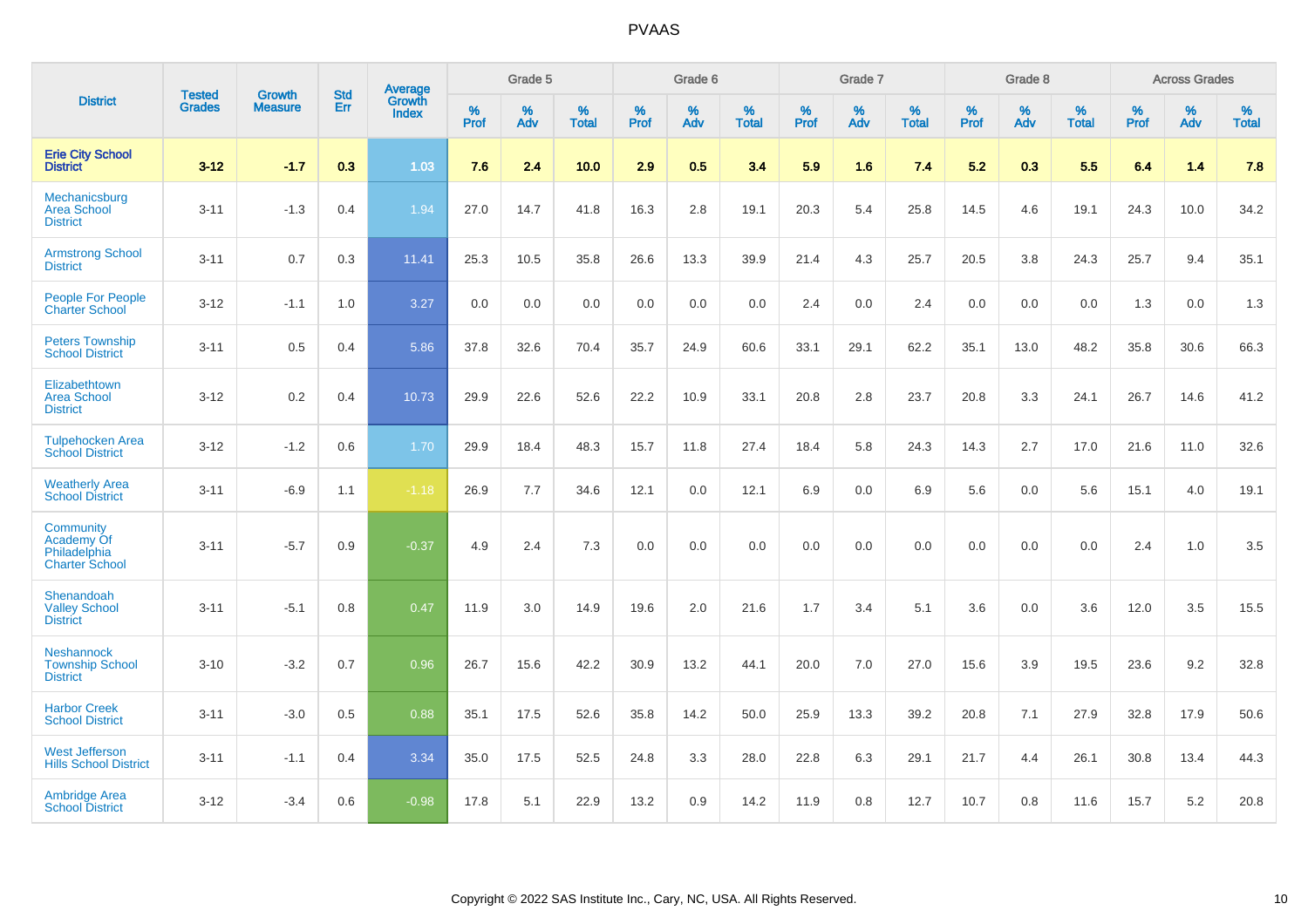|                                                                        | <b>Tested</b> | <b>Growth</b>  | <b>Std</b> | Average                       |              | Grade 5  |                   |           | Grade 6  |                   |           | Grade 7  |                   |           | Grade 8  |                   |           | <b>Across Grades</b> |                   |
|------------------------------------------------------------------------|---------------|----------------|------------|-------------------------------|--------------|----------|-------------------|-----------|----------|-------------------|-----------|----------|-------------------|-----------|----------|-------------------|-----------|----------------------|-------------------|
| <b>District</b>                                                        | <b>Grades</b> | <b>Measure</b> | Err        | <b>Growth</b><br><b>Index</b> | $\%$<br>Prof | %<br>Adv | %<br><b>Total</b> | %<br>Prof | %<br>Adv | %<br><b>Total</b> | %<br>Prof | %<br>Adv | %<br><b>Total</b> | %<br>Prof | %<br>Adv | %<br><b>Total</b> | %<br>Prof | %<br>Adv             | %<br><b>Total</b> |
| <b>Erie City School</b><br><b>District</b>                             | $3 - 12$      | $-1.7$         | 0.3        | 1.03                          | 7.6          | 2.4      | 10.0              | 2.9       | 0.5      | 3.4               | 5.9       | 1.6      | 7.4               | 5.2       | 0.3      | 5.5               | 6.4       | 1.4                  | 7.8               |
| <b>Lincoln Park</b><br><b>Performing Arts</b><br><b>Charter School</b> | $7 - 11$      | $-4.4$         | 1.0        | $-0.45$                       |              |          |                   |           |          |                   | 33.9      | 5.4      | 39.3              | 11.5      | 3.4      | 14.9              | 20.3      | 4.2                  | 24.5              |
| <b>Lakeland School</b><br><b>District</b>                              | $3 - 11$      | $-2.1$         | 0.6        | 0.56                          | 29.3         | 2.7      | 32.0              | 25.5      | 6.4      | 31.9              | 26.9      | 4.8      | 31.7              | 5.7       | 0.0      | 5.7               | 24.0      | 5.5                  | 29.5              |
| <b>Penn Cambria</b><br><b>School District</b>                          | $3 - 11$      | $-1.7$         | 0.6        | 3.05                          | 23.8         | 1.8      | 25.7              | 20.6      | 2.0      | 22.6              | 12.3      | 0.0      | 12.3              | 11.8      | 1.6      | 13.4              | 18.9      | 3.5                  | 22.5              |
| <b>Collegium Charter</b><br>School                                     | $3 - 10$      | $-1.0$         | 0.4        | 2.29                          | 15.6         | 3.0      | 18.6              | 10.6      | 1.1      | 11.6              | 8.0       | 2.3      | 10.3              | 7.6       | 2.8      | 10.3              | 14.4      | 3.4                  | 17.8              |
| <b>Wyoming Valley</b><br>West School<br><b>District</b>                | $3 - 11$      | $-0.6$         | 0.5        | 1.83                          | 9.2          | 2.7      | 11.9              | 13.8      | 2.1      | 15.9              | 10.8      | 0.0      | 10.8              | 10.5      | 2.9      | 13.4              | 11.8      | 2.4                  | 14.3              |
| <b>Millersburg Area</b><br><b>School District</b>                      | $3 - 11$      | $-2.3$         | 0.8        | 3.45                          | 37.2         | 19.6     | 56.9              | 15.1      | 3.8      | 18.9              | 18.8      | 1.6      | 20.3              | 8.1       | 1.6      | 9.7               | 23.6      | 9.2                  | 32.8              |
| <b>Propel Charter</b><br>School - East                                 | $3 - 8$       | $-4.2$         | 1.0        | 1.61                          | 2.5          | 0.0      | 2.5               | 11.4      | 0.0      | 11.4              | 9.4       | 3.1      | 12.5              | 0.0       | 0.0      | 0.0               | 9.4       | 0.5                  | 9.9               |
| <b>West Allegheny</b><br><b>School District</b>                        | $3 - 12$      | 1.0            | 0.4        | 10.83                         | 32.7         | 40.9     | 73.6              | 33.6      | 21.4     | 55.0              | 27.5      | 20.6     | 48.1              | 23.4      | 11.2     | 34.6              | 31.3      | 30.8                 | 62.1              |
| <b>Wyalusing Area</b><br><b>School District</b>                        | $3 - 12$      | 1.6            | 0.6        | 7.67                          | 12.0         | 4.8      | 16.9              | 17.8      | 4.0      | 21.8              | 14.6      | 7.9      | 22.5              | 9.6       | 1.0      | 10.6              | 16.5      | 5.1                  | 21.5              |
| <b>Palisades School</b><br><b>District</b>                             | $3 - 11$      | 1.0            | 0.6        | 4.66                          | 33.3         | 16.7     | 50.0              | 27.6      | 4.1      | 31.6              | 32.4      | 6.9      | 39.2              | 19.3      | 1.1      | 20.4              | 31.4      | 13.6                 | 45.0              |
| <b>West Shore School</b><br><b>District</b>                            | $3 - 12$      | $-1.6$         | 0.3        | $-1.96$                       | 26.7         | 11.3     | 38.1              | 24.5      | 4.3      | 28.8              | 13.5      | 7.4      | 20.9              | 16.1      | 7.2      | 23.3              | 22.8      | 10.8                 | 33.5              |
| <b>South Allegheny</b><br><b>School District</b>                       | $3 - 11$      | $-5.4$         | 0.9        | $-1.61$                       | 25.9         | 1.7      | 27.6              | 2.0       | 2.0      | 4.1               | 7.9       | 2.6      | 10.5              | 12.5      | 2.5      | 15.0              | 16.9      | 2.7                  | 19.6              |
| <b>New Kensington-</b><br><b>Arnold School</b><br><b>District</b>      | $3 - 11$      | $-1.9$         | 0.6        | 6.23                          | 9.1          | 0.9      | 10.0              | 12.5      | 5.8      | 18.3              | 4.4       | $0.0\,$  | 4.4               | 1.2       | 0.0      | 1.2               | 11.4      | 2.6                  | 14.0              |
| <b>East Allegheny</b><br><b>School District</b>                        | $3 - 11$      | $-3.9$         | 0.7        | $-0.28$                       | 9.1          | 3.4      | 12.5              | 8.5       | 2.4      | 11.0              | 13.8      | 0.0      | 13.8              | 5.8       | 0.0      | 5.8               | 9.0       | 2.1                  | 11.1              |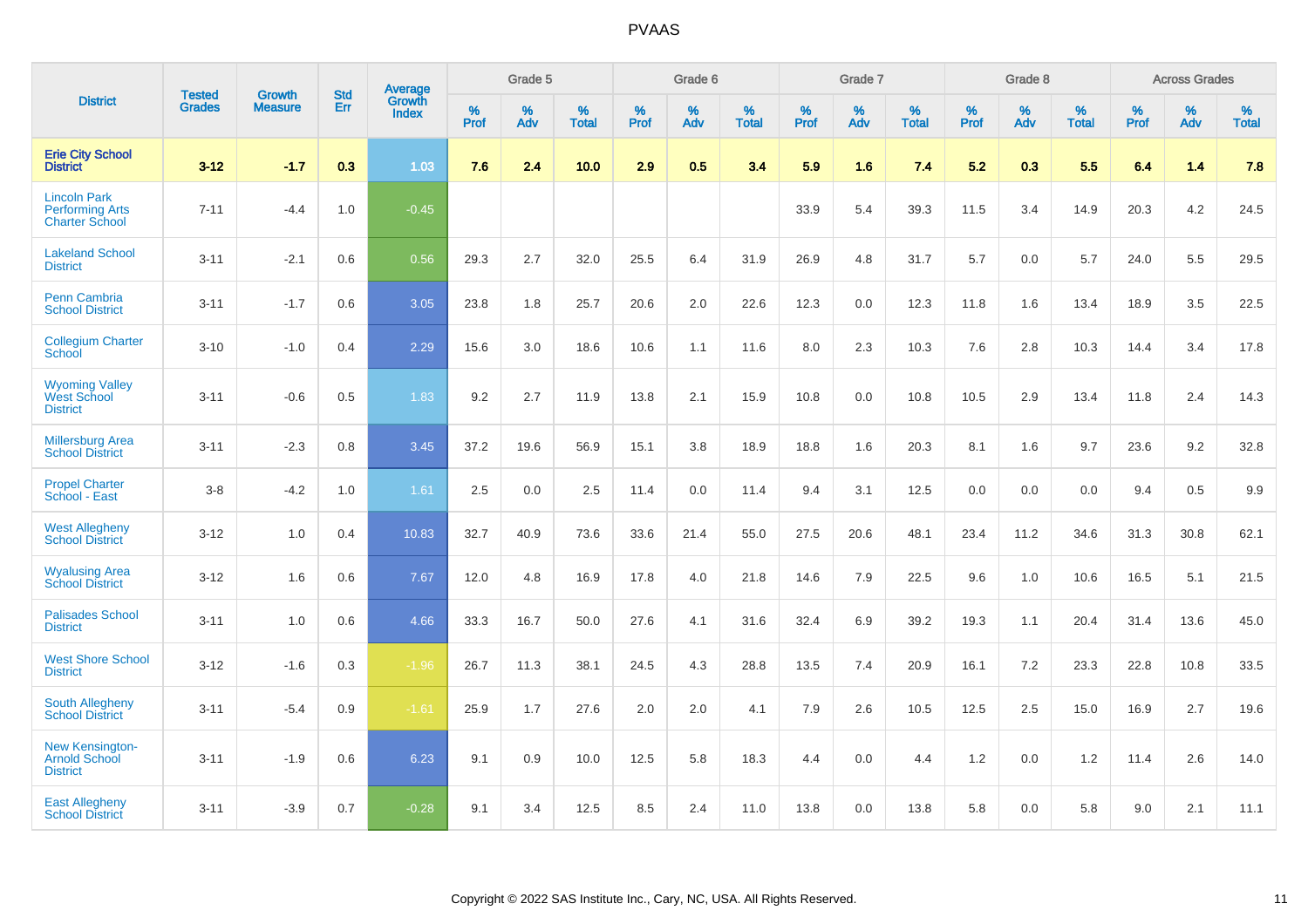|                                                                  | <b>Tested</b> | <b>Growth</b>  | <b>Std</b> | Average                |           | Grade 5  |                   |                  | Grade 6  |                   |           | Grade 7  |                   |           | Grade 8  |                   |           | <b>Across Grades</b> |                   |
|------------------------------------------------------------------|---------------|----------------|------------|------------------------|-----------|----------|-------------------|------------------|----------|-------------------|-----------|----------|-------------------|-----------|----------|-------------------|-----------|----------------------|-------------------|
| <b>District</b>                                                  | <b>Grades</b> | <b>Measure</b> | Err        | Growth<br><b>Index</b> | %<br>Prof | %<br>Adv | %<br><b>Total</b> | %<br><b>Prof</b> | %<br>Adv | %<br><b>Total</b> | %<br>Prof | %<br>Adv | %<br><b>Total</b> | %<br>Prof | %<br>Adv | %<br><b>Total</b> | %<br>Prof | %<br>Adv             | %<br><b>Total</b> |
| <b>Erie City School</b><br><b>District</b>                       | $3 - 12$      | $-1.7$         | 0.3        | 1.03                   | 7.6       | 2.4      | 10.0              | 2.9              | 0.5      | 3.4               | 5.9       | 1.6      | 7.4               | 5.2       | 0.3      | 5.5               | 6.4       | 1.4                  | 7.8               |
| <b>Steel Valley</b><br><b>School District</b>                    | $3 - 11$      | $-2.8$         | 0.7        | 4.51                   | 12.0      | 2.4      | 14.5              | 11.3             | 6.4      | 17.7              | 18.1      | 4.8      | 22.9              | 9.5       | 4.0      | 13.5              | 18.3      | 7.3                  | 25.6              |
| <b>Schuylkill Haven</b><br><b>Area School</b><br><b>District</b> | $3 - 11$      | $-3.0$         | 0.7        | 2.62                   | 11.9      | 1.2      | 13.1              | 4.9              | 1.2      | 6.2               | 20.0      | 4.2      | 24.2              | 5.8       | 0.0      | 5.8               | 17.6      | 5.5                  | 23.1              |
| <b>Abington Heights</b><br><b>School District</b>                | $3 - 11$      | $-1.7$         | 0.5        | 0.31                   | 29.2      | 13.3     | 42.5              | 21.1             | 6.7      | 27.8              | 31.5      | 7.9      | 39.4              |           |          |                   | 30.5      | 14.3                 | 44.8              |
| <b>Fairview School</b><br><b>District</b>                        | $3 - 11$      | $-0.6$         | 0.5        | 3.58                   | 31.8      | 12.7     | 44.4              | 24.8             | 11.3     | 36.1              | 29.4      | 11.6     | 41.1              | 30.8      | 12.0     | 42.9              | 32.4      | 15.4                 | 47.7              |
| <b>Dover Area School</b><br><b>District</b>                      | $3 - 12$      | $-1.9$         | 0.4        | 0.24                   | 24.5      | 8.2      | 32.7              | 24.5             | 3.6      | 28.1              | 22.4      | 9.0      | 31.4              | 14.1      | $6.2\,$  | 20.3              | 24.8      | 10.2                 | 35.0              |
| <b>Mifflin County</b><br><b>School District</b>                  | $3 - 11$      | 1.8            | 0.3        | 8.99                   | 26.6      | 10.4     | 37.0              | 13.8             | 4.6      | 18.4              | 10.3      | 3.8      | 14.1              | 10.7      | 1.5      | 12.2              | 17.7      | 5.5                  | 23.2              |
| <b>Roberto Clemente</b><br><b>Charter School</b>                 | $3 - 12$      | $-4.0$         | 0.9        | 1.79                   | 5.6       | 0.0      | 5.6               | 0.0              | 0.0      | 0.0               | 0.0       | 0.0      | 0.0               | 0.0       | 0.0      | 0.0               | 3.0       | 0.0                  | 3.0               |
| <b>Spring Grove Area</b><br><b>School District</b>               | $3 - 11$      | $-1.9$         | 0.4        | 1.46                   | 30.9      | 11.5     | 42.4              | 31.2             | 15.8     | 47.0              | 23.2      | 11.2     | 34.4              | 5.2       | 3.2      | 8.4               | 26.1      | 15.4                 | 41.5              |
| <b>Garnet Valley</b><br><b>School District</b>                   | $3 - 10$      | $-2.1$         | 0.4        | $-2.57$                | 26.5      | 22.8     | 49.3              | 30.8             | 18.2     | 49.0              | 28.0      | 20.7     | 48.7              | 21.5      | 10.3     | 31.8              | 29.2      | 18.6                 | 47.8              |
| Lampeter-<br><b>Strasburg School</b><br><b>District</b>          | $3 - 12$      | $-0.2$         | 0.4        | 3.38                   | 38.6      | 13.5     | 52.2              | 32.4             | 4.9      | 37.2              | 36.0      | 7.1      | 43.2              | 22.6      | 10.6     | 33.2              | 34.5      | 12.8                 | 47.4              |
| <b>Butler Area School</b><br><b>District</b>                     | $3 - 11$      | 0.7            | 0.3        | 9.95                   | 36.3      | 13.7     | 50.0              | 23.1             | 5.4      | 28.5              | 15.2      | 9.0      | 24.2              | 16.4      | 9.0      | 25.4              | 25.4      | 11.6                 | 37.0              |
| <b>Cornell School</b><br><b>District</b>                         | $3 - 11$      | $-3.1$         | 1.1        | 4.74                   | 10.0      | 6.7      | 16.7              | 14.0             | 0.0      | 14.0              | $7.7$     | 0.0      | 7.7               | 0.0       | 0.0      | 0.0               | 12.2      | $2.8\,$              | 15.0              |
| South Middleton<br><b>School District</b>                        | $3 - 11$      | $-1.1$         | 0.5        | 2.74                   | 28.8      | 22.7     | 51.5              | 23.8             | 4.0      | 27.8              | 20.7      | 7.1      | 27.8              | 16.8      | 9.2      | 26.0              | 25.9      | 15.1                 | 41.0              |
| Wissahickon<br><b>School District</b>                            | $3 - 10$      | $-0.4$         | 0.3        | 4.99                   | 32.3      | 30.1     | 62.4              | 34.5             | 16.2     | 50.7              | 31.3      | 19.5     | 50.8              | 20.0      | 17.9     | 37.9              | 30.3      | 27.2                 | 57.4              |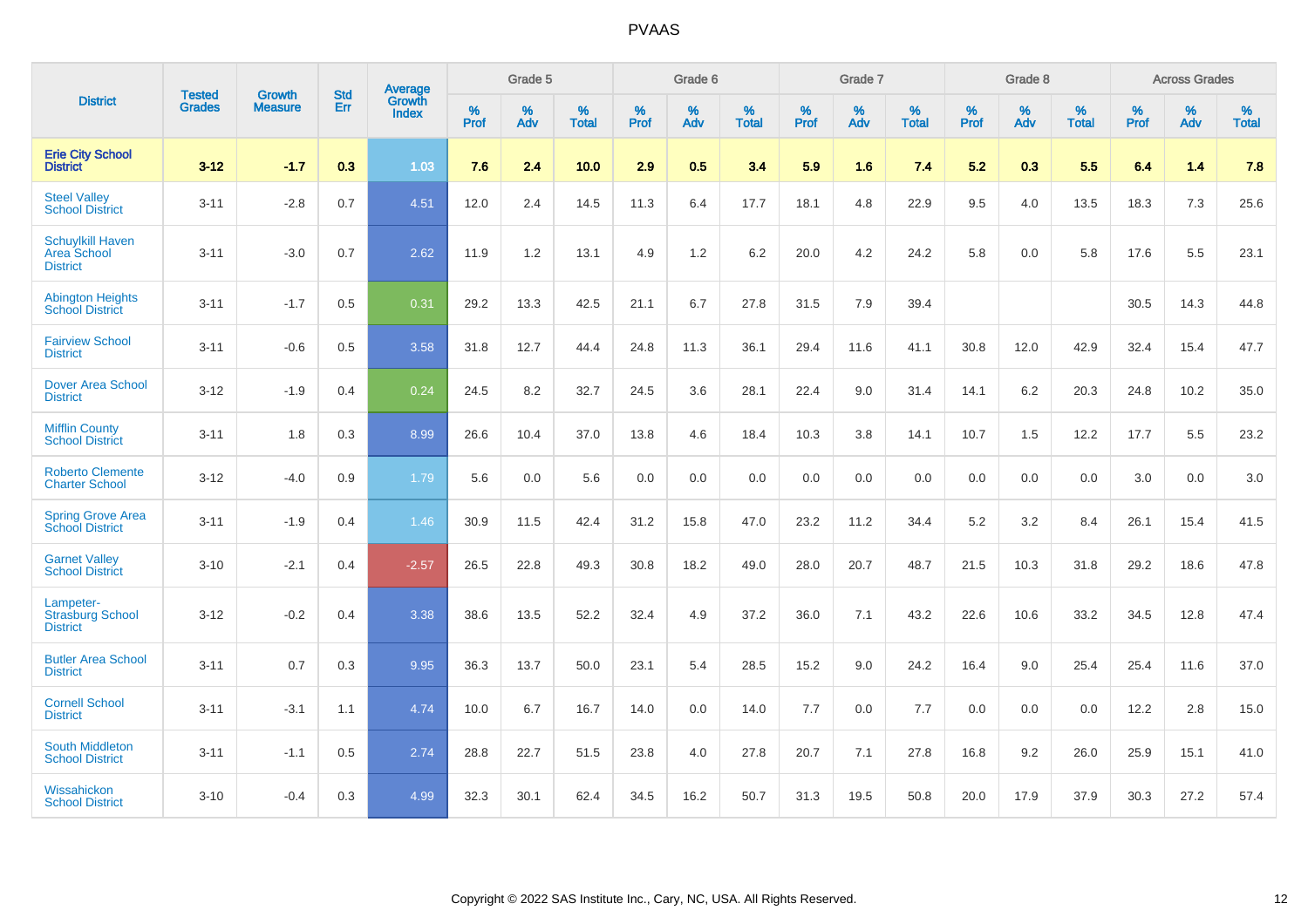|                                                                          | <b>Tested</b> | <b>Growth</b>  | <b>Std</b> | Average                |              | Grade 5  |                   |           | Grade 6  |                   |           | Grade 7  |                   |           | Grade 8  |                   |              | <b>Across Grades</b> |                   |
|--------------------------------------------------------------------------|---------------|----------------|------------|------------------------|--------------|----------|-------------------|-----------|----------|-------------------|-----------|----------|-------------------|-----------|----------|-------------------|--------------|----------------------|-------------------|
| <b>District</b>                                                          | <b>Grades</b> | <b>Measure</b> | Err        | Growth<br><b>Index</b> | $\%$<br>Prof | %<br>Adv | %<br><b>Total</b> | %<br>Prof | %<br>Adv | %<br><b>Total</b> | %<br>Prof | %<br>Adv | %<br><b>Total</b> | %<br>Prof | %<br>Adv | %<br><b>Total</b> | $\%$<br>Prof | %<br>Adv             | %<br><b>Total</b> |
| <b>Erie City School</b><br><b>District</b>                               | $3 - 12$      | $-1.7$         | 0.3        | 1.03                   | 7.6          | 2.4      | 10.0              | 2.9       | 0.5      | 3.4               | 5.9       | 1.6      | 7.4               | 5.2       | 0.3      | 5.5               | 6.4          | 1.4                  | 7.8               |
| <b>Lehigh Valley</b><br><b>Academy Regional</b><br><b>Charter School</b> | $3 - 11$      | $-3.0$         | 0.5        | $-1.04$                | 22.5         | 7.5      | 30.0              | 16.4      | 3.1      | 19.5              | 7.4       | 1.8      | 9.3               | 5.5       | 0.9      | 6.4               | 17.4         | 4.4                  | 21.8              |
| <b>Southern York</b><br><b>County School</b><br><b>District</b>          | $3 - 11$      | $-0.3$         | 0.5        | 7.16                   | 25.6         | 7.0      | 32.7              | 36.1      | 8.9      | 45.0              | 18.8      | 5.4      | 24.3              | 11.5      | 3.0      | 14.5              | 25.1         | 8.0                  | 33.0              |
| <b>Central Greene</b><br><b>School District</b>                          | $3 - 11$      | $-1.8$         | 0.6        | 2.52                   | 16.5         | 2.9      | 19.4              | 17.1      | 0.0      | 17.1              | 11.7      | 5.8      | 17.5              | 9.3       | 0.9      | 10.2              | 14.7         | 3.7                  | 18.4              |
| <b>Blairsville-</b><br><b>Saltsburg School</b><br><b>District</b>        | $3 - 11$      | $-2.7$         | 0.6        | 2.20                   | 28.9         | 20.6     | 49.5              | 15.4      | 9.9      | 25.3              | 19.4      | 8.2      | 27.6              | 18.8      | 8.2      | 27.1              | 22.2         | 12.6                 | 34.8              |
| <b>Upper Merion Area</b><br><b>School District</b>                       | $3 - 11$      | $-1.3$         | 0.4        | 3.72                   | 34.4         | 16.7     | 51.1              | 27.9      | 11.7     | 39.6              | 26.4      | 7.1      | 33.5              | 11.7      | 7.8      | 19.4              | 26.8         | 17.0                 | 43.8              |
| <b>Upper Darby</b><br><b>School District</b>                             | $3 - 12$      | $-0.4$         | 0.3        | 5.21                   | 12.6         | 3.0      | 15.6              | 6.9       | 0.7      | 7.6               | 5.4       | 2.9      | 8.3               | $7.5\,$   | 1.4      | 8.8               | 10.5         | 2.2                  | 12.8              |
| <b>Moniteau School</b><br><b>District</b>                                | $3 - 11$      | $-2.7$         | 0.7        | $-0.13$                | 32.5         | 8.4      | 41.0              | 22.9      | 8.4      | 31.3              | 11.0      | 2.4      | 13.4              | 11.1      | 0.0      | 11.1              | 23.7         | 9.2                  | 32.9              |
| <b>York Academy</b><br><b>Regional Charter</b><br>School                 | $3 - 11$      | $-4.4$         | 0.8        | 1.08                   | 10.0         | 11.7     | 21.7              | 13.6      | 6.8      | 20.3              | 7.3       | 5.4      | 12.7              | 19.3      | 0.0      | 19.3              | 18.4         | 9.5                  | 27.9              |
| <b>Propel Charter</b><br>School-Montour                                  | $3 - 10$      | $-2.8$         | 0.7        | 1.07                   | 4.9          | 1.6      | 6.6               | 4.6       | 0.0      | 4.6               | 3.1       | 0.0      | 3.1               | 3.2       | 0.0      | 3.2               | 4.8          | 1.6                  | 6.4               |
| North Allegheny<br><b>School District</b>                                | $3 - 11$      | 0.3            | 0.3        | 4.51                   | 38.5         | 35.1     | 73.5              | 35.2      | 13.4     | 48.6              | 31.8      | 23.8     | 55.6              | 25.9      | 16.5     | 42.4              | 34.1         | 26.8                 | 60.9              |
| South Fayette<br><b>Township School</b><br><b>District</b>               | $3 - 11$      | 0.2            | 0.4        | 6.88                   | 37.5         | 23.5     | 61.0              | 40.8      | 18.4     | 59.2              | 35.5      | 24.3     | 59.8              | 30.9      | 20.9     | 51.8              | 35.4         | 28.3                 | 63.7              |
| <b>Chichester School</b><br><b>District</b>                              | $3 - 11$      | $-3.7$         | 0.7        | 1.84                   | 6.7          | 1.1      | 7.9               | 6.8       | 2.7      | 9.5               | 5.0       | 6.2      | 11.2              | 4.2       | 0.0      | 4.2               | 9.0          | 3.2                  | 12.2              |
| <b>Valley View School</b><br><b>District</b>                             | $3 - 11$      | $-2.3$         | 0.8        | 1.14                   | 26.2         | 0.9      | 27.1              | 5.8       | 1.2      | 6.9               | 9.8       | 2.4      | 12.2              | 7.9       | 0.0      | 7.9               | 18.2         | 2.7                  | 20.9              |
| <b>Mid Valley School</b><br><b>District</b>                              | $3 - 10$      | 1.5            | 0.6        | 5.23                   | 22.9         | 10.4     | 33.3              | 15.0      | 2.4      | 17.3              | 15.3      | 0.0      | 15.3              | 6.7       | 0.7      | 7.4               | 17.5         | 4.6                  | 22.0              |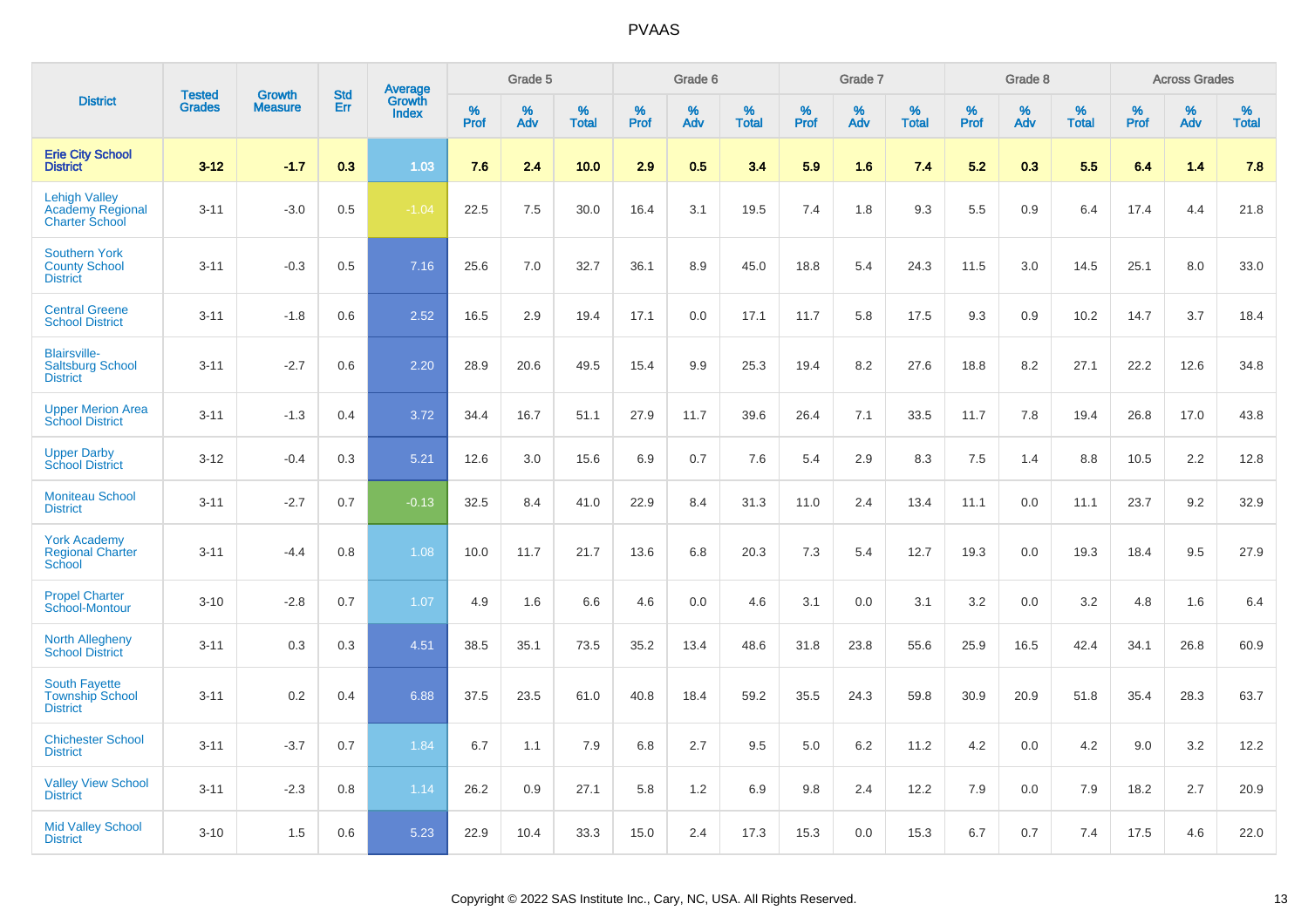|                                                              | <b>Tested</b> | <b>Growth</b>  | <b>Std</b> |                                          |              | Grade 5  |                   |              | Grade 6  |                   |              | Grade 7  |                   |              | Grade 8  |                   |              | <b>Across Grades</b> |                   |
|--------------------------------------------------------------|---------------|----------------|------------|------------------------------------------|--------------|----------|-------------------|--------------|----------|-------------------|--------------|----------|-------------------|--------------|----------|-------------------|--------------|----------------------|-------------------|
| <b>District</b>                                              | <b>Grades</b> | <b>Measure</b> | Err        | <b>Average</b><br>Growth<br><b>Index</b> | $\%$<br>Prof | %<br>Adv | %<br><b>Total</b> | $\%$<br>Prof | %<br>Adv | %<br><b>Total</b> | $\%$<br>Prof | %<br>Adv | %<br><b>Total</b> | $\%$<br>Prof | %<br>Adv | %<br><b>Total</b> | $\%$<br>Prof | %<br>Adv             | %<br><b>Total</b> |
| <b>Erie City School</b><br><b>District</b>                   | $3 - 12$      | $-1.7$         | 0.3        | 1.03                                     | 7.6          | 2.4      | 10.0              | 2.9          | 0.5      | 3.4               | 5.9          | 1.6      | 7.4               | 5.2          | 0.3      | 5.5               | 6.4          | 1.4                  | 7.8               |
| <b>Commodore Perry</b><br><b>School District</b>             | $3 - 11$      | $-5.2$         | 1.1        | 0.56                                     | 38.7         | 9.7      | 48.4              | 9.7          | 0.0      | 9.7               | 8.1          | 2.7      | 10.8              | 20.0         | 8.0      | 28.0              | 20.6         | 7.2                  | 27.8              |
| Northwood<br><b>Academy Charter</b><br><b>School</b>         | $3 - 8$       | $-3.7$         | 0.7        | $-0.69$                                  | 6.6          | 1.3      | 7.9               | 5.2          | 0.0      | 5.2               | 8.7          | 1.4      | 10.1              | 10.7         | 1.8      | 12.5              | 6.3          | 0.9                  | 7.2               |
| <b>Franklin Towne</b><br>Charter<br><b>Elementary School</b> | $3 - 8$       | $-6.2$         | 1.2        | $-2.25$                                  | 24.1         | 10.3     | 34.5              | 18.5         | 14.8     | 33.3              | 14.3         | 3.6      | 17.9              | 4.6          | 0.0      | 4.6               | 24.3         | 9.6                  | 33.9              |
| <b>North Star School</b><br><b>District</b>                  | $3 - 11$      | $-2.8$         | 0.7        | $-0.18$                                  | 12.5         | 12.5     | 25.0              | 23.4         | 4.7      | 28.1              | 11.1         | 1.4      | 12.5              | 14.1         | 2.2      | 16.3              | 22.6         | 10.0                 | 32.6              |
| Spring-Ford Area<br><b>School District</b>                   | $3 - 11$      | 1.6            | 0.3        | 9.56                                     | 36.6         | 13.0     | 49.6              | 33.2         | 16.5     | 49.7              | 34.3         | 16.3     | 50.6              | 23.1         | 9.8      | 32.9              | 34.2         | 19.2                 | 53.4              |
| <b>Propel Charter</b><br>School-Pitcairn                     | $3 - 8$       | $-5.7$         | 1.1        | $-1.88$                                  | 0.0          | 0.0      | 0.0               | 7.4          | 0.0      | 7.4               | 0.0          | 0.0      | 0.0               | 0.0          | 0.0      | 0.0               | 5.5          | 0.0                  | 5.5               |
| Pocono Mountain<br><b>School District</b>                    | $3 - 12$      | $-3.0$         | 0.6        | 0.33                                     | 23.9         | 8.1      | 32.0              | 12.4         | 4.3      | 16.7              | 10.6         | 3.5      | 14.2              | 7.8          | 2.9      | 10.8              | 18.3         | 6.6                  | 24.9              |
| 21st Century Cyber<br><b>Charter School</b>                  | $6 - 12$      | $-3.4$         | 0.7        | $-1.54$                                  |              |          |                   | 19.1         | 9.1      | 28.2              | 21.6         | 6.0      | 27.6              | 11.3         | 3.3      | 14.7              | 17.0         | 5.8                  | 22.8              |
| <b>Lakeview School</b><br><b>District</b>                    | $3 - 11$      | $-3.9$         | 0.8        | 0.54                                     | 28.6         | 18.4     | 46.9              | 30.0         | 7.1      | 37.1              | 22.2         | 1.6      | 23.8              | 21.0         | 1.6      | 22.6              | 28.3         | 13.3                 | 41.6              |
| <b>Norwin School</b><br><b>District</b>                      | $3 - 11$      | $-0.5$         | 0.3        | 3.82                                     | 31.7         | 25.2     | 56.9              | 37.2         | 20.7     | 58.0              | 42.6         | 14.9     | 57.4              | 32.4         | 5.4      | 37.7              | 36.5         | 21.0                 | 57.4              |
| <b>Conewago Valley</b><br><b>School District</b>             | $3 - 12$      | 1.2            | 0.4        | 6.92                                     | 26.3         | 8.6      | 35.0              | 29.9         | 10.6     | 40.5              | 19.9         | 3.8      | 23.6              | 17.4         | 1.1      | 18.4              | 25.3         | 8.6                  | 33.9              |
| Independence<br><b>Charter School</b>                        | $3 - 8$       | 1.4            | 0.7        | 5.93                                     | 13.7         | 4.1      | 17.8              | 26.8         | 4.9      | 31.7              | 21.0         | 4.9      | 25.9              | 24.1         | 8.6      | 32.8              | 19.7         | 7.2                  | 26.9              |
| <b>Williams Valley</b><br><b>School District</b>             | $3 - 11$      | 0.1            | 0.8        | 3.83                                     | 31.8         | 6.8      | 38.6              | 5.2          | 0.0      | 5.2               | 8.0          | 1.3      | 9.3               | 9.4          | 1.6      | 10.9              | 12.8         | 1.6                  | 14.4              |
| <b>Rockwood Area</b><br><b>School District</b>               | $3 - 11$      | $-2.1$         | 0.9        | 2.50                                     | 34.2         | 12.2     | 46.3              | 16.7         | 21.4     | 38.1              | 15.6         | 2.2      | 17.8              | 12.7         | 7.9      | 20.6              | 19.1         | 9.4                  | 28.5              |
| <b>Montoursville Area</b><br><b>School District</b>          | $3 - 12$      | $-1.9$         | 0.5        | $-0.02$                                  | 31.1         | 12.9     | 43.9              | 28.8         | 8.0      | 36.8              | 25.2         | 6.7      | 31.8              | 19.9         | 8.5      | 28.4              | 28.2         | 11.2                 | 39.4              |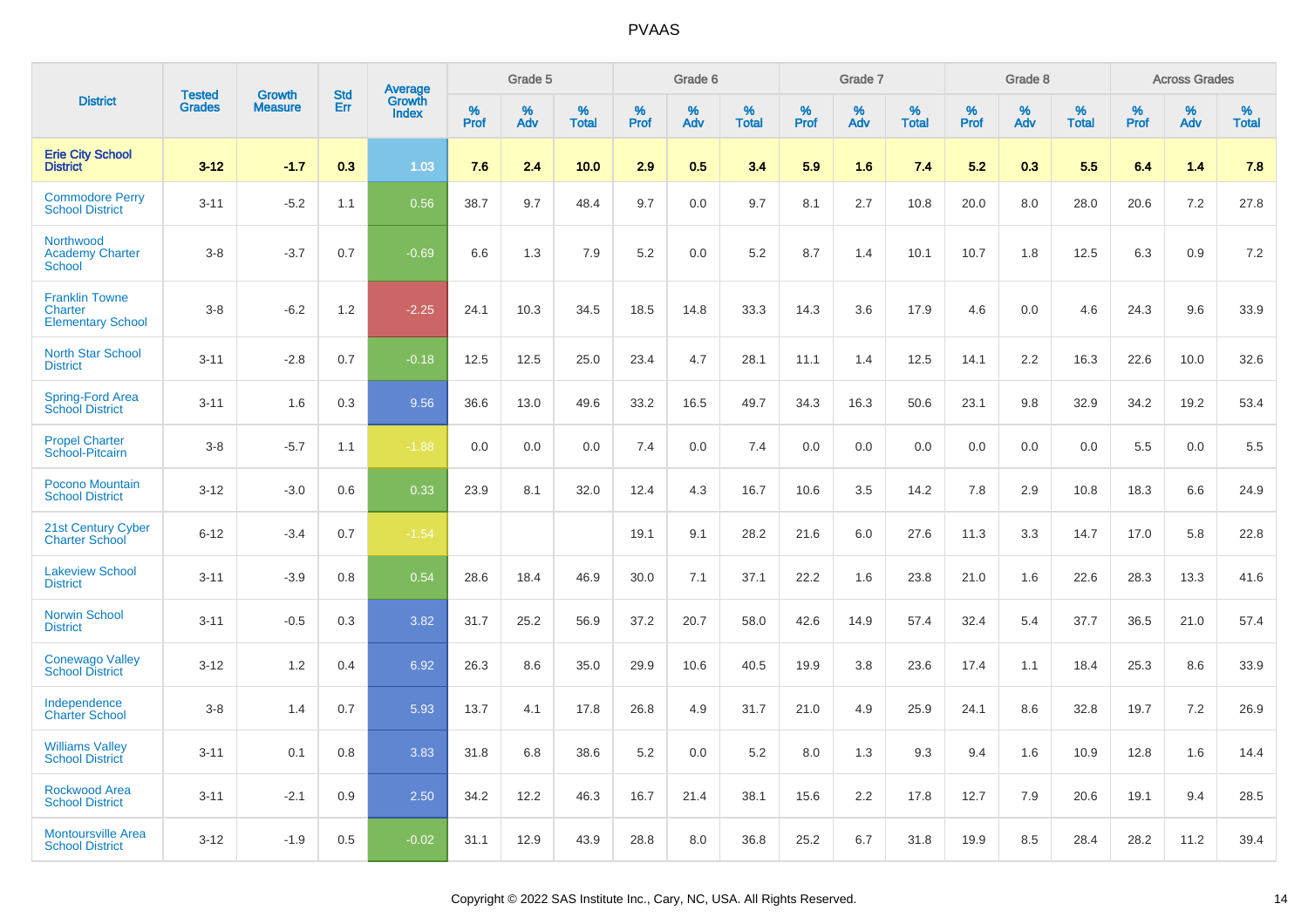|                                                                    | <b>Tested</b> | <b>Growth</b>  | <b>Std</b> | Average                |              | Grade 5  |                      |              | Grade 6  |                      |              | Grade 7  |                      |              | Grade 8  |                      |              | <b>Across Grades</b> |                   |
|--------------------------------------------------------------------|---------------|----------------|------------|------------------------|--------------|----------|----------------------|--------------|----------|----------------------|--------------|----------|----------------------|--------------|----------|----------------------|--------------|----------------------|-------------------|
| <b>District</b>                                                    | <b>Grades</b> | <b>Measure</b> | <b>Err</b> | Growth<br><b>Index</b> | $\%$<br>Prof | %<br>Adv | $\%$<br><b>Total</b> | $\%$<br>Prof | %<br>Adv | $\%$<br><b>Total</b> | $\%$<br>Prof | %<br>Adv | $\%$<br><b>Total</b> | $\%$<br>Prof | %<br>Adv | $\%$<br><b>Total</b> | $\%$<br>Prof | %<br>Adv             | %<br><b>Total</b> |
| <b>Erie City School</b><br><b>District</b>                         | $3 - 12$      | $-1.7$         | 0.3        | 1.03                   | 7.6          | 2.4      | 10.0                 | 2.9          | 0.5      | 3.4                  | 5.9          | 1.6      | 7.4                  | 5.2          | 0.3      | 5.5                  | 6.4          | 1.4                  | 7.8               |
| <b>Jenkintown School</b><br><b>District</b>                        | $3 - 11$      | $-5.2$         | 1.0        | $-0.07$                | 35.4         | 12.5     | 47.9                 | 18.9         | 8.1      | 27.0                 | 16.0         | 0.0      | 16.0                 | 8.0          | 4.0      | 12.0                 | 29.0         | 16.2                 | 45.2              |
| <b>Pan American</b><br><b>Academy Charter</b><br>School            | $3 - 8$       | 0.3            | 0.8        | 2.25                   | 1.7          | 0.0      | 1.7                  | 2.3          | 0.0      | 2.3                  | 3.4          | 0.0      | 3.4                  | 0.0          | 0.0      | 0.0                  | 2.4          | 0.3                  | 2.7               |
| <b>Green Woods</b><br><b>Charter School</b>                        | $3 - 8$       | $-0.3$         | 0.8        | 2.38                   | 16.7         | 3.3      | 20.0                 | 27.1         | 11.9     | 39.0                 | 16.1         | 5.4      | 21.4                 | 17.3         | 3.8      | 21.2                 | 21.3         | 8.3                  | 29.6              |
| <b>Mcguffey School</b><br><b>District</b>                          | $3 - 11$      | $-2.0$         | 0.6        | 2.55                   | 25.9         | 2.8      | 28.7                 | 13.7         | 2.0      | 15.7                 | 4.7          | 0.0      | 4.7                  | 5.6          | 3.2      | 8.9                  | 17.6         | 5.0                  | 22.6              |
| <b>Upper Moreland</b><br><b>Township School</b><br><b>District</b> | $3 - 11$      | $-0.1$         | 0.4        | 4.58                   | 28.5         | 10.6     | 39.1                 | 16.1         | 10.8     | 26.9                 | 21.7         | 10.6     | 32.3                 | 18.9         | 12.1     | 31.1                 | 23.9         | 11.6                 | 35.5              |
| <b>Belmont Charter</b><br><b>School</b>                            | $3 - 10$      | $-0.8$         | 0.8        | 2.15                   | 1.6          | 0.0      | 1.6                  | 4.0          | 0.0      | 4.0                  | 0.0          | 0.0      | 0.0                  | 5.6          | 0.0      | 5.6                  | 2.8          | 0.6                  | 3.4               |
| <b>Big Beaver Falls</b><br>Area School<br><b>District</b>          | $3 - 11$      | $-1.7$         | 0.6        | 1.44                   | 19.6         | 2.0      | 21.6                 | 5.4          | 0.9      | 6.4                  | 8.3          | 1.0      | 9.4                  | 1.0          | 1.0      | 2.1                  | 12.5         | 1.1                  | 13.6              |
| <b>Innovative Arts</b><br><b>Academy Charter</b><br>School         | $6 - 11$      | $-1.5$         | 0.8        | 5.73                   |              |          |                      | 0.0          | 0.0      | 0.0                  | 0.0          | 0.0      | 0.0                  | 3.4          | 0.0      | 3.4                  | 1.4          | 0.0                  | 1.4               |
| <b>Fort Cherry School</b><br><b>District</b>                       | $3 - 10$      | $-3.8$         | 0.8        | $-0.22$                | 19.3         | 19.3     | 38.6                 | 29.8         | 8.8      | 38.6                 | 14.3         | 5.4      | 19.6                 | 9.3          | 4.6      | 14.0                 | 21.9         | 9.6                  | 31.5              |
| <b>Chartiers-Houston</b><br><b>School District</b>                 | $3 - 10$      | $-2.5$         | 0.7        | 1.15                   | 25.6         | 12.2     | 37.8                 | 35.1         | 2.6      | 37.7                 | 20.5         | 1.3      | 21.8                 | 18.3         | 5.6      | 23.9                 | 28.7         | 8.2                  | 36.9              |
| <b>First Philadelphia</b><br>Preparatory<br><b>Charter School</b>  | $3 - 8$       | $-2.3$         | 0.6        | 1.67                   | 1.2          | 0.0      | 1.2                  | 1.1          | 0.0      | 1.1                  | 1.3          | 0.0      | 1.3                  | 4.0          | 0.0      | 4.0                  | 2.4          | 0.0                  | 2.4               |
| <b>Western Wayne</b><br><b>School District</b>                     | $3 - 11$      | $-2.5$         | 0.6        | 0.99                   | 28.3         | 9.4      | 37.7                 | 18.7         | 0.9      | 19.6                 | 21.6         | 2.9      | 24.5                 | 14.1         | 5.4      | 19.6                 | 23.6         | 9.6                  | 33.2              |
| Altoona Area<br><b>School District</b>                             | $3 - 12$      | $-0.5$         | 0.3        | 1.50                   | 24.7         | 8.0      | 32.7                 | 17.8         | 5.2      | 23.0                 | 14.6         | 4.9      | 19.5                 | 15.8         | 4.3      | 20.1                 | 19.6         | 6.6                  | 26.2              |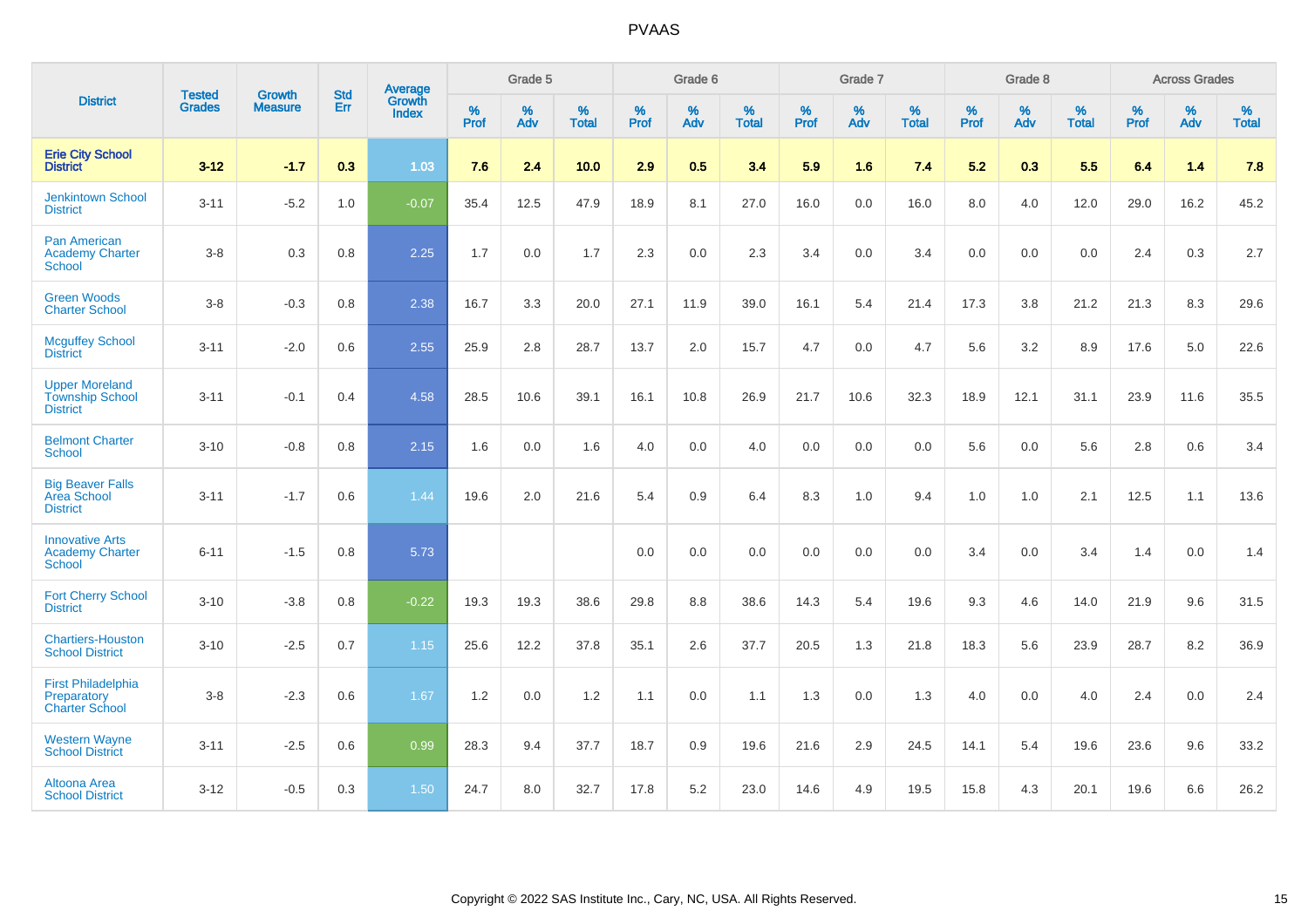|                                                                   | <b>Tested</b> | <b>Growth</b>  | <b>Std</b> | Average                |              | Grade 5  |                   |              | Grade 6  |                   |              | Grade 7  |                   |           | Grade 8  |                   |              | <b>Across Grades</b> |                   |
|-------------------------------------------------------------------|---------------|----------------|------------|------------------------|--------------|----------|-------------------|--------------|----------|-------------------|--------------|----------|-------------------|-----------|----------|-------------------|--------------|----------------------|-------------------|
| <b>District</b>                                                   | <b>Grades</b> | <b>Measure</b> | Err        | Growth<br><b>Index</b> | $\%$<br>Prof | %<br>Adv | %<br><b>Total</b> | $\%$<br>Prof | %<br>Adv | %<br><b>Total</b> | $\%$<br>Prof | %<br>Adv | %<br><b>Total</b> | %<br>Prof | %<br>Adv | %<br><b>Total</b> | $\%$<br>Prof | $\%$<br>Adv          | %<br><b>Total</b> |
| <b>Erie City School</b><br><b>District</b>                        | $3 - 12$      | $-1.7$         | 0.3        | 1.03                   | 7.6          | 2.4      | 10.0              | 2.9          | 0.5      | 3.4               | 5.9          | 1.6      | 7.4               | 5.2       | 0.3      | 5.5               | 6.4          | 1.4                  | 7.8               |
| Southern<br><b>Huntingdon County</b><br><b>School District</b>    | $3 - 11$      | $-2.5$         | 0.7        | $-0.14$                | 18.8         | 10.1     | 29.0              | 9.0          | 1.3      | 10.3              | 10.1         | 1.1      | 11.2              | 6.1       | 0.0      | 6.1               | 15.5         | 3.9                  | 19.4              |
| <b>New Brighton Area</b><br><b>School District</b>                | $3 - 11$      | $-2.4$         | 0.6        | 1.31                   | 18.0         | 1.1      | 19.1              | 7.9          | 0.0      | 7.9               | 8.9          | 3.0      | 11.9              | 4.8       | 1.0      | 5.8               | 11.1         | 1.9                  | 13.0              |
| <b>Northampton Area</b><br><b>School District</b>                 | $3 - 11$      | $-3.1$         | 0.7        | 0.02                   | 28.5         | 9.3      | 37.8              | 23.7         | 5.3      | 29.0              | 18.7         | 5.3      | 24.0              | 13.3      | 1.7      | 15.0              | 29.6         | 9.8                  | 39.4              |
| Philadelphia<br><b>Performing Arts</b><br><b>Charter School</b>   | $3-9$         | $-0.4$         | 0.7        | 4.01                   | 19.2         | 9.0      | 28.2              | 19.6         | 3.6      | 23.2              | 23.0         | 14.9     | 37.9              | 18.0      | 8.0      | 26.0              | 25.2         | 9.7                  | 34.9              |
| <b>Oxford Area</b><br><b>School District</b>                      | $3 - 11$      | 2.0            | 0.4        | 10.25                  | 24.0         | 8.0      | 32.0              | 28.3         | 7.3      | 35.6              | 20.2         | 9.9      | 30.0              | 11.5      | 5.5      | 17.0              | 21.8         | 8.2                  | 30.0              |
| <b>Hazleton Area</b><br><b>School District</b>                    | $3 - 11$      | $-0.5$         | 0.4        | 1.77                   | 5.8          | 1.7      | 7.5               | 5.2          | 1.1      | 6.3               | 2.8          | 0.5      | 3.3               | 6.6       | 0.6      | 7.1               | 6.4          | 1.2                  | 7.7               |
| Wallingford-<br>Swarthmore<br><b>School District</b>              | $3 - 10$      | 0.4            | 0.4        | 8.13                   | 38.3         | 33.9     | 72.2              | 29.9         | 20.5     | 50.4              | 27.6         | 17.6     | 45.3              | 29.4      | 14.7     | 44.2              | 33.9         | 27.8                 | 61.7              |
| <b>Coatesville Area</b><br><b>School District</b>                 | $3 - 11$      | $-0.5$         | 0.4        | 1.87                   | 14.8         | 4.8      | 19.6              | 8.5          | 0.0      | 8.5               | 8.9          | 1.3      | 10.1              | 6.9       | 0.5      | 7.4               | 10.9         | 3.9                  | 14.8              |
| <b>Jim Thorpe Area</b><br><b>School District</b>                  | $3 - 11$      | $-2.3$         | 0.6        | 0.76                   | 14.1         | 1.0      | 15.2              | 12.3         | 0.9      | 13.2              | 9.2          | 8.5      | 17.7              | 10.0      | 1.5      | 11.5              | 14.9         | 4.3                  | 19.2              |
| Pennsylvania<br><b>Leadership Charter</b><br><b>School</b>        | $3 - 11$      | $-1.4$         | 0.5        | 2.15                   | 24.7         | 11.5     | 36.2              | 24.9         | 6.4      | 31.2              | 13.4         | 19.6     | 33.0              | 16.7      | 6.2      | 22.9              | 23.9         | 12.4                 | 36.4              |
| <b>Ad Prima Charter</b><br><b>School</b>                          | $3-8$         | 1.5            | 0.8        | 4.76                   | 8.3          | 0.0      | 8.3               | 15.7         | 0.0      | 15.7              | 8.2          | 1.6      | 9.8               | 9.8       | 1.6      | 11.5              | 10.9         | 0.7                  | 11.6              |
| <b>Clarion-Limestone</b><br><b>Area School</b><br><b>District</b> | $3 - 12$      | $-1.1$         | 0.9        | 4.00                   | 40.0         | 27.3     | 67.3              | 36.5         | 5.8      | 42.3              | 27.9         | 11.6     | 39.5              | 7.8       | 3.9      | 11.8              | 28.4         | 13.2                 | 41.6              |
| <b>Freeport Area</b><br><b>School District</b>                    | $3 - 10$      | 0.9            | 0.5        | 6.32                   | 30.5         | 9.9      | 40.5              | 26.6         | 15.3     | 41.9              | 34.3         | 12.7     | 47.0              | 19.1      | 9.9      | 29.0              | 29.3         | 13.4                 | 42.8              |
| <b>MaST Community</b><br><b>Charter School III</b>                | $3-6$         | $-3.6$         | 0.8        | $-2.16$                | 3.8          | 0.0      | 3.8               | 6.8          | 1.5      | 8.3               |              |          |                   |           |          |                   | 8.3          | 2.2                  | 10.5              |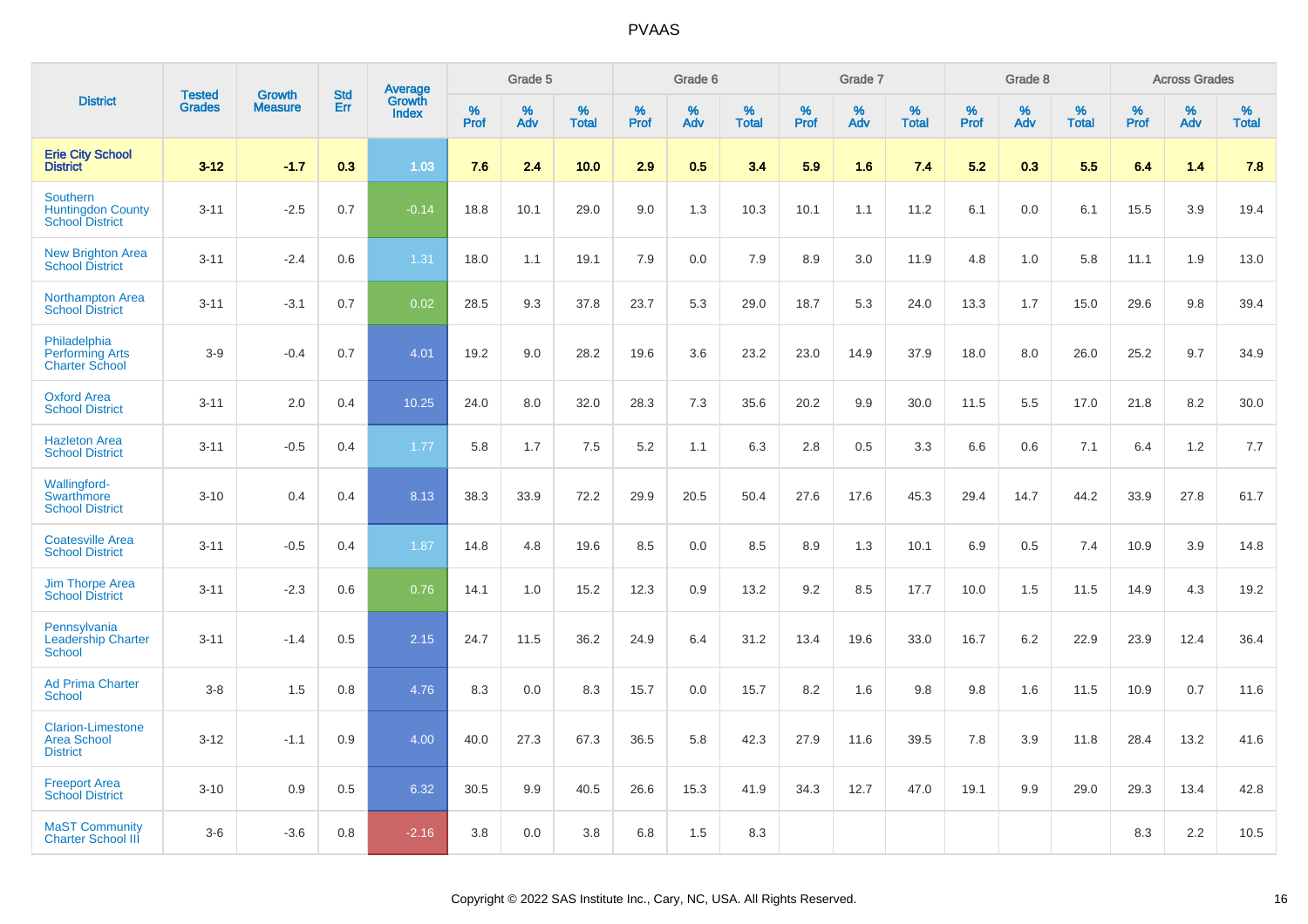|                                                                     |                                | <b>Growth</b>  | <b>Std</b> |                                          |              | Grade 5  |                   |              | Grade 6  |                   |              | Grade 7  |                   |              | Grade 8  |                   |              | <b>Across Grades</b> |                   |
|---------------------------------------------------------------------|--------------------------------|----------------|------------|------------------------------------------|--------------|----------|-------------------|--------------|----------|-------------------|--------------|----------|-------------------|--------------|----------|-------------------|--------------|----------------------|-------------------|
| <b>District</b>                                                     | <b>Tested</b><br><b>Grades</b> | <b>Measure</b> | <b>Err</b> | <b>Average</b><br>Growth<br><b>Index</b> | $\%$<br>Prof | %<br>Adv | %<br><b>Total</b> | $\%$<br>Prof | %<br>Adv | %<br><b>Total</b> | $\%$<br>Prof | %<br>Adv | %<br><b>Total</b> | $\%$<br>Prof | %<br>Adv | %<br><b>Total</b> | $\%$<br>Prof | %<br>Adv             | %<br><b>Total</b> |
| <b>Erie City School</b><br><b>District</b>                          | $3 - 12$                       | $-1.7$         | 0.3        | 1.03                                     | 7.6          | 2.4      | 10.0              | 2.9          | 0.5      | 3.4               | 5.9          | 1.6      | 7.4               | 5.2          | 0.3      | 5.5               | 6.4          | 1.4                  | 7.8               |
| <b>Delaware Valley</b><br><b>School District</b>                    | $3 - 11$                       | 0.1            | 0.4        | 4.58                                     | 26.1         | 11.6     | 37.8              | 19.0         | 8.6      | 27.6              | 21.8         | 8.2      | 30.0              | 17.9         | 3.4      | 21.3              | 25.0         | 9.4                  | 34.4              |
| <b>Lindley Academy</b><br><b>Charter School At</b><br><b>Birney</b> | $3 - 8$                        | $-3.0$         | 0.7        | 0.43                                     | 1.3          | 0.0      | 1.3               | 2.6          | 0.0      | 2.6               | 0.0          | 0.0      | 0.0               | 0.0          | 1.6      | 1.6               | 1.0          | 0.3                  | 1.3               |
| Antonia Pantoja<br>Community<br><b>Charter School</b>               | $3 - 8$                        | $-3.9$         | 0.8        | $-1.30$                                  | 1.5          | 0.0      | 1.5               | 0.0          | 0.0      | 0.0               | 4.6          | 2.3      | 7.0               | 5.6          | 0.0      | 5.6               | 1.8          | 0.9                  | 2.8               |
| <b>Towanda Area</b><br><b>School District</b>                       | $3 - 11$                       | 2.2            | 0.6        | 7.65                                     | 22.7         | 15.1     | 37.8              | 22.6         | 11.3     | 34.0              | 14.5         | 7.7      | 22.2              | 17.1         | 8.6      | 25.6              | 19.2         | 10.3                 | 29.5              |
| Environmental<br><b>Charter School At</b><br><b>Frick Park</b>      | $3-9$                          | $-0.2$         | 0.7        | 3.70                                     | 18.2         | 10.4     | 28.6              | 17.0         | 4.3      | 21.3              | 16.3         | 10.9     | 27.2              | 10.0         | 4.3      | 14.3              | 22.6         | 13.4                 | 36.0              |
| <b>Sharpsville Area</b><br><b>School District</b>                   | $3 - 11$                       | $-2.3$         | 0.8        | 2.39                                     | 29.0         | 9.7      | 38.7              | 16.4         | 1.5      | 17.9              | 21.9         | 3.1      | 25.0              | 20.0         | 7.1      | 27.1              | 27.3         | 8.8                  | 36.1              |
| <b>Saint Marys Area</b><br><b>School District</b>                   | $3 - 11$                       | $-2.5$         | 0.5        | $-0.36$                                  | 35.6         | 8.7      | 44.4              | 21.8         | 1.6      | 23.4              | 10.0         | 5.4      | 15.4              | 13.3         | 1.3      | 14.7              | 24.9         | 7.3                  | 32.3              |
| <b>Southern Fulton</b><br><b>School District</b>                    | $3 - 11$                       | $-2.2$         | 0.9        | 0.85                                     | 21.3         | 6.4      | 27.7              | 15.2         | 10.2     | 25.4              | 12.3         | 1.8      | 14.0              | 5.9          | 3.9      | 9.8               | 18.9         | 4.4                  | 23.3              |
| <b>Mariana Bracetti</b><br><b>Academy Charter</b><br><b>School</b>  | $3 - 10$                       | $-3.1$         | 0.9        | 2.21                                     | 8.6          | 0.0      | 8.6               | 2.2          | 0.0      | 2.2               | 7.3          | 0.0      | 7.3               | 0.0          | 0.0      | 0.0               | 4.4          | 0.0                  | 4.4               |
| <b>Southern Lehigh</b><br><b>School District</b>                    | $3 - 11$                       | $-1.1$         | 0.4        | 2.10                                     | 33.9         | 21.0     | 54.8              | 28.3         | 16.8     | 45.1              | 40.2         | 13.1     | 53.3              | 32.0         | 12.7     | 44.8              | 35.0         | 20.7                 | 55.8              |
| <b>Forbes Road</b><br><b>School District</b>                        | $3 - 11$                       | $-5.7$         | 1.4        | $-0.81$                                  | 38.7         | 3.2      | 41.9              | 26.7         | 0.0      | 26.7              | 44.4         | 0.0      | 44.4              | 15.0         | 0.0      | 15.0              | 31.9         | 2.9                  | 34.8              |
| <b>Glendale School</b><br><b>District</b>                           | $3 - 10$                       | 1.2            | 0.8        | 3.21                                     | 42.9         | 4.8      | 47.6              | 26.4         | 5.7      | 32.1              | 22.7         | 15.2     | 37.9              | 7.8          | 2.0      | 9.8               | 27.0         | 7.8                  | 34.8              |
| Canon-Mcmillan<br><b>School District</b>                            | $3 - 11$                       | $-1.3$         | 0.3        | 2.20                                     | 29.4         | 22.3     | 51.7              | 28.2         | 9.8      | 38.0              | 26.1         | 10.4     | 36.5              | 27.7         | 10.6     | 38.4              | 30.0         | 14.6                 | 44.6              |
| <b>Burrell School</b><br><b>District</b>                            | $3 - 11$                       | $-3.1$         | 0.7        | 1.18                                     | 22.5         | 1.8      | 24.3              | 15.4         | 3.8      | 19.2              | 21.5         | 7.6      | 29.1              | 17.2         | 0.0      | 17.2              | 25.3         | 6.1                  | 31.4              |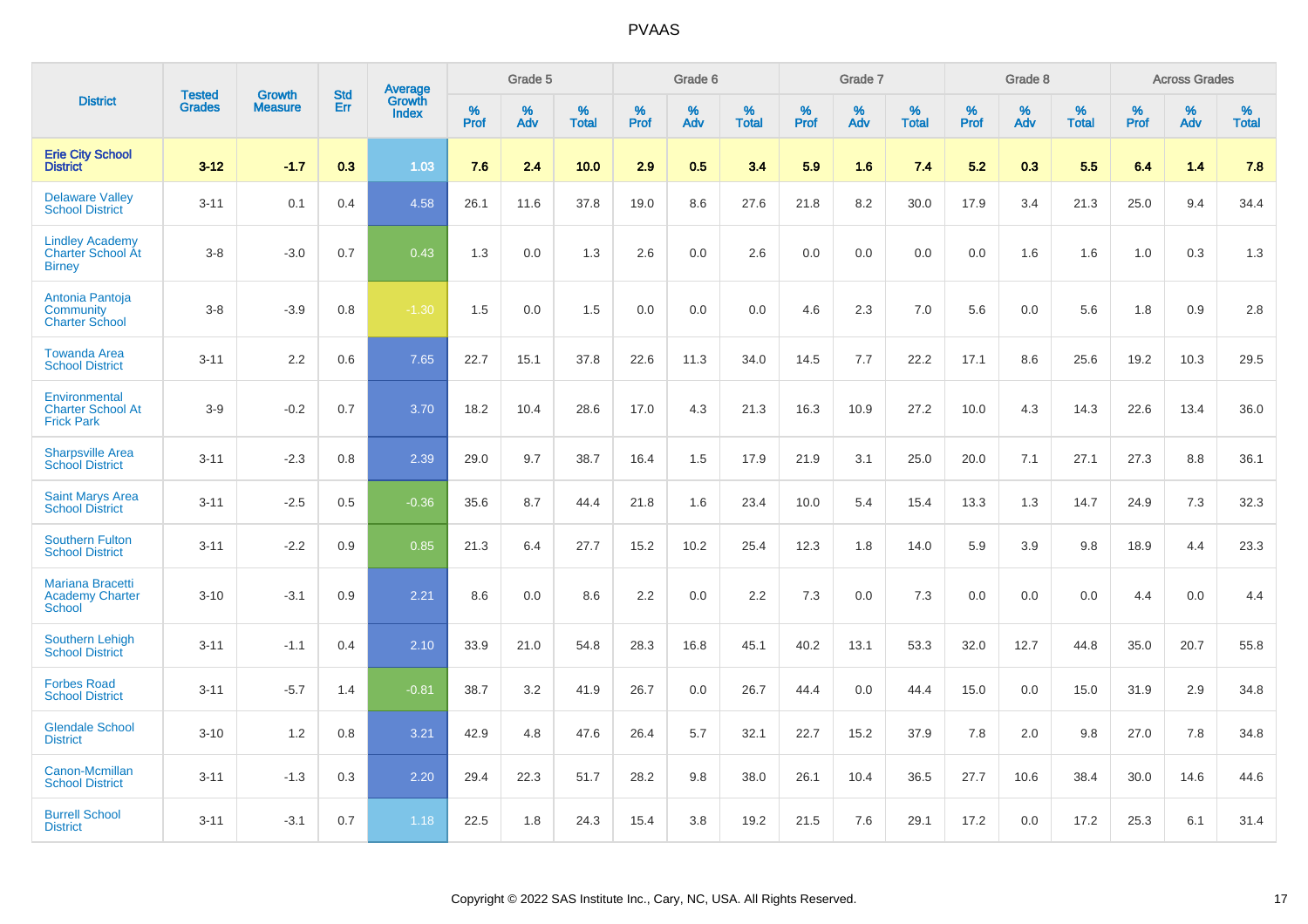|                                                                          | <b>Tested</b> | <b>Growth</b>  | <b>Std</b> | Average                       |           | Grade 5  |                   |           | Grade 6  |                   |           | Grade 7  |                   |           | Grade 8  |                   |           | <b>Across Grades</b> |                   |
|--------------------------------------------------------------------------|---------------|----------------|------------|-------------------------------|-----------|----------|-------------------|-----------|----------|-------------------|-----------|----------|-------------------|-----------|----------|-------------------|-----------|----------------------|-------------------|
| <b>District</b>                                                          | <b>Grades</b> | <b>Measure</b> | Err        | <b>Growth</b><br><b>Index</b> | %<br>Prof | %<br>Adv | %<br><b>Total</b> | %<br>Prof | %<br>Adv | %<br><b>Total</b> | %<br>Prof | %<br>Adv | %<br><b>Total</b> | %<br>Prof | %<br>Adv | %<br><b>Total</b> | %<br>Prof | %<br>Adv             | %<br><b>Total</b> |
| <b>Erie City School</b><br><b>District</b>                               | $3 - 12$      | $-1.7$         | 0.3        | 1.03                          | 7.6       | 2.4      | 10.0              | 2.9       | 0.5      | 3.4               | 5.9       | 1.6      | 7.4               | 5.2       | 0.3      | 5.5               | 6.4       | 1.4                  | 7.8               |
| <b>Hanover Public</b><br><b>School District</b>                          | $3 - 11$      | $-2.3$         | 0.5        | $-0.22$                       | 24.4      | 4.6      | 29.0              | 19.7      | 2.2      | 21.9              | 17.8      | 5.4      | 23.3              | 11.4      | 4.9      | 16.3              | 20.4      | 9.6                  | 30.0              |
| <b>Williamsport Area</b><br><b>School District</b>                       | $3 - 11$      | 2.8            | 0.3        | 10.28                         | 24.6      | 10.7     | 35.3              | 20.4      | 12.0     | 32.4              | 21.5      | 8.3      | 29.8              | 16.1      | 5.1      | 21.2              | 22.0      | 11.0                 | 33.1              |
| John B. Stetson<br><b>Charter School</b>                                 | $5 - 8$       | 0.5            | 0.6        | 4.84                          | 1.6       | 0.0      | 1.6               | 0.8       | 0.0      | 0.8               | 0.0       | 0.0      | 0.0               | 0.0       | 0.0      | 0.0               | 0.4       | 0.0                  | 0.4               |
| <b>Methacton School</b><br><b>District</b>                               | $3 - 11$      | $-1.5$         | 0.3        | 2.62                          | 30.5      | 14.2     | 44.7              | 28.2      | 9.9      | 38.1              | 27.0      | 11.2     | 38.2              | 20.1      | 12.5     | 32.6              | 30.9      | 13.6                 | 44.5              |
| Insight PA Cyber<br><b>Charter School</b>                                | $3 - 11$      | $-6.7$         | 1.5        | $-1.06$                       | 5.6       | 11.1     | 16.7              | 0.0       | 0.0      | 0.0               | 3.7       | 3.7      | 7.4               | 11.1      | 3.7      | 14.8              | 9.0       | 3.7                  | 12.7              |
| Quakertown<br><b>Community School</b><br><b>District</b>                 | $3 - 12$      | $-0.7$         | 0.3        | 3.64                          | 31.8      | 16.7     | 48.5              | 31.0      | 7.5      | 38.4              | 17.8      | 8.4      | 26.2              | 21.0      | 9.1      | 30.1              | 26.2      | 12.7                 | 38.9              |
| <b>Elizabeth Forward</b><br><b>School District</b>                       | $3 - 11$      | $-1.6$         | 0.5        | 2.70                          | 29.4      | 11.4     | 40.8              | 29.6      | 10.5     | 40.1              | 21.6      | 5.2      | 26.8              | 16.8      | 2.9      | 19.6              | 27.0      | 11.3                 | 38.3              |
| <b>Fort Leboeuf</b><br><b>School District</b>                            | $3 - 11$      | $-0.7$         | 0.5        | 1.49                          | 33.8      | 31.2     | 64.9              | 25.7      | 18.8     | 44.4              | 21.6      | 14.4     | 35.9              | 22.6      | 11.6     | 34.2              | 28.5      | 22.7                 | 51.2              |
| <b>Pine Grove Area</b><br><b>School District</b>                         | $3 - 11$      | $-2.2$         | 0.6        | 0.60                          | 23.2      | 4.2      | 27.4              | 19.7      | 3.4      | 23.1              | 17.1      | 0.8      | 17.9              | 20.9      | 0.8      | 21.7              | 24.6      | 7.8                  | 32.4              |
| <b>Executive</b><br><b>Education</b><br><b>Academy Charter</b><br>School | $3 - 10$      | $-2.5$         | 1.7        | 1.63                          | 0.0       | 0.0      | 0.0               |           |          |                   | 18.2      | 0.0      | 18.2              | 4.8       | 0.0      | 4.8               | 9.1       | 1.7                  | 10.9              |
| <b>Minersville Area</b><br><b>School District</b>                        | $3 - 11$      | $-0.9$         | 0.7        | 4.90                          | 9.6       | 4.1      | 13.7              | 20.8      | 2.6      | 23.4              | 10.4      | 0.0      | 10.4              | 2.7       | 1.3      | 4.0               | 15.1      | 3.2                  | 18.3              |
| <b>Conemaugh Valley</b><br><b>School District</b>                        | $3 - 12$      | $-2.6$         | 0.8        | 1.06                          | 13.7      | 3.9      | 17.6              | 22.0      | 4.0      | 26.0              | 18.9      | 7.6      | 26.4              | 9.4       | 1.9      | 11.3              | 20.1      | 6.4                  | 26.5              |
| <b>Avon Grove</b><br><b>School District</b>                              | $3 - 10$      | 0.8            | 0.4        | 5.13                          | 28.6      | 23.2     | 51.8              | 30.5      | 19.3     | 49.8              | 35.4      | 20.3     | 55.7              | 27.6      | 14.2     | 41.8              | 30.8      | 18.2                 | 49.0              |
| <b>Rose Tree Media</b><br><b>School District</b>                         | $3 - 10$      | $-1.7$         | 0.4        | $-0.25$                       | 29.7      | 19.6     | 49.3              | 31.4      | 15.3     | 46.7              | 31.6      | 20.9     | 52.4              | 18.4      | 13.9     | 32.3              | 31.5      | 20.2                 | 51.8              |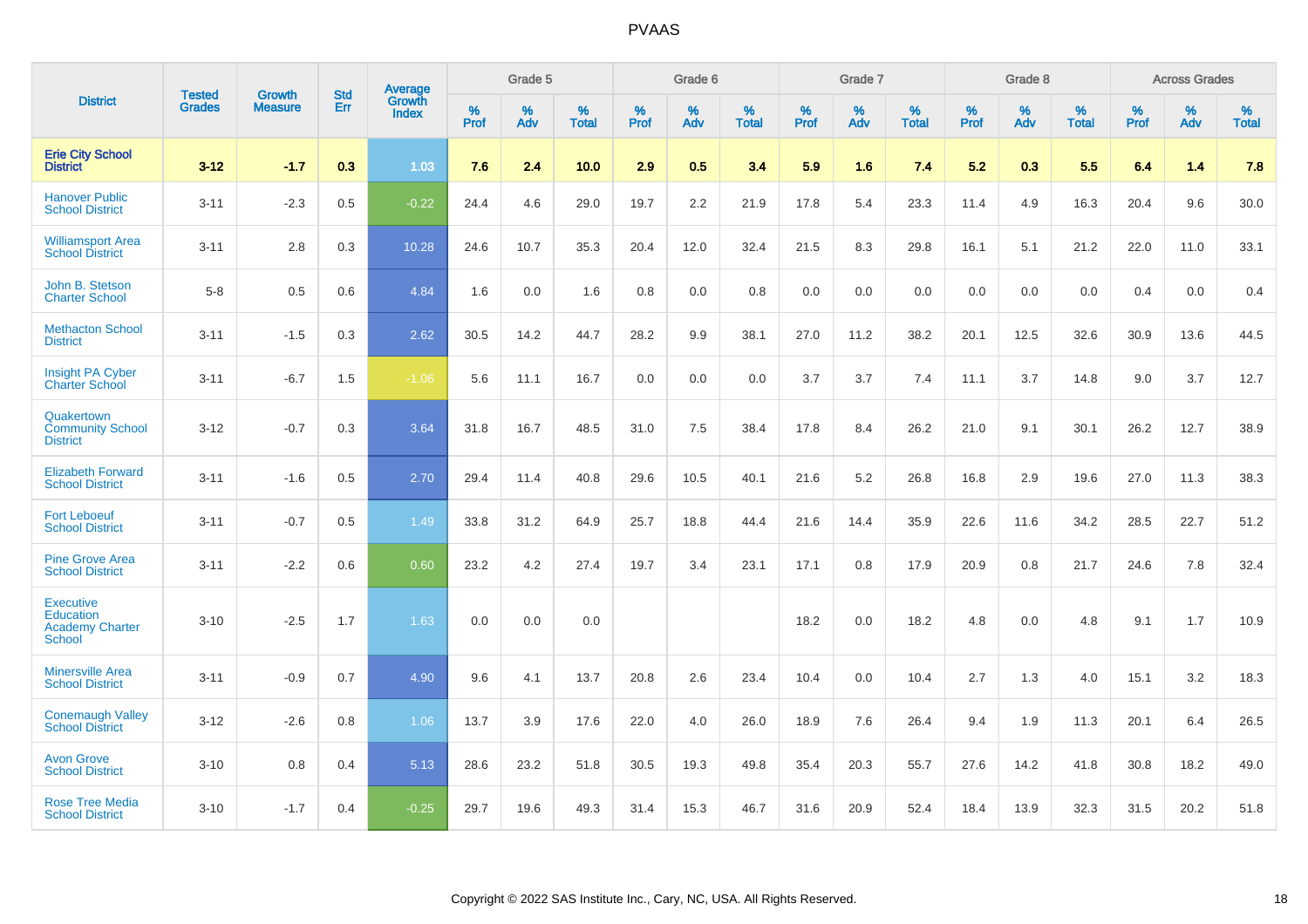|                                                                       |                                | <b>Growth</b>  | <b>Std</b> | Average                |                  | Grade 5  |                   |                  | Grade 6  |                   |                  | Grade 7  |                   |           | Grade 8  |                   |           | <b>Across Grades</b> |                   |
|-----------------------------------------------------------------------|--------------------------------|----------------|------------|------------------------|------------------|----------|-------------------|------------------|----------|-------------------|------------------|----------|-------------------|-----------|----------|-------------------|-----------|----------------------|-------------------|
| <b>District</b>                                                       | <b>Tested</b><br><b>Grades</b> | <b>Measure</b> | Err        | Growth<br><b>Index</b> | %<br><b>Prof</b> | %<br>Adv | %<br><b>Total</b> | %<br><b>Prof</b> | %<br>Adv | %<br><b>Total</b> | %<br><b>Prof</b> | %<br>Adv | %<br><b>Total</b> | %<br>Prof | %<br>Adv | %<br><b>Total</b> | %<br>Prof | %<br>Adv             | %<br><b>Total</b> |
| <b>Erie City School</b><br><b>District</b>                            | $3 - 12$                       | $-1.7$         | 0.3        | 1.03                   | 7.6              | 2.4      | 10.0              | 2.9              | 0.5      | 3.4               | 5.9              | 1.6      | 7.4               | 5.2       | 0.3      | 5.5               | 6.4       | 1.4                  | 7.8               |
| <b>Perseus House</b><br><b>Charter School Of</b><br><b>Excellence</b> | $6 - 11$                       | $-4.8$         | 1.1        | $-1.31$                |                  |          |                   | 0.0              | 0.0      | 0.0               | 1.8              | 0.0      | 1.8               | 1.5       | 0.0      | 1.5               | 1.4       | 0.0                  | 1.4               |
| <b>Schuylkill Valley</b><br><b>School District</b>                    | $3 - 11$                       | $-1.0$         | 0.5        | 3.23                   | 24.8             | 8.5      | 33.3              | 25.6             | 5.8      | 31.4              | 15.3             | 9.9      | 25.2              | 8.2       | 2.7      | 10.9              | 21.3      | 7.6                  | 29.0              |
| Apollo-Ridge<br><b>School District</b>                                | $3-12$                         | $-2.9$         | 0.7        | $-0.77$                | 18.8             | 0.0      | 18.8              | 12.0             | 1.2      | 13.2              | 8.5              | 1.2      | 9.8               | 10.4      | 2.6      | 13.0              | 14.8      | 3.0                  | 17.7              |
| <b>Harrisburg City</b><br><b>School District</b>                      | $3 - 11$                       | 1.3            | 0.3        | 7.16                   | 2.0              | 0.8      | 2.8               | 2.0              | 1.0      | 3.0               | 2.9              | 0.8      | 3.7               | 2.7       | 0.3      | 3.0               | 2.7       | 0.7                  | 3.4               |
| Cornwall-Lebanon<br><b>School District</b>                            | $3 - 11$                       | $-0.5$         | 0.3        | 2.53                   | 31.1             | 9.0      | 40.1              | 18.2             | 6.2      | 24.4              | 16.1             | 4.9      | 21.0              | 16.4      | 9.4      | 25.8              | 23.1      | 8.6                  | 31.8              |
| <b>Kutztown Area</b><br><b>School District</b>                        | $3 - 12$                       | $-1.4$         | 0.8        | 3.35                   | 40.3             | 11.9     | 52.2              | 24.2             | 3.2      | 27.4              | 25.6             | 10.3     | 35.9              | 10.8      | 10.8     | 21.5              | 30.0      | 13.3                 | 43.3              |
| <b>Upper Dauphin</b><br><b>Area School</b><br><b>District</b>         | $3 - 11$                       | 1.0            | 0.7        | 6.60                   | 9.7              | 4.8      | 14.5              | 18.3             | 8.4      | 26.8              | 18.9             | 6.8      | 25.7              | 24.3      | 7.1      | 31.4              | 22.1      | 9.5                  | 31.6              |
| Salisbury<br><b>Township School</b><br><b>District</b>                | $3 - 11$                       | $-2.3$         | 0.6        | 0.96                   | 14.9             | 8.5      | 23.4              | 14.3             | 2.2      | 16.5              | 13.0             | 1.1      | 14.1              | 17.2      | 3.4      | 20.7              | 18.4      | 6.3                  | 24.7              |
| <b>Clairton City</b><br><b>School District</b>                        | $3 - 11$                       | 0.5            | 0.8        | 3.14                   | 6.1              | 2.0      | 8.2               | 1.5              | 0.0      | 1.5               | 1.6              | 0.0      | 1.6               | 0.0       | 0.0      | 0.0               | 3.5       | 0.3                  | 3.8               |
| <b>Frazier School</b><br><b>District</b>                              | $3 - 11$                       | $-2.4$         | 0.8        | 2.50                   | 7.8              | 0.0      | 7.8               | 17.5             | 2.5      | 20.0              | 15.1             | 10.5     | 25.6              | 3.9       | 0.0      | 3.9               | 16.1      | 4.2                  | 20.3              |
| <b>New Foundations</b><br><b>Charter School</b>                       | $3 - 11$                       | $-1.5$         | 0.7        | 2.37                   | 18.5             | 5.6      | 24.1              | 6.4              | 0.0      | 6.4               | 21.3             | 3.3      | 24.6              | 13.1      | 2.4      | 15.5              | 17.1      | 2.9                  | 20.0              |
| Commonwealth<br><b>Charter Academy</b><br><b>Charter School</b>       | $3 - 10$                       | $-2.6$         | 0.8        | 1.49                   | 25.4             | 3.4      | 28.8              | 26.0             | 4.0      | 30.0              | 17.2             | 3.4      | 20.7              | 14.6      | 2.1      | 16.7              | 23.9      | 5.7                  | 29.6              |
| <b>Tussey Mountain</b><br><b>School District</b>                      | $3 - 12$                       | 0.2            | 0.7        | 2.41                   | 20.7             | 1.7      | 22.4              | 12.4             | 0.0      | 12.4              | 11.3             | 3.2      | 14.5              | 12.5      | 1.4      | 13.9              | 16.3      | 5.5                  | 21.8              |
| <b>Lincoln Leadership</b><br><b>Academy Charter</b><br>School         | $3 - 12$                       | $-1.2$         | 0.9        | 2.09                   | 0.0              | 0.0      | 0.0               | 2.0              | 0.0      | 2.0               | 4.0              | 2.0      | 6.0               | 0.0       | 0.0      | 0.0               | 3.8       | 0.7                  | 4.4               |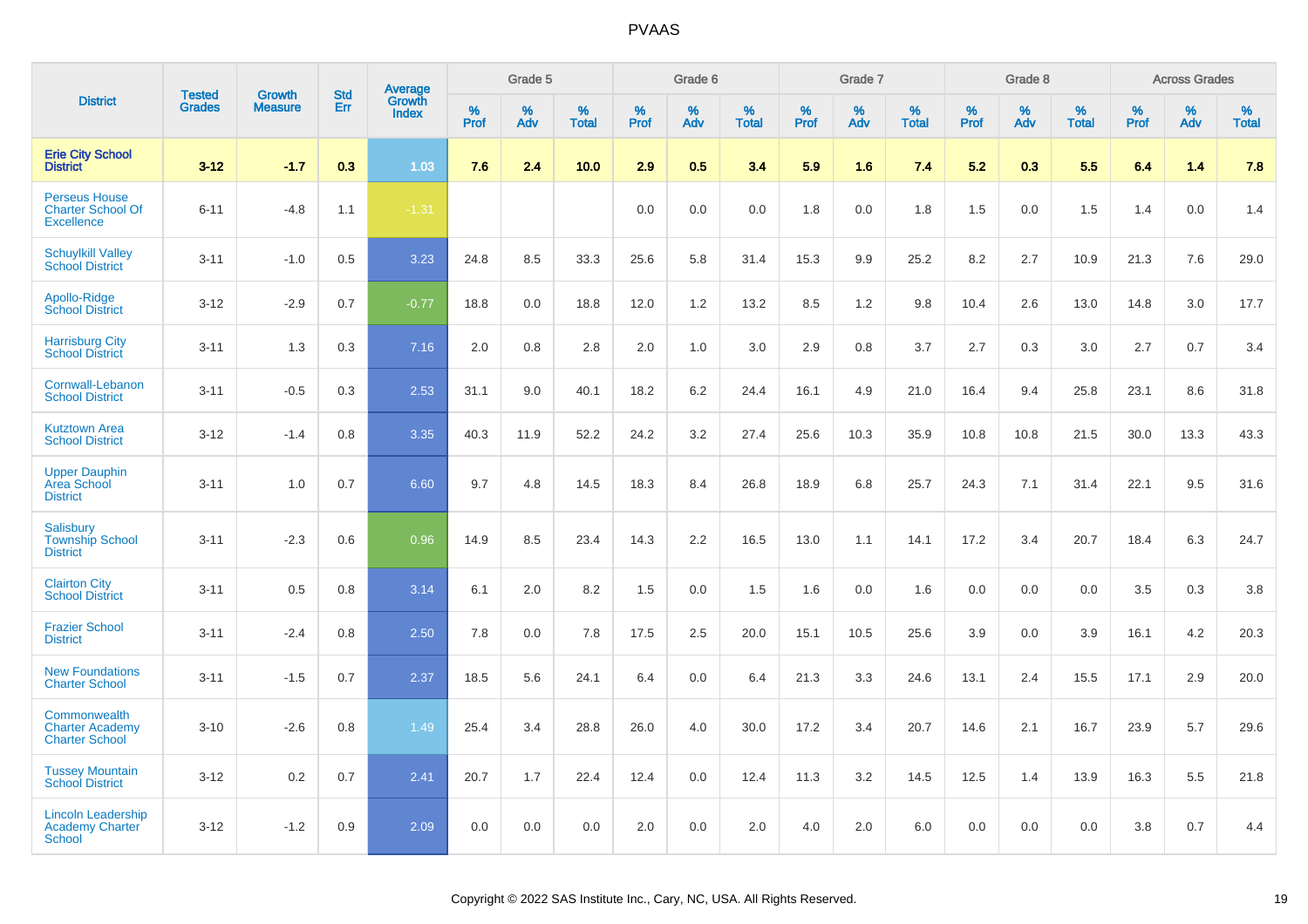|                                                                               | <b>Tested</b> | <b>Growth</b>  | <b>Std</b> | <b>Average</b>                |           | Grade 5     |                   |                  | Grade 6  |                   |                  | Grade 7  |                   |                  | Grade 8  |                   |           | <b>Across Grades</b> |                   |
|-------------------------------------------------------------------------------|---------------|----------------|------------|-------------------------------|-----------|-------------|-------------------|------------------|----------|-------------------|------------------|----------|-------------------|------------------|----------|-------------------|-----------|----------------------|-------------------|
| <b>District</b>                                                               | <b>Grades</b> | <b>Measure</b> | <b>Err</b> | <b>Growth</b><br><b>Index</b> | %<br>Prof | $\%$<br>Adv | %<br><b>Total</b> | %<br><b>Prof</b> | %<br>Adv | %<br><b>Total</b> | %<br><b>Prof</b> | %<br>Adv | %<br><b>Total</b> | %<br><b>Prof</b> | %<br>Adv | %<br><b>Total</b> | %<br>Prof | %<br>Adv             | %<br><b>Total</b> |
| <b>Erie City School</b><br><b>District</b>                                    | $3 - 12$      | $-1.7$         | 0.3        | 1.03                          | 7.6       | 2.4         | 10.0              | 2.9              | 0.5      | 3.4               | 5.9              | 1.6      | 7.4               | 5.2              | 0.3      | 5.5               | 6.4       | 1.4                  | 7.8               |
| <b>Rochester Area</b><br><b>School District</b>                               | $3 - 11$      | $-1.6$         | 0.9        | 3.19                          | 27.1      | 6.2         | 33.3              | 24.5             | 3.8      | 28.3              | $2.0\,$          | 0.0      | 2.0               | 15.4             | 0.0      | 15.4              | 20.6      | 7.5                  | 28.1              |
| <b>Urban Academy Of</b><br><b>Greater Pittsburgh</b><br><b>Charter School</b> | $3-5$         | $-7.6$         | 1.9        | $-4.05$                       | 2.7       | 0.0         | 2.7               |                  |          |                   |                  |          |                   |                  |          |                   | 7.3       | 0.0                  | 7.3               |
| <b>Propel Charter</b><br>School-Mckeesport                                    | $3 - 8$       | $-3.2$         | 1.0        | 1.02                          | 5.6       | 0.0         | 5.6               | 2.7              | 0.0      | 2.7               | 5.3              | 7.9      | 13.2              | 2.7              | 2.7      | 5.4               | 5.4       | 2.3                  | 7.7               |
| <b>Bentworth School</b><br><b>District</b>                                    | $3 - 11$      | $-1.7$         | 0.7        | 1.37                          | 29.9      | 7.8         | 37.7              | 9.6              | 0.0      | 9.6               | 16.9             | 7.8      | 24.7              | 21.2             | 1.5      | 22.7              | 22.6      | 9.6                  | 32.3              |
| Northern Lehigh<br><b>School District</b>                                     | $3 - 12$      | $-2.6$         | 0.7        | 0.19                          | 22.7      | 6.2         | 28.9              | 13.8             | 0.0      | 13.8              | 15.0             | 1.7      | 16.7              | 12.5             | 0.0      | 12.5              | 18.6      | 3.9                  | 22.5              |
| <b>Northgate School</b><br><b>District</b>                                    | $3 - 11$      | $-1.8$         | 0.8        | 1.33                          | 19.6      | 7.8         | 27.4              | 15.2             | 1.7      | 17.0              | 10.2             | 0.0      | 10.2              | 12.5             | 4.2      | 16.7              | 15.8      | 4.3                  | 20.1              |
| La Academia<br>Partnership<br><b>Charter School</b>                           | $6 - 11$      | $-5.6$         | 1.8        | $-0.91$                       |           |             |                   | 0.0              | 0.0      | 0.0               | 0.0              | 0.0      | 0.0               | 0.0              | 0.0      | 0.0               | 0.0       | 0.0                  | 0.0               |
| <b>Bristol Borough</b><br><b>School District</b>                              | $3 - 12$      | $-2.4$         | 0.7        | $-0.27$                       | 21.3      | 2.7         | 24.0              | 17.8             | 7.8      | 25.6              | 15.0             | 1.2      | 16.2              | 7.6              | 1.3      | 8.9               | 16.2      | 4.2                  | 20.3              |
| <b>Mercer Area</b><br><b>School District</b>                                  | $3 - 11$      | $-1.2$         | 0.7        | 2.42                          | 32.8      | 15.5        | 48.3              | 35.3             | 8.8      | 44.1              | 25.0             | 11.8     | 36.8              | 18.7             | 4.0      | 22.7              | 29.0      | 12.7                 | 41.7              |
| <b>Shamokin Area</b><br><b>School District</b>                                | $3 - 11$      | $-2.1$         | 0.5        | 0.50                          | 17.1      | 4.3         | 21.4              | 8.8              | 2.9      | 11.8              | 10.3             | 0.7      | 11.0              | 8.4              | 3.9      | 12.3              | 12.1      | 4.8                  | 16.9              |
| Pennsylvania<br><b>Distance Learning</b><br><b>Charter School</b>             | $3 - 12$      | $-1.7$         | 0.7        | 0.39                          | 6.5       | 0.0         | 6.5               | 1.3              | 0.0      | 1.3               | 4.6              | 1.2      | 5.8               | 2.3              | 0.0      | 2.3               | 5.4       | 0.4                  | 5.8               |
| <b>Perkiomen Valley</b><br><b>School District</b>                             | $3 - 11$      | $-0.2$         | 0.3        | 7.20                          | 35.2      | 22.4        | 57.5              | 21.5             | 11.3     | 32.7              | 27.3             | 16.9     | 44.2              | 21.6             | 7.2      | 28.7              | 30.6      | 16.6                 | 47.1              |
| <b>Belle Vernon Area</b><br><b>School District</b>                            | $3 - 11$      | $-1.7$         | 0.6        | 1.65                          | 22.5      | 6.3         | 28.8              | 27.6             | 7.8      | 35.3              | 11.0             | 0.9      | 11.9              | 10.6             | 2.4      | 12.9              | 22.3      | 6.8                  | 29.0              |
| <b>Cambria Heights</b><br><b>School District</b>                              | $3 - 10$      | $-2.3$         | 0.6        | $-0.70$                       | 23.3      | 4.4         | 27.8              | 16.8             | 0.0      | 16.8              | 13.5             | 1.0      | 14.6              | 4.4              | 0.9      | 5.3               | 18.3      | 2.8                  | 21.2              |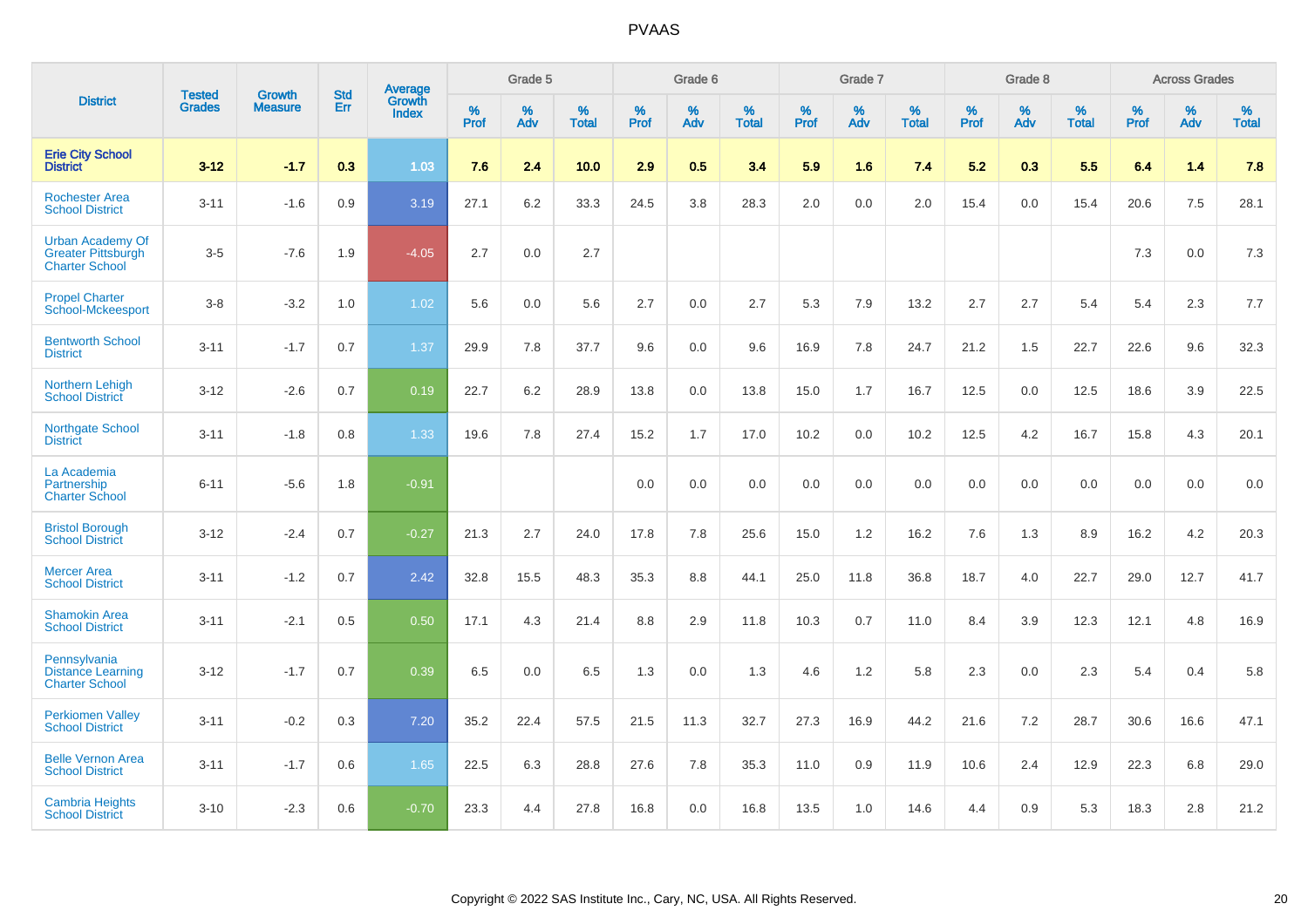|                                                                   |                                |                                 | <b>Std</b> | <b>Average</b>         |                     | Grade 5  |                   |                     | Grade 6  |                   |                     | Grade 7  |                   |                     | Grade 8  |                   |              | <b>Across Grades</b> |                   |
|-------------------------------------------------------------------|--------------------------------|---------------------------------|------------|------------------------|---------------------|----------|-------------------|---------------------|----------|-------------------|---------------------|----------|-------------------|---------------------|----------|-------------------|--------------|----------------------|-------------------|
| <b>District</b>                                                   | <b>Tested</b><br><b>Grades</b> | <b>Growth</b><br><b>Measure</b> | Err        | Growth<br><b>Index</b> | $\%$<br><b>Prof</b> | %<br>Adv | %<br><b>Total</b> | $\%$<br><b>Prof</b> | %<br>Adv | %<br><b>Total</b> | $\%$<br><b>Prof</b> | %<br>Adv | %<br><b>Total</b> | $\%$<br><b>Prof</b> | %<br>Adv | %<br><b>Total</b> | $\%$<br>Prof | %<br>Adv             | %<br><b>Total</b> |
| <b>Erie City School</b><br><b>District</b>                        | $3 - 12$                       | $-1.7$                          | 0.3        | 1.03                   | 7.6                 | 2.4      | 10.0              | 2.9                 | 0.5      | 3.4               | 5.9                 | 1.6      | 7.4               | 5.2                 | 0.3      | 5.5               | 6.4          | 1.4                  | 7.8               |
| <b>Unionville-Chadds</b><br><b>Ford School</b><br><b>District</b> | $3 - 11$                       | 0.5                             | 0.4        | 5.10                   | 38.8                | 29.9     | 68.7              | 38.4                | 17.1     | 55.5              | 37.6                | 16.8     | 54.5              | 29.8                | 24.9     | 54.7              | 36.9         | 27.5                 | 64.4              |
| Leechburg Area<br><b>School District</b>                          | $3 - 11$                       | $-3.5$                          | 0.9        | $-0.64$                | 15.6                | 2.2      | 17.8              | 16.2                | 5.4      | 21.6              | 8.0                 | 0.0      | 8.0               | 23.8                | 7.1      | 31.0              | 22.5         | 5.9                  | 28.5              |
| <b>Hollidaysburg Area</b><br><b>School District</b>               | $3 - 11$                       | 2.9                             | 0.4        | 8.32                   | 33.2                | 16.0     | 49.2              | 26.4                | 12.8     | 39.2              | 27.3                | 14.7     | 42.0              | 23.2                | 8.0      | 31.2              | 28.7         | 12.7                 | 41.4              |
| <b>Warrior Run</b><br><b>School District</b>                      | $3 - 11$                       | $-0.7$                          | 0.6        | 1.21                   | 29.0                | 17.1     | 46.0              | 25.7                | 1.8      | 27.5              | 16.8                | 11.2     | 28.0              | 15.6                | 12.2     | 27.8              | 23.2         | 10.7                 | 34.0              |
| <b>Greater Johnstown</b><br><b>School District</b>                | $3 - 11$                       | $-1.7$                          | 0.5        | 2.59                   | 5.9                 | 0.7      | 6.6               | 4.8                 | 0.0      | 4.8               | 7.4                 | 0.0      | 7.4               | 0.6                 | 0.6      | 1.3               | 6.8          | 1.2                  | 8.0               |
| Washington<br><b>School District</b>                              | $3 - 11$                       | $-2.6$                          | 0.7        | $-0.09$                | 13.5                | 2.9      | 16.4              | 5.2                 | 2.1      | 7.2               | 15.0                | 1.2      | 16.2              | 0.0                 | 1.5      | 1.5               | 11.8         | 3.4                  | 15.2              |
| <b>Canton Area</b><br><b>School District</b>                      | $3 - 11$                       | $-0.5$                          | 0.8        | 3.67                   | 34.6                | 11.5     | 46.2              | 32.3                | 3.2      | 35.5              | 9.1                 | 1.8      | 10.9              | 4.8                 | 0.0      | 4.8               | 23.4         | 6.2                  | 29.6              |
| <b>Somerset Area</b><br><b>School District</b>                    | $3 - 11$                       | 0.0                             | 0.5        | 4.78                   | 27.4                | 11.1     | 38.5              | 28.2                | 9.2      | 37.4              | 20.4                | 9.5      | 29.9              | 24.5                | 4.9      | 29.4              | 26.3         | 10.2                 | 36.6              |
| <b>Central Fulton</b><br><b>School District</b>                   | $3 - 11$                       | $-0.7$                          | 0.8        | 3.45                   | 30.3                | 6.6      | 36.8              | 15.9                | 1.4      | 17.4              | 13.0                | 14.5     | 27.5              | 12.7                | 14.6     | 27.3              | 24.6         | 8.3                  | 32.8              |
| <b>Hermitage School</b><br><b>District</b>                        | $3 - 12$                       | 1.0                             | 0.5        | 4.16                   | 39.7                | 7.8      | 47.5              | 34.3                | 21.7     | 55.9              | 30.8                | 19.6     | 50.4              | 26.2                | 4.1      | 30.3              | 33.8         | 16.8                 | 50.6              |
| <b>Propel Charter</b><br><b>School-Northside</b>                  | $3-8$                          | $-1.6$                          | 0.9        | 0.88                   | 0.0                 | 0.0      | 0.0               | 2.4                 | 0.0      | 2.4               | 0.0                 | 0.0      | 0.0               | 0.0                 | 0.0      | 0.0               | 0.4          | 0.0                  | 0.4               |
| <b>Pottsville Area</b><br><b>School District</b>                  | $3 - 12$                       | $-0.7$                          | 0.5        | 1.25                   | 21.4                | 12.2     | 33.6              | 17.6                | 4.7      | 22.3              | 14.2                | 4.3      | 18.5              | 16.1                | 2.4      | 18.4              | 18.0         | 6.0                  | 23.9              |
| Wallenpaupack<br><b>Area School</b><br><b>District</b>            | $3 - 11$                       | 0.7                             | 0.5        | 7.55                   | 27.0                | 6.1      | 33.1              | 11.1                | 3.7      | 14.8              | 30.6                | 8.2      | 38.8              | 13.2                | 3.5      | 16.7              | 24.0         | 7.0                  | 31.1              |
| <b>Fleetwood Area</b><br><b>School District</b>                   | $3 - 10$                       | $-1.9$                          | 0.5        | 0.68                   | 21.5                | 3.7      | 25.2              | 19.9                | 4.0      | 23.8              | 20.7                | 4.8      | 25.5              | 21.4                | 2.5      | 23.9              | 21.9         | 5.2                  | 27.1              |
| <b>Greater Latrobe</b><br><b>School District</b>                  | $3 - 11$                       | 1.6                             | 0.4        | 8.54                   | 36.4                | 15.5     | 51.9              | 37.0                | 5.3      | 42.3              | 32.2                | 18.5     | 50.7              | 23.4                | 8.0      | 31.4              | 34.1         | 15.0                 | 49.1              |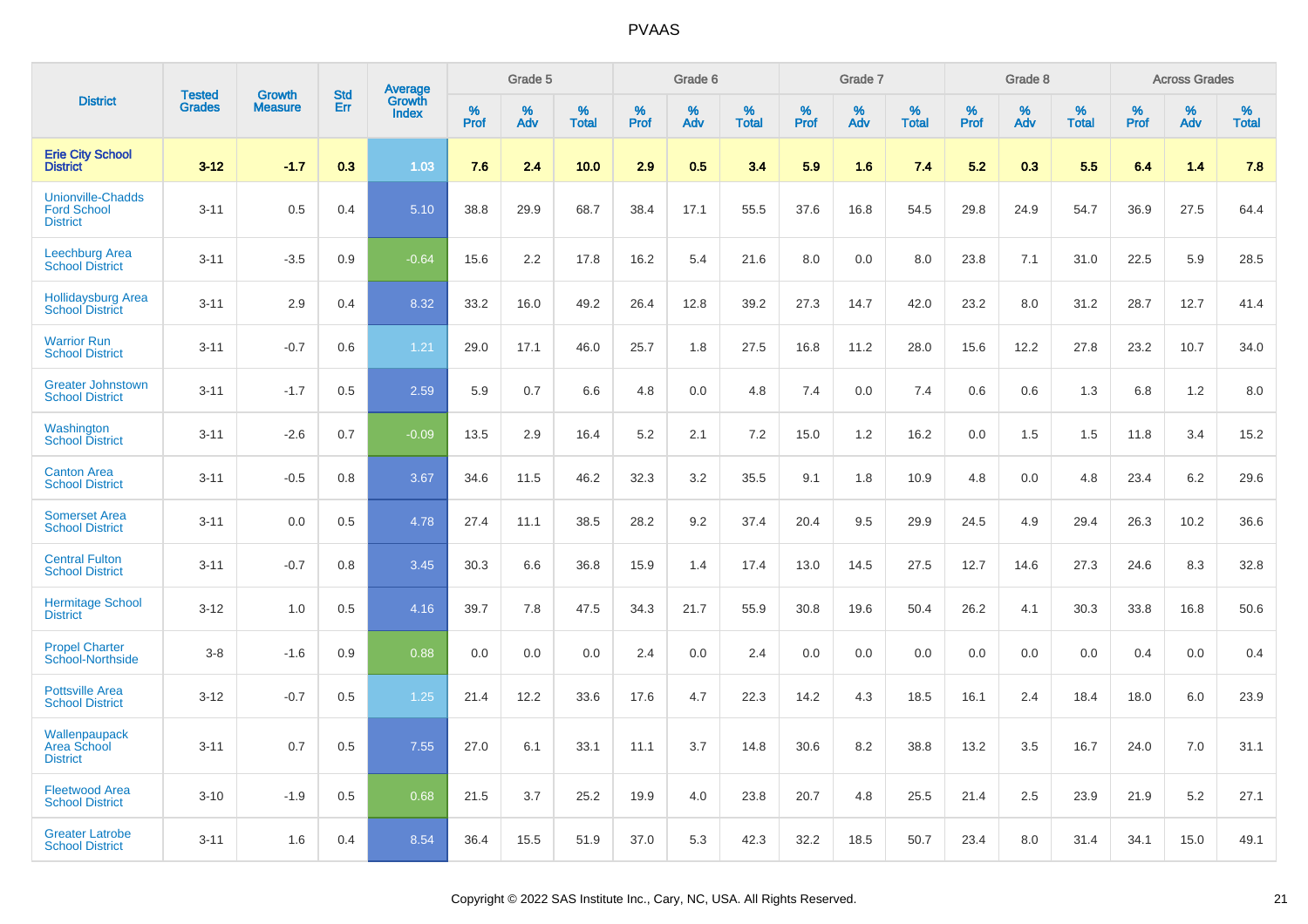|                                                               |                                |                                 | <b>Std</b> | Average                |                     | Grade 5  |                   |                  | Grade 6  |                   |                  | Grade 7  |                   |           | Grade 8  |                   |                  | <b>Across Grades</b> |                   |
|---------------------------------------------------------------|--------------------------------|---------------------------------|------------|------------------------|---------------------|----------|-------------------|------------------|----------|-------------------|------------------|----------|-------------------|-----------|----------|-------------------|------------------|----------------------|-------------------|
| <b>District</b>                                               | <b>Tested</b><br><b>Grades</b> | <b>Growth</b><br><b>Measure</b> | Err        | Growth<br><b>Index</b> | $\%$<br><b>Prof</b> | %<br>Adv | %<br><b>Total</b> | %<br><b>Prof</b> | %<br>Adv | %<br><b>Total</b> | %<br><b>Prof</b> | %<br>Adv | %<br><b>Total</b> | %<br>Prof | %<br>Adv | %<br><b>Total</b> | %<br><b>Prof</b> | %<br>Adv             | %<br><b>Total</b> |
| <b>Erie City School</b><br><b>District</b>                    | $3-12$                         | $-1.7$                          | 0.3        | 1.03                   | 7.6                 | 2.4      | 10.0              | 2.9              | 0.5      | 3.4               | 5.9              | 1.6      | 7.4               | 5.2       | 0.3      | 5.5               | 6.4              | 1.4                  | 7.8               |
| <b>Propel Charter</b><br>School - Braddock<br><b>Hills</b>    | $3 - 11$                       | $-2.4$                          | 0.8        | 3.05                   | 1.8                 | 1.8      | 3.5               | 1.7              | 0.0      | 1.7               | 0.0              | 0.0      | 0.0               | 2.9       | 0.0      | 2.9               | 1.9              | 0.6                  | 2.5               |
| <b>Great Valley</b><br><b>School District</b>                 | $3 - 11$                       | 0.1                             | 0.4        | 2.46                   | 31.0                | 24.2     | 55.2              | 38.1             | 8.6      | 46.6              | 26.8             | 17.2     | 44.1              | 26.4      | 17.4     | 43.8              | 31.1             | 20.1                 | 51.2              |
| <b>Girard School</b><br><b>District</b>                       | $3 - 11$                       | 0.0                             | 0.6        | 2.99                   | 33.9                | 15.2     | 49.1              | 27.4             | 13.7     | 41.0              | 22.7             | 20.9     | 43.6              | 15.6      | 5.5      | 21.1              | 25.6             | 18.0                 | 43.6              |
| <b>Propel Charter</b><br>School-Homestead                     | $3 - 11$                       | $-2.7$                          | 1.0        | $-0.17$                | 2.7                 | 0.0      | 2.7               | 0.0              | 5.4      | 5.4               | 2.9              | 0.0      | 2.9               | 0.0       | 0.0      | 0.0               | 2.7              | 1.4                  | 4.1               |
| <b>Southeast Delco</b><br><b>School District</b>              | $3 - 10$                       | $-0.4$                          | 0.6        | 4.21                   | 3.3                 | 1.7      | 5.0               | 1.8              | 0.0      | 1.8               | 3.0              | 0.8      | 3.8               | 6.9       | 0.8      | 7.7               | 5.7              | 0.7                  | 6.3               |
| <b>Penns Manor Area</b><br><b>School District</b>             | $3 - 12$                       | 1.5                             | 0.8        | 4.02                   | 12.7                | 4.8      | 17.5              | 14.6             | 0.0      | 14.6              | 18.5             | 1.8      | 20.4              | 16.7      | 8.3      | 25.0              | 19.0             | 3.6                  | 22.6              |
| <b>Blue Ridge School</b><br><b>District</b>                   | $3 - 11$                       | $-1.1$                          | 0.7        | 2.21                   | 23.3                | 5.5      | 28.8              | 14.9             | 0.0      | 14.9              | 25.8             | 3.2      | 29.0              | 12.9      | 4.3      | 17.1              | 23.5             | 4.1                  | 27.7              |
| <b>Sullivan County</b><br><b>School District</b>              | $3 - 10$                       | $-2.9$                          | 1.0        | 0.92                   | 21.4                | 0.0      | 21.4              | 30.0             | 4.0      | 34.0              | 18.8             | 0.0      | 18.8              | 9.1       | 0.0      | 9.1               | 22.0             | 4.1                  | 26.0              |
| <b>Windber Area</b><br><b>School District</b>                 | $3 - 11$                       | $-1.8$                          | 0.7        | 2.80                   | 28.8                | 20.0     | 48.8              | 20.9             | 9.0      | 29.8              | 14.7             | 9.3      | 24.0              | 28.6      | 13.1     | 41.7              | 24.4             | 15.1                 | 39.6              |
| Northern Bedford<br><b>County School</b><br><b>District</b>   | $3 - 11$                       | $-1.5$                          | 0.8        | 1.00                   | 24.5                | 8.2      | 32.6              | 30.5             | 1.7      | 32.2              | 19.0             | 1.7      | 20.7              | 9.4       | 3.1      | 12.5              | 24.6             | 5.2                  | 29.8              |
| <b>Penn Hills Charter</b><br>School of<br>Entrepreneurship    | $3-8$                          | $-0.2$                          | 0.9        | 1.98                   | 11.6                | 2.3      | 14.0              | 13.5             | 10.8     | 24.3              | 15.4             | 2.6      | 18.0              | 5.3       | 0.0      | 5.3               | 17.0             | 3.8                  | 20.8              |
| <b>Meyersdale Area</b><br><b>School District</b>              | $3 - 11$                       | 1.9                             | 0.8        | 4.25                   | 35.2                | 9.3      | 44.4              | 26.6             | 15.6     | 42.2              | 18.9             | 0.0      | 18.9              | 11.9      | 8.5      | 20.3              | 24.6             | 9.4                  | 34.0              |
| <b>Manchester</b><br><b>Academic Charter</b><br><b>School</b> | $3-8$                          | 0.6                             | 1.1        | 3.37                   | 3.6                 | 0.0      | 3.6               | 3.4              | 0.0      | 3.4               | 3.6              | 0.0      | 3.6               | 0.0       | 0.0      | 0.0               | 4.9              | 0.5                  | 5.4               |
| Philadelphia<br><b>Academy Charter</b><br><b>School</b>       | $3 - 11$                       | $-2.5$                          | 0.7        | 0.18                   | 22.1                | 6.5      | 28.6              | 25.0             | 7.9      | 32.9              | 13.2             | 19.1     | 32.4              | 22.2      | 16.7     | 38.9              | 24.3             | 9.8                  | 34.2              |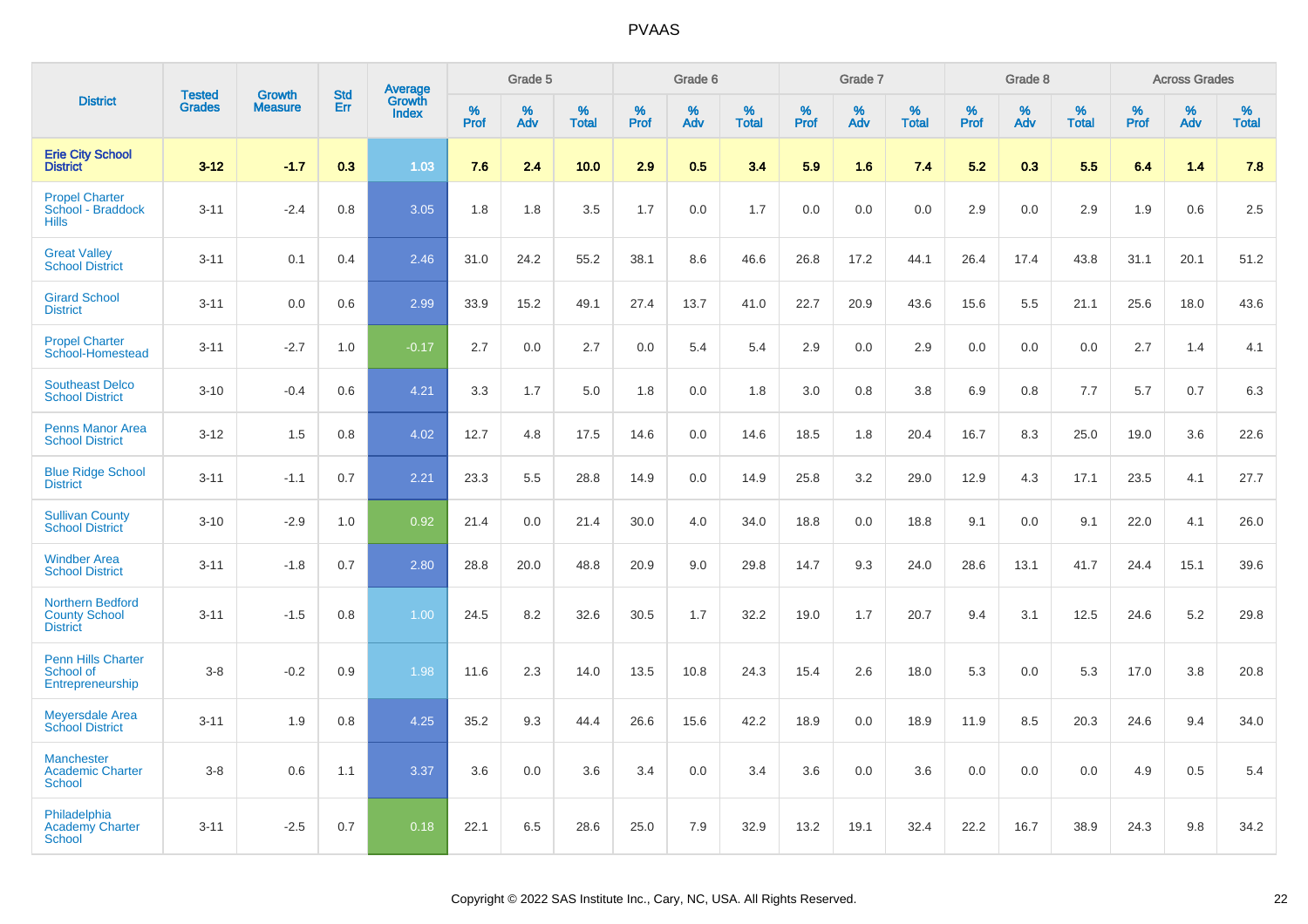|                                                                               | <b>Tested</b> | <b>Growth</b>  | <b>Std</b> | Average<br>Growth |                     | Grade 5  |                      |                     | Grade 6  |                      |              | Grade 7  |                      |                     | Grade 8  |                      |                     | <b>Across Grades</b> |                      |
|-------------------------------------------------------------------------------|---------------|----------------|------------|-------------------|---------------------|----------|----------------------|---------------------|----------|----------------------|--------------|----------|----------------------|---------------------|----------|----------------------|---------------------|----------------------|----------------------|
| <b>District</b>                                                               | <b>Grades</b> | <b>Measure</b> | Err        | <b>Index</b>      | $\%$<br><b>Prof</b> | %<br>Adv | $\%$<br><b>Total</b> | $\%$<br><b>Prof</b> | %<br>Adv | $\%$<br><b>Total</b> | $\%$<br>Prof | %<br>Adv | $\%$<br><b>Total</b> | $\%$<br><b>Prof</b> | %<br>Adv | $\%$<br><b>Total</b> | $\%$<br><b>Prof</b> | $\%$<br>Adv          | $\%$<br><b>Total</b> |
| <b>Erie City School</b><br><b>District</b>                                    | $3 - 12$      | $-1.7$         | 0.3        | 1.03              | 7.6                 | 2.4      | 10.0                 | 2.9                 | 0.5      | 3.4                  | 5.9          | 1.6      | 7.4                  | 5.2                 | 0.3      | 5.5                  | 6.4                 | 1.4                  | 7.8                  |
| <b>Redbank Valley</b><br><b>School District</b>                               | $3 - 11$      | $-2.5$         | 0.7        | 1.94              | 34.3                | 20.0     | 54.3                 | 12.7                | 0.0      | 12.7                 | 19.5         | 9.2      | 28.7                 | 9.5                 | 0.0      | 9.5                  | 21.8                | 10.1                 | 31.9                 |
| <b>Mckeesport Area</b><br><b>School District</b>                              | $3 - 12$      | $-0.2$         | 0.5        | 1.94              | 8.9                 | 3.0      | 11.9                 | 3.9                 | 0.0      | 3.9                  | 1.0          | 0.0      | 1.0                  | 1.0                 | 0.0      | 1.0                  | 7.7                 | 2.1                  | 9.7                  |
| <b>State College Area</b><br><b>School District</b>                           | $3 - 11$      | 0.6            | 0.4        | 6.90              | 29.6                | 33.7     | 63.3                 | 27.4                | 15.3     | 42.7                 | 28.9         | 16.3     | 45.2                 | 20.8                | 8.9      | 29.7                 | 29.0                | 27.0                 | 56.1                 |
| <b>Young Scholars of</b><br><b>Greater Allegheny</b><br><b>Charter School</b> | $3 - 8$       | $-1.4$         | 1.6        | 1.32              | 10.0                | 0.0      | 10.0                 | 6.2                 | 0.0      | 6.2                  | 10.0         | 0.0      | 10.0                 |                     |          |                      | 6.6                 | 0.0                  | 6.6                  |
| <b>Freire Charter</b><br><b>School</b>                                        | $5 - 11$      | 1.2            | 0.6        | 3.54              | 0.0                 | 0.0      | 0.0                  | 1.5                 | 0.0      | 1.5                  | 3.0          | 0.0      | 3.0                  | 7.6                 | 0.0      | 7.6                  | 3.3                 | 0.0                  | 3.3                  |
| <b>West Greene</b><br><b>School District</b>                                  | $3 - 11$      | $-1.6$         | 0.9        | 2.26              | 20.5                | 7.7      | 28.2                 | 7.7                 | 7.7      | 15.4                 | 9.3          | 11.1     | 20.4                 | 11.8                | 0.0      | 11.8                 | 19.6                | 10.7                 | 30.2                 |
| <b>Reading School</b><br><b>District</b>                                      | $3 - 11$      | 0.0            | 0.4        | 4.14              | 3.8                 | 1.2      | 5.0                  | 1.5                 | 0.2      | 1.8                  | 1.9          | 0.0      | 1.9                  | 1.5                 | 0.4      | 1.9                  | 3.6                 | 1.1                  | 4.7                  |
| <b>Wilkes-Barre Area</b><br><b>School District</b>                            | $3 - 11$      | $-0.9$         | 0.5        | 1.33              | 8.1                 | 1.7      | 9.8                  | 10.1                | 4.4      | 14.5                 | $6.0\,$      | 1.8      | 7.8                  | 3.1                 | 1.3      | 4.4                  | 9.8                 | 3.0                  | 12.7                 |
| <b>Universal Institute</b><br><b>Charter School</b>                           | $3 - 8$       | $-2.3$         | 0.7        | 0.12              | 1.5                 | 0.0      | 1.5                  | 1.3                 | 0.0      | 1.3                  | 0.0          | 0.0      | 0.0                  | 2.3                 | 0.0      | 2.3                  | 1.7                 | $0.2\,$              | 2.0                  |
| <b>Laboratory Charter</b><br><b>School</b>                                    | $3 - 8$       | $-0.7$         | 1.1        | 2.78              | 3.2                 | 0.0      | 3.2                  | 2.3                 | 0.0      | 2.3                  | 6.4          | 0.0      | 6.4                  | 5.0                 | 0.0      | 5.0                  | 5.3                 | 0.0                  | 5.3                  |
| <b>South Side Area</b><br><b>School District</b>                              | $3 - 11$      | 1.2            | 0.8        | 4.65              | 23.3                | 18.3     | 41.7                 | 17.7                | 0.0      | 17.7                 | 26.6         | 7.8      | 34.4                 | 12.7                | 2.8      | 15.5                 | 21.2                | 6.3                  | 27.6                 |
| <b>Shenango Area</b><br><b>School District</b>                                | $3 - 11$      | 0.1            | 0.7        | 4.17              | 25.0                | 7.1      | 32.1                 | 40.4                | 8.8      | 49.1                 | 16.5         | 1.0      | 17.5                 | 14.4                | 1.1      | 15.6                 | 22.5                | 7.6                  | 30.1                 |
| <b>Panther Valley</b><br><b>School District</b>                               | $3 - 12$      | 0.8            | 0.6        | 5.00              | 11.5                | 1.9      | 13.5                 | 10.2                | 1.7      | 11.9                 | 11.1         | 1.8      | 13.0                 | 4.7                 | 0.0      | 4.7                  | 12.1                | 1.6                  | 13.6                 |
| <b>Forest Hills School</b><br><b>District</b>                                 | $3 - 11$      | 0.8            | 0.5        | 4.44              | 34.1                | 21.2     | 55.3                 | 20.8                | 3.3      | 24.2                 | 18.6         | 5.6      | 24.2                 | 10.6                | 3.2      | 13.8                 | 24.0                | 11.0                 | 35.1                 |
| Cheltenham<br><b>School District</b>                                          | $3 - 11$      | $-1.7$         | 0.6        | 1.03              | 19.8                | 16.7     | 36.5                 | 21.7                | 4.7      | 26.4                 | 26.7         | 11.0     | 37.7                 | 12.1                | 3.3      | 15.4                 | 23.0                | 11.2                 | 34.2                 |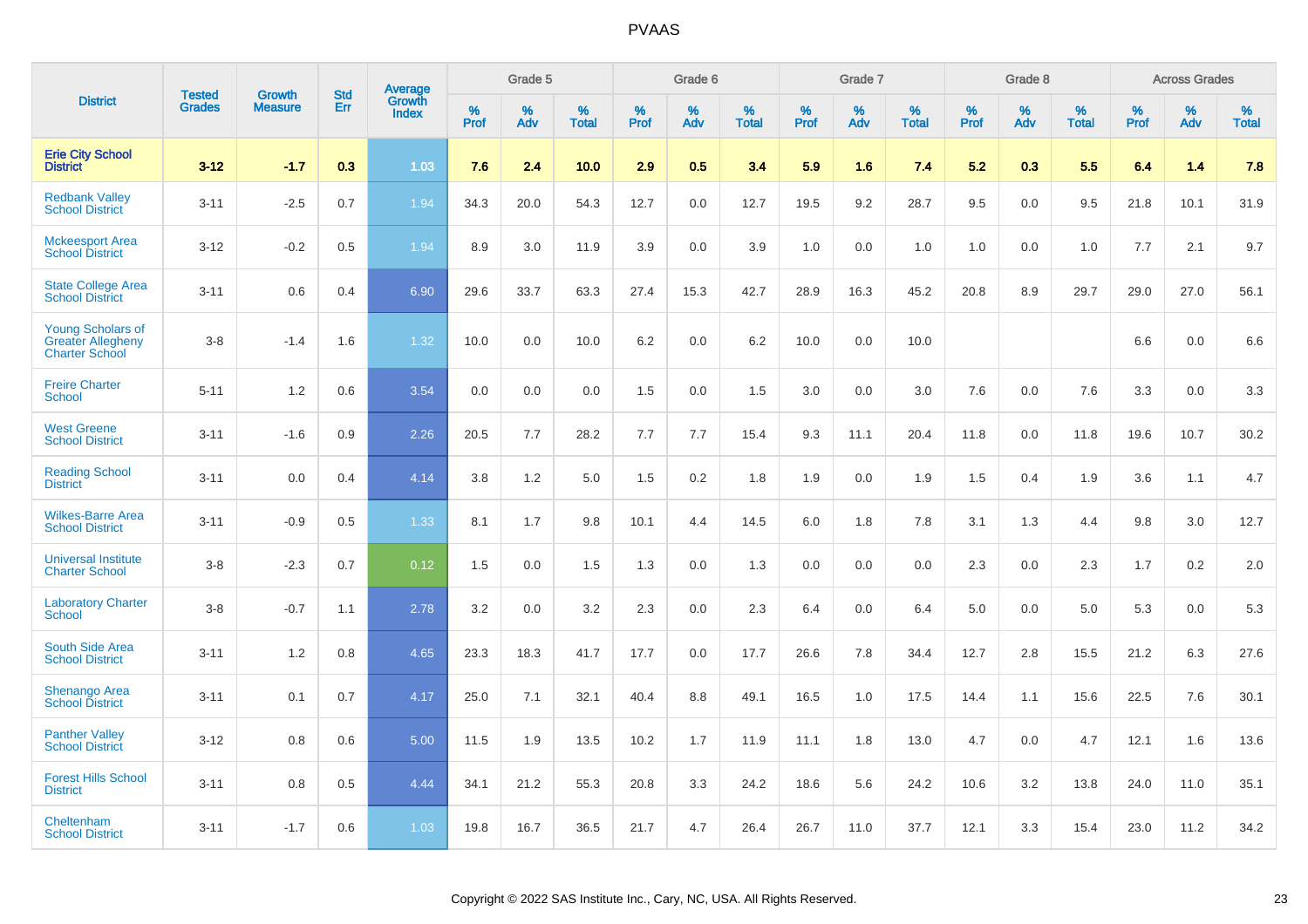|                                                                                   | <b>Tested</b> | <b>Growth</b>  | <b>Std</b> | <b>Average</b><br>Growth |                     | Grade 5  |                   |              | Grade 6  |                   |              | Grade 7  |                   |           | Grade 8  |                   |           | <b>Across Grades</b> |                   |
|-----------------------------------------------------------------------------------|---------------|----------------|------------|--------------------------|---------------------|----------|-------------------|--------------|----------|-------------------|--------------|----------|-------------------|-----------|----------|-------------------|-----------|----------------------|-------------------|
| <b>District</b>                                                                   | <b>Grades</b> | <b>Measure</b> | Err        | <b>Index</b>             | $\%$<br><b>Prof</b> | %<br>Adv | %<br><b>Total</b> | $\%$<br>Prof | %<br>Adv | %<br><b>Total</b> | $\%$<br>Prof | %<br>Adv | %<br><b>Total</b> | %<br>Prof | %<br>Adv | %<br><b>Total</b> | %<br>Prof | %<br>Adv             | %<br><b>Total</b> |
| <b>Erie City School</b><br><b>District</b>                                        | $3 - 12$      | $-1.7$         | 0.3        | 1.03                     | 7.6                 | 2.4      | 10.0              | 2.9          | 0.5      | 3.4               | 5.9          | 1.6      | 7.4               | 5.2       | 0.3      | 5.5               | 6.4       | 1.4                  | 7.8               |
| <b>Blue Mountain</b><br><b>School District</b>                                    | $3 - 10$      | 0.1            | 0.5        | 3.24                     | 33.3                | 19.2     | 52.6              | 24.3         | 0.6      | 24.8              | 16.3         | 10.1     | 26.4              | 20.3      | 6.1      | 26.4              | 27.5      | 11.1                 | 38.6              |
| <b>Titusville Area</b><br><b>School District</b>                                  | $3 - 11$      | $-1.7$         | 0.5        | 0.12                     | 28.5                | 13.8     | 42.3              | 18.9         | 4.2      | 23.1              | 18.0         | 3.9      | 21.9              | 8.0       | 3.6      | 11.6              | 21.8      | 10.0                 | 31.8              |
| <b>Agora Cyber</b><br><b>Charter School</b>                                       | $3 - 11$      | $-0.3$         | 0.6        | 3.62                     | 9.8                 | 2.0      | 11.8              | 7.8          | 0.7      | 8.5               | 6.2          | 2.1      | 8.3               | 3.3       | 1.3      | 4.6               | 9.7       | 2.4                  | 12.1              |
| <b>Sharon City School</b><br><b>District</b>                                      | $3 - 11$      | $-0.3$         | 0.5        | 1.32                     | 14.1                | 2.1      | 16.2              | 13.9         | 4.1      | 18.0              | 6.0          | 1.7      | 7.8               | 5.9       | 1.5      | 7.4               | 12.0      | 2.8                  | 14.8              |
| <b>Indiana Area</b><br><b>School District</b>                                     | $3 - 11$      | 1.8            | 0.4        | 7.21                     | 29.3                | 17.7     | 47.0              | 23.9         | 11.7     | 35.5              | 36.0         | 10.3     | 46.3              | 23.2      | 14.2     | 37.4              | 30.1      | 15.1                 | 45.2              |
| Susquehanna<br><b>Community School</b><br><b>District</b>                         | $3 - 11$      | $-2.8$         | 0.9        | $-1.20$                  | 19.6                | 9.8      | 29.4              | 15.5         | 1.7      | 17.2              | 13.3         | 11.1     | 24.4              | 2.0       | 2.0      | 4.1               | 19.6      | 6.3                  | 25.9              |
| Palmyra Area<br><b>School District</b>                                            | $3 - 11$      | 0.0            | 0.4        | 5.60                     | 36.2                | 17.5     | 53.8              | 27.2         | 8.3      | 35.4              | 25.5         | 12.2     | 37.6              | 29.8      | 12.2     | 42.0              | 31.5      | 15.7                 | 47.2              |
| <b>Manheim Central</b><br><b>School District</b>                                  | $3 - 11$      | 2.8            | 0.4        | 9.93                     | 25.4                | 7.6      | 33.0              | 23.6         | 5.8      | 29.3              | 15.0         | 5.2      | 20.2              | 20.9      | 6.2      | 27.1              | 22.8      | 9.4                  | 32.2              |
| <b>Highlands School</b><br><b>District</b>                                        | $3 - 11$      | 0.4            | 0.5        | $\overline{2.41}$        | 20.4                | 4.6      | 25.0              | 16.6         | 1.4      | 17.9              | 28.5         | 4.9      | 33.3              | 13.2      | 8.6      | 21.8              | 20.4      | 5.9                  | 26.3              |
| <b>Howard Gardner</b><br><b>Multiple</b><br>Intelligence<br><b>Charter School</b> | $3-8$         | $-3.7$         | 1.1        | $-1.27$                  | 16.7                | 6.7      | 23.3              | 9.4          | 0.0      | 9.4               | 9.1          | 0.0      | 9.1               | 7.4       | 11.1     | 18.5              | 14.7      | 3.5                  | 18.2              |
| <b>Inquiry Charter</b><br>School                                                  | $3-5$         | $-6.8$         | 2.1        | $-3.27$                  | 8.8                 | 2.9      | 11.8              |              |          |                   |              |          |                   |           |          |                   | 11.1      | 2.8                  | 13.9              |
| <b>Purchase Line</b><br><b>School District</b>                                    | $3 - 12$      | 1.0            | 0.8        | 4.29                     | 28.8                | 7.7      | 36.5              | 6.1          | 3.0      | 9.1               | 7.5          | 3.0      | 10.4              | 5.3       | 0.0      | 5.3               | 16.1      | 3.3                  | 19.4              |
| <b>Haverford</b><br><b>Township School</b><br><b>District</b>                     | $3 - 11$      | $-0.7$         | 0.3        | $-0.06$                  | 30.7                | 27.3     | 58.0              | 26.4         | 15.0     | 41.4              | 28.5         | 12.8     | 41.3              | 33.9      | 15.2     | 49.1              | 31.6      | 23.1                 | 54.7              |
| <b>Easton Area</b><br><b>School District</b>                                      | $3 - 12$      | $-1.1$         | 0.3        | $-0.56$                  | 22.4                | 5.9      | 28.3              | 14.6         | 3.3      | 17.9              | 11.0         | 6.9      | 18.0              | 10.3      | 2.2      | 12.4              | 18.5      | 8.4                  | 26.9              |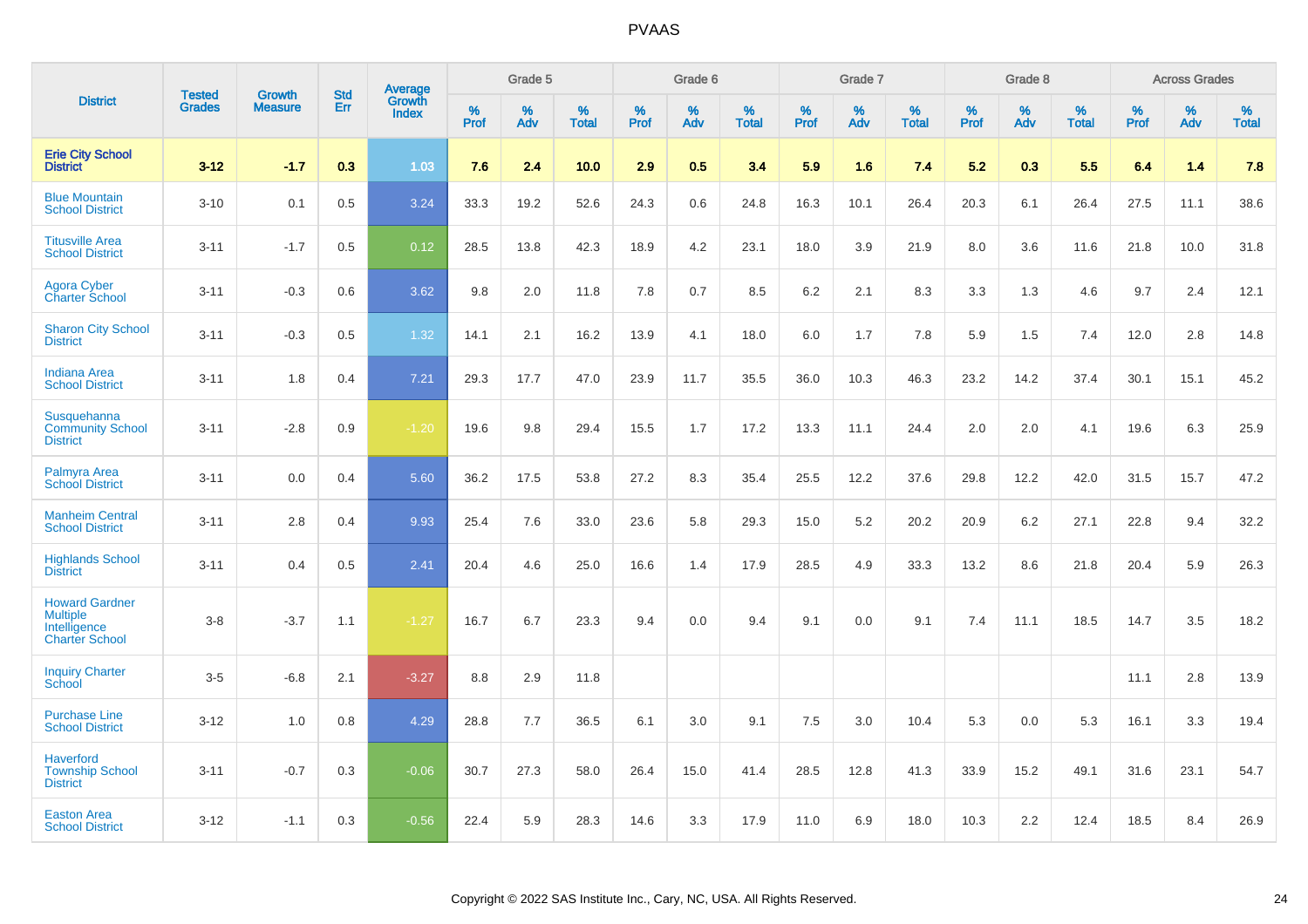|                                                                   |                                |                                 |                   | Average                |                     | Grade 5  |                   |                  | Grade 6  |                   |                  | Grade 7  |                   |           | Grade 8  |                   |              | <b>Across Grades</b> |                   |
|-------------------------------------------------------------------|--------------------------------|---------------------------------|-------------------|------------------------|---------------------|----------|-------------------|------------------|----------|-------------------|------------------|----------|-------------------|-----------|----------|-------------------|--------------|----------------------|-------------------|
| <b>District</b>                                                   | <b>Tested</b><br><b>Grades</b> | <b>Growth</b><br><b>Measure</b> | <b>Std</b><br>Err | Growth<br><b>Index</b> | $\%$<br><b>Prof</b> | %<br>Adv | %<br><b>Total</b> | %<br><b>Prof</b> | %<br>Adv | %<br><b>Total</b> | %<br><b>Prof</b> | %<br>Adv | %<br><b>Total</b> | %<br>Prof | %<br>Adv | %<br><b>Total</b> | $\%$<br>Prof | $\%$<br>Adv          | %<br><b>Total</b> |
| <b>Erie City School</b><br><b>District</b>                        | $3 - 12$                       | $-1.7$                          | 0.3               | 1.03                   | 7.6                 | 2.4      | 10.0              | 2.9              | 0.5      | 3.4               | 5.9              | 1.6      | 7.4               | 5.2       | 0.3      | 5.5               | 6.4          | 1.4                  | 7.8               |
| <b>Mastery Charter</b><br>School - Harrity<br>Campus              | $3-8$                          | $-0.7$                          | 1.1               | 2.42                   | 4.6                 | 4.6      | 9.1               | 2.3              | 0.0      | 2.3               | 0.0              | 0.0      | 0.0               | 3.1       | 0.0      | 3.1               | 5.5          | 1.0                  | 6.5               |
| Salisbury-Elk Lick<br><b>School District</b>                      | $3 - 11$                       | $-4.2$                          | 1.3               | 0.13                   | 29.2                | 12.5     | 41.7              | 37.5             | 0.0      | 37.5              | 15.8             | 0.0      | 15.8              | 14.3      | 4.8      | 19.0              | 28.9         | 5.8                  | 34.7              |
| <b>Albert Gallatin</b><br><b>Area School</b><br><b>District</b>   | $3 - 11$                       | $-1.4$                          | 0.5               | 0.97                   | 19.0                | 10.2     | 29.3              | 18.6             | 1.6      | 20.2              | 12.8             | 2.8      | 15.6              | 14.8      | 2.0      | 16.8              | 17.4         | 4.9                  | 22.3              |
| <b>Carbondale Area</b><br><b>School District</b>                  | $3 - 10$                       | 1.1                             | 0.6               | 5.95                   | 10.3                | 1.2      | 11.5              | 4.2              | 0.0      | 4.2               | 4.8              | 3.6      | 8.4               | 13.9      | 0.0      | 13.9              | 9.4          | 0.8                  | 10.1              |
| <b>Fannett-Metal</b><br><b>School District</b>                    | $3 - 11$                       | $-2.4$                          | 1.0               | 2.68                   | 17.2                | 6.9      | 24.1              | 10.3             | 0.0      | 10.3              | 9.4              | 0.0      | 9.4               | 8.9       | 2.2      | 11.1              | 15.5         | 5.8                  | 21.3              |
| <b>Freedom Area</b><br><b>School District</b>                     | $3 - 11$                       | $-0.8$                          | 0.7               | 1.59                   | 13.6                | 3.7      | 17.3              | 21.4             | 2.4      | 23.8              | 18.6             | 2.9      | 21.6              | 10.7      | 1.3      | 12.0              | 17.8         | 3.7                  | 21.6              |
| <b>Richard Allen</b><br>Preparatory<br><b>Charter School</b>      | $5-8$                          | 0.8                             | 0.7               | 3.33                   | 0.0                 | 0.0      | 0.0               | 1.0              | 0.0      | 1.0               | 1.8              | 0.9      | 2.7               | 0.9       | 0.0      | 0.9               | 1.1          | 0.3                  | 1.4               |
| <b>Troy Area School</b><br><b>District</b>                        | $3 - 10$                       | $-1.8$                          | 0.6               | 0.45                   | 11.1                | 4.0      | 15.2              | 4.0              | 4.0      | 8.0               | 14.1             | 0.0      | 14.1              | 6.8       | 0.8      | 7.7               | 11.9         | 2.1                  | 14.0              |
| <b>North Schuylkill</b><br><b>School District</b>                 | $3 - 11$                       | 0.5                             | 0.5               | 4.31                   | 8.2                 | 3.0      | 11.2              | 4.8              | 0.8      | 5.6               | 5.8              | 3.9      | 9.7               | 11.8      | 6.7      | 18.5              | 12.1         | 4.1                  | 16.1              |
| <b>Middletown Area</b><br><b>School District</b>                  | $3 - 11$                       | $-1.6$                          | 0.5               | 0.08                   | 19.5                | 5.0      | 24.5              | 6.1              | 0.8      | 6.9               | 16.1             | 9.8      | 25.9              | 11.8      | 2.0      | 13.7              | 18.4         | 7.5                  | 25.9              |
| <b>Selinsgrove Area</b><br><b>School District</b>                 | $3 - 12$                       | 4.7                             | 0.5               | 11.20                  | 26.0                | 6.1      | 32.0              | 32.0             | 17.0     | 49.0              | 26.4             | 18.7     | 45.2              | 25.6      | 10.5     | 36.1              | 25.8         | 14.6                 | 40.4              |
| <b>Greater Nanticoke</b><br><b>Area School</b><br><b>District</b> | $3 - 12$                       | $-0.5$                          | 0.6               | 4.36                   | 13.6                | 2.7      | 16.4              | 2.6              | 0.0      | 2.6               | 3.6              | 0.0      | 3.6               | 4.2       | 1.7      | 5.9               | 7.6          | 2.0                  | 9.6               |
| Portage Area<br><b>School District</b>                            | $3 - 10$                       | 0.3                             | 0.8               | 2.06                   | 28.6                | 7.1      | 35.7              | 30.0             | 10.0     | 40.0              | 25.4             | 9.5      | 34.9              | 17.0      | 7.6      | 24.5              | 29.8         | 12.9                 | 42.6              |
| <b>Mount Carmel</b><br><b>Area School</b><br><b>District</b>      | $3 - 11$                       | 0.2                             | 0.6               | 3.89                   | 10.8                | 2.7      | 13.5              | 12.5             | 7.1      | 19.6              | 13.6             | 3.6      | 17.3              | 8.8       | 2.6      | 11.5              | 12.2         | 4.5                  | 16.7              |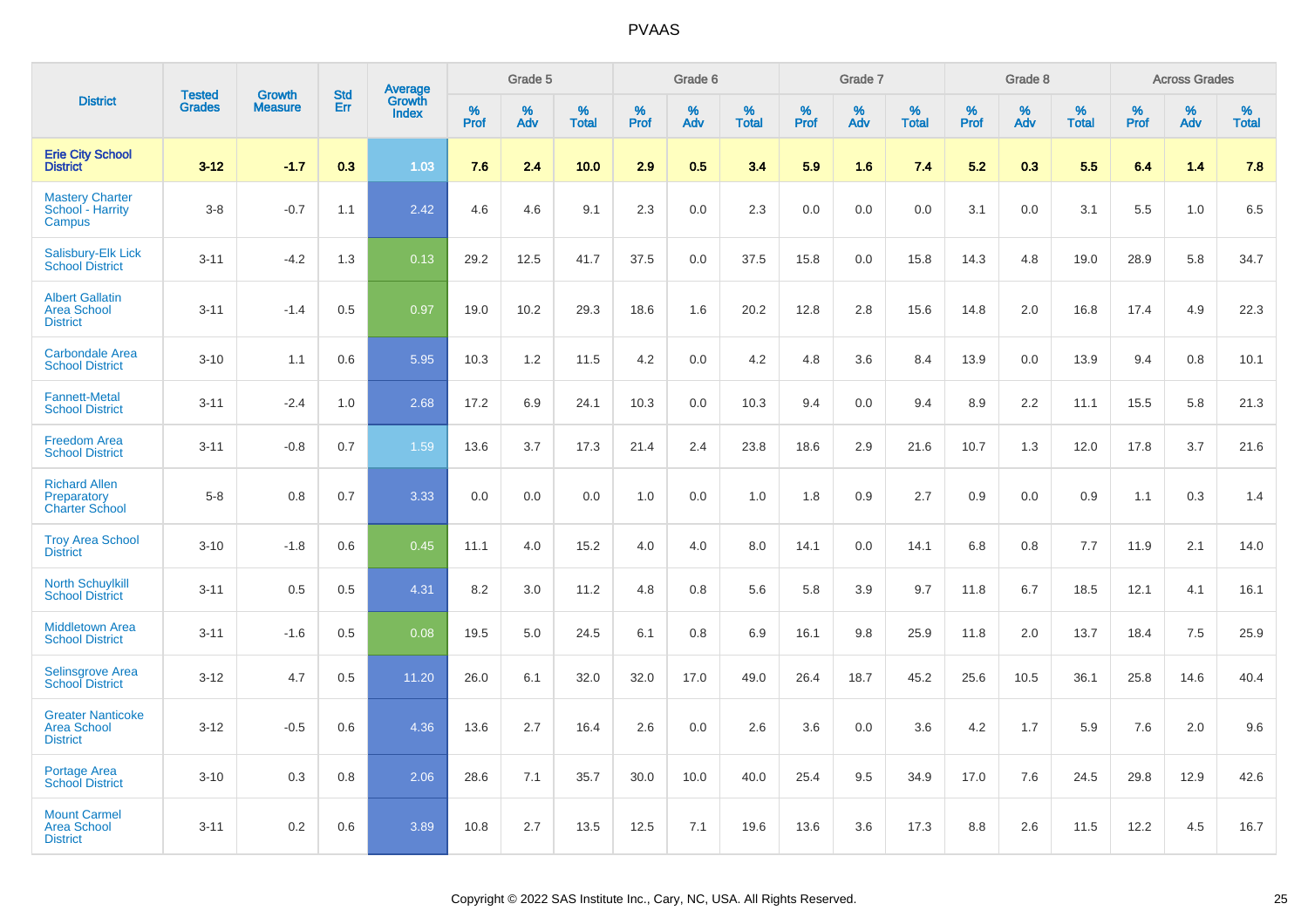|                                                                                            | <b>Tested</b> | <b>Growth</b>  | <b>Std</b> | Average                |                     | Grade 5  |                   |                     | Grade 6  |                   |              | Grade 7  |                   |                     | Grade 8  |                   |                     | <b>Across Grades</b> |                   |
|--------------------------------------------------------------------------------------------|---------------|----------------|------------|------------------------|---------------------|----------|-------------------|---------------------|----------|-------------------|--------------|----------|-------------------|---------------------|----------|-------------------|---------------------|----------------------|-------------------|
| <b>District</b>                                                                            | <b>Grades</b> | <b>Measure</b> | <b>Err</b> | Growth<br><b>Index</b> | $\%$<br><b>Prof</b> | %<br>Adv | %<br><b>Total</b> | $\%$<br><b>Prof</b> | %<br>Adv | %<br><b>Total</b> | $\%$<br>Prof | %<br>Adv | %<br><b>Total</b> | $\%$<br><b>Prof</b> | %<br>Adv | %<br><b>Total</b> | $\%$<br><b>Prof</b> | %<br>Adv             | %<br><b>Total</b> |
| <b>Erie City School</b><br><b>District</b>                                                 | $3 - 12$      | $-1.7$         | 0.3        | 1.03                   | 7.6                 | 2.4      | 10.0              | 2.9                 | 0.5      | 3.4               | 5.9          | 1.6      | 7.4               | 5.2                 | 0.3      | 5.5               | 6.4                 | 1.4                  | 7.8               |
| <b>Lebanon School</b><br><b>District</b>                                                   | $3 - 11$      | 0.1            | 0.3        | 4.53                   | 10.8                | 2.5      | 13.2              | 5.4                 | 1.6      | 7.0               | 3.4          | 0.6      | 4.1               | 4.5                 | 0.8      | 5.4               | 7.2                 | 1.6                  | 8.8               |
| <b>Mastery Charter</b><br>School - Hardy<br><b>Williams</b>                                | $3 - 11$      | $-0.1$         | 1.2        | 1.30                   | 4.9                 | 0.0      | 4.9               | 11.4                | 2.9      | 14.3              | 5.6          | 0.0      | 5.6               |                     |          |                   | 6.9                 | 0.6                  | 7.5               |
| <b>Cameron County</b><br><b>School District</b>                                            | $3 - 12$      | 1.0            | 1.0        | 4.16                   | 48.4                | 0.0      | 48.4              | 29.0                | 2.6      | 31.6              | 7.3          | 2.4      | 9.8               | 13.5                | 0.0      | 13.5              | 30.3                | 6.8                  | 37.2              |
| Johnsonburg Area<br><b>School District</b>                                                 | $3 - 11$      | 2.2            | 1.0        | 5.07                   | 17.5                | 7.5      | 25.0              | 21.2                | 12.1     | 33.3              | 18.6         | 7.0      | 25.6              | 15.6                | 2.2      | 17.8              | 25.5                | 10.2                 | 35.7              |
| <b>Marion Center</b><br><b>Area School</b><br><b>District</b>                              | $3 - 10$      | 0.9            | 0.7        | 5.76                   | 24.4                | 7.7      | 32.0              | 37.2                | 11.8     | 49.0              | 19.0         | 10.7     | 29.8              | 22.6                | 8.6      | 31.2              | 27.9                | 10.6                 | 38.4              |
| The Philadelphia<br><b>Charter School for</b><br><b>Arts and Sciences</b><br>at HR Edmunds | $3 - 8$       | 1.7            | 0.6        | 4.09                   | 6.4                 | 0.0      | 6.4               | 0.0                 | 0.0      | 0.0               | 2.1          | 0.0      | 2.1               | 2.2                 | 0.0      | 2.2               | 2.1                 | $0.2\,$              | 2.3               |
| <b>Montgomery Area</b><br><b>School District</b>                                           | $3 - 11$      | 0.8            | 0.8        | 4.18                   | 25.7                | 10.8     | 36.5              | 29.0                | 30.6     | 59.7              | 33.3         | 6.9      | 40.3              | 17.2                | 1.7      | 19.0              | 28.4                | 13.2                 | 41.6              |
| <b>Camp Hill School</b><br><b>District</b>                                                 | $3 - 12$      | $-2.0$         | 0.7        | $-0.33$                | 40.7                | 27.2     | 67.9              | 24.0                | 4.0      | 28.0              | 17.6         | 9.9      | 27.5              | 22.0                | 3.7      | 25.7              | 30.7                | 15.4                 | 46.1              |
| <b>Antietam School</b><br><b>District</b>                                                  | $3 - 10$      | $-2.5$         | 0.8        | $-0.25$                | 9.4                 | 1.6      | 10.9              | 10.0                | 3.3      | 13.3              | 5.6          | 0.0      | 5.6               | 5.8                 | 0.0      | 5.8               | 8.3                 | 1.2                  | 9.5               |
| <b>Franklin Area</b><br><b>School District</b>                                             | $3 - 11$      | 0.9            | 0.5        | 5.84                   | 22.0                | 7.1      | 29.1              | 25.8                | 3.1      | 28.9              | 10.1         | 4.2      | 14.3              | 8.2                 | 0.7      | 8.9               | 19.0                | 4.3                  | 23.2              |
| South Williamsport<br><b>Area School</b><br><b>District</b>                                | $3 - 10$      | $-0.6$         | 0.6        | 3.18                   | 20.4                | 1.1      | 21.5              | 25.8                | 4.5      | 30.3              | 15.5         | 2.4      | 17.9              | 15.1                | 0.0      | 15.1              | 20.2                | 2.8                  | 23.0              |
| <b>Deep Roots</b><br><b>Charter School</b>                                                 | $3-6$         | $-0.9$         | 1.3        | 2.28                   | 0.0                 | 0.0      | 0.0               | 0.0                 | 0.0      | 0.0               |              |          |                   |                     |          |                   | 1.3                 | 0.0                  | 1.3               |
| <b>Ellwood City Area</b><br><b>School District</b>                                         | $3 - 11$      | $-1.7$         | 0.6        | 1.08                   | 20.6                | 7.8      | 28.4              | 19.0                | 2.6      | 21.6              | 21.7         | 2.5      | 24.2              | 5.5                 | 2.8      | 8.3               | 17.5                | 4.7                  | 22.2              |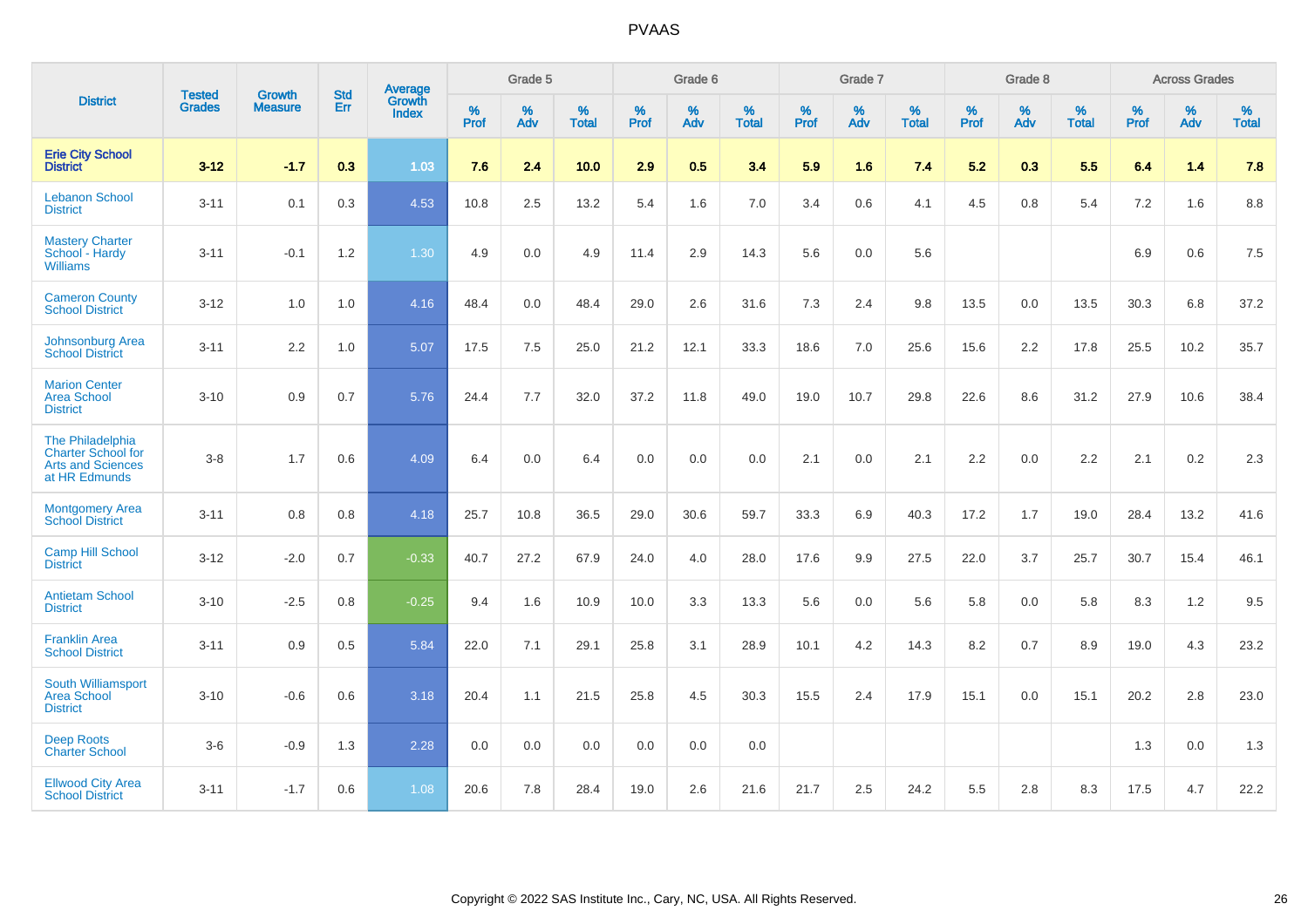|                                                                 |                                |                                 |                   | Average                |                     | Grade 5     |                   |                  | Grade 6  |                   |              | Grade 7     |                   |              | Grade 8  |                   |                     | <b>Across Grades</b> |                   |
|-----------------------------------------------------------------|--------------------------------|---------------------------------|-------------------|------------------------|---------------------|-------------|-------------------|------------------|----------|-------------------|--------------|-------------|-------------------|--------------|----------|-------------------|---------------------|----------------------|-------------------|
| <b>District</b>                                                 | <b>Tested</b><br><b>Grades</b> | <b>Growth</b><br><b>Measure</b> | <b>Std</b><br>Err | Growth<br><b>Index</b> | $\%$<br><b>Prof</b> | $\%$<br>Adv | %<br><b>Total</b> | %<br><b>Prof</b> | %<br>Adv | %<br><b>Total</b> | $\%$<br>Prof | $\%$<br>Adv | %<br><b>Total</b> | $\%$<br>Prof | %<br>Adv | %<br><b>Total</b> | $\%$<br><b>Prof</b> | $\%$<br>Adv          | %<br><b>Total</b> |
| <b>Erie City School</b><br><b>District</b>                      | $3 - 12$                       | $-1.7$                          | 0.3               | 1.03                   | 7.6                 | 2.4         | 10.0              | 2.9              | 0.5      | 3.4               | 5.9          | 1.6         | 7.4               | 5.2          | 0.3      | 5.5               | 6.4                 | 1.4                  | 7.8               |
| <b>West Middlesex</b><br><b>Area School</b><br><b>District</b>  | $3 - 10$                       | 0.9                             | 0.9               | 4.10                   | 21.7                | 21.7        | 43.5              | 39.3             | 4.9      | 44.3              | 30.0         | 2.0         | 32.0              | 7.1          | 0.0      | 7.1               | 30.3                | 7.4                  | 37.7              |
| <b>Gillingham Charter</b><br>School                             | $3 - 11$                       | $-5.9$                          | 2.0               | $-1.16$                | 9.1                 | 0.0         | 9.1               | 0.0              | 0.0      | 0.0               |              |             |                   | 0.0          | 0.0      | 0.0               | 4.4                 | 1.4                  | 5.8               |
| <b>Ferndale Area</b><br><b>School District</b>                  | $3 - 10$                       | $-0.9$                          | 0.9               | 1.11                   | 27.3                | 0.0         | 27.3              | 19.5             | 7.3      | 26.8              | 31.6         | 2.6         | 34.2              | 11.1         | 8.9      | 20.0              | 21.3                | 7.9                  | 29.1              |
| <b>Mastery Charter</b><br>School - Pickett<br>Campus            | $6 - 10$                       | 1.2                             | 1.1               | 2.33                   |                     |             |                   | 0.0              | 0.0      | 0.0               | 0.0          | 0.0         | 0.0               | 2.8          | 0.0      | 2.8               | 0.9                 | 0.0                  | 0.9               |
| <b>Big Spring School</b><br><b>District</b>                     | $3 - 11$                       | $-1.2$                          | 0.5               | 0.68                   | 26.7                | 13.0        | 39.7              | 22.0             | 3.8      | 25.8              | 20.9         | 6.7         | 27.6              | 10.9         | 3.3      | 14.1              | 24.6                | 10.4                 | 35.0              |
| <b>Elk Lake School</b><br><b>District</b>                       | $3 - 11$                       | 1.9                             | 0.7               | 7.96                   | 17.5                | 3.8         | 21.2              | 35.8             | 12.6     | 48.4              | 11.4         | 3.4         | 14.8              | 8.5          | 4.9      | 13.4              | 21.4                | 7.2                  | 28.5              |
| <b>Forest City</b><br><b>Regional School</b><br><b>District</b> | $3 - 12$                       | 1.5                             | 0.9               | 4.76                   | 22.2                | 11.1        | 33.3              | 14.3             | 2.0      | 16.3              | 18.9         | 10.8        | 29.7              | 31.9         | 10.6     | 42.6              | 22.1                | 10.7                 | 32.8              |
| <b>Hamburg Area</b><br><b>School District</b>                   | $3 - 11$                       | $-0.0$                          | 0.5               | 1.79                   | 29.1                | 6.4         | 35.5              | 28.4             | 2.4      | 30.7              | 10.1         | 3.8         | 13.8              | 9.9          | 2.1      | 12.1              | 20.9                | 6.6                  | 27.5              |
| <b>United School</b><br><b>District</b>                         | $3 - 11$                       | 0.3                             | 0.8               | 3.96                   | 27.0                | 1.6         | 28.6              | 31.8             | 12.7     | 44.4              | 29.2         | 10.8        | 40.0              | 20.9         | 9.0      | 29.8              | 28.1                | 9.4                  | 37.5              |
| <b>Valley Grove</b><br><b>School District</b>                   | $3 - 10$                       | $-2.4$                          | 0.8               | $-1.21$                | 35.4                | 8.3         | 43.8              | 27.6             | 1.7      | 29.3              | 18.5         | 5.6         | 24.1              | 14.3         | 1.8      | 16.1              | 25.5                | 6.8                  | 32.2              |
| <b>Hanover Area</b><br><b>School District</b>                   | $3 - 11$                       | $-2.5$                          | 0.9               | $-0.79$                | 3.4                 | 3.4         | 6.8               | 10.0             | 4.0      | 14.0              | 5.3          | 1.8         | 7.0               | 0.0          | 0.0      | 0.0               | 7.4                 | 1.9                  | 9.3               |
| <b>Gettysburg Area</b><br><b>School District</b>                | $3 - 11$                       | 1.3                             | 0.4               | 5.96                   | 36.4                | 17.3        | 53.7              | 22.0             | 12.0     | 34.0              | 15.9         | 5.7         | 21.6              | 21.4         | 7.3      | 28.6              | 25.4                | 14.7                 | 40.1              |
| <b>Folk Arts-Cultural</b><br><b>Treasures Charter</b><br>School | $3 - 7$                        | $-1.8$                          | 1.0               | 1.12                   | 22.7                | 6.8         | 29.6              | 28.9             | 4.4      | 33.3              | 20.4         | 2.3         | 22.7              |              |          |                   | 28.1                | 6.2                  | 34.4              |
| <b>Sayre Area School</b><br><b>District</b>                     | $3 - 11$                       | 1.9                             | 0.7               | 6.31                   | 21.3                | 6.6         | 27.9              | 36.2             | 5.0      | 41.2              | 21.4         | 3.6         | 25.0              | 13.4         | 0.0      | 13.4              | 25.9                | 6.1                  | 32.0              |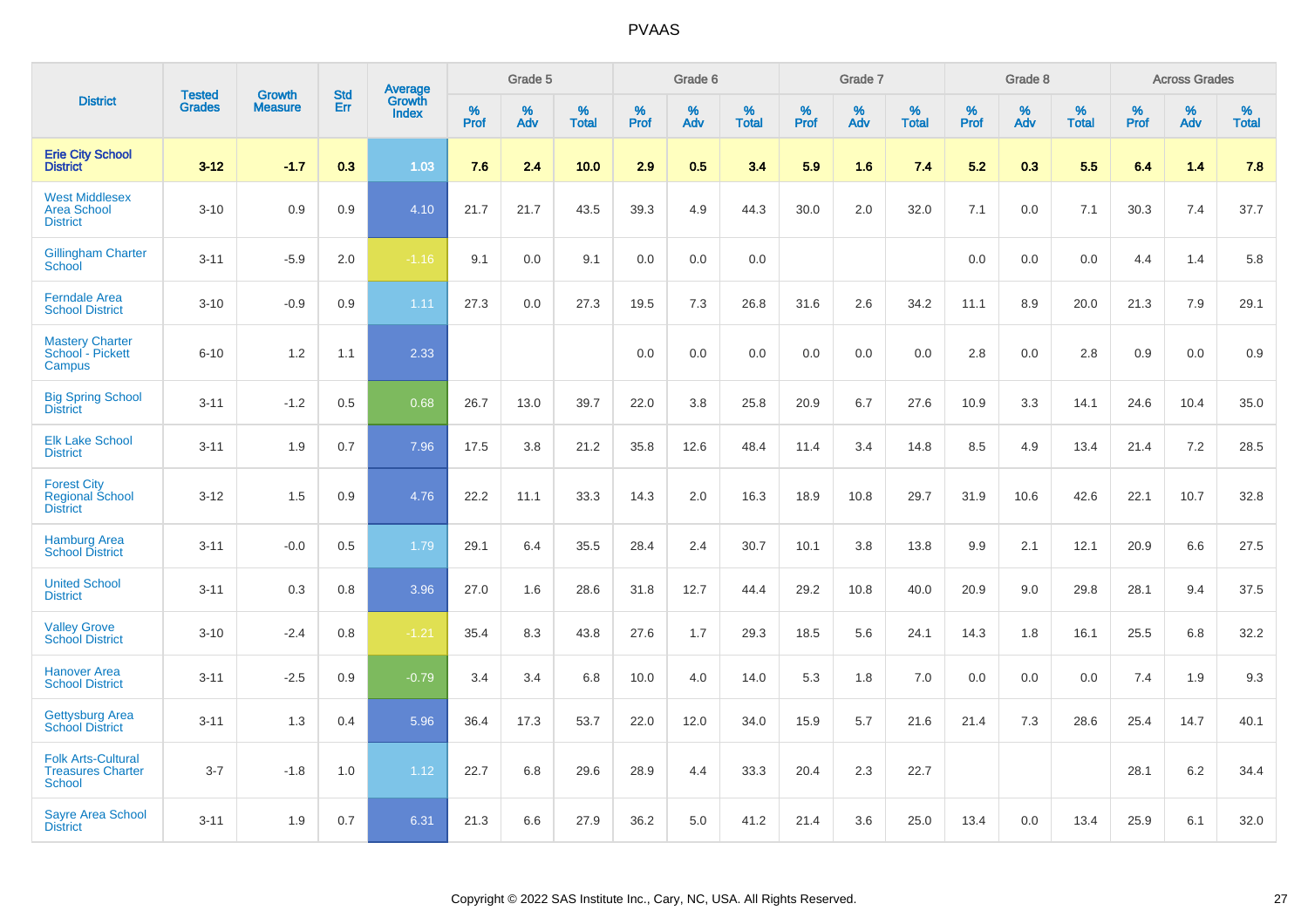|                                                                              | <b>Tested</b> | <b>Growth</b>  | <b>Std</b> | Average                       |              | Grade 5  |                   |           | Grade 6  |                   |           | Grade 7  |                   |           | Grade 8  |                   |           | <b>Across Grades</b> |                   |
|------------------------------------------------------------------------------|---------------|----------------|------------|-------------------------------|--------------|----------|-------------------|-----------|----------|-------------------|-----------|----------|-------------------|-----------|----------|-------------------|-----------|----------------------|-------------------|
| <b>District</b>                                                              | <b>Grades</b> | <b>Measure</b> | Err        | <b>Growth</b><br><b>Index</b> | $\%$<br>Prof | %<br>Adv | %<br><b>Total</b> | %<br>Prof | %<br>Adv | %<br><b>Total</b> | %<br>Prof | %<br>Adv | %<br><b>Total</b> | %<br>Prof | %<br>Adv | %<br><b>Total</b> | %<br>Prof | %<br>Adv             | %<br><b>Total</b> |
| <b>Erie City School</b><br><b>District</b>                                   | $3 - 12$      | $-1.7$         | 0.3        | 1.03                          | 7.6          | 2.4      | 10.0              | 2.9       | 0.5      | 3.4               | 5.9       | 1.6      | 7.4               | 5.2       | 0.3      | 5.5               | 6.4       | 1.4                  | 7.8               |
| <b>Harmony Area</b><br><b>School District</b>                                | $3 - 10$      | 0.9            | 1.7        | 2.79                          | 31.2         | 6.2      | 37.5              | 41.7      | 4.2      | 45.8              | 0.0       | 0.0      | 0.0               |           |          |                   | 27.4      | 7.4                  | 34.7              |
| <b>Laurel School</b><br><b>District</b>                                      | $3 - 11$      | $-0.4$         | 0.7        | 1.59                          | 25.7         | 5.4      | 31.1              | 23.9      | 12.7     | 36.6              | 29.5      | 5.1      | 34.6              | 18.8      | 8.7      | 27.5              | 28.6      | 13.6                 | 42.2              |
| <b>Old Forge School</b><br><b>District</b>                                   | $3 - 12$      | $-2.1$         | 0.8        | 0.34                          | 11.8         | 2.9      | 14.7              | 11.3      | 0.0      | 11.3              | 19.0      | 4.8      | 23.8              | 5.9       | 0.0      | 5.9               | 14.0      | 2.9                  | 16.9              |
| <b>Universal Alcorn</b><br><b>Charter School</b>                             | $3 - 8$       | $-0.7$         | 0.8        | 0.93                          | 7.7          | 1.9      | 9.6               | 3.9       | $0.0\,$  | 3.9               | 8.8       | $0.0\,$  | 8.8               | 5.1       | $0.0\,$  | 5.1               | 6.4       | 1.7                  | 8.1               |
| <b>Reach Cyber</b><br><b>Charter School</b>                                  | $3 - 11$      | $-2.4$         | 0.9        | $-0.45$                       | 19.4         | 9.7      | 29.0              | 9.1       | 0.0      | 9.1               | 17.0      | 3.8      | 20.8              | 17.5      | 5.3      | 22.8              | 21.3      | 4.7                  | 26.0              |
| <b>Cocalico School</b><br><b>District</b>                                    | $3 - 11$      | 2.0            | 0.4        | 5.70                          | 27.4         | 17.4     | 44.8              | 25.2      | 17.5     | 42.7              | 27.3      | 4.0      | 31.3              | 22.2      | $6.2\,$  | 28.4              | 28.3      | 12.1                 | 40.4              |
| <b>Waynesboro Area</b><br><b>School District</b>                             | $3 - 12$      | $-0.5$         | 0.4        | 2.30                          | 25.0         | 9.2      | 34.2              | 20.4      | 10.5     | 31.0              | 19.2      | 6.0      | 25.2              | 20.1      | 4.8      | 24.8              | 22.3      | 9.3                  | 31.6              |
| <b>Spring Cove</b><br><b>School District</b>                                 | $3 - 11$      | 0.9            | 0.5        | 5.97                          | 18.5         | 8.4      | 26.9              | 15.1      | 4.8      | 19.8              | 11.0      | 3.9      | 15.0              | 12.7      | 4.0      | 16.7              | 20.0      | 7.4                  | 27.4              |
| <b>Young Scholars Of</b><br>Western<br>Pennsylvania<br><b>Charter School</b> | $3 - 8$       | $-0.4$         | 1.1        | 1.25                          | 6.7          | 6.7      | 13.3              | 5.9       | 5.9      | 11.8              | 20.7      | 3.4      | 24.1              | 8.7       | 0.0      | 8.7               | 12.3      | 4.8                  | 17.1              |
| <b>Keystone School</b><br><b>District</b>                                    | $3 - 11$      | $-1.0$         | 0.8        | 1.11                          | 28.4         | 19.4     | 47.8              | 32.1      | 1.9      | 34.0              | 12.3      | 1.4      | 13.7              | 6.4       | 0.0      | 6.4               | 24.1      | 7.6                  | 31.6              |
| <b>New Castle Area</b><br><b>School District</b>                             | $3 - 12$      | $-0.5$         | 0.4        | 2.63                          | 4.3          | 0.5      | 4.8               | 3.3       | 1.9      | 5.2               | 7.7       | 1.4      | 9.1               | 3.3       | 0.9      | 4.2               | 4.4       | 1.1                  | 5.5               |
| <b>Vision Academy</b><br><b>Charter School</b>                               | $3 - 8$       | 1.7            | 1.1        | 3.72                          | 11.1         | 0.0      | 11.1              | 0.0       | 0.0      | 0.0               | 2.9       | 2.9      | 5.9               | 9.5       | 4.8      | 14.3              | 6.4       | 1.6                  | 8.0               |
| <b>Lower Moreland</b><br><b>Township School</b><br><b>District</b>           | $3 - 11$      | 2.2            | 0.5        | 4.65                          | 27.3         | 27.3     | 54.6              | 38.8      | 19.4     | 58.2              | 30.7      | 17.2     | 47.8              | 25.1      | 15.0     | 40.1              | 32.4      | 17.7                 | 50.0              |
| <b>Fairfield Area</b><br><b>School District</b>                              | $3 - 11$      | $-1.2$         | 0.8        | 1.99                          | 32.3         | 1.6      | 33.9              | 19.7      | 1.6      | 21.3              | 18.5      | 0.0      | 18.5              | 16.7      | 3.7      | 20.4              | 25.3      | 6.7                  | 32.0              |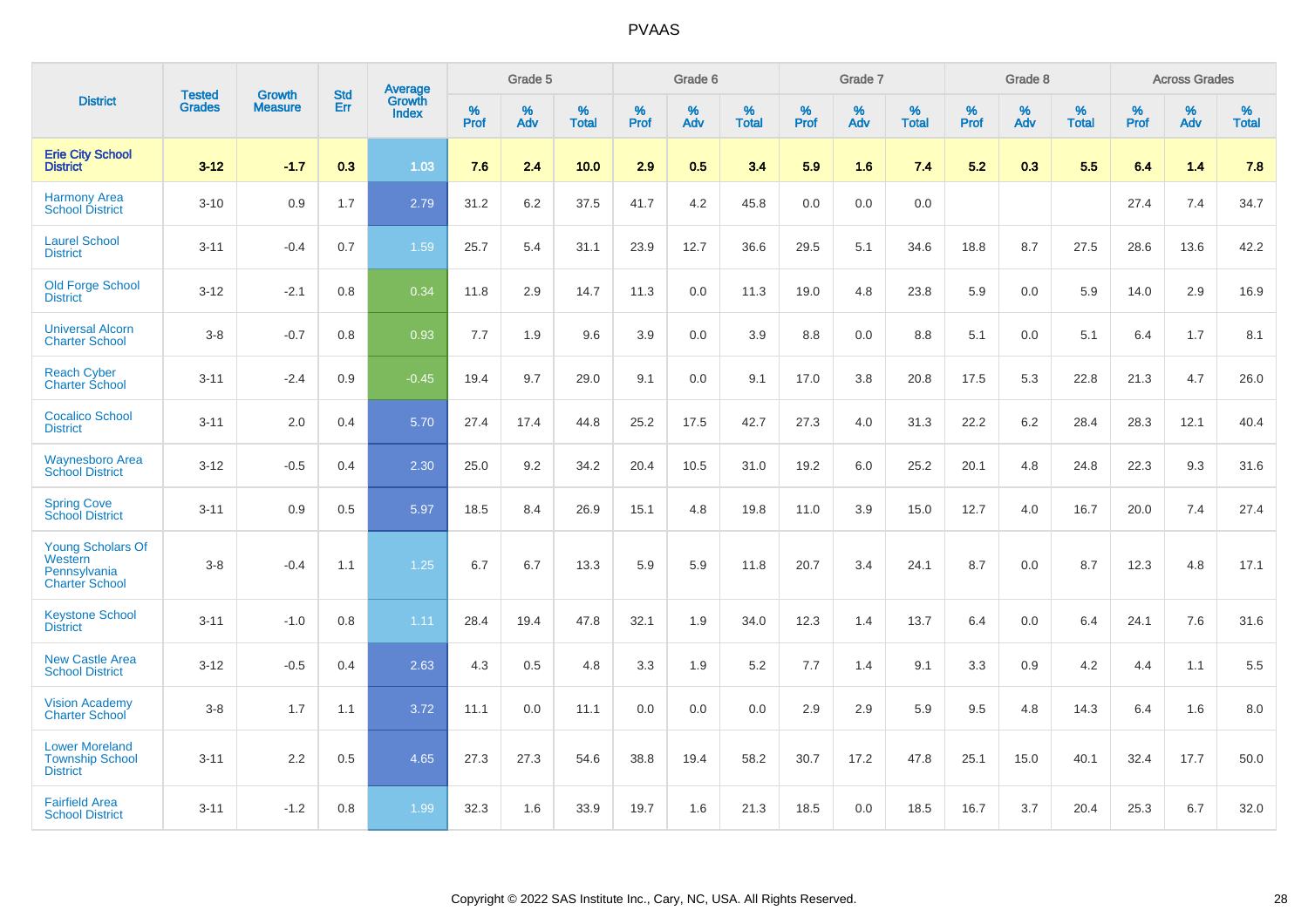|                                                             | <b>Tested</b> | <b>Growth</b>  | <b>Std</b> | Average<br>Growth |                     | Grade 5  |                      |              | Grade 6  |                      |              | Grade 7  |                      |              | Grade 8  |                      |                     | <b>Across Grades</b> |                      |
|-------------------------------------------------------------|---------------|----------------|------------|-------------------|---------------------|----------|----------------------|--------------|----------|----------------------|--------------|----------|----------------------|--------------|----------|----------------------|---------------------|----------------------|----------------------|
| <b>District</b>                                             | <b>Grades</b> | <b>Measure</b> | Err        | <b>Index</b>      | $\%$<br><b>Prof</b> | %<br>Adv | $\%$<br><b>Total</b> | $\%$<br>Prof | %<br>Adv | $\%$<br><b>Total</b> | $\%$<br>Prof | %<br>Adv | $\%$<br><b>Total</b> | $\%$<br>Prof | %<br>Adv | $\%$<br><b>Total</b> | $\%$<br><b>Prof</b> | $\%$<br>Adv          | $\%$<br><b>Total</b> |
| <b>Erie City School</b><br><b>District</b>                  | $3 - 12$      | $-1.7$         | 0.3        | 1.03              | 7.6                 | 2.4      | 10.0                 | 2.9          | 0.5      | 3.4                  | 5.9          | 1.6      | 7.4                  | 5.2          | 0.3      | 5.5                  | 6.4                 | 1.4                  | 7.8                  |
| <b>Grove City Area</b><br><b>School District</b>            | $3 - 12$      | $-0.0$         | 0.6        | 1.93              | 21.8                | 16.8     | 38.6                 | 29.0         | 12.1     | 41.1                 | 28.1         | 13.2     | 41.2                 | 19.5         | 8.5      | 28.0                 | 27.6                | 16.8                 | 44.3                 |
| <b>Russell Byers</b><br><b>Charter School</b>               | $3 - 8$       | 1.5            | 0.8        | 5.07              | 3.6                 | 0.0      | 3.6                  | 0.0          | 0.0      | 0.0                  | 0.0          | 0.0      | 0.0                  | 0.0          | 0.0      | 0.0                  | 3.2                 | 1.9                  | 5.2                  |
| <b>Upper Dublin</b><br><b>School District</b>               | $3 - 12$      | 0.6            | 0.4        | 2.59              | 41.8                | 29.3     | 71.1                 | 38.5         | 24.8     | 63.3                 | 30.8         | 29.7     | 60.5                 | 24.1         | 14.8     | 38.9                 | 35.7                | 29.8                 | 65.5                 |
| <b>Everett Area</b><br><b>School District</b>               | $3 - 11$      | $-1.4$         | 0.7        | 1.92              | 27.6                | 6.9      | 34.5                 | 19.8         | 2.3      | 22.1                 | 13.9         | 1.0      | 14.8                 | 10.7         | 6.7      | 17.3                 | 19.7                | 5.5                  | 25.2                 |
| <b>Dunmore School</b><br><b>District</b>                    | $3 - 11$      | $-0.4$         | 0.7        | 1.48              | 26.4                | 9.7      | 36.1                 | 20.9         | 2.2      | 23.1                 | 10.4         | 0.9      | 11.3                 | 9.5          | 3.6      | 13.1                 | 18.9                | 6.1                  | 25.0                 |
| <b>Carlynton School</b><br><b>District</b>                  | $3 - 11$      | $-1.3$         | 0.7        | 0.95              | 16.3                | 10.9     | 27.2                 | 35.7         | 7.1      | 42.9                 | 9.5          | 3.8      | 13.3                 | 11.7         | 0.0      | 11.7                 | 20.9                | 6.7                  | 27.6                 |
| <b>Upper Perkiomen</b><br><b>School District</b>            | $3 - 11$      | 2.0            | 0.4        | 6.80              | 26.0                | 11.8     | 37.8                 | 23.0         | 6.1      | 29.1                 | 28.0         | 11.6     | 39.6                 | 22.9         | 10.0     | 32.8                 | 24.8                | 10.4                 | 35.1                 |
| <b>Bellwood-Antis</b><br><b>School District</b>             | $3 - 10$      | 2.2            | 0.6        | 5.68              | 18.9                | 4.4      | 23.3                 | 12.4         | 9.0      | 21.4                 | 29.4         | 15.3     | 44.7                 | 14.1         | 6.5      | 20.6                 | 21.6                | 9.9                  | 31.5                 |
| <b>Mars Area School</b><br><b>District</b>                  | $3 - 10$      | 0.5            | 0.4        | 6.45              | 31.3                | 20.9     | 52.2                 | 32.6         | 24.5     | 57.1                 | 23.8         | 16.5     | 40.4                 | 24.5         | 6.4      | 30.8                 | 32.3                | 21.1                 | 53.4                 |
| <b>Ephrata Area</b><br><b>School District</b>               | $3 - 11$      | 0.9            | 0.4        | 5.20              | 34.6                | 12.9     | 47.5                 | 24.8         | 8.0      | 32.8                 | 18.0         | 4.2      | 22.2                 | 18.9         | 4.3      | 23.1                 | 25.6                | 12.5                 | 38.1                 |
| <b>Bethel Park School</b><br><b>District</b>                | $3 - 11$      | $-0.2$         | 0.4        | 1.45              | 31.6                | 17.7     | 49.3                 | 27.0         | 17.1     | 44.1                 | 29.6         | 13.0     | 42.6                 | 27.1         | 8.9      | 36.0                 | 30.4                | 17.5                 | 48.0                 |
| <b>Stroudsburg Area</b><br><b>School District</b>           | $3 - 11$      | $-0.2$         | 0.4        | 3.95              | 17.5                | 9.2      | 26.8                 | 18.8         | 4.9      | 23.8                 | 21.6         | 2.7      | 24.3                 | 15.4         | 1.8      | 17.1                 | 20.2                | 6.4                  | 26.6                 |
| Conemaugh<br><b>Township Area</b><br><b>School District</b> | $3 - 12$      | $-1.5$         | 0.8        | 2.85              | 51.6                | 22.6     | 74.2                 | 23.0         | 16.4     | 39.3                 | 29.2         | 20.8     | 50.0                 | 28.8         | 5.5      | 34.2                 | 34.8                | 23.6                 | 58.4                 |
| <b>Brockway Area</b><br><b>School District</b>              | $3 - 11$      | 2.7            | 0.7        | 9.15              | 35.4                | 17.7     | 53.2                 | 29.4         | 36.8     | 66.2                 | 22.5         | 7.5      | 30.0                 | 20.8         | 5.6      | 26.4                 | 28.7                | 18.6                 | 47.4                 |
| <b>Clarion Area</b><br><b>School District</b>               | $3 - 11$      | $-0.1$         | 0.8        | 2.20              | 31.2                | 8.3      | 39.6                 | 32.1         | 7.1      | 39.3                 | 17.9         | 10.4     | 28.4                 | 28.1         | 3.5      | 31.6                 | 26.5                | 10.2                 | 36.8                 |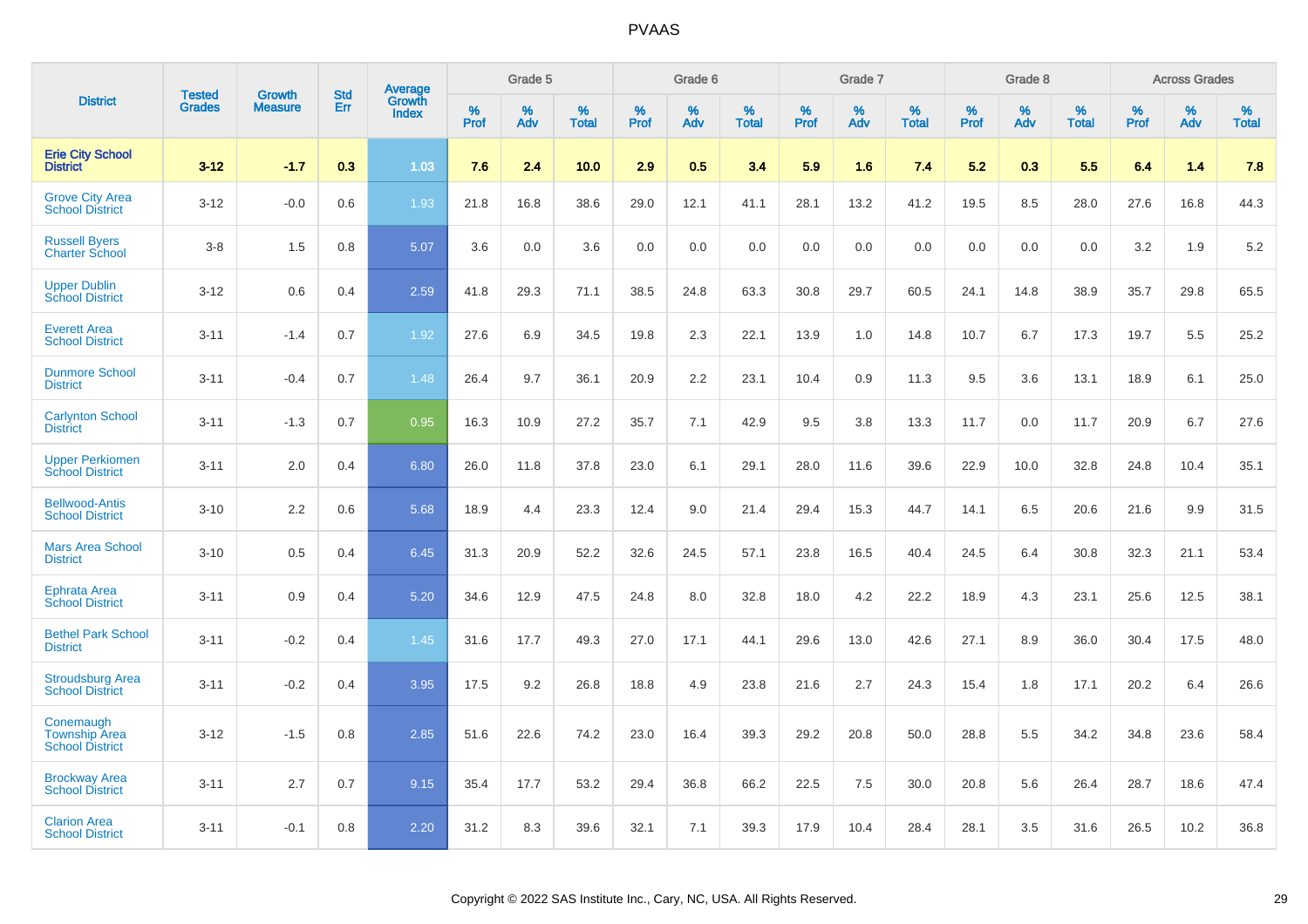|                                                                 | <b>Tested</b> | <b>Growth</b>  | <b>Std</b> | Average                       |              | Grade 5  |                   |           | Grade 6  |                   |           | Grade 7  |                   |           | Grade 8  |                   |           | <b>Across Grades</b> |                   |
|-----------------------------------------------------------------|---------------|----------------|------------|-------------------------------|--------------|----------|-------------------|-----------|----------|-------------------|-----------|----------|-------------------|-----------|----------|-------------------|-----------|----------------------|-------------------|
| <b>District</b>                                                 | <b>Grades</b> | <b>Measure</b> | Err        | <b>Growth</b><br><b>Index</b> | $\%$<br>Prof | %<br>Adv | %<br><b>Total</b> | %<br>Prof | %<br>Adv | %<br><b>Total</b> | %<br>Prof | %<br>Adv | %<br><b>Total</b> | %<br>Prof | %<br>Adv | %<br><b>Total</b> | %<br>Prof | %<br>Adv             | %<br><b>Total</b> |
| <b>Erie City School</b><br><b>District</b>                      | $3 - 12$      | $-1.7$         | 0.3        | 1.03                          | 7.6          | 2.4      | 10.0              | 2.9       | 0.5      | 3.4               | 5.9       | 1.6      | 7.4               | 5.2       | 0.3      | 5.5               | 6.4       | 1.4                  | 7.8               |
| <b>Ridgway Area</b><br><b>School District</b>                   | $3 - 11$      | 4.4            | 0.8        | 5.42                          | 36.7         | 20.0     | 56.7              | 42.6      | 18.0     | 60.7              | 25.0      | 13.3     | 38.3              | 28.3      | 5.0      | 33.3              | 30.2      | 18.4                 | 48.6              |
| Montessori<br><b>Regional Charter</b><br>School                 | $3-6$         | $-2.6$         | 1.1        | $-1.45$                       | 15.0         | 5.0      | 20.0              | 5.1       | 1.7      | 6.8               |           |          |                   |           |          |                   | 11.1      | 6.3                  | 17.3              |
| <b>Greencastle-Antrim</b><br><b>School District</b>             | $3 - 11$      | $-0.1$         | 0.4        | 2.26                          | 28.2         | 15.8     | 44.1              | 31.2      | 8.1      | 39.3              | 24.8      | 7.8      | 32.6              | 18.7      | 5.6      | 24.4              | 26.8      | 11.4                 | 38.2              |
| <b>Northwest Area</b><br><b>School District</b>                 | $3 - 10$      | 0.9            | 0.8        | 2.73                          | 17.3         | 1.9      | 19.2              | 19.3      | 3.5      | 22.8              | 7.3       | 1.8      | 9.1               | 5.4       | 0.0      | 5.4               | 13.2      | 1.5                  | 14.8              |
| <b>Aliquippa School</b><br><b>District</b>                      | $3 - 11$      | 0.1            | 0.8        | 2.83                          | 1.5          | 0.0      | 1.5               | 0.0       | 1.6      | 1.6               | 6.9       | 0.0      | 6.9               | 0.0       | 0.0      | 0.0               | 2.0       | 0.5                  | 2.6               |
| <b>Bethlehem Area</b><br><b>School District</b>                 | $3 - 11$      | 0.4            | 0.4        | 3.53                          | 16.6         | 11.7     | 28.3              | 13.0      | 2.9      | 15.9              | 14.3      | 5.3      | 19.6              | 9.9       | 3.9      | 13.8              | 18.1      | 8.8                  | 26.8              |
| <b>Propel Charter</b><br>School-Hazelwood                       | $3 - 8$       | $-1.6$         | 1.2        | 1.36                          | 3.4          | 0.0      | 3.4               | 0.0       | 0.0      | 0.0               | 0.0       | 4.8      | 4.8               | 0.0       | 0.0      | 0.0               | 0.6       | 0.6                  | 1.3               |
| <b>Sto-Rox School</b><br><b>District</b>                        | $3 - 10$      | $-0.5$         | 0.9        | 2.11                          | 4.4          | 1.1      | 5.4               | 1.2       | 0.0      | 1.2               | 0.0       | 0.0      | 0.0               | 0.0       | 0.0      | 0.0               | 2.8       | 0.5                  | 3.3               |
| <b>Tamaqua Area</b><br><b>School District</b>                   | $3 - 12$      | 2.4            | 0.5        | 6.23                          | 28.7         | 9.3      | 38.0              | 18.6      | 1.6      | 20.2              | 19.7      | 7.2      | 27.0              | 11.4      | 2.1      | 13.5              | 22.6      | 5.9                  | 28.4              |
| <b>Susquenita School</b><br><b>District</b>                     | $3 - 11$      | 1.6            | 0.6        | 3.26                          | 23.8         | 15.6     | 39.3              | 15.4      | 5.8      | 21.2              | 19.2      | 5.0      | 24.2              | 12.3      | 5.7      | 17.9              | 23.0      | 9.7                  | 32.7              |
| <b>Northern York</b><br><b>County School</b><br><b>District</b> | $3 - 11$      | 1.3            | 0.4        | 6.31                          | 26.3         | 11.1     | 37.4              | 24.5      | 8.2      | 32.7              | 20.4      | 5.3      | 25.7              | 10.9      | 0.9      | 11.8              | 23.2      | 8.9                  | 32.1              |
| Independence<br><b>Charter School</b><br>West                   | $3 - 7$       | $-1.0$         | 1.7        | 1.35                          | 0.0          | $0.0\,$  | 0.0               | 16.7      | 0.0      | 16.7              | 5.6       | 0.0      | 5.6               |           |          |                   | 6.2       | 1.8                  | 8.0               |
| <b>Sugar Valley Rural</b><br><b>Charter School</b>              | $3 - 11$      | $-0.5$         | 1.0        | 1.21                          | 26.3         | 5.3      | 31.6              | 8.3       | 0.0      | 8.3               | 5.1       | 2.6      | 7.7               | 2.8       | 0.0      | 2.8               | 16.0      | 2.8                  | 18.9              |
| <b>Mahanoy Area</b><br><b>School District</b>                   | $3 - 10$      | $-0.3$         | 0.8        | 3.34                          | 7.3          | 0.0      | 7.3               | 4.0       | 0.0      | 4.0               | 7.7       | 0.0      | 7.7               | 4.6       | 0.0      | 4.6               | 10.4      | 0.8                  | 11.1              |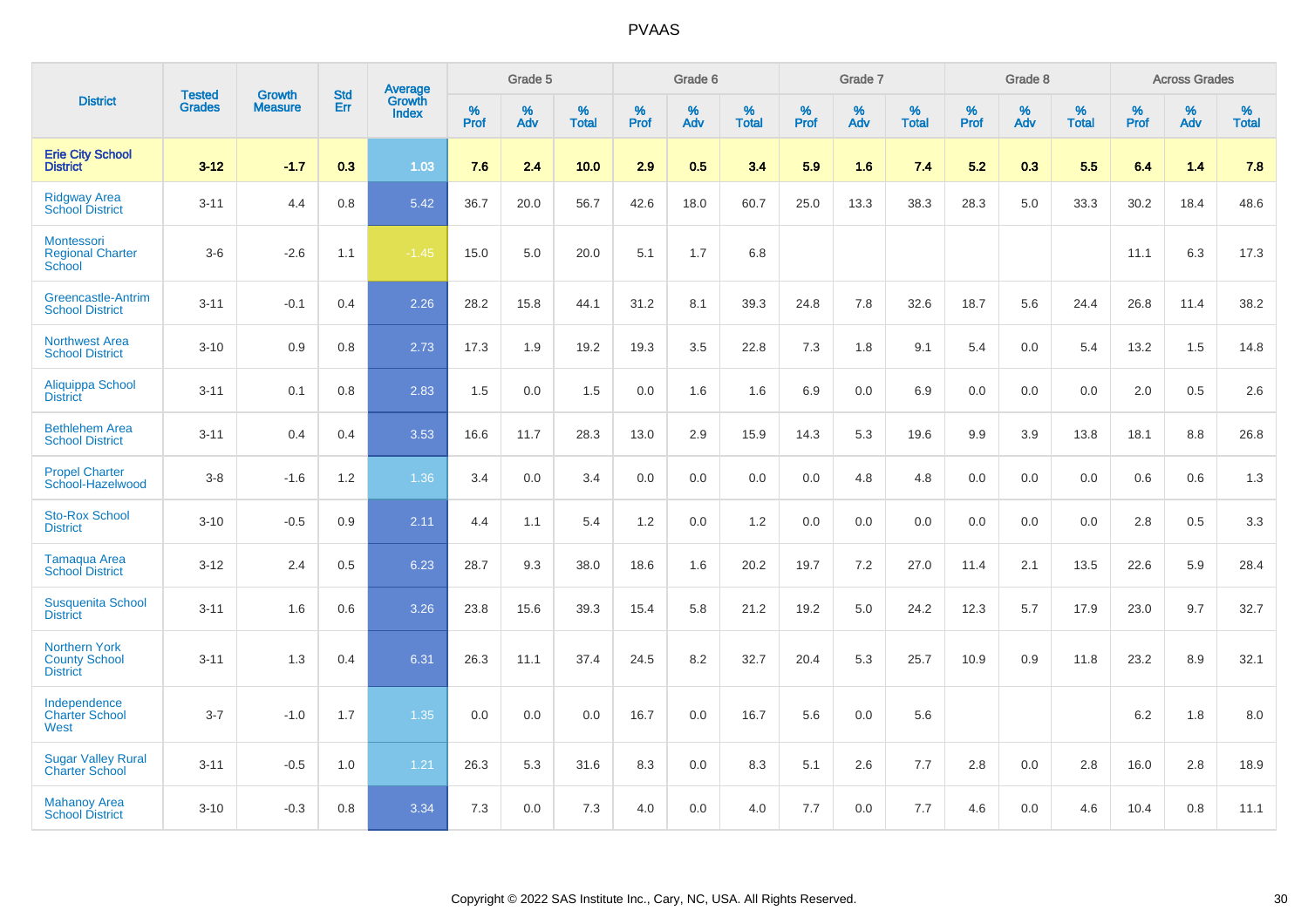|                                                                   |                                |                                 |                   | Average                |           | Grade 5  |                   |           | Grade 6  |                   |           | Grade 7  |                   |           | Grade 8  |                   |           | <b>Across Grades</b> |                   |
|-------------------------------------------------------------------|--------------------------------|---------------------------------|-------------------|------------------------|-----------|----------|-------------------|-----------|----------|-------------------|-----------|----------|-------------------|-----------|----------|-------------------|-----------|----------------------|-------------------|
| <b>District</b>                                                   | <b>Tested</b><br><b>Grades</b> | <b>Growth</b><br><b>Measure</b> | <b>Std</b><br>Err | Growth<br><b>Index</b> | %<br>Prof | %<br>Adv | %<br><b>Total</b> | %<br>Prof | %<br>Adv | %<br><b>Total</b> | %<br>Prof | %<br>Adv | %<br><b>Total</b> | %<br>Prof | %<br>Adv | %<br><b>Total</b> | %<br>Prof | %<br>Adv             | %<br><b>Total</b> |
| <b>Erie City School</b><br><b>District</b>                        | $3 - 12$                       | $-1.7$                          | 0.3               | 1.03                   | 7.6       | 2.4      | 10.0              | 2.9       | 0.5      | 3.4               | 5.9       | 1.6      | 7.4               | 5.2       | 0.3      | 5.5               | 6.4       | 1.4                  | 7.8               |
| <b>Turkeyfoot Valley</b><br><b>Area School</b><br><b>District</b> | $3 - 12$                       | $-0.8$                          | 1.3               | 1.22                   | 18.2      | 0.0      | 18.2              | 14.3      | 0.0      | 14.3              | 30.0      | 0.0      | 30.0              | 12.5      | 4.2      | 16.7              | 20.0      | 2.6                  | 22.6              |
| <b>Saint Clair Area</b><br><b>School District</b>                 | $3-8$                          | 1.1                             | 0.9               | 4.46                   | 28.3      | 13.2     | 41.5              | 24.0      | 4.0      | 28.0              | 19.2      | 7.7      | 26.9              | 12.5      | 2.5      | 15.0              | 24.2      | 7.2                  | 31.4              |
| <b>Tidioute</b><br><b>Community</b><br><b>Charter School</b>      | $3 - 11$                       | $-0.3$                          | 1.4               | 2.22                   | 15.4      | 0.0      | 15.4              | 27.8      | 0.0      | 27.8              | 10.5      | 0.0      | 10.5              | 7.4       | 0.0      | 7.4               | 16.0      | 1.6                  | 17.6              |
| <b>Curwensville Area</b><br><b>School District</b>                | $3 - 11$                       | 1.8                             | 0.8               | 4.90                   | 43.9      | 17.1     | 61.0              | 21.4      | 7.1      | 28.6              | 27.1      | 4.3      | 31.4              | 21.7      | 2.9      | 24.6              | 32.0      | 11.2                 | 43.3              |
| <b>Deer Lakes School</b><br><b>District</b>                       | $3 - 11$                       | 1.8                             | 0.6               | 7.57                   | 21.1      | 6.5      | 27.6              | 24.4      | 10.6     | 35.0              | 25.4      | 19.2     | 44.6              | 24.5      | 3.9      | 28.4              | 26.2      | 10.7                 | 36.9              |
| <b>Mohawk Area</b><br><b>School District</b>                      | $3 - 11$                       | 1.9                             | 0.6               | 3.98                   | 26.2      | 4.8      | 31.1              | 19.2      | 13.8     | 33.0              | 27.4      | 11.8     | 39.2              | 22.8      | 8.7      | 31.5              | 27.0      | 10.4                 | 37.4              |
| <b>East Penn School</b><br><b>District</b>                        | $3 - 11$                       | 0.8                             | 0.3               | 4.48                   | 32.6      | 12.6     | 45.2              | 20.7      | 7.8      | 28.4              | 23.5      | 11.3     | 34.8              | 17.8      | 8.6      | 26.5              | 26.4      | 13.0                 | 39.4              |
| <b>Wellsboro Area</b><br><b>School District</b>                   | $3 - 11$                       | 3.0                             | 0.6               | 6.61                   | 30.4      | 7.0      | 37.4              | 16.2      | 5.0      | 21.2              | 20.5      | 13.7     | 34.2              | 24.5      | 13.3     | 37.8              | 24.3      | 8.8                  | 33.1              |
| California Area<br><b>School District</b>                         | $3 - 10$                       | $-1.0$                          | 0.8               | 3.04                   | 27.3      | 5.4      | 32.7              | 13.8      | 0.0      | 13.8              | 24.6      | 1.8      | 26.3              | 20.4      | 5.6      | 25.9              | 22.4      | 4.3                  | 26.6              |
| <b>West Branch Area</b><br><b>School District</b>                 | $3 - 11$                       | 0.5                             | 0.8               | 1.82                   | 16.1      | 3.2      | 19.4              | 7.8       | 4.7      | 12.5              | 19.7      | 14.5     | 34.2              | 18.8      | 6.2      | 25.0              | 18.7      | 7.8                  | 26.5              |
| <b>Union City Area</b><br><b>School District</b>                  | $3 - 12$                       | 0.2                             | 0.7               | 1.91                   | 18.8      | 8.7      | 27.5              | 19.4      | 11.3     | 30.6              | 23.4      | 3.9      | 27.3              | 10.1      | 5.6      | 15.7              | 21.6      | 9.8                  | 31.4              |
| <b>West Oak Lane</b><br><b>Charter School</b>                     | $3-8$                          | 0.7                             | 0.7               | 1.55                   | 2.6       | 1.3      | 3.8               | 6.1       | 0.0      | 6.1               | 6.9       | 1.4      | 8.3               | 0.0       | 1.9      | 1.9               | 6.1       | 0.7                  | 6.8               |
| <b>Littlestown Area</b><br><b>School District</b>                 | $3 - 11$                       | 1.5                             | 0.6               | 5.61                   | 18.6      | 2.6      | 21.2              | 16.3      | 1.6      | 17.9              | 14.0      | 4.7      | 18.7              | 21.0      | 4.0      | 25.0              | 23.5      | 4.6                  | 28.1              |
| <b>Corry Area School</b><br><b>District</b>                       | $3 - 11$                       | $-1.0$                          | 0.5               | 0.08                   | 25.4      | 7.9      | 33.3              | 25.2      | 3.6      | 28.8              | 17.4      | 5.1      | 22.5              | 15.8      | 1.4      | 17.1              | 23.2      | 7.5                  | 30.7              |
| <b>Northeast Bradford</b><br><b>School District</b>               | $3 - 10$                       | 1.9                             | 0.9               | 4.85                   | 40.0      | 12.5     | 52.5              | 34.8      | 2.2      | 37.0              | 24.0      | 2.0      | 26.0              | 13.8      | 5.2      | 19.0              | 29.7      | 6.0                  | 35.7              |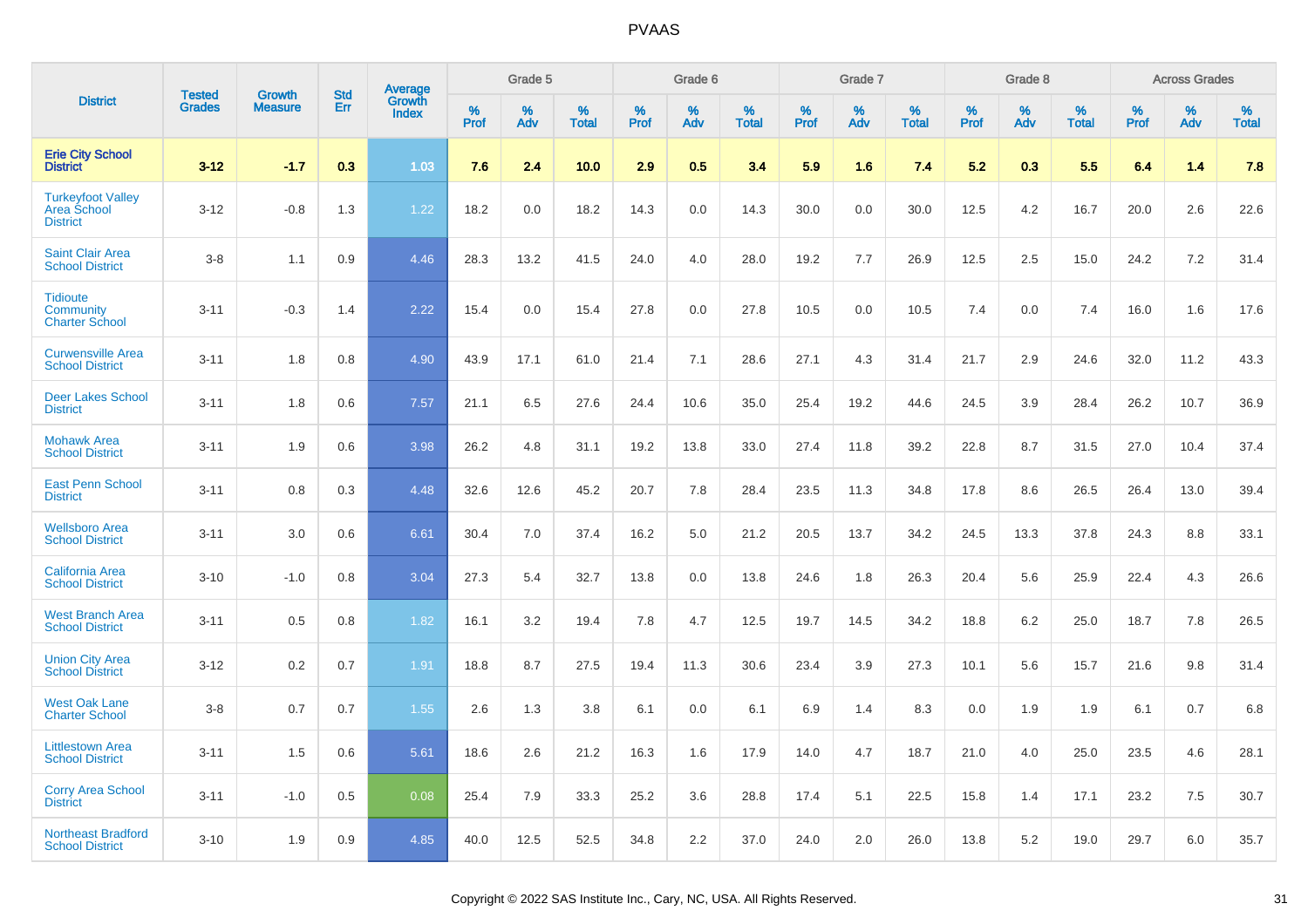|                                                                    | <b>Tested</b> | <b>Growth</b>  | <b>Std</b> | Average<br>Growth |              | Grade 5  |                   |              | Grade 6  |                   |              | Grade 7  |                   |              | Grade 8  |                   |              | <b>Across Grades</b> |                   |
|--------------------------------------------------------------------|---------------|----------------|------------|-------------------|--------------|----------|-------------------|--------------|----------|-------------------|--------------|----------|-------------------|--------------|----------|-------------------|--------------|----------------------|-------------------|
| <b>District</b>                                                    | <b>Grades</b> | <b>Measure</b> | <b>Err</b> | <b>Index</b>      | $\%$<br>Prof | %<br>Adv | %<br><b>Total</b> | $\%$<br>Prof | %<br>Adv | %<br><b>Total</b> | $\%$<br>Prof | %<br>Adv | %<br><b>Total</b> | $\%$<br>Prof | %<br>Adv | %<br><b>Total</b> | $\%$<br>Prof | %<br>Adv             | %<br><b>Total</b> |
| <b>Erie City School</b><br><b>District</b>                         | $3 - 12$      | $-1.7$         | 0.3        | 1.03              | 7.6          | 2.4      | 10.0              | 2.9          | 0.5      | 3.4               | 5.9          | 1.6      | 7.4               | 5.2          | 0.3      | 5.5               | 6.4          | 1.4                  | 7.8               |
| <b>Carlisle Area</b><br><b>School District</b>                     | $3 - 11$      | 0.5            | 0.4        | 3.54              | 22.0         | 8.3      | 30.3              | 20.5         | 3.3      | 23.8              | 18.9         | 7.6      | 26.5              | 11.6         | 5.6      | 17.1              | 21.3         | 7.2                  | 28.5              |
| <b>Greenville Area</b><br><b>School District</b>                   | $3 - 11$      | 0.3            | 0.7        | 2.17              | 34.4         | 4.4      | 38.9              | 19.2         | 5.1      | 24.4              | 16.7         | 5.9      | 22.6              | 10.0         | 2.5      | 12.5              | 23.6         | 5.4                  | 29.1              |
| <b>Cranberry Area</b><br><b>School District</b>                    | $3 - 12$      | 0.9            | 0.7        | 2.03              | 27.3         | 10.4     | 37.7              | 26.0         | 2.1      | 28.1              | 14.7         | 3.2      | 17.9              | 18.7         | 2.7      | 21.3              | 22.6         | 3.9                  | 26.5              |
| <b>Avon Grove</b><br><b>Charter School</b>                         | $3 - 11$      | 1.8            | 0.6        | 4.32              | 22.1         | 6.6      | 28.7              | 29.9         | 11.7     | 41.6              | 27.2         | 9.8      | 37.0              | 13.9         | 2.0      | 15.8              | 24.3         | 10.2                 | 34.6              |
| <b>Penns Valley Area</b><br><b>School District</b>                 | $3 - 12$      | 5.2            | 0.6        | 10.29             | 43.9         | 18.4     | 62.2              | 38.8         | 17.5     | 56.3              | 25.7         | 9.5      | 35.2              | 16.0         | 9.4      | 25.5              | 32.5         | 14.3                 | 46.8              |
| <b>Mifflinburg Area</b><br><b>School District</b>                  | $3 - 11$      | 2.1            | 0.6        | 5.49              | 32.0         | 12.0     | 44.0              | 29.7         | 4.5      | 34.2              | 17.4         | 8.3      | 25.6              | 25.2         | 7.8      | 33.0              | 29.9         | 8.8                  | 38.6              |
| <b>Avella Area School</b><br><b>District</b>                       | $3 - 12$      | 1.2            | 1.0        | 2.47              | 17.1         | 2.4      | 19.5              | 36.4         | 6.1      | 42.4              | 17.1         | 2.9      | 20.0              | 21.4         | 10.7     | 32.1              | 22.4         | 9.4                  | 31.8              |
| <b>Jersey Shore Area</b><br><b>School District</b>                 | $3 - 11$      | 1.3            | 0.5        | 4.52              | 24.0         | 10.8     | 34.7              | 32.5         | 7.1      | 39.7              | 22.6         | 6.9      | 29.6              | 18.1         | 1.6      | 19.8              | 27.4         | 10.1                 | 37.6              |
| <b>Chester-Upland</b><br><b>School District</b>                    | $3 - 11$      | 0.1            | 0.7        | 2.70              | 3.7          | 0.0      | 3.7               | 2.6          | 1.3      | 3.9               | 0.0          | 0.0      | 0.0               | 0.0          | 0.0      | 0.0               | 3.1          | 0.4                  | 3.4               |
| <b>Western Beaver</b><br><b>County School</b><br><b>District</b>   | $3 - 11$      | 3.4            | 1.1        | 5.38              | 12.5         | 12.5     | 25.0              | 32.6         | 11.6     | 44.2              | 29.2         | 4.2      | 33.3              | 27.8         | 2.8      | 30.6              | 26.5         | 9.8                  | 36.3              |
| <b>Mastery Charter</b><br>School-Cleveland<br>Elementary           | $3 - 8$       | $-1.3$         | 1.2        | 0.25              | 3.8          | 7.7      | 11.5              | 5.9          | 0.0      | 5.9               | 3.6          | 0.0      | 3.6               | 3.8          | 3.8      | 7.7               | 2.4          | 1.8                  | 4.3               |
| <b>Erie Rise</b><br>Leadership<br><b>Academy Charter</b><br>School | $3 - 8$       | $-0.6$         | 1.1        | 2.06              | 6.9          | 0.0      | 6.9               | 0.0          | 0.0      | 0.0               | 0.0          | 0.0      | 0.0               | 0.0          | 0.0      | 0.0               | 1.6          | 1.0                  | 2.6               |
| <b>KIPP Philadelphia</b><br><b>Charter School</b>                  | $3 - 8$       | 0.0            | 0.9        | 3.74              | 2.0          | 0.0      | 2.0               | 0.0          | 0.0      | 0.0               | 2.6          | 0.0      | 2.6               | 6.8          | 0.0      | 6.8               | 3.6          | 0.0                  | 3.6               |
| <b>Fox Chapel Area</b><br><b>School District</b>                   | $3 - 11$      | 1.4            | 0.4        | 5.89              | 35.9         | 45.1     | 81.0              | 31.9         | 28.4     | 60.2              | 32.7         | 30.2     | 62.9              | 28.3         | 27.6     | 55.8              | 30.3         | 40.6                 | 70.9              |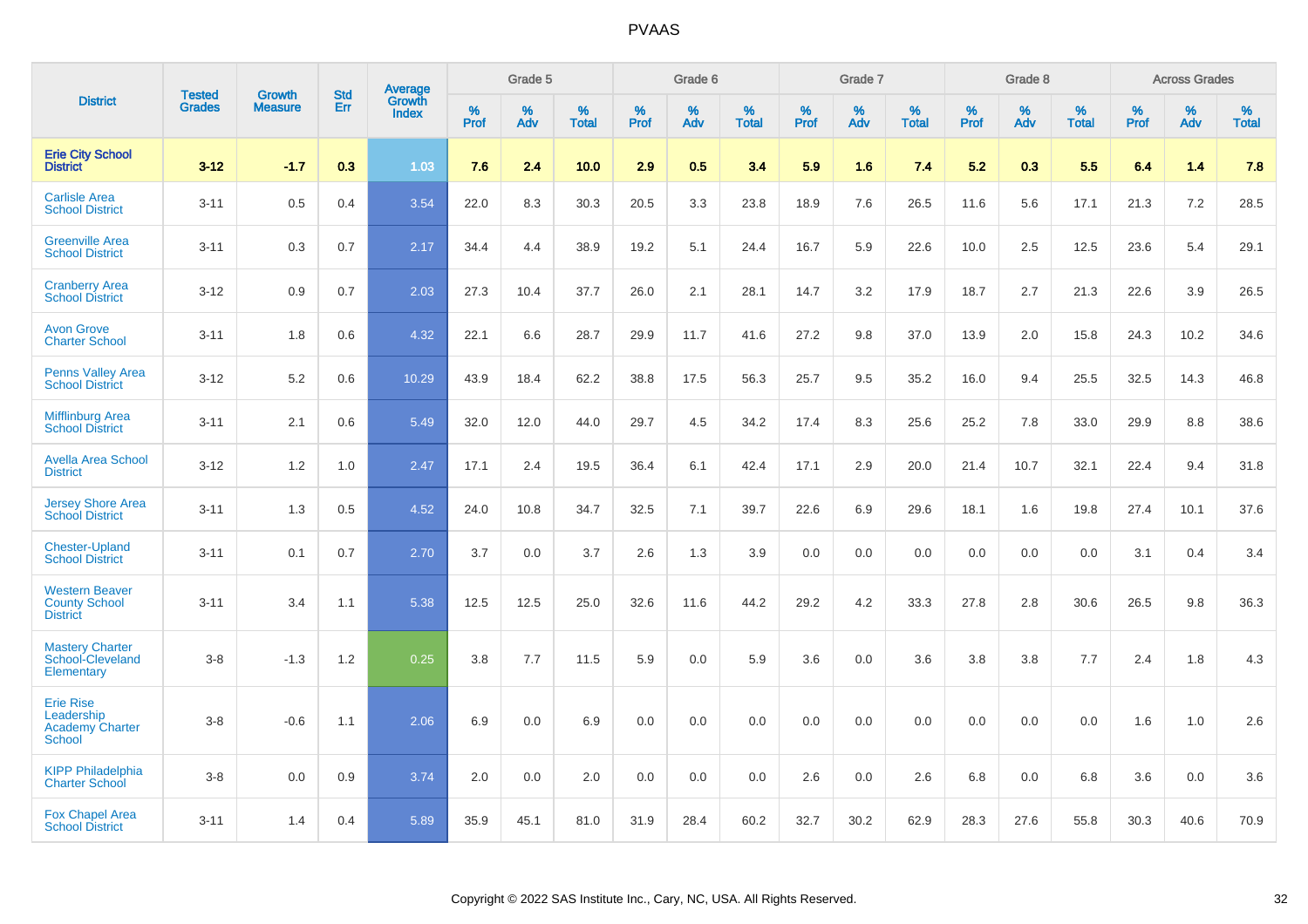|                                                                      | <b>Tested</b> | <b>Growth</b>  | <b>Std</b> | Average                |              | Grade 5  |                   |              | Grade 6  |                   |              | Grade 7  |                   |              | Grade 8  |                   |              | <b>Across Grades</b> |                   |
|----------------------------------------------------------------------|---------------|----------------|------------|------------------------|--------------|----------|-------------------|--------------|----------|-------------------|--------------|----------|-------------------|--------------|----------|-------------------|--------------|----------------------|-------------------|
| <b>District</b>                                                      | <b>Grades</b> | <b>Measure</b> | Err        | Growth<br><b>Index</b> | $\%$<br>Prof | %<br>Adv | %<br><b>Total</b> | $\%$<br>Prof | %<br>Adv | %<br><b>Total</b> | $\%$<br>Prof | %<br>Adv | %<br><b>Total</b> | $\%$<br>Prof | %<br>Adv | %<br><b>Total</b> | $\%$<br>Prof | %<br>Adv             | %<br><b>Total</b> |
| <b>Erie City School</b><br><b>District</b>                           | $3 - 12$      | $-1.7$         | 0.3        | 1.03                   | 7.6          | 2.4      | 10.0              | 2.9          | 0.5      | 3.4               | 5.9          | 1.6      | 7.4               | 5.2          | 0.3      | 5.5               | 6.4          | 1.4                  | 7.8               |
| <b>Palmerton Area</b><br><b>School District</b>                      | $3 - 11$      | 3.0            | 0.6        | 9.28                   | 27.7         | 15.7     | 43.4              | 30.6         | 9.3      | 39.8              | 20.8         | 6.2      | 26.9              | 17.9         | 4.7      | 22.6              | 24.8         | 8.0                  | 32.8              |
| Eugenio Maria De<br><b>Hostos Charter</b><br><b>School</b>           | $3 - 8$       | $-1.0$         | 1.4        | 0.68                   | 13.0         | 0.0      | 13.0              | 5.6          | 5.6      | 11.1              | 4.4          | 8.7      | 13.0              | 28.6         | 7.1      | 35.7              | 9.3          | 3.4                  | 12.7              |
| <b>Mastery Charter</b><br>School - Gratz<br>Campus                   | $7 - 10$      | 1.0            | 1.4        | 3.30                   |              |          |                   |              |          |                   | 6.2          | $0.0\,$  | 6.2               | 2.4          | $0.0\,$  | 2.4               | 4.1          | $0.0\,$              | 4.1               |
| <b>Frederick Douglass</b><br><b>Mastery Charter</b><br><b>School</b> | $3 - 8$       | $-1.0$         | 1.2        | 2.52                   | 4.8          | 0.0      | 4.8               | $0.0\,$      | 0.0      | 0.0               | $0.0\,$      | 0.0      | 0.0               | 3.4          | 3.4      | 6.9               | 1.5          | 0.8                  | $2.3\,$           |
| <b>Wilmington Area</b><br><b>School District</b>                     | $3 - 11$      | $-0.8$         | 0.8        | 1.83                   | 36.8         | 10.5     | 47.4              | 12.7         | 1.6      | 14.3              | 29.4         | 3.9      | 33.3              | 13.6         | 3.4      | 17.0              | 26.8         | 7.9                  | 34.7              |
| <b>Mastery Charter</b><br>School-Mann<br>Campus                      | $3-6$         | 1.8            | 1.6        | 4.14                   | 4.0          | 4.0      | 8.0               | 5.4          | 2.7      | 8.1               |              |          |                   |              |          |                   | 2.2          | 1.4                  | 3.6               |
| <b>Allegheny Valley</b><br><b>School District</b>                    | $3 - 11$      | $-1.2$         | 0.8        | 1.14                   | 26.3         | 12.3     | 38.6              | 11.1         | 5.6      | 16.7              | 16.2         | 7.4      | 23.5              | 13.1         | 8.2      | 21.3              | 18.0         | 6.9                  | 24.9              |
| <b>Exeter Township</b><br><b>School District</b>                     | $3 - 11$      | 2.9            | 0.4        | 7.68                   | 28.6         | 10.1     | 38.7              | 26.9         | 9.0      | 35.9              | 23.5         | 6.7      | 30.2              | 19.9         | 8.5      | 28.4              | 25.7         | 9.5                  | 35.3              |
| <b>Lincoln Charter</b><br><b>School</b>                              | $3-5$         | $-2.5$         | 1.4        | $-1.78$                | 1.3          | 1.3      | 2.6               |              |          |                   |              |          |                   |              |          |                   | 3.6          | 0.8                  | 4.4               |
| <b>KIPP West</b><br>Philadelphia<br><b>Charter School</b>            | $3 - 8$       | $-2.0$         | 1.2        | 0.29                   | 3.2          | 0.0      | 3.2               | 0.0          | 0.0      | 0.0               | 0.0          | 0.0      | 0.0               | 0.0          | 0.0      | 0.0               | 2.6          | 0.0                  | 2.6               |
| <b>Galeton Area</b><br><b>School District</b>                        | $3 - 11$      | 2.7            | 1.3        | 4.78                   | 29.2         | 20.8     | 50.0              | 23.8         | 4.8      | 28.6              | 16.0         | 0.0      | 16.0              | 0.0          | 0.0      | 0.0               | 19.4         | 7.0                  | 26.4              |
| <b>Muncy School</b><br><b>District</b>                               | $3 - 11$      | 2.4            | 0.7        | 5.81                   | 36.7         | 8.3      | 45.0              | 32.5         | 14.3     | 46.8              | 29.0         | 15.9     | 44.9              | 23.3         | 6.7      | 30.0              | 31.5         | 13.1                 | 44.6              |
| <b>Northwestern</b><br><b>Lehigh School</b><br><b>District</b>       | $3 - 11$      | 0.6            | 0.5        | 3.03                   | 26.0         | 11.0     | 37.0              | 28.7         | 9.3      | 38.0              | 25.2         | 8.4      | 33.6              | 20.4         | 15.9     | 36.3              | 26.4         | 10.7                 | 37.2              |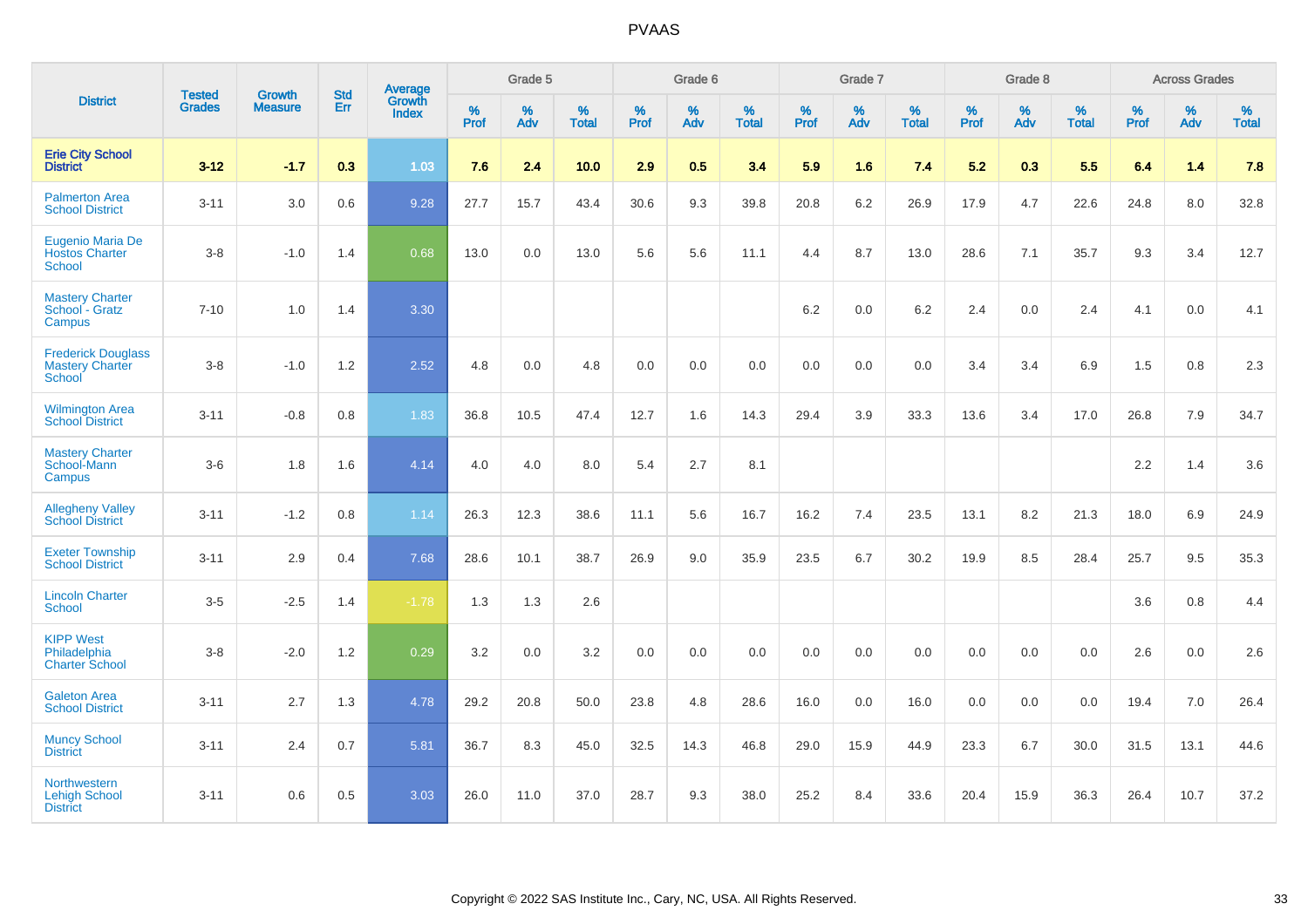|                                                                     | <b>Tested</b> | <b>Growth</b>  | <b>Std</b> |                                   |              | Grade 5  |                   |           | Grade 6  |                   |           | Grade 7  |                   |           | Grade 8  |                   |              | <b>Across Grades</b> |                   |
|---------------------------------------------------------------------|---------------|----------------|------------|-----------------------------------|--------------|----------|-------------------|-----------|----------|-------------------|-----------|----------|-------------------|-----------|----------|-------------------|--------------|----------------------|-------------------|
| <b>District</b>                                                     | <b>Grades</b> | <b>Measure</b> | <b>Err</b> | Average<br>Growth<br><b>Index</b> | $\%$<br>Prof | %<br>Adv | %<br><b>Total</b> | %<br>Prof | %<br>Adv | %<br><b>Total</b> | %<br>Prof | %<br>Adv | %<br><b>Total</b> | %<br>Prof | %<br>Adv | %<br><b>Total</b> | $\%$<br>Prof | %<br>Adv             | %<br><b>Total</b> |
| <b>Erie City School</b><br><b>District</b>                          | $3 - 12$      | $-1.7$         | 0.3        | 1.03                              | 7.6          | 2.4      | 10.0              | 2.9       | 0.5      | 3.4               | 5.9       | 1.6      | 7.4               | 5.2       | 0.3      | 5.5               | 6.4          | 1.4                  | 7.8               |
| <b>Twin Valley School</b><br><b>District</b>                        | $3 - 12$      | 1.9            | 0.4        | 5.97                              | 37.8         | 14.0     | 51.9              | 28.6      | 8.2      | 36.9              | 29.5      | 15.0     | 44.5              | 24.9      | 11.2     | 36.1              | 32.2         | 17.8                 | 50.0              |
| <b>Bermudian Springs</b><br><b>School District</b>                  | $3 - 11$      | 0.4            | 0.6        | 2.79                              | 22.1         | 12.4     | 34.5              | 17.5      | 3.9      | 21.4              | 20.5      | 5.1      | 25.6              | 11.1      | 4.3      | 15.4              | 19.0         | 9.1                  | 28.1              |
| <b>Boys Latin Of</b><br>Philadelphia<br><b>Charter School</b>       | $6 - 12$      | 0.1            | 0.8        | 2.29                              |              |          |                   | 0.0       | 0.0      | 0.0               | 3.3       | 0.0      | 3.3               | 1.0       | 0.0      | 1.0               | 1.5          | 0.0                  | 1.5               |
| <b>Halifax Area</b><br><b>School District</b>                       | $3 - 11$      | 0.1            | 0.7        | 3.46                              | 26.8         | 14.1     | 40.8              | 18.5      | 3.7      | 22.2              | 9.1       | 3.9      | 13.0              | 5.3       | 1.3      | 6.6               | 17.3         | 7.4                  | 24.8              |
| <b>Brownsville Area</b><br><b>School District</b>                   | $3 - 12$      | $-0.6$         | 0.7        | 1.53                              | 17.3         | 4.0      | 21.3              | 7.2       | $1.2$    | 8.4               | 6.4       | 1.3      | 7.7               | 4.2       | 1.4      | 5.6               | 10.2         | 1.5                  | 11.7              |
| <b>Milton Area School</b><br><b>District</b>                        | $3 - 11$      | 0.2            | 0.5        | 2.24                              | 24.4         | 11.8     | 36.1              | 17.3      | 3.2      | 20.5              | 20.2      | 7.5      | 27.6              | 19.8      | 12.7     | 32.5              | 22.0         | 8.8                  | 30.9              |
| <b>Juniata County</b><br><b>School District</b>                     | $3 - 12$      | $-0.1$         | 0.5        | 1.50                              | 19.4         | 5.3      | 24.7              | 11.1      | 3.7      | 14.8              | 13.1      | 2.2      | 15.3              | 11.9      | 1.8      | 13.7              | 16.9         | 4.3                  | 21.2              |
| <b>Global Leadership</b><br>Academy Charter<br>School               | $3 - 8$       | $-3.1$         | 1.9        | $-0.47$                           | 0.0          | 0.0      | 0.0               |           |          |                   | 0.0       | 0.0      | 0.0               | 9.1       | 0.0      | 9.1               | 2.5          | 0.0                  | 2.5               |
| <b>Southern Tioga</b><br><b>School District</b>                     | $3 - 11$      | 0.3            | 0.6        | 3.78                              | 23.7         | 1.0      | 24.7              | 17.9      | 1.9      | 19.8              | 8.0       | 2.2      | 10.2              | 10.8      | 2.5      | 13.3              | 18.0         | 4.1                  | 22.1              |
| <b>Eastern Lancaster</b><br><b>County School</b><br><b>District</b> | $3 - 12$      | 1.1            | 0.4        | 4.40                              | 23.8         | 8.3      | 32.0              | 14.7      | 3.1      | 17.8              | 15.7      | 3.6      | 19.3              | 16.7      | 5.9      | 22.6              | 21.1         | 6.7                  | 27.8              |
| Pennsylvania<br><b>Virtual Charter</b><br><b>School</b>             | $3 - 11$      | 3.5            | 0.6        | 6.19                              | 20.8         | 3.8      | 24.5              | 17.6      | 3.3      | 20.9              | 10.1      | 6.1      | 16.2              | 14.8      | 5.7      | 20.4              | 18.4         | 5.2                  | 23.5              |
| Loyalsock<br><b>Township School</b><br><b>District</b>              | $3 - 12$      | 3.7            | 0.6        | 7.24                              | 33.0         | 18.3     | 51.3              | 32.6      | 10.2     | 42.9              | 23.4      | 9.4      | 32.8              | 27.0      | 9.0      | 36.0              | 31.1         | 13.2                 | 44.4              |
| <b>Northern Cambria</b><br><b>School District</b>                   | $3 - 11$      | $-0.4$         | 0.8        | 3.23                              | 16.4         | 3.6      | 20.0              | 3.8       | 0.0      | 3.8               | 19.6      | 1.8      | 21.4              | 18.2      | 1.5      | 19.7              | 17.9         | 3.6                  | 21.4              |
| <b>Benton Area</b><br><b>School District</b>                        | $3 - 10$      | $-0.9$         | 0.9        | 0.54                              | 24.6         | 11.5     | 36.1              | 17.4      | 4.4      | 21.7              | 13.6      | 3.4      | 17.0              | 10.3      | 2.6      | 12.8              | 21.6         | 7.1                  | 28.7              |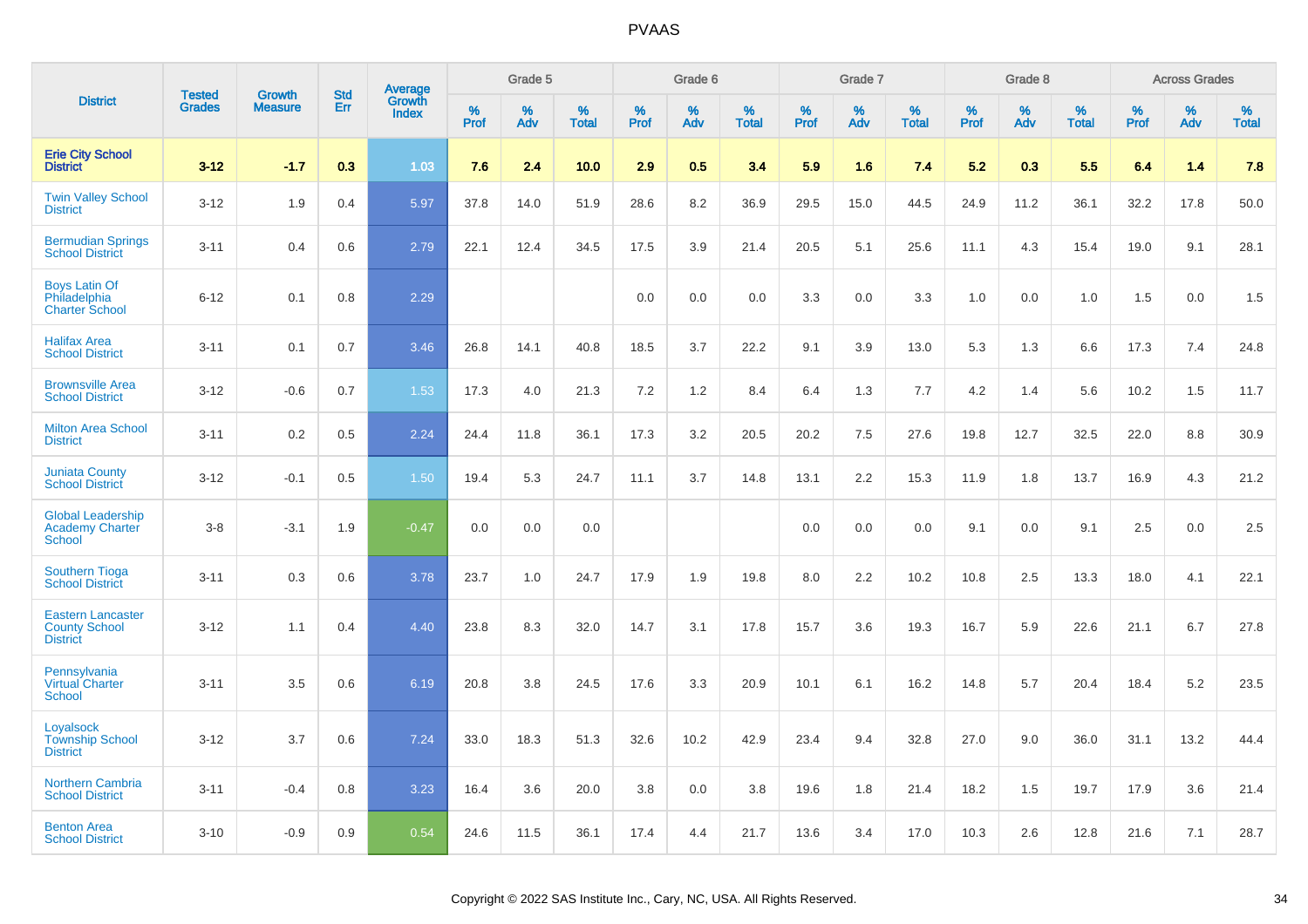|                                                                     |                                | <b>Growth</b>  | <b>Std</b> | <b>Average</b>                |                  | Grade 5  |                   |                  | Grade 6  |                   |                  | Grade 7  |                   |                  | Grade 8  |                   |                  | <b>Across Grades</b> |                   |
|---------------------------------------------------------------------|--------------------------------|----------------|------------|-------------------------------|------------------|----------|-------------------|------------------|----------|-------------------|------------------|----------|-------------------|------------------|----------|-------------------|------------------|----------------------|-------------------|
| <b>District</b>                                                     | <b>Tested</b><br><b>Grades</b> | <b>Measure</b> | Err        | <b>Growth</b><br><b>Index</b> | %<br><b>Prof</b> | %<br>Adv | %<br><b>Total</b> | %<br><b>Prof</b> | %<br>Adv | %<br><b>Total</b> | %<br><b>Prof</b> | %<br>Adv | %<br><b>Total</b> | %<br><b>Prof</b> | %<br>Adv | %<br><b>Total</b> | %<br><b>Prof</b> | %<br>Adv             | %<br><b>Total</b> |
| <b>Erie City School</b><br><b>District</b>                          | $3 - 12$                       | $-1.7$         | 0.3        | 1.03                          | 7.6              | 2.4      | 10.0              | 2.9              | 0.5      | 3.4               | 5.9              | 1.6      | 7.4               | 5.2              | 0.3      | 5.5               | 6.4              | 1.4                  | 7.8               |
| <b>Riverside Beaver</b><br><b>County School</b><br><b>District</b>  | $3 - 11$                       | 1.0            | 0.6        | 4.05                          | 21.9             | 12.5     | 34.4              | 23.8             | 4.0      | 27.7              | 22.8             | 10.1     | 32.9              | 25.5             | 3.2      | 28.7              | 28.3             | 10.4                 | 38.7              |
| Claysburg-Kimmel<br><b>School District</b>                          | $3 - 11$                       | 3.0            | 0.8        | 3.68                          | 29.7             | 6.2      | 35.9              | 30.0             | 2.0      | 32.0              | 21.8             | 1.8      | 23.6              | 10.5             | 1.8      | 12.3              | 24.4             | 5.7                  | 30.1              |
| <b>Union School</b><br><b>District</b>                              | $3 - 12$                       | 3.8            | 1.0        | 7.42                          | 18.2             | 0.0      | 18.2              | 22.0             | 14.6     | 36.6              | 10.5             | 0.0      | 10.5              | 18.2             | 11.4     | 29.6              | 18.6             | 7.7                  | 26.3              |
| <b>Keystone</b><br><b>Education Center</b><br><b>Charter School</b> | $3 - 12$                       | $-4.8$         | 3.2        | $-1.50$                       |                  |          |                   |                  |          |                   |                  |          |                   | 0.0              | 0.0      | 0.0               | 0.0              | 0.0                  | 0.0               |
| <b>Line Mountain</b><br><b>School District</b>                      | $3 - 11$                       | $-0.5$         | 0.7        | 0.25                          | 19.7             | 12.1     | 31.8              | 15.3             | 2.8      | 18.1              | 13.3             | 6.1      | 19.4              | 9.9              | 2.8      | 12.7              | 17.8             | 7.7                  | 25.5              |
| <b>Quaker Valley</b><br><b>School District</b>                      | $3 - 11$                       | 0.6            | 0.5        | 4.37                          | 36.4             | 23.6     | 60.0              | 32.5             | 20.8     | 53.3              | 36.4             | 11.2     | 47.6              | 26.5             | 7.6      | 34.1              | 34.0             | 24.3                 | 58.3              |
| <b>William Penn</b><br><b>School District</b>                       | $3 - 12$                       | 1.5            | 0.5        | 5.98                          | 7.8              | 1.9      | 9.7               | 2.2              | 0.0      | 2.2               | 3.0              | 0.6      | 3.6               | 5.6              | 1.2      | 6.9               | 6.3              | 1.6                  | 7.9               |
| <b>Monessen City</b><br><b>School District</b>                      | $3 - 10$                       | $-1.5$         | 1.1        | $-0.31$                       | 5.3              | 0.0      | 5.3               | 2.6              | 0.0      | 2.6               | 0.0              | 0.0      | 0.0               | 0.0              | 0.0      | 0.0               | 3.9              | 0.6                  | 4.4               |
| <b>South Butler</b><br><b>County School</b><br><b>District</b>      | $3 - 10$                       | 0.6            | 0.5        | 3.34                          | 35.1             | 12.8     | 48.0              | 22.9             | 5.0      | 27.9              | 21.2             | 11.4     | 32.6              | 13.3             | 1.6      | 14.8              | 27.0             | 11.2                 | 38.3              |
| <b>Hempfield Area</b><br><b>School District</b>                     | $3 - 12$                       | 2.3            | 0.3        | 7.58                          | 34.6             | 13.8     | 48.4              | 24.6             | 14.9     | 39.6              | 30.2             | 13.5     | 43.7              | 26.8             | 10.7     | 37.5              | 30.5             | 16.4                 | 46.9              |
| <b>Tunkhannock Area</b><br><b>School District</b>                   | $3 - 11$                       | 1.2            | 0.5        | 3.18                          | 19.8             | 8.8      | 28.7              | 22.7             | 2.3      | 25.0              | 12.6             | 5.5      | 18.1              | 14.7             | 1.4      | 16.1              | 18.1             | 5.2                  | 23.3              |
| <b>Forest Area School</b><br><b>District</b>                        | $3 - 11$                       | $-0.4$         | 1.2        | 1.03                          | 43.5             | 4.4      | 47.8              | 19.0             | 0.0      | 19.0              | 13.8             | 0.0      | 13.8              | 3.1              | 0.0      | 3.1               | 23.4             | 5.5                  | 29.0              |
| <b>Franklin Regional</b><br><b>School District</b>                  | $3 - 11$                       | 0.3            | 0.4        | 1.98                          | 39.6             | 22.0     | 61.7              | 33.2             | 19.3     | 52.5              | 27.9             | 18.3     | 46.2              | 25.8             | 8.1      | 33.9              | 31.7             | 25.0                 | 56.7              |
| <b>Wilkinsburg</b><br><b>Borough School</b><br><b>District</b>      | $3-6$                          | 3.5            | 1.4        | 5.04                          | 22.5             | 0.0      | 22.5              | 0.0              | 2.4      | 2.4               |                  |          |                   |                  |          |                   | 12.1             | 2.0                  | 14.1              |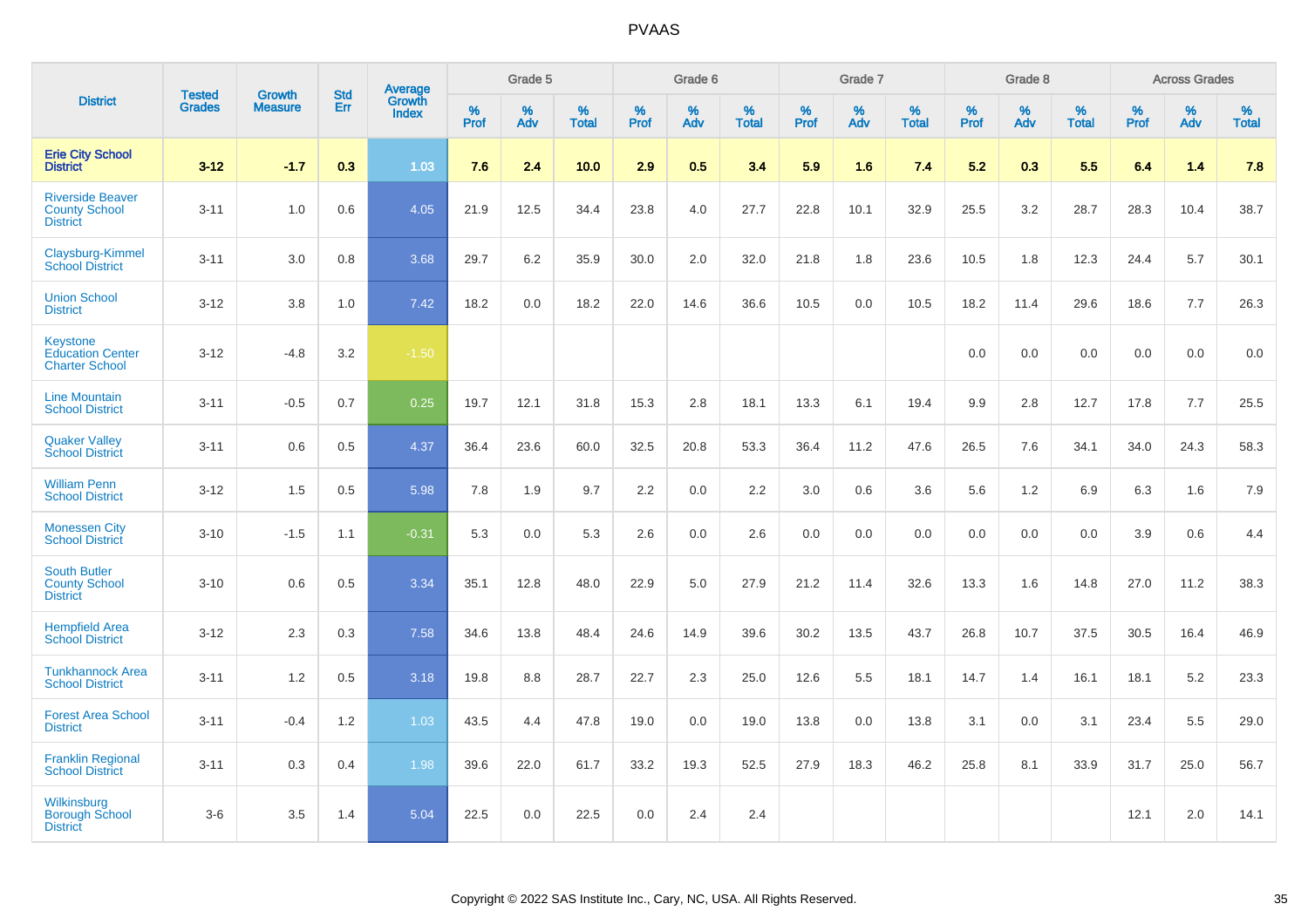|                                                                    | <b>Tested</b> | <b>Growth</b>  | <b>Std</b> | Average                |                     | Grade 5  |                   |                     | Grade 6  |                   |              | Grade 7  |                   |                     | Grade 8  |                   |                     | <b>Across Grades</b> |                   |
|--------------------------------------------------------------------|---------------|----------------|------------|------------------------|---------------------|----------|-------------------|---------------------|----------|-------------------|--------------|----------|-------------------|---------------------|----------|-------------------|---------------------|----------------------|-------------------|
| <b>District</b>                                                    | <b>Grades</b> | <b>Measure</b> | <b>Err</b> | Growth<br><b>Index</b> | $\%$<br><b>Prof</b> | %<br>Adv | %<br><b>Total</b> | $\%$<br><b>Prof</b> | %<br>Adv | %<br><b>Total</b> | $\%$<br>Prof | %<br>Adv | %<br><b>Total</b> | $\%$<br><b>Prof</b> | %<br>Adv | %<br><b>Total</b> | $\%$<br><b>Prof</b> | %<br>Adv             | %<br><b>Total</b> |
| <b>Erie City School</b><br><b>District</b>                         | $3 - 12$      | $-1.7$         | 0.3        | 1.03                   | 7.6                 | 2.4      | 10.0              | 2.9                 | 0.5      | 3.4               | 5.9          | 1.6      | 7.4               | 5.2                 | 0.3      | 5.5               | 6.4                 | 1.4                  | 7.8               |
| Allegheny-Clarion<br><b>Valley School</b><br><b>District</b>       | $3 - 10$      | 0.1            | 0.9        | 2.43                   | 19.5                | 7.3      | 26.8              | 14.6                | 1.8      | 16.4              | 4.8          | 0.0      | 4.8               | 8.6                 | 0.0      | 8.6               | 14.2                | 8.1                  | 22.3              |
| <b>Brookville Area</b><br><b>School District</b>                   | $3 - 11$      | 4.3            | 0.6        | 11.53                  | 16.8                | 13.9     | 30.7              | 28.1                | 16.8     | 44.9              | 13.8         | 2.4      | 16.3              | 19.4                | 9.3      | 28.7              | 21.6                | 9.4                  | 31.0              |
| <b>Southwest</b><br>Leadership<br><b>Academy Charter</b><br>School | $3 - 8$       | 0.7            | 1.0        | 2.49                   | 2.2                 | 0.0      | 2.2               | 2.9                 | 0.0      | 2.9               | 5.1          | 0.0      | 5.1               | 0.0                 | 0.0      | 0.0               | 5.7                 | 1.5                  | 7.2               |
| <b>Oswayo Valley</b><br><b>School District</b>                     | $3 - 12$      | 0.2            | 1.1        | 2.50                   | 27.6                | 20.7     | 48.3              | 25.9                | 7.4      | 33.3              | 25.9         | 11.1     | 37.0              | 25.8                | 16.1     | 41.9              | 30.6                | 20.6                 | 51.2              |
| <b>South Eastern</b><br><b>School District</b>                     | $3 - 11$      | 1.8            | 0.5        | 5.70                   | 21.6                | 15.9     | 37.5              | 25.4                | 14.4     | 39.9              | 20.8         | 3.9      | 24.7              | 20.4                | 5.2      | 25.6              | 26.2                | 11.6                 | 37.7              |
| <b>Union Area School</b><br><b>District</b>                        | $3 - 11$      | $-0.6$         | 0.9        | 1.34                   | 40.0                | 12.5     | 52.5              | 32.8                | 5.2      | 37.9              | 26.3         | 3.5      | 29.8              | 17.8                | 0.0      | 17.8              | 30.2                | 7.4                  | 37.6              |
| Williamsburg<br><b>Community School</b><br><b>District</b>         | $3 - 11$      | 4.8            | 1.0        | 6.37                   | 25.0                | 12.5     | 37.5              | 34.3                | 8.6      | 42.9              | 26.2         | 4.8      | 31.0              | 40.6                | 0.0      | 40.6              | 28.1                | 8.4                  | 36.4              |
| <b>Slippery Rock Area</b><br><b>School District</b>                | $3 - 11$      | 1.4            | 0.5        | 3.52                   | 37.0                | 20.5     | 57.5              | 28.6                | 26.3     | 54.9              | 26.4         | 13.2     | 39.7              | 26.2                | 10.3     | 36.5              | 32.4                | 20.5                 | 53.0              |
| <b>Jeannette City</b><br><b>School District</b>                    | $3 - 11$      | 3.0            | 0.8        | 3.70                   | 12.5                | 0.0      | 12.5              | 22.6                | 1.9      | 24.5              | 12.9         | 4.8      | 17.7              | 15.4                | 3.8      | 19.2              | 16.1                | 3.6                  | 19.7              |
| <b>Urban Pathways 6-</b><br>12 Charter School                      | $6 - 11$      | $-1.8$         | 1.6        | 0.00                   |                     |          |                   | 0.0                 | 0.0      | 0.0               | 0.0          | 0.0      | 0.0               | 0.0                 | 0.0      | 0.0               | 0.0                 | 0.0                  | 0.0               |
| <b>Mastery Charter</b><br>School - Thomas<br>Campus                | $3 - 10$      | 1.5            | 0.9        | 4.14                   | 10.8                | 0.0      | 10.8              | 7.1                 | 2.4      | 9.5               | 7.0          | $0.0\,$  | 7.0               | 2.2                 | $0.0\,$  | 2.2               | 8.6                 | $0.8\,$              | 9.4               |
| <b>Iroquois School</b><br><b>District</b>                          | $3 - 11$      | 2.5            | 0.7        | 5.99                   | 36.7                | 10.1     | 46.8              | 20.7                | 17.1     | 37.8              | 11.5         | 9.4      | 20.8              | 21.0                | 6.0      | 27.0              | 23.5                | 11.1                 | 34.6              |
| <b>Red Lion Area</b><br><b>School District</b>                     | $3 - 11$      | 1.0            | 0.4        | 5.19                   | 24.8                | 8.9      | 33.7              | 20.6                | 5.3      | 25.9              | 16.7         | 9.1      | 25.8              | 14.5                | 6.6      | 21.0              | 23.3                | 8.6                  | 31.9              |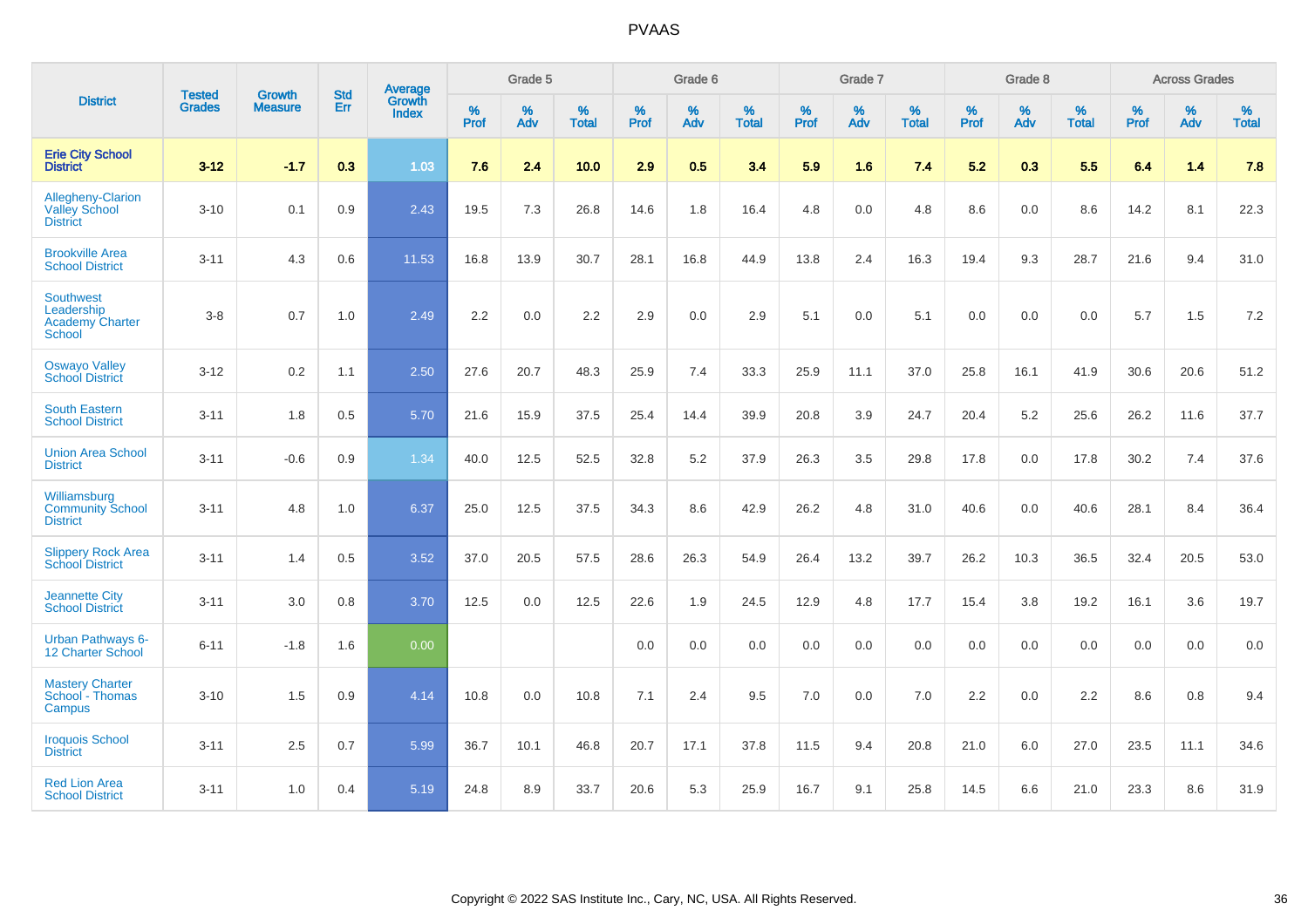|                                                             |                                |                                 | <b>Std</b> | Average                |           | Grade 5  |                      |           | Grade 6  |                   |           | Grade 7  |                      |           | Grade 8  |                   |           | <b>Across Grades</b> |                   |
|-------------------------------------------------------------|--------------------------------|---------------------------------|------------|------------------------|-----------|----------|----------------------|-----------|----------|-------------------|-----------|----------|----------------------|-----------|----------|-------------------|-----------|----------------------|-------------------|
| <b>District</b>                                             | <b>Tested</b><br><b>Grades</b> | <b>Growth</b><br><b>Measure</b> | Err        | Growth<br><b>Index</b> | %<br>Prof | %<br>Adv | $\%$<br><b>Total</b> | %<br>Prof | %<br>Adv | %<br><b>Total</b> | %<br>Prof | %<br>Adv | $\%$<br><b>Total</b> | %<br>Prof | %<br>Adv | %<br><b>Total</b> | %<br>Prof | %<br>Adv             | %<br><b>Total</b> |
| <b>Erie City School</b><br><b>District</b>                  | $3 - 12$                       | $-1.7$                          | 0.3        | 1.03                   | 7.6       | 2.4      | 10.0                 | 2.9       | 0.5      | 3.4               | 5.9       | 1.6      | 7.4                  | 5.2       | 0.3      | 5.5               | 6.4       | 1.4                  | 7.8               |
| <b>Achievement</b><br><b>House Charter</b><br><b>School</b> | $7 - 11$                       | $-0.3$                          | 1.5        | 0.79                   |           |          |                      |           |          |                   | 20.0      | 0.0      | 20.0                 | 7.1       | 2.4      | 9.5               | 11.9      | 1.5                  | 13.4              |
| <b>Solanco School</b><br><b>District</b>                    | $3 - 11$                       | 0.3                             | 0.4        | 2.53                   | 21.5      | 5.0      | 26.5                 | 12.6      | 5.6      | 18.1              | 17.0      | 7.4      | 24.4                 | 11.9      | 2.9      | 14.8              | 20.0      | 7.2                  | 27.1              |
| <b>Annville-Cleona</b><br><b>School District</b>            | $3 - 12$                       | 0.4                             | 0.6        | 3.81                   | 33.8      | 12.5     | 46.2                 | 16.7      | 2.1      | 18.8              | 29.1      | 11.8     | 40.9                 | 27.8      | 9.3      | 37.0              | 27.5      | 9.4                  | 36.9              |
| <b>Steelton-Highspire</b><br><b>School District</b>         | $3 - 11$                       | 2.5                             | 0.7        | 4.46                   | 2.9       | 0.0      | 2.9                  | 0.0       | 0.0      | 0.0               | 0.0       | 0.0      | 0.0                  | 0.0       | 0.0      | 0.0               | 0.8       | 0.4                  | 1.3               |
| <b>Dallastown Area</b><br><b>School District</b>            | $3 - 11$                       | 0.6                             | 0.3        | 3.62                   | 25.8      | 13.0     | 38.8                 | 31.1      | 11.5     | 42.6              | 23.7      | 7.8      | 31.6                 | 19.0      | 9.4      | 28.4              | 27.7      | 14.8                 | 42.4              |
| <b>Newport School</b><br><b>District</b>                    | $3 - 12$                       | 2.2                             | 0.8        | 4.70                   | 22.2      | 11.1     | 33.3                 | 25.0      | 6.9      | 31.9              | 15.9      | 0.0      | 15.9                 | 27.4      | 4.8      | 32.3              | 24.8      | 6.9                  | 31.7              |
| <b>Juniata Valley</b><br><b>School District</b>             | $3 - 11$                       | 2.4                             | 0.9        | 4.64                   | 23.3      | 4.6      | 27.9                 | 5.4       | 3.6      | 8.9               | 21.0      | 5.3      | 26.3                 | 12.5      | 2.1      | 14.6              | 18.7      | 5.0                  | 23.8              |
| <b>East Lycoming</b><br><b>School District</b>              | $3 - 11$                       | 2.6                             | 0.6        | 7.47                   | 36.1      | 23.5     | 59.7                 | 26.2      | 26.2     | 52.3              | 26.4      | 20.7     | 47.1                 | 27.9      | 14.8     | 42.6              | 31.5      | 19.5                 | 51.0              |
| <b>Penn Manor</b><br><b>School District</b>                 | $3 - 11$                       | 3.2                             | 0.3        | 9.54                   | 33.8      | 14.9     | 48.6                 | 28.7      | 15.2     | 43.9              | 25.5      | 13.2     | 38.7                 | 30.2      | 11.0     | 41.2              | 31.4      | 16.9                 | 48.2              |
| <b>Baden Academy</b><br><b>Charter School</b>               | $3-6$                          | 0.1                             | 1.1        | 1.04                   | 20.6      | 4.8      | 25.4                 | 22.4      | 8.6      | 31.0              |           |          |                      |           |          |                   | 20.8      | 6.4                  | 27.2              |
| <b>Millcreek Township</b><br><b>School District</b>         | $3 - 11$                       | 1.1                             | 0.3        | 8.82                   | 26.5      | 20.8     | 47.3                 | 23.1      | 9.4      | 32.4              | 22.1      | 14.3     | 36.4                 | 21.6      | 13.0     | 34.7              | 25.4      | 15.9                 | 41.3              |
| <b>Jamestown Area</b><br><b>School District</b>             | $3 - 11$                       | 0.7                             | 1.2        | 2.23                   | 18.4      | 10.5     | 29.0                 | 16.7      | 0.0      | 16.7              | 24.1      | 3.4      | 27.6                 | 19.0      | 0.0      | 19.0              | 18.3      | 6.1                  | 24.4              |
| <b>Eastern York</b><br><b>School District</b>               | $3 - 11$                       | $-0.5$                          | 0.5        | $-0.16$                | 29.5      | 11.0     | 40.5                 | 23.5      | 6.0      | 29.5              | 23.2      | 14.1     | 37.3                 | 17.3      | 9.7      | 27.0              | 24.8      | 10.7                 | 35.4              |
| <b>Upper Adams</b><br><b>School District</b>                | $3 - 11$                       | 1.7                             | 0.6        | 5.68                   | 30.0      | 9.2      | 39.2                 | 18.0      | 7.7      | 25.6              | 18.1      | 1.9      | 20.0                 | 11.4      | 3.8      | 15.3              | 22.6      | 6.3                  | 28.9              |
| <b>Discovery Charter</b><br>School                          | $3 - 8$                        | 2.6                             | 0.9        | 2.98                   | 8.5       | 2.1      | 10.6                 | 0.0       | 0.0      | 0.0               | 6.6       | 1.6      | 8.2                  | 5.4       | $0.0\,$  | 5.4               | 5.2       | 1.1                  | 6.2               |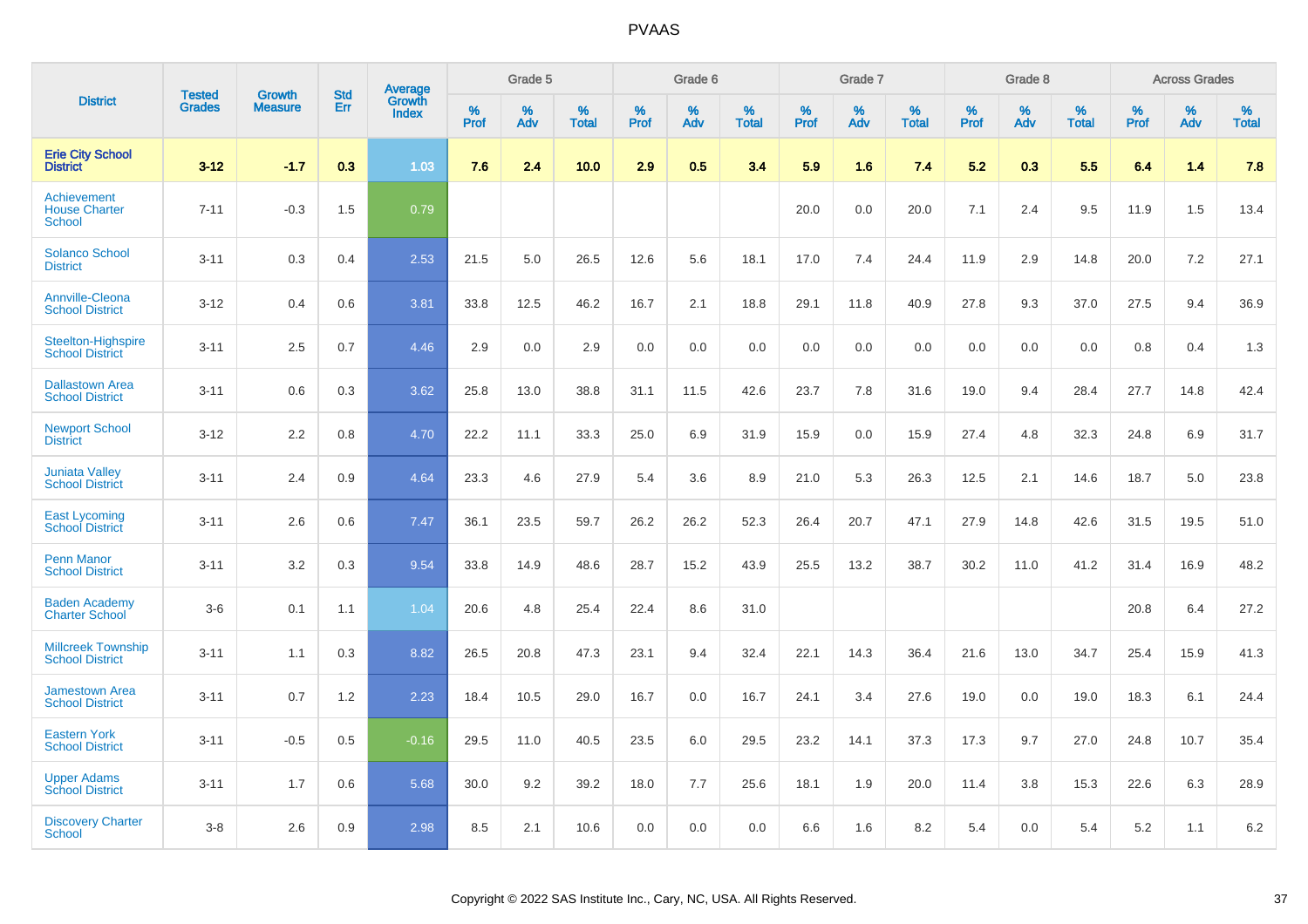|                                                                   | <b>Tested</b> | <b>Growth</b>  | <b>Std</b> | <b>Average</b>         |              | Grade 5  |                   |              | Grade 6  |                   |              | Grade 7  |                   |              | Grade 8  |                   |              | <b>Across Grades</b> |                   |
|-------------------------------------------------------------------|---------------|----------------|------------|------------------------|--------------|----------|-------------------|--------------|----------|-------------------|--------------|----------|-------------------|--------------|----------|-------------------|--------------|----------------------|-------------------|
| <b>District</b>                                                   | <b>Grades</b> | <b>Measure</b> | <b>Err</b> | Growth<br><b>Index</b> | $\%$<br>Prof | %<br>Adv | %<br><b>Total</b> | $\%$<br>Prof | %<br>Adv | %<br><b>Total</b> | $\%$<br>Prof | %<br>Adv | %<br><b>Total</b> | $\%$<br>Prof | %<br>Adv | %<br><b>Total</b> | $\%$<br>Prof | %<br>Adv             | %<br><b>Total</b> |
| <b>Erie City School</b><br><b>District</b>                        | $3 - 12$      | $-1.7$         | 0.3        | 1.03                   | 7.6          | 2.4      | 10.0              | 2.9          | 0.5      | 3.4               | 5.9          | 1.6      | 7.4               | 5.2          | 0.3      | 5.5               | 6.4          | 1.4                  | 7.8               |
| <b>Bloomsburg Area</b><br><b>School District</b>                  | $3 - 10$      | 1.2            | 0.6        | 3.43                   | 25.0         | 13.0     | 38.0              | 16.7         | 3.3      | 20.0              | 14.7         | 3.9      | 18.6              | 16.8         | 9.9      | 26.7              | 21.5         | 8.7                  | 30.2              |
| <b>Westmont Hilltop</b><br><b>School District</b>                 | $3 - 11$      | 2.7            | 0.6        | 6.24                   | 28.0         | 11.0     | 39.0              | 18.4         | 8.2      | 26.5              | 22.2         | 6.2      | 28.4              | 26.1         | 8.7      | 34.8              | 24.1         | 11.7                 | 35.7              |
| <b>Montrose Area</b><br><b>School District</b>                    | $3 - 10$      | 1.4            | 0.7        | 4.16                   | 19.4         | 19.4     | 38.8              | 27.2         | 4.4      | 31.5              | 25.0         | 4.4      | 29.4              | 14.5         | 2.4      | 16.9              | 24.4         | 7.4                  | 31.8              |
| <b>Universal</b><br><b>Creighton Charter</b><br>School            | $3 - 8$       | 1.1            | 0.7        | 2.15                   | 11.9         | 1.2      | 13.1              | 3.5          | 1.2      | 4.7               | 7.7          | 6.2      | 13.8              | 4.7          | 4.7      | 9.4               | 8.6          | 4.4                  | 13.1              |
| <b>Southern Columbia</b><br><b>Area School</b><br><b>District</b> | $3 - 11$      | 1.8            | 0.7        | 7.30                   | 34.7         | 9.7      | 44.4              | 18.8         | 5.2      | 24.0              | 29.0         | 14.0     | 43.0              | 15.4         | 2.2      | 17.6              | 28.0         | 10.6                 | 38.6              |
| <b>Shade-Central City</b><br><b>School District</b>               | $3 - 11$      | 1.4            | 1.4        | 2.94                   | 18.8         | 0.0      | 18.8              | 26.9         | 0.0      | 26.9              | 20.0         | 10.0     | 30.0              | 34.8         | 0.0      | 34.8              | 29.0         | 3.0                  | 32.1              |
| <b>Derry Township</b><br><b>School District</b>                   | $3 - 10$      | 4.3            | 1.3        | 7.27                   | 39.1         | 28.5     | 67.6              | 51.5         | 21.2     | 72.7              | 30.8         | 34.6     | 65.4              | 14.3         | 71.4     | 85.7              | 37.5         | 30.3                 | 67.8              |
| <b>Berlin</b><br><b>Brothersvalley</b><br><b>School District</b>  | $3 - 11$      | 2.2            | 0.8        | 3.87                   | 34.0         | 15.1     | 49.1              | 21.2         | 3.0      | 24.2              | 30.8         | 3.8      | 34.6              | 18.8         | 8.3      | 27.1              | 25.8         | 10.8                 | 36.6              |
| <b>Chestnut Ridge</b><br><b>School District</b>                   | $3 - 12$      | 4.2            | 0.6        | 7.56                   | 30.4         | 6.5      | 37.0              | 22.2         | 3.7      | 25.9              | 36.8         | 4.2      | 41.0              | 18.4         | 10.2     | 28.6              | 26.7         | 9.7                  | 36.4              |
| Springfield<br><b>Township School</b><br><b>District</b>          | $3 - 11$      | 1.7            | 0.5        | 5.78                   | 31.3         | 12.3     | 43.6              | 26.9         | 11.1     | 38.0              | 28.4         | 21.9     | 50.3              | 31.7         | 17.2     | 49.0              | 33.1         | 15.4                 | 48.5              |
| <b>Esperanza Cyber</b><br><b>Charter School</b>                   | $3 - 11$      | 0.4            | 1.3        | 1.00                   | 0.0          | 0.0      | 0.0               | 0.0          | 0.0      | 0.0               | 2.6          | 0.0      | 2.6               | 0.0          | 0.0      | 0.0               | 1.6          | 0.0                  | 1.6               |
| <b>Northern Tioga</b><br><b>School District</b>                   | $3 - 12$      | 3.4            | 0.5        | 10.12                  | 22.7         | 5.2      | 27.9              | 32.2         | 4.2      | 36.4              | 16.8         | 2.6      | 19.4              | 23.8         | 6.2      | 30.0              | 25.9         | 7.0                  | 32.8              |
| Lackawanna Trail<br><b>School District</b>                        | $3 - 10$      | 1.4            | 0.7        | 3.97                   | 21.8         | 9.1      | 30.9              | 34.3         | 10.4     | 44.8              | 12.7         | 11.3     | 23.9              | 11.8         | 6.6      | 18.4              | 24.2         | 11.5                 | 35.8              |
| <b>Pequea Valley</b><br><b>School District</b>                    | $3 - 11$      | 2.4            | 0.6        | 6.27                   | 15.6         | 6.4      | 22.0              | 14.0         | 2.2      | 16.1              | 11.7         | 2.3      | 14.1              | 13.1         | 2.0      | 15.2              | 16.9         | 3.8                  | 20.7              |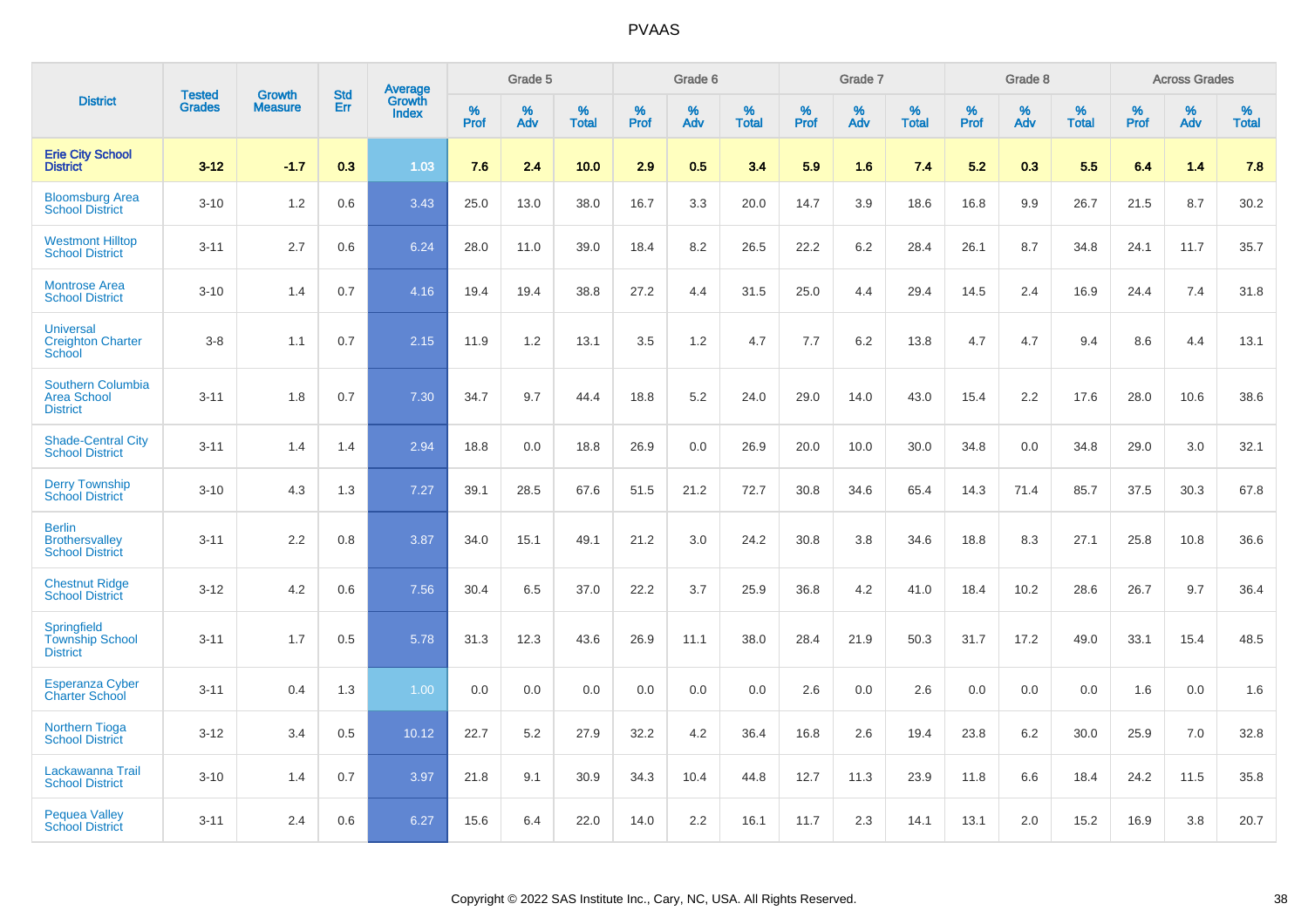|                                                                         |                                |                                 | <b>Std</b> | Average                |           | Grade 5  |                   |           | Grade 6  |                   |           | Grade 7  |                   |           | Grade 8  |                   |           | <b>Across Grades</b> |                   |
|-------------------------------------------------------------------------|--------------------------------|---------------------------------|------------|------------------------|-----------|----------|-------------------|-----------|----------|-------------------|-----------|----------|-------------------|-----------|----------|-------------------|-----------|----------------------|-------------------|
| <b>District</b>                                                         | <b>Tested</b><br><b>Grades</b> | <b>Growth</b><br><b>Measure</b> | Err        | Growth<br><b>Index</b> | %<br>Prof | %<br>Adv | %<br><b>Total</b> | %<br>Prof | %<br>Adv | %<br><b>Total</b> | %<br>Prof | %<br>Adv | %<br><b>Total</b> | %<br>Prof | %<br>Adv | %<br><b>Total</b> | %<br>Prof | %<br>Adv             | %<br><b>Total</b> |
| <b>Erie City School</b><br><b>District</b>                              | $3 - 12$                       | $-1.7$                          | 0.3        | 1.03                   | 7.6       | 2.4      | 10.0              | 2.9       | 0.5      | 3.4               | 5.9       | 1.6      | 7.4               | 5.2       | 0.3      | 5.5               | 6.4       | 1.4                  | 7.8               |
| <b>Centennial School</b><br><b>District</b>                             | $3 - 10$                       | 1.6                             | 0.3        | 5.91                   | 23.7      | 5.4      | 29.1              | 18.3      | 3.0      | 21.3              | 22.2      | 5.1      | 27.4              | 13.0      | 8.2      | 21.2              | 21.7      | 6.7                  | 28.4              |
| Kennett<br>Consolidated<br><b>School District</b>                       | $3 - 11$                       | 1.3                             | 0.4        | 6.12                   | 29.8      | 15.1     | 44.9              | 20.2      | 8.3      | 28.5              | 20.2      | 11.6     | 31.7              | 10.9      | 6.9      | 17.8              | 22.4      | 12.3                 | 34.7              |
| <b>Crawford Central</b><br><b>School District</b>                       | $3 - 11$                       | 1.9                             | 0.4        | 4.77                   | 24.2      | 7.9      | 32.1              | 15.7      | 3.8      | 19.6              | 16.7      | 3.7      | 20.4              | 9.0       | 2.6      | 11.6              | 18.4      | 5.5                  | 23.8              |
| <b>Memphis Street</b><br><b>Academy Charter</b><br>School @ JP<br>Jones | $5-8$                          | 0.7                             | 0.7        | 1.39                   | 0.0       | 3.2      | 3.2               | $0.0\,$   | 0.0      | 0.0               | 0.0       | 0.0      | 0.0               | 0.0       | 0.0      | 0.0               | 0.0       | 0.6                  | 0.6               |
| <b>Universal Vare</b><br><b>Charter School</b>                          | $6-8$                          | 1.8                             | 1.3        | 3.30                   |           |          |                   | 0.0       | 6.2      | 6.2               | 3.6       | 0.0      | 3.6               | 6.4       | 0.0      | 6.4               | 4.7       | 0.9                  | 5.7               |
| <b>Radnor Township</b><br><b>School District</b>                        | $3 - 12$                       | 4.4                             | 0.4        | 11.22                  | 34.0      | 41.4     | 75.4              | 41.7      | 25.4     | 67.1              | 34.3      | 31.8     | 66.2              | 35.0      | 21.5     | 56.5              | 36.8      | 31.8                 | 68.6              |
| Catasaugua Area<br><b>School District</b>                               | $3 - 12$                       | 1.1                             | 0.6        | 2.87                   | 12.0      | 5.4      | 17.4              | 22.7      | 4.0      | 26.7              | 9.8       | 4.9      | 14.7              | 8.9       | 3.3      | 12.2              | 15.4      | 4.4                  | 19.8              |
| Pennsylvania<br><b>Cyber Charter</b><br>School                          | $3 - 11$                       | 1.9                             | 0.5        | 4.83                   | 14.1      | 4.9      | 19.0              | 10.8      | 3.4      | 14.2              | 11.7      | 3.5      | 15.2              | 6.5       | 1.6      | 8.1               | 12.6      | 4.4                  | 17.1              |
| <b>Northern Potter</b><br><b>School District</b>                        | $3 - 12$                       | 2.0                             | 1.1        | 2.34                   | 26.7      | 3.3      | 30.0              | 9.3       | 2.3      | 11.6              | 29.0      | 12.9     | 41.9              | 11.1      | 0.0      | 11.1              | 18.7      | 7.4                  | 26.1              |
| <b>Greenwood School</b><br><b>District</b>                              | $3 - 11$                       | 3.3                             | 0.8        | 4.78                   | 30.3      | 13.6     | 43.9              | 32.1      | 7.6      | 39.6              | 9.1       | 1.8      | 10.9              | 25.9      | 14.8     | 40.7              | 28.8      | 15.4                 | 44.2              |
| <b>Mastery Charter</b><br>School - Smedley<br>Campus                    | $3-6$                          | $-0.6$                          | 1.2        | $-0.35$                | 1.9       | 0.0      | 1.9               | 3.5       | 0.0      | 3.5               |           |          |                   |           |          |                   | 3.5       | 0.0                  | 3.5               |
| <b>Millville Area</b><br><b>School District</b>                         | $3 - 12$                       | 3.8                             | 0.9        | 5.21                   | 34.0      | 0.0      | 34.0              | 18.9      | 1.9      | 20.8              | 15.9      | 9.1      | 25.0              | 18.4      | 2.6      | 21.0              | 24.6      | 4.7                  | 29.3              |
| <b>Fell Charter School</b>                                              | $3 - 8$                        | 1.1                             | 2.2        | 1.36                   | 25.0      | 0.0      | 25.0              | 6.7       | 0.0      | 6.7               |           |          |                   |           |          |                   | 17.1      | 4.0                  | 21.0              |
| <b>Midland Borough</b><br><b>School District</b>                        | $3 - 8$                        | 2.3                             | 1.3        | 2.65                   | 10.3      | 6.9      | 17.2              | 13.6      | 0.0      | 13.6              | 14.3      | 0.0      | 14.3              | 9.5       | 4.8      | 14.3              | 15.7      | 2.9                  | 18.6              |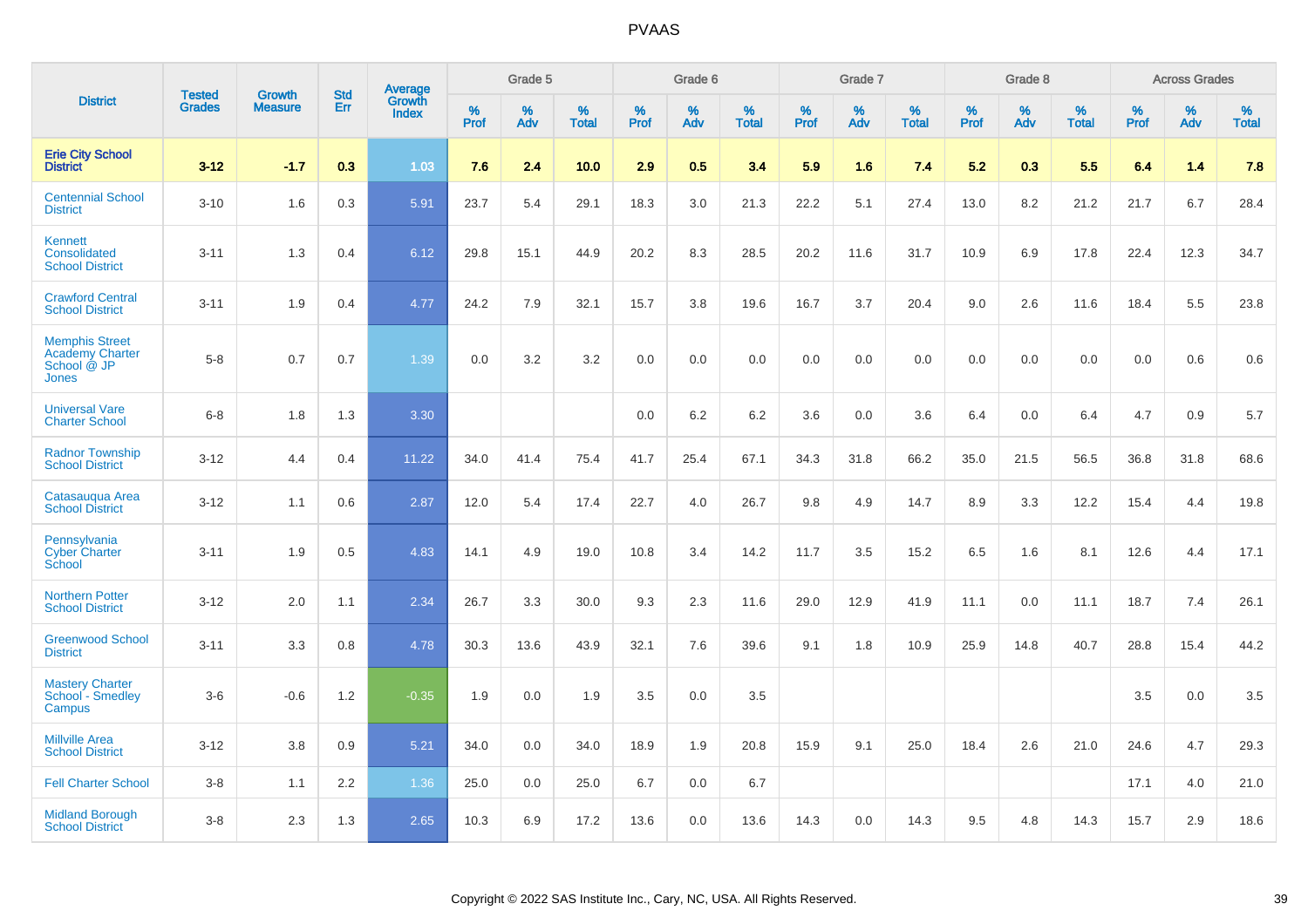|                                                                 |                                | <b>Growth</b>  | <b>Std</b> |                                          |              | Grade 5  |                   |              | Grade 6  |                   |              | Grade 7  |                      |              | Grade 8  |                   |              | <b>Across Grades</b> |                   |
|-----------------------------------------------------------------|--------------------------------|----------------|------------|------------------------------------------|--------------|----------|-------------------|--------------|----------|-------------------|--------------|----------|----------------------|--------------|----------|-------------------|--------------|----------------------|-------------------|
| <b>District</b>                                                 | <b>Tested</b><br><b>Grades</b> | <b>Measure</b> | <b>Err</b> | <b>Average</b><br>Growth<br><b>Index</b> | $\%$<br>Prof | %<br>Adv | %<br><b>Total</b> | $\%$<br>Prof | %<br>Adv | %<br><b>Total</b> | $\%$<br>Prof | %<br>Adv | $\%$<br><b>Total</b> | $\%$<br>Prof | %<br>Adv | %<br><b>Total</b> | $\%$<br>Prof | %<br>Adv             | %<br><b>Total</b> |
| <b>Erie City School</b><br><b>District</b>                      | $3 - 12$                       | $-1.7$         | 0.3        | 1.03                                     | 7.6          | 2.4      | 10.0              | 2.9          | 0.5      | 3.4               | 5.9          | 1.6      | 7.4                  | 5.2          | 0.3      | 5.5               | 6.4          | 1.4                  | 7.8               |
| <b>York City School</b><br><b>District</b>                      | $3 - 12$                       | 1.6            | 0.3        | 5.64                                     | 2.5          | 1.0      | 3.5               | 2.0          | 0.2      | 2.2               | 2.6          | 0.5      | 3.1                  | 1.4          | 0.2      | 1.6               | 2.8          | 0.6                  | 3.4               |
| <b>Coudersport Area</b><br><b>School District</b>               | $3 - 11$                       | 1.4            | 0.9        | 1.96                                     | 35.7         | 3.6      | 39.3              | 16.7         | 4.8      | 21.4              | 18.9         | 5.7      | 24.5                 | 15.1         | 3.8      | 18.9              | 22.0         | 5.7                  | 27.7              |
| <b>Duquesne City</b><br><b>School District</b>                  | $3 - 8$                        | 1.2            | 1.3        | 1.95                                     | 6.0          | 2.0      | 8.0               | 5.6          | 0.0      | 5.6               |              |          |                      |              |          |                   | 3.4          | 1.7                  | 5.0               |
| Hatboro-Horsham<br><b>School District</b>                       | $3 - 11$                       | 0.6            | 0.4        | 1.72                                     | 26.2         | 8.5      | 34.7              | 30.0         | 11.1     | 41.1              | 20.8         | 5.2      | 26.0                 | 19.7         | 5.7      | 25.4              | 25.9         | 8.7                  | 34.6              |
| <b>Keystone</b><br><b>Academy Charter</b><br>School             | $3 - 8$                        | 0.8            | 0.8        | 2.54                                     | 12.3         | 5.3      | 17.5              | 9.7          | 4.8      | 14.5              | 12.3         | 1.8      | 14.0                 | 6.8          | 1.7      | 8.5               | 12.4         | 2.8                  | 15.1              |
| <b>Northeastern York</b><br><b>School District</b>              | $3 - 11$                       | 1.4            | 0.4        | 3.99                                     | 32.1         | 13.8     | 46.0              | 21.2         | 8.1      | 29.3              | 21.9         | 6.0      | 27.9                 | 29.2         | 15.0     | 44.1              | 27.8         | 13.2                 | 41.0              |
| <b>West Perry School</b><br><b>District</b>                     | $3 - 11$                       | 2.7            | 0.5        | 6.23                                     | 22.5         | 15.9     | 38.4              | 20.9         | 5.7      | 26.6              | 14.0         | 6.7      | 20.7                 | 15.2         | 8.5      | 23.6              | 21.6         | 10.7                 | 32.3              |
| Punxsutawney<br><b>Area School</b><br><b>District</b>           | $3 - 11$                       | 4.6            | 0.6        | 8.24                                     | 37.0         | 6.5      | 43.5              | 36.3         | 10.6     | 46.9              | 22.4         | 4.8      | 27.2                 | 20.5         | 7.1      | 27.6              | 27.8         | 11.1                 | 38.8              |
| <b>General Mclane</b><br><b>School District</b>                 | $3 - 11$                       | 3.9            | 0.5        | 7.89                                     | 36.9         | 15.4     | 52.4              | 27.3         | 12.4     | 39.8              | 25.8         | 23.1     | 49.0                 | 26.9         | 7.7      | 34.6              | 30.2         | 16.6                 | 46.8              |
| Widener<br>Partnership<br><b>Charter School</b>                 | $3 - 7$                        | 2.8            | 1.0        | 2.67                                     | 0.0          | 0.0      | 0.0               | 2.5          | 0.0      | 2.5               | 0.0          | 2.3      | 2.3                  |              |          |                   | 1.4          | 0.5                  | 1.9               |
| <b>Keystone Central</b><br><b>School District</b>               | $3 - 11$                       | 1.5            | 0.4        | 3.98                                     | 18.6         | 8.5      | 27.1              | 20.9         | 8.6      | 29.5              | 10.9         | 3.3      | 14.1                 | 10.5         | 2.2      | 12.6              | 19.2         | 8.0                  | 27.2              |
| Pen Argyl Area<br><b>School District</b>                        | $3 - 12$                       | 0.7            | 0.6        | 1.46                                     | 27.3         | 12.5     | 39.8              | 26.8         | 0.0      | 26.8              | 17.1         | 5.4      | 22.5                 | 14.8         | 5.9      | 20.8              | 23.5         | 8.4                  | 32.0              |
| <b>Young Scholars Of</b><br>Central PA Charter<br><b>School</b> | $3 - 8$                        | 1.7            | $1.2$      | 2.40                                     | 31.8         | 9.1      | 40.9              | 8.0          | 4.0      | 12.0              | 28.6         | 14.3     | 42.9                 | 0.0          | 0.0      | 0.0               | 21.7         | 11.1                 | 32.8              |
| <b>Oley Valley School</b><br><b>District</b>                    | $3 - 11$                       | 0.7            | 0.6        | 2.38                                     | 19.8         | 5.0      | 24.8              | 30.8         | 11.2     | 42.1              | 19.0         | 7.8      | 26.7                 | 12.8         | 2.3      | 15.1              | 25.2         | 6.6                  | 31.8              |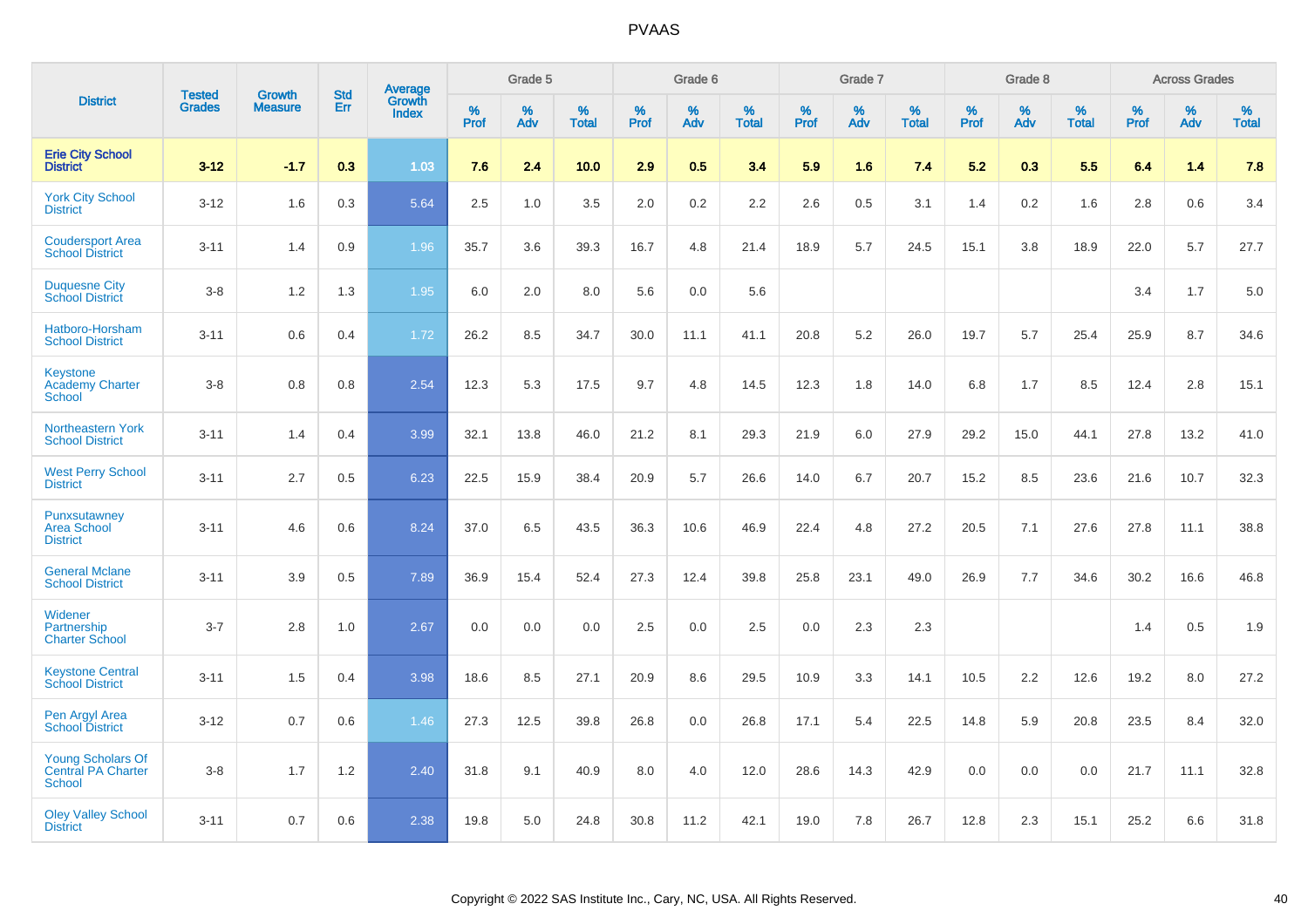|                                                                                          | <b>Tested</b> | <b>Growth</b>  | <b>Std</b> |                                   |                     | Grade 5  |                   |              | Grade 6  |                   |                     | Grade 7  |                   |              | Grade 8  |                   |              | <b>Across Grades</b> |                   |
|------------------------------------------------------------------------------------------|---------------|----------------|------------|-----------------------------------|---------------------|----------|-------------------|--------------|----------|-------------------|---------------------|----------|-------------------|--------------|----------|-------------------|--------------|----------------------|-------------------|
| <b>District</b>                                                                          | <b>Grades</b> | <b>Measure</b> | Err        | Average<br>Growth<br><b>Index</b> | $\%$<br><b>Prof</b> | %<br>Adv | %<br><b>Total</b> | $\%$<br>Prof | %<br>Adv | %<br><b>Total</b> | $\%$<br><b>Prof</b> | %<br>Adv | %<br><b>Total</b> | $\%$<br>Prof | %<br>Adv | %<br><b>Total</b> | $\%$<br>Prof | %<br>Adv             | %<br><b>Total</b> |
| <b>Erie City School</b><br><b>District</b>                                               | $3 - 12$      | $-1.7$         | 0.3        | 1.03                              | 7.6                 | 2.4      | 10.0              | 2.9          | 0.5      | 3.4               | 5.9                 | 1.6      | 7.4               | 5.2          | 0.3      | 5.5               | 6.4          | 1.4                  | 7.8               |
| <b>Mastery Charter</b><br>School-Francis D.<br><b>Pastorius</b><br>Elementary            | $3-8$         | 0.3            | 1.3        | 0.60                              | 3.8                 | 0.0      | 3.8               | 3.7          | 0.0      | 3.7               | 0.0                 | 0.0      | 0.0               | 0.0          | 0.0      | 0.0               | 3.1          | 0.0                  | 3.1               |
| <b>Mount Union Area</b><br><b>School District</b>                                        | $3 - 10$      | 3.0            | 0.7        | 5.20                              | 11.7                | 4.3      | 16.0              | 12.4         | 0.0      | 12.4              | 13.4                | 2.4      | 15.8              | 0.0          | 1.2      | 1.2               | 12.2         | 3.3                  | 15.5              |
| <b>Robert Benjamin</b><br><b>Wiley Community</b><br><b>Charter School</b>                | $3-8$         | 2.8            | 0.8        | 3.93                              | 7.0                 | 2.3      | 9.3               | 0.0          | 0.0      | 0.0               | 7.3                 | 0.0      | 7.3               | 4.4          | 0.0      | 4.4               | 5.7          | 1.7                  | 7.4               |
| <b>Center For Student</b><br><b>Learning Charter</b><br>School At<br><b>Pennsbury</b>    | $6 - 12$      | $-0.6$         | 3.1        | $-0.20$                           |                     |          |                   |              |          |                   |                     |          |                   | 0.0          | 0.0      | 0.0               | 3.4          | 0.0                  | 3.4               |
| <b>North East School</b><br><b>District</b>                                              | $3 - 11$      | 1.4            | 0.5        | 2.92                              | 33.3                | 9.4      | 42.7              | 23.1         | 9.7      | 32.8              | 26.4                | 9.3      | 35.7              | 31.4         | 13.1     | 44.5              | 29.8         | 12.1                 | 41.8              |
| <b>Global Leadership</b><br><b>Academy Charter</b><br><b>School Southwest</b><br>at Huey | $3-8$         | 1.0            | 1.7        | 1.39                              | 0.0                 | 0.0      | 0.0               | 0.0          | 0.0      | 0.0               |                     |          |                   | 0.0          | 0.0      | 0.0               | 0.0          | 0.0                  | 0.0               |
| Hope For<br><b>Hyndman Charter</b><br>School                                             | $3 - 11$      | 4.1            | 1.8        | 3.10                              |                     |          |                   | 6.2          | 0.0      | 6.2               | 8.3                 | 8.3      | 16.7              | 0.0          | 0.0      | 0.0               | 9.9          | 1.2                  | 11.1              |
| <b>Moshannon Valley</b><br><b>School District</b>                                        | $3 - 10$      | 2.3            | 0.8        | 2.85                              | 19.6                | 13.0     | 32.6              | 14.8         | 18.5     | 33.3              | 21.0                | 4.8      | 25.8              | 16.9         | 6.2      | 23.1              | 19.9         | 8.5                  | 28.4              |
| Lake-Lehman<br><b>School District</b>                                                    | $3 - 11$      | 2.9            | 0.6        | 5.69                              | 30.6                | 9.9      | 40.5              | 21.0         | 6.7      | 27.6              | 23.7                | 6.1      | 29.8              | 14.2         | 4.4      | 18.6              | 26.3         | 6.7                  | 33.1              |
| <b>Bellefonte Area</b><br><b>School District</b>                                         | $3 - 11$      | 3.1            | 0.5        | 7.49                              | 32.7                | 22.0     | 54.8              | 31.6         | 7.3      | 39.0              | 23.4                | 5.5      | 29.0              | 14.8         | 9.9      | 24.8              | 28.6         | 15.7                 | 44.3              |
| <b>Premier Arts And</b><br><b>Science Charter</b><br><b>School</b>                       | $3-5$         | $-0.1$         | 2.0        | $-0.05$                           | 0.0                 | 0.0      | 0.0               |              |          |                   |                     |          |                   |              |          |                   | 3.8          | 1.0                  | 4.8               |
| <b>Kane Area School</b><br><b>District</b>                                               | $3 - 10$      | 3.7            | 0.7        | 6.38                              | 21.1                | 19.7     | 40.8              | 14.1         | 3.1      | 17.2              | 29.8                | 17.9     | 47.8              | 6.1          | 1.2      | 7.3               | 21.5         | 9.0                  | 30.4              |
| <b>South Park School</b><br><b>District</b>                                              | $3 - 11$      | 3.3            | 0.6        | 5.37                              | 33.3                | 11.9     | 45.2              | 27.8         | 11.3     | 39.2              | 21.8                | 16.8     | 38.7              | 24.0         | 8.6      | 32.7              | 28.8         | 10.4                 | 39.2              |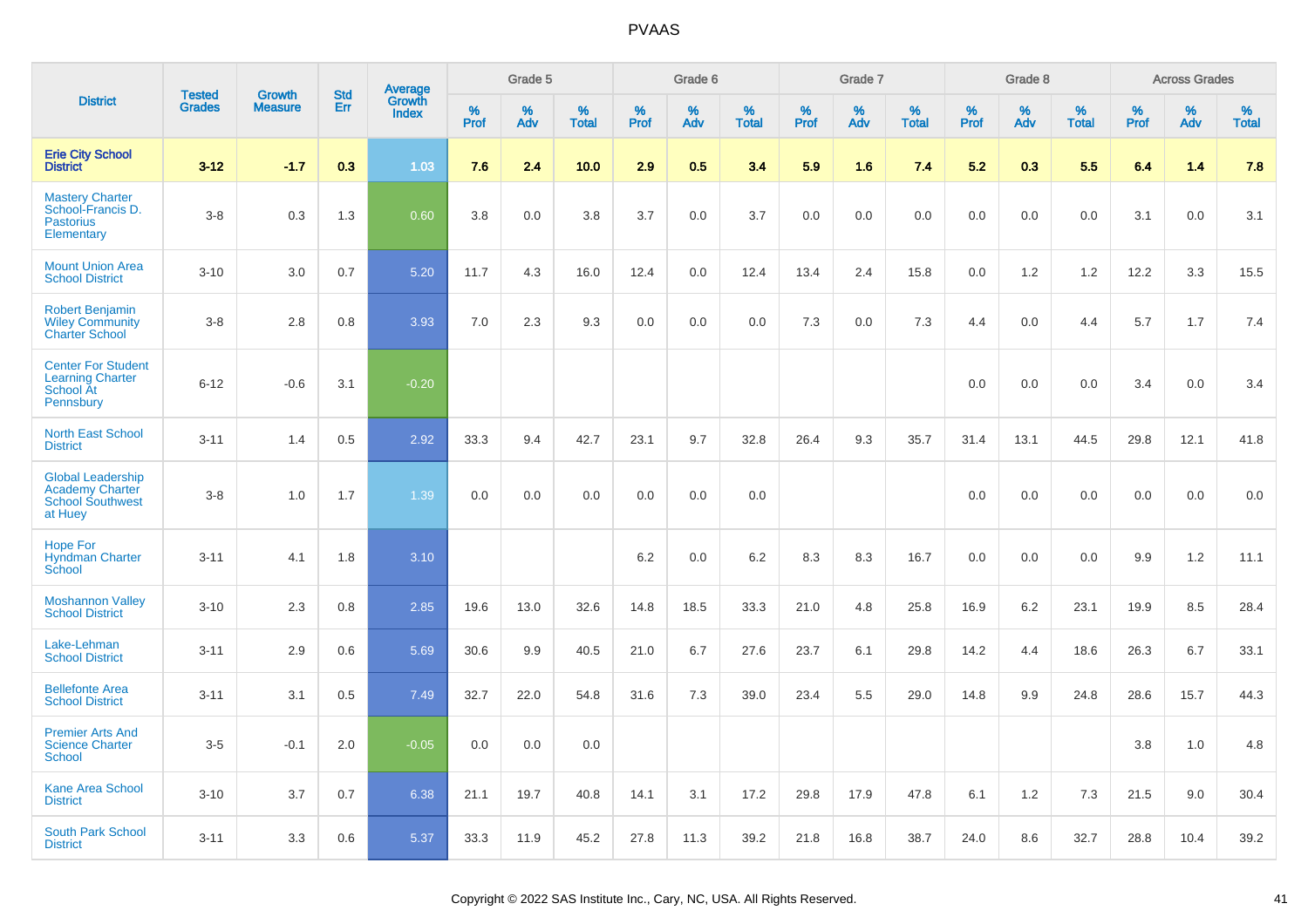|                                                           |                                |                                 | <b>Std</b> | Average                       |              | Grade 5  |                   |           | Grade 6  |                   |           | Grade 7  |                   |           | Grade 8  |                   |           | <b>Across Grades</b> |                   |
|-----------------------------------------------------------|--------------------------------|---------------------------------|------------|-------------------------------|--------------|----------|-------------------|-----------|----------|-------------------|-----------|----------|-------------------|-----------|----------|-------------------|-----------|----------------------|-------------------|
| <b>District</b>                                           | <b>Tested</b><br><b>Grades</b> | <b>Growth</b><br><b>Measure</b> | Err        | <b>Growth</b><br><b>Index</b> | $\%$<br>Prof | %<br>Adv | %<br><b>Total</b> | %<br>Prof | %<br>Adv | %<br><b>Total</b> | %<br>Prof | %<br>Adv | %<br><b>Total</b> | %<br>Prof | %<br>Adv | %<br><b>Total</b> | %<br>Prof | $\%$<br>Adv          | %<br><b>Total</b> |
| <b>Erie City School</b><br><b>District</b>                | $3 - 12$                       | $-1.7$                          | 0.3        | 1.03                          | 7.6          | 2.4      | 10.0              | 2.9       | 0.5      | 3.4               | 5.9       | 1.6      | 7.4               | 5.2       | 0.3      | 5.5               | 6.4       | 1.4                  | 7.8               |
| <b>Mastery Charter</b><br>School -<br>Shoemaker<br>Campus | $7 - 10$                       | 1.9                             | 1.6        | 1.76                          |              |          |                   |           |          |                   | 9.4       | 0.0      | 9.4               | 4.2       | 0.0      | 4.2               | 7.1       | 0.0                  | 7.1               |
| <b>Aspira Bilingual</b><br><b>Cyber Charter</b><br>School | $3 - 11$                       | 4.2                             | 1.5        | 3.82                          |              |          |                   | 0.0       | 0.0      | 0.0               | 0.0       | 0.0      | 0.0               | 0.0       | 0.0      | 0.0               | 1.6       | 0.0                  | 1.6               |
| <b>Bear Creek</b><br>Community<br><b>Charter School</b>   | $3 - 8$                        | 4.4                             | 0.8        | 5.57                          | 30.8         | 9.6      | 40.4              | 19.6      | 13.7     | 33.3              | 23.1      | 5.8      | 28.8              | 18.4      | 0.0      | 18.4              | 27.2      | 7.9                  | 35.1              |
| <b>Souderton Charter</b><br>School<br>Collaborative       | $3-8$                          | 4.0                             | 1.3        | 4.28                          | 51.8         | 22.2     | 74.1              | 44.0      | 24.0     | 68.0              | 28.6      | 38.1     | 66.7              | 41.2      | 11.8     | 52.9              | 40.1      | 26.8                 | 66.9              |
| <b>Central Cambria</b><br><b>School District</b>          | $3 - 11$                       | 2.5                             | 0.6        | 4.43                          | 32.5         | 14.5     | 47.0              | 19.5      | 8.0      | 27.4              | 20.2      | 8.8      | 29.0              | 16.5      | 10.2     | 26.8              | 23.8      | 11.4                 | 35.1              |
| <b>Farrell Area School</b><br><b>District</b>             | $3 - 11$                       | 5.3                             | 1.0        | 7.64                          | 15.6         | 0.0      | 15.6              | 17.1      | 0.0      | 17.1              | 2.3       | 0.0      | 2.3               | 5.1       | 0.0      | 5.1               | 12.3      | 1.5                  | 13.8              |
| <b>Infinity Charter</b><br>School                         | $3 - 8$                        | 5.9                             | 1.2        | 4.84                          | 40.9         | 31.8     | 72.7              | 46.2      | 11.5     | 57.7              | 41.7      | 45.8     | 87.5              | 38.1      | 19.0     | 57.1              | 38.7      | 29.6                 | 68.3              |
| <b>Penncrest School</b><br><b>District</b>                | $3 - 11$                       | 1.8                             | 0.4        | 4.21                          | 19.7         | 6.2      | 25.8              | 21.6      | 1.8      | 23.4              | 17.5      | 5.0      | 22.5              | 17.1      | 3.5      | 20.6              | 22.0      | 5.3                  | 27.3              |
| <b>Lehigh Valley Dual</b><br>Language Charter<br>School   | $3 - 8$                        | 3.1                             | 2.3        | 1.36                          | 0.0          | 0.0      | 0.0               | 7.7       | 0.0      | 7.7               |           |          |                   |           |          |                   | 4.2       | 0.0                  | 4.2               |
| <b>Avonworth School</b><br><b>District</b>                | $3 - 10$                       | 2.8                             | 0.5        | 5.25                          | 33.8         | 25.5     | 59.3              | 37.7      | 12.3     | 50.0              | 31.5      | 13.8     | 45.4              | 35.8      | 14.2     | 50.0              | 35.2      | 20.0                 | 55.2              |
| <b>Bald Eagle Area</b><br><b>School District</b>          | $3 - 11$                       | 2.6                             | 0.6        | 4.48                          | 35.2         | 14.8     | 50.0              | 25.7      | 8.9      | 34.6              | 17.0      | 6.8      | 23.7              | 15.0      | 10.6     | 25.7              | 25.1      | 13.7                 | 38.8              |
| <b>Young Scholars</b><br><b>Charter School</b>            | $6-8$                          | 2.6                             | 0.8        | 3.60                          |              |          |                   | 1.8       | 0.0      | 1.8               | 4.6       | 0.0      | 4.6               | 0.0       | 0.0      | 0.0               | 2.0       | 0.0                  | 2.0               |
| <b>Riverside School</b><br><b>District</b>                | $3 - 11$                       | 4.3                             | 0.6        | 7.08                          | 18.6         | 7.8      | 26.5              | 13.1      | 7.1      | 20.2              | 16.5      | 13.6     | 30.1              | 16.4      | 4.6      | 20.9              | 19.2      | 7.7                  | 27.0              |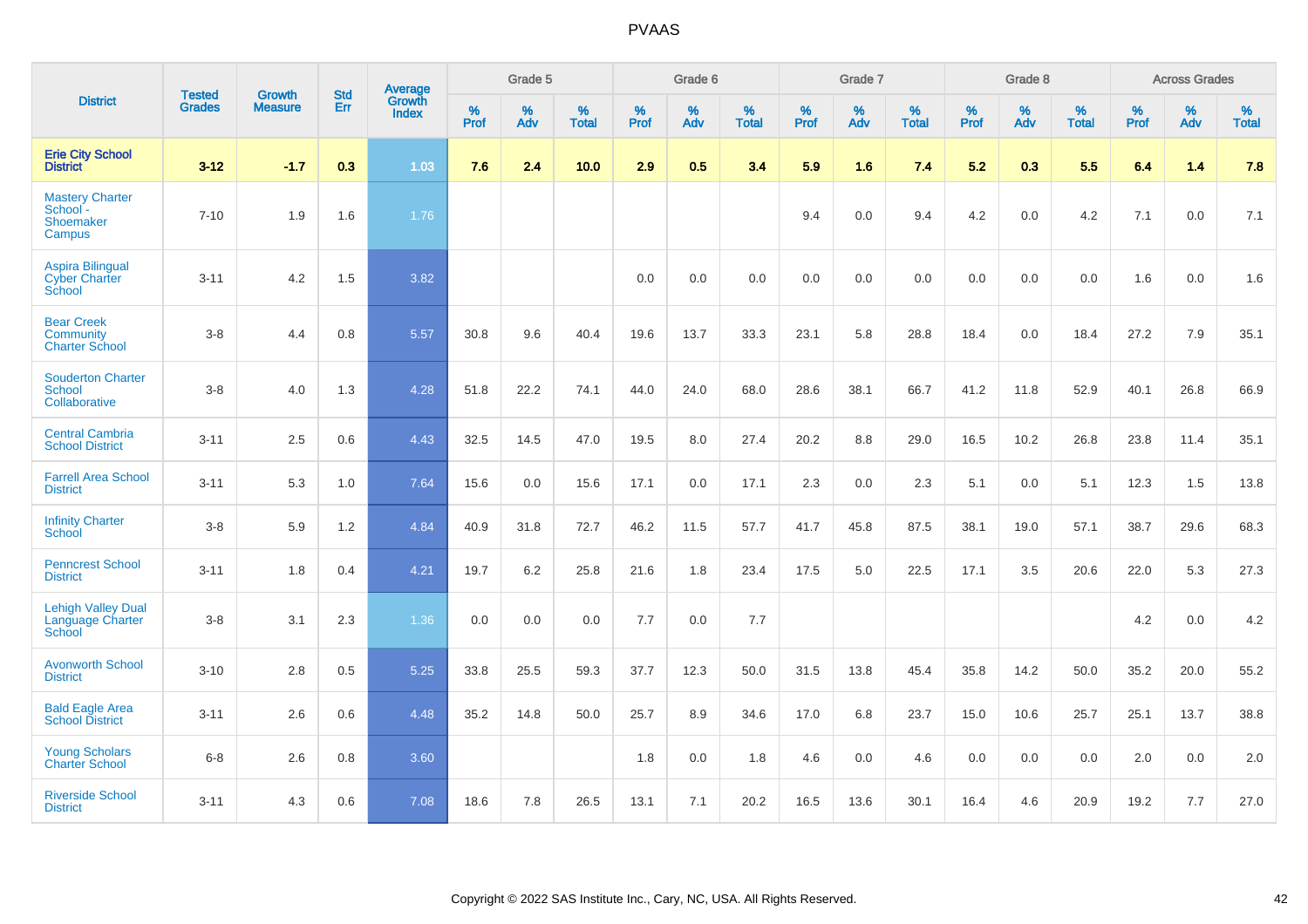|                                                                   | <b>Tested</b> | <b>Growth</b>  | <b>Std</b> | <b>Average</b>         |              | Grade 5  |                   |              | Grade 6  |                   |           | Grade 7  |            |           | Grade 8  |                   |           | <b>Across Grades</b> |            |
|-------------------------------------------------------------------|---------------|----------------|------------|------------------------|--------------|----------|-------------------|--------------|----------|-------------------|-----------|----------|------------|-----------|----------|-------------------|-----------|----------------------|------------|
| <b>District</b>                                                   | <b>Grades</b> | <b>Measure</b> | Err        | Growth<br><b>Index</b> | $\%$<br>Prof | %<br>Adv | %<br><b>Total</b> | $\%$<br>Prof | %<br>Adv | %<br><b>Total</b> | %<br>Prof | %<br>Adv | %<br>Total | %<br>Prof | %<br>Adv | %<br><b>Total</b> | %<br>Prof | %<br>Adv             | %<br>Total |
| <b>Erie City School</b><br><b>District</b>                        | $3 - 12$      | $-1.7$         | 0.3        | 1.03                   | 7.6          | 2.4      | 10.0              | 2.9          | 0.5      | 3.4               | 5.9       | 1.6      | 7.4        | 5.2       | 0.3      | 5.5               | 6.4       | 1.4                  | 7.8        |
| <b>Wayne Highlands</b><br><b>School District</b>                  | $3 - 11$      | 2.2            | 0.5        | 4.54                   | 36.4         | 14.3     | 50.7              | 31.5         | 11.4     | 43.0              | 25.6      | 14.3     | 39.9       | 27.6      | 4.9      | 32.5              | 29.9      | 16.0                 | 46.0       |
| <b>North Clarion</b><br><b>County School</b><br><b>District</b>   | $3 - 12$      | 5.1            | 0.9        | 5.51                   | 34.1         | 6.8      | 40.9              | 31.7         | 12.2     | 43.9              | 21.4      | 7.1      | 28.6       | 15.9      | 11.4     | 27.3              | 26.5      | 10.6                 | 37.1       |
| <b>Bradford Area</b><br><b>School District</b>                    | $3 - 12$      | 4.4            | 0.5        | 9.21                   | 33.5         | 10.2     | 43.7              | 23.4         | 8.8      | 32.2              | 18.9      | 13.9     | 32.8       | 27.8      | 7.6      | 35.4              | 26.9      | 11.3                 | 38.3       |
| <b>New Day Charter</b><br><b>School</b>                           | $7 - 11$      | 2.2            | 3.1        | 0.71                   |              |          |                   |              |          |                   |           |          |            | 0.0       | 0.0      | 0.0               | 0.0       | 0.0                  | 0.0        |
| <b>Port Allegany</b><br><b>School District</b>                    | $3 - 11$      | 1.7            | 0.7        | 2.30                   | 20.0         | 5.7      | 25.7              | 7.4          | 1.5      | 8.8               | 17.4      | 2.9      | 20.3       | 13.1      | 9.8      | 23.0              | 16.8      | 5.7                  | 22.5       |
| <b>Athens Area</b><br><b>School District</b>                      | $3 - 11$      | 3.8            | 0.5        | 7.01                   | 31.2         | 6.2      | 37.5              | 28.2         | 5.9      | 34.1              | 22.2      | 5.2      | 27.4       | 19.3      | 10.7     | 30.0              | 26.5      | 8.2                  | 34.6       |
| <b>Provident Charter</b><br><b>School</b>                         | $3 - 8$       | 3.6            | 1.0        | 3.98                   | 4.4          | 2.2      | 6.5               | 10.5         | 0.0      | 10.5              | 9.1       | 0.0      | 9.1        | 0.0       | 3.3      | 3.3               | 9.2       | 2.5                  | 11.7       |
| <b>Mastery Charter</b><br>School - Clymer<br>Elementary           | $3-6$         | 1.9            | 1.5        | 1.23                   | 0.0          | 0.0      | 0.0               | 3.8          | 0.0      | 3.8               |           |          |            |           |          |                   | 2.6       | 0.8                  | 3.4        |
| <b>Wattsburg Area</b><br><b>School District</b>                   | $3 - 11$      | 4.1            | 0.6        | 6.55                   | 25.0         | 18.2     | 43.2              | 27.2         | 17.4     | 44.6              | 19.6      | 7.6      | 27.2       | 31.7      | 12.9     | 44.6              | 26.7      | 12.5                 | 39.2       |
| <b>Arts Academy</b><br><b>Elementary</b><br><b>Charter School</b> | $3-5$         | 1.7            | 1.9        | 0.91                   | 5.3          | 0.0      | 5.3               |              |          |                   |           |          |            |           |          |                   | 5.1       | 0.0                  | 5.1        |
| <b>South Western</b><br><b>School District</b>                    | $3 - 12$      | 2.8            | 0.4        | 7.84                   | 23.7         | 5.4      | 29.2              | 15.7         | 11.7     | 27.4              | 17.8      | 6.0      | 23.8       | 19.1      | 10.1     | 29.2              | 21.6      | 8.9                  | 30.4       |
| <b>Donegal School</b><br><b>District</b>                          | $3 - 12$      | 3.0            | 0.5        | 6.51                   | 18.1         | 9.9      | 28.0              | 22.5         | 3.2      | 25.7              | 12.4      | 14.8     | 27.2       | 16.6      | 9.5      | 26.0              | 19.7      | 10.6                 | 30.3       |
| New Hope-<br>Solebury School<br><b>District</b>                   | $3 - 11$      | 4.2            | 0.6        | 6.75                   | 40.4         | 25.5     | 66.0              | 41.2         | 11.8     | 52.9              | 25.5      | 17.0     | 42.6       | 37.6      | 19.3     | 56.9              | 36.8      | 21.0                 | 57.8       |
| <b>West York Area</b><br><b>School District</b>                   | $3 - 12$      | 2.3            | 0.4        | 5.18                   | 19.9         | 5.6      | 25.5              | 14.8         | 4.8      | 19.6              | 15.0      | 5.8      | 20.9       | 16.3      | 4.2      | 20.5              | 19.8      | 5.9                  | 25.6       |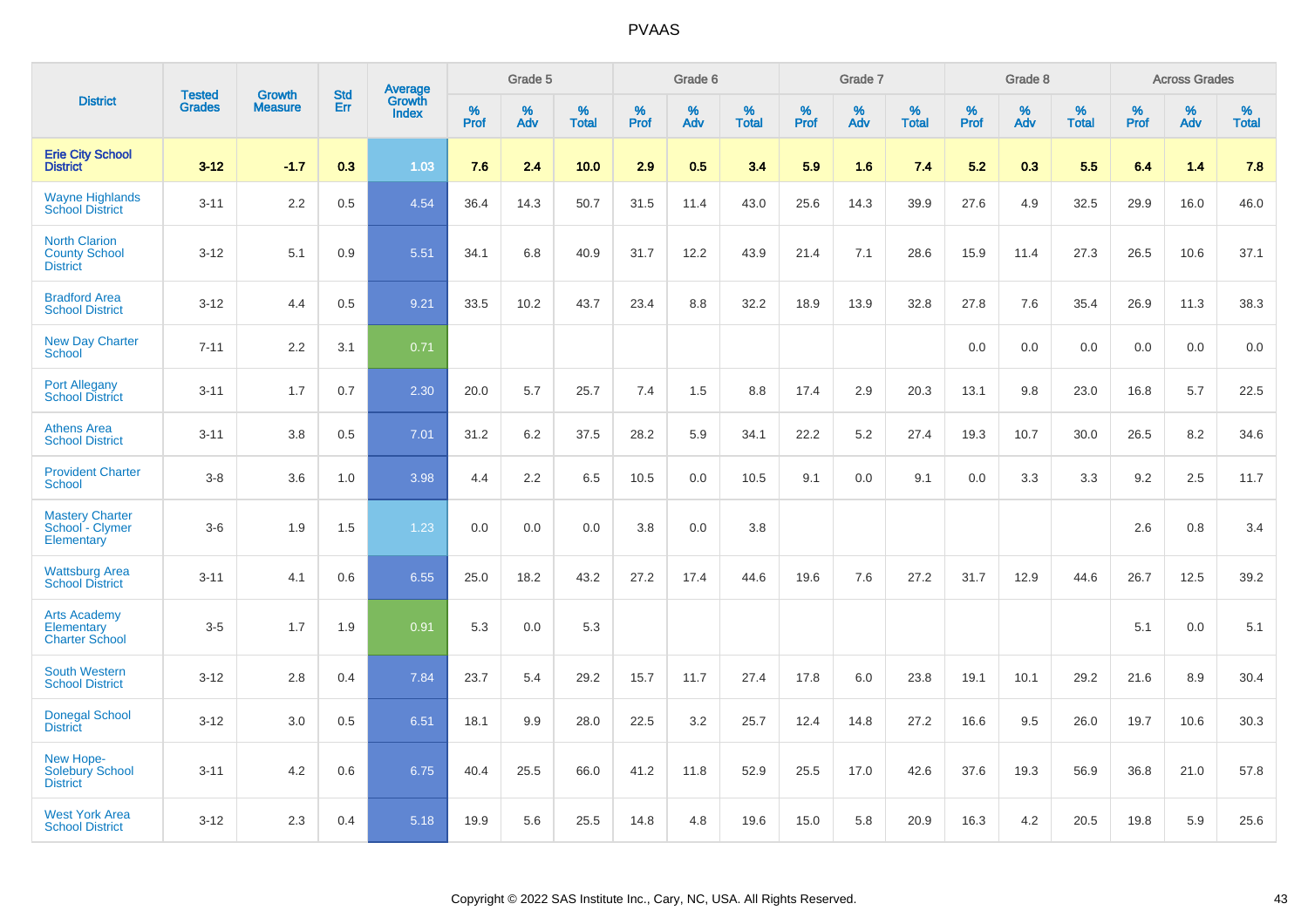|                                                                     |                                |                                 | <b>Std</b> | Average                |                     | Grade 5     |                   |                     | Grade 6     |                   |                     | Grade 7  |                   |                     | Grade 8  |                   |                     | <b>Across Grades</b> |                   |
|---------------------------------------------------------------------|--------------------------------|---------------------------------|------------|------------------------|---------------------|-------------|-------------------|---------------------|-------------|-------------------|---------------------|----------|-------------------|---------------------|----------|-------------------|---------------------|----------------------|-------------------|
| <b>District</b>                                                     | <b>Tested</b><br><b>Grades</b> | <b>Growth</b><br><b>Measure</b> | Err        | Growth<br><b>Index</b> | $\%$<br><b>Prof</b> | $\%$<br>Adv | %<br><b>Total</b> | $\%$<br><b>Prof</b> | $\%$<br>Adv | %<br><b>Total</b> | $\%$<br><b>Prof</b> | %<br>Adv | %<br><b>Total</b> | $\%$<br><b>Prof</b> | %<br>Adv | %<br><b>Total</b> | $\%$<br><b>Prof</b> | $\%$<br>Adv          | %<br><b>Total</b> |
| <b>Erie City School</b><br><b>District</b>                          | $3 - 12$                       | $-1.7$                          | 0.3        | 1.03                   | 7.6                 | 2.4         | 10.0              | 2.9                 | 0.5         | 3.4               | 5.9                 | 1.6      | 7.4               | 5.2                 | 0.3      | 5.5               | 6.4                 | 1.4                  | 7.8               |
| <b>Mountain View</b><br><b>School District</b>                      | $3 - 11$                       | 5.6                             | 0.8        | 7.04                   | 28.3                | 1.7         | 30.0              | 16.3                | 2.0         | 18.4              | 25.9                | 7.4      | 33.3              | 27.1                | 8.5      | 35.6              | 21.4                | 4.2                  | 25.6              |
| <b>Centre Learning</b><br><b>Community</b><br><b>Charter School</b> | $5-8$                          | 4.9                             | 2.0        | 2.45                   |                     |             |                   |                     |             |                   | 25.0                | 12.5     | 37.5              | 0.0                 | 17.6     | 17.6              | 24.1                | 18.5                 | 42.6              |
| <b>Bedford Area</b><br><b>School District</b>                       | $3 - 11$                       | 3.8                             | 0.6        | 7.33                   | 34.4                | 4.2         | 38.7              | 32.2                | 7.8         | 40.0              | 25.4                | 8.8      | 34.2              | 24.2                | 7.8      | 32.0              | 31.3                | 10.5                 | 41.7              |
| <b>Seven Generations</b><br><b>Charter School</b>                   | $3-5$                          | 2.5                             | 2.0        | 1.26                   | 24.3                | 5.4         | 29.7              |                     |             |                   |                     |          |                   |                     |          |                   | 25.6                | 5.6                  | 31.2              |
| <b>Richland School</b><br><b>District</b>                           | $3 - 11$                       | 3.8                             | 0.6        | 6.45                   | 40.8                | 21.4        | 62.1              | 40.4                | 10.6        | 51.1              | 39.8                | 10.9     | 50.8              | 25.5                | 13.2     | 38.7              | 36.6                | 16.5                 | 53.1              |
| Tredyffrin-<br><b>Easttown School</b><br><b>District</b>            | $3 - 10$                       | 1.9                             | 0.4        | 4.37                   | 36.2                | 36.2        | 72.4              | 36.8                | 28.2        | 65.0              | 32.6                | 33.0     | 65.7              | 26.4                | 40.3     | 66.7              | 33.6                | 38.6                 | 72.2              |
| <b>Karns City Area</b><br><b>School District</b>                    | $3 - 11$                       | 3.6                             | 0.6        | 5.98                   | 23.6                | 9.0         | 32.6              | 29.6                | 1.1         | 30.7              | 22.4                | 3.4      | 25.9              | 16.8                | 3.7      | 20.6              | 24.0                | 3.2                  | 27.2              |
| Shanksville-<br><b>Stonycreek School</b><br><b>District</b>         | $3 - 10$                       | 6.4                             | 1.4        | 4.61                   | 28.6                | 0.0         | 28.6              | 25.0                | 4.2         | 29.2              | 20.0                | 5.0      | 25.0              | 22.2                | 0.0      | 22.2              | 26.3                | 1.7                  | 28.0              |
| <b>Mastery Charter</b><br>School John Wister<br>Elementary          | $3-5$                          | 3.9                             | 2.6        | 1.52                   | 5.0                 | 0.0         | 5.0               |                     |             |                   |                     |          |                   |                     |          |                   | 2.9                 | 0.0                  | 2.9               |
| <b>Universal Bluford</b><br><b>Charter School</b>                   | $3-6$                          | 4.8                             | 1.4        | 4.14                   | 4.4                 | 0.0         | 4.4               | 2.7                 | 0.0         | 2.7               |                     |          |                   |                     |          |                   | 4.3                 | 0.0                  | 4.3               |
| <b>Dubois Area</b><br><b>School District</b>                        | $3 - 11$                       | 2.1                             | 0.4        | 5.38                   | 22.4                | 11.0        | 33.3              | 21.6                | 8.3         | 29.9              | 18.7                | 5.9      | 24.5              | 14.1                | 5.2      | 19.4              | 22.6                | 11.7                 | 34.2              |
| Gettysburg<br><b>Montessori Charter</b><br><b>School</b>            | $3-6$                          | 5.4                             | 1.9        | 2.75                   | 19.0                | 19.0        | 38.1              | 11.1                | 0.0         | 11.1              |                     |          |                   |                     |          |                   | 19.2                | 9.6                  | 28.7              |
| <b>Warren County</b><br><b>School District</b>                      | $3 - 11$                       | 2.7                             | 0.4        | 7.14                   | 21.0                | 7.4         | 28.4              | 15.7                | 3.7         | 19.3              | 12.0                | 0.7      | 12.6              | 13.8                | 2.9      | 16.7              | 17.7                | 4.3                  | 22.0              |
| <b>Conneaut School</b><br><b>District</b>                           | $3 - 12$                       | 3.7                             | 0.5        | 6.95                   | 21.8                | 7.5         | 29.3              | 23.8                | 9.8         | 33.6              | 19.4                | 6.7      | 26.1              | 17.9                | 3.4      | 21.4              | 24.4                | 10.4                 | 34.8              |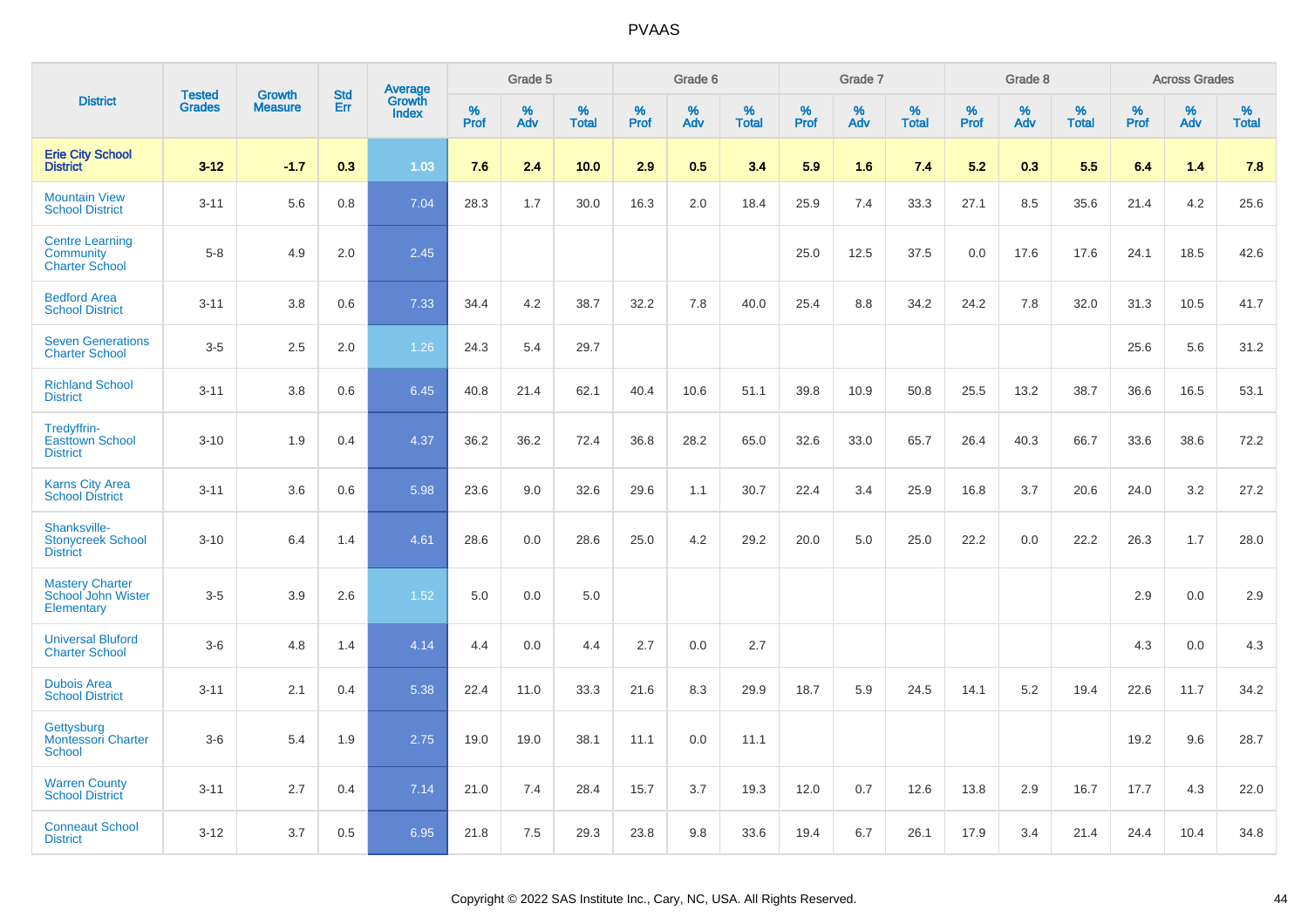|                                                                         |                                |                                 | <b>Std</b> | Average                |              | Grade 5  |                      |           | Grade 6  |                   |           | Grade 7  |                      |           | Grade 8  |                   |           | <b>Across Grades</b> |                   |
|-------------------------------------------------------------------------|--------------------------------|---------------------------------|------------|------------------------|--------------|----------|----------------------|-----------|----------|-------------------|-----------|----------|----------------------|-----------|----------|-------------------|-----------|----------------------|-------------------|
| <b>District</b>                                                         | <b>Tested</b><br><b>Grades</b> | <b>Growth</b><br><b>Measure</b> | Err        | Growth<br><b>Index</b> | $\%$<br>Prof | %<br>Adv | $\%$<br><b>Total</b> | %<br>Prof | %<br>Adv | %<br><b>Total</b> | %<br>Prof | %<br>Adv | $\%$<br><b>Total</b> | %<br>Prof | %<br>Adv | %<br><b>Total</b> | %<br>Prof | %<br>Adv             | %<br><b>Total</b> |
| <b>Erie City School</b><br><b>District</b>                              | $3 - 12$                       | $-1.7$                          | 0.3        | 1.03                   | 7.6          | 2.4      | 10.0                 | 2.9       | 0.5      | 3.4               | 5.9       | 1.6      | 7.4                  | 5.2       | 0.3      | 5.5               | 6.4       | 1.4                  | 7.8               |
| <b>Montour School</b><br><b>District</b>                                | $3 - 11$                       | 5.0                             | 0.4        | 11.10                  | 31.8         | 25.1     | 57.0                 | 30.6      | 24.5     | 55.1              | 26.3      | 30.1     | 56.5                 | 26.6      | 30.6     | 57.3              | 31.2      | 26.8                 | 58.1              |
| <b>Hempfield School</b><br><b>District</b>                              | $3 - 11$                       | 3.5                             | 0.3        | 11.50                  | 32.6         | 14.9     | 47.5                 | 27.8      | 18.0     | 45.8              | 22.6      | 18.5     | 41.1                 | 24.4      | 18.7     | 43.1              | 27.9      | 18.3                 | 46.2              |
| <b>Smethport Area</b><br><b>School District</b>                         | $3 - 12$                       | 7.1                             | 0.8        | 8.76                   | 29.2         | 8.3      | 37.5                 | 24.6      | 8.8      | 33.3              | 16.9      | $6.2\,$  | 23.1                 | 22.6      | 4.8      | 27.4              | 22.1      | 9.4                  | 31.5              |
| <b>Midd-West School</b><br><b>District</b>                              | $3 - 11$                       | 4.5                             | 0.6        | 8.11                   | 29.8         | 11.2     | 41.0                 | 35.1      | 9.9      | 45.0              | 18.2      | 14.1     | 32.3                 | 21.6      | 8.0      | 29.6              | 27.0      | 9.8                  | 36.8              |
| <b>Austin Area School</b><br><b>District</b>                            | $3 - 11$                       | 10.1                            | 1.6        | 6.38                   | 23.1         | 15.4     | 38.5                 | 30.8      | 7.7      | 38.5              | 40.0      | 0.0      | 40.0                 | 31.2      | 0.0      | 31.2              | 26.0      | 6.8                  | 32.9              |
| <b>Easton Arts</b><br>Academy<br>Elementary<br><b>Charter School</b>    | $3-5$                          | 4.8                             | 2.4        | 1.94                   | 4.2          | 16.7     | 20.8                 |           |          |                   |           |          |                      |           |          |                   | 12.6      | 3.9                  | 16.5              |
| <b>Huntingdon Area</b><br><b>School District</b>                        | $3 - 11$                       | 9.5                             | 0.5        | 17.36                  | 23.7         | 13.2     | 36.8                 | 17.8      | 10.2     | 28.0              | 18.0      | 4.3      | 22.3                 | 13.6      | 4.8      | 18.4              | 19.7      | 9.1                  | 28.8              |
| <b>Shikellamy School</b><br><b>District</b>                             | $3 - 10$                       | 2.8                             | 0.4        | 6.42                   | 24.3         | 11.4     | 35.7                 | 18.3      | 8.4      | 26.7              | 18.0      | 7.7      | 25.8                 | 11.5      | 7.8      | 19.3              | 21.2      | 9.8                  | 31.0              |
| <b>Lehighton Area</b><br><b>School District</b>                         | $3 - 11$                       | 3.8                             | 0.5        | 7.54                   | 23.0         | 5.9      | 29.0                 | 26.0      | 4.1      | 30.1              | 12.0      | 5.7      | 17.7                 | 14.7      | 1.8      | 16.6              | 23.4      | 5.4                  | 28.8              |
| <b>Central Columbia</b><br><b>School District</b>                       | $3 - 12$                       | 3.8                             | 0.5        | 7.42                   | 30.5         | 25.2     | 55.6                 | 28.2      | 25.2     | 53.3              | 32.6      | 14.9     | 47.5                 | 30.6      | 20.1     | 50.7              | 32.6      | 22.1                 | 54.7              |
| <b>Warwick School</b><br><b>District</b>                                | $3 - 11$                       | 4.0                             | 0.4        | 10.87                  | 35.6         | 9.6      | 45.2                 | 30.7      | 6.4      | 37.0              | 22.5      | 7.2      | 29.7                 | 13.2      | 3.6      | 16.8              | 25.6      | 9.8                  | 35.4              |
| <b>Upper Saint Clair</b><br><b>School District</b>                      | $3 - 11$                       | 3.0                             | 0.4        | 7.98                   | 36.3         | 35.5     | 71.8                 | 40.8      | 27.3     | 68.1              | 33.3      | 35.5     | 68.8                 | 31.1      | 30.4     | 61.5              | 36.7      | 35.6                 | 72.3              |
| <b>Bangor Area</b><br><b>School District</b>                            | $3 - 12$                       | 4.2                             | 0.5        | 8.44                   | 20.3         | 24.8     | 45.1                 | 26.7      | 14.0     | 40.7              | 20.4      | 13.6     | 34.0                 | 23.2      | 6.0      | 29.1              | 27.2      | 17.9                 | 45.2              |
| West Philadelphia<br>Achievement<br>Charter<br><b>Elementary School</b> | $3-5$                          | 4.2                             | 1.6        | 2.63                   | 6.7          | 0.0      | 6.7                  |           |          |                   |           |          |                      |           |          |                   | 2.8       | 0.5                  | 3.2               |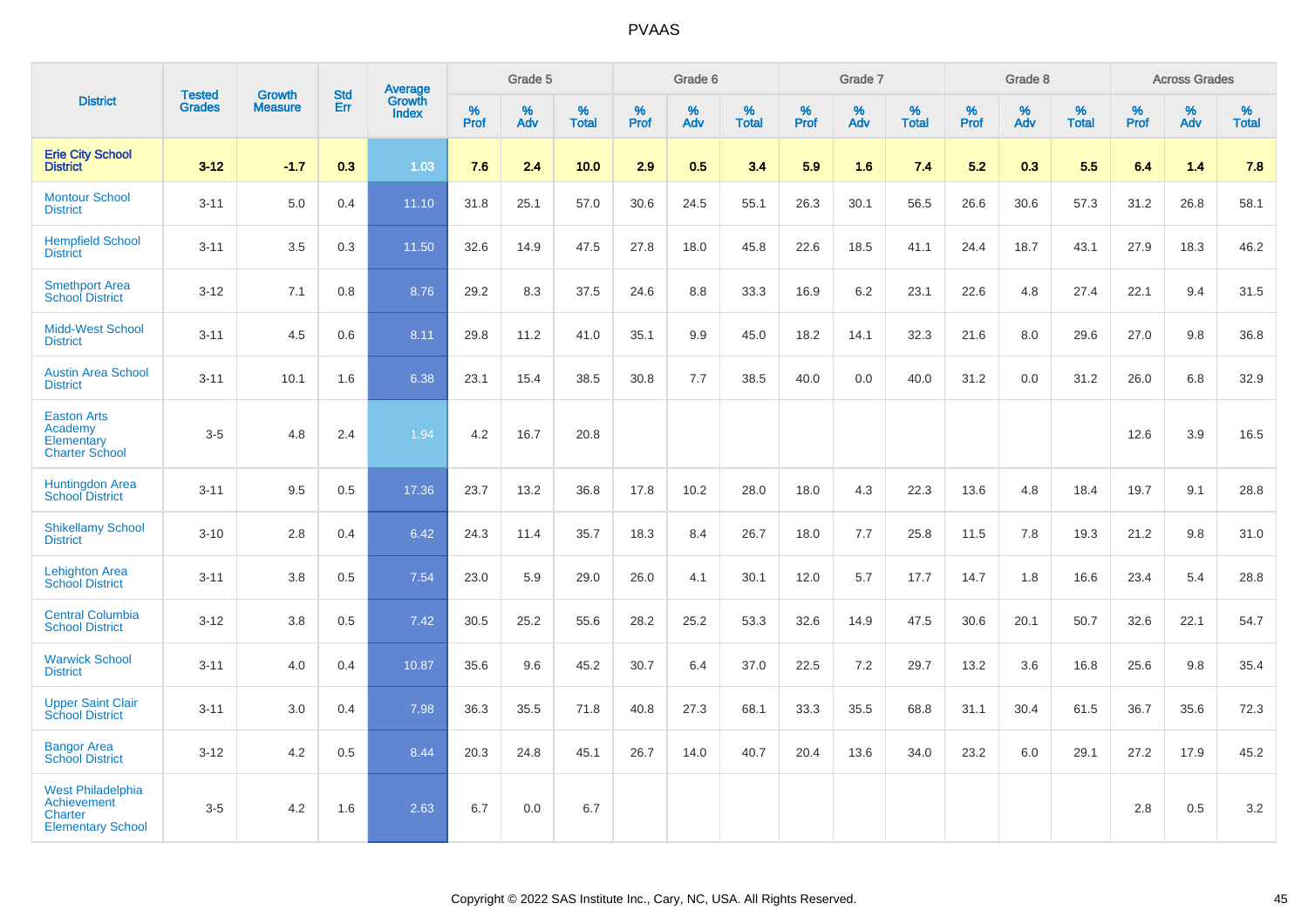|                                                                   | <b>Tested</b> | <b>Growth</b>  | <b>Std</b> | Average                       |           | Grade 5  |                   |           | Grade 6  |                   |           | Grade 7  |                   |           | Grade 8  |                   |           | <b>Across Grades</b> |                   |
|-------------------------------------------------------------------|---------------|----------------|------------|-------------------------------|-----------|----------|-------------------|-----------|----------|-------------------|-----------|----------|-------------------|-----------|----------|-------------------|-----------|----------------------|-------------------|
| <b>District</b>                                                   | <b>Grades</b> | <b>Measure</b> | Err        | <b>Growth</b><br><b>Index</b> | %<br>Prof | %<br>Adv | %<br><b>Total</b> | %<br>Prof | %<br>Adv | %<br><b>Total</b> | %<br>Prof | %<br>Adv | %<br><b>Total</b> | %<br>Prof | %<br>Adv | %<br><b>Total</b> | %<br>Prof | %<br>Adv             | %<br><b>Total</b> |
| <b>Erie City School</b><br><b>District</b>                        | $3 - 12$      | $-1.7$         | 0.3        | 1.03                          | 7.6       | 2.4      | 10.0              | 2.9       | 0.5      | 3.4               | 5.9       | 1.6      | 7.4               | 5.2       | 0.3      | 5.5               | 6.4       | 1.4                  | 7.8               |
| <b>Esperanza</b><br><b>Academy Charter</b><br><b>School</b>       | $4 - 11$      | 2.8            | 0.5        | 5.89                          |           |          |                   | 1.5       | 0.0      | 1.5               | 4.2       | 0.0      | 4.2               | 0.5       | 0.0      | 0.5               | 1.8       | 0.0                  | 1.8               |
| <b>Chester</b><br>Community<br><b>Charter School</b>              | $3 - 8$       | 3.5            | 0.6        | 6.06                          | 0.7       | 0.7      | 1.5               | 3.6       | 0.0      | 3.6               | 3.2       | 1.1      | 4.3               | 2.6       | 0.0      | 2.6               | 2.1       | 0.4                  | 2.5               |
| <b>Blacklick Valley</b><br><b>School District</b>                 | $3 - 11$      | 8.2            | 1.0        | 8.15                          | 24.1      | 6.9      | 31.0              | 34.2      | 10.5     | 44.7              | 16.7      | 0.0      | 16.7              | 14.3      | 4.8      | 19.0              | 22.6      | 9.5                  | 32.1              |
| <b>Saucon Valley</b><br><b>School District</b>                    | $3 - 11$      | 6.7            | 0.5        | 12.55                         | 32.0      | 25.4     | 57.4              | 33.6      | 11.0     | 44.5              | 31.1      | 12.1     | 43.2              | 32.8      | 16.0     | 48.8              | 31.2      | 18.8                 | 50.0              |
| <b>Universal Daroff</b><br><b>Charter School</b>                  | $3 - 8$       | 6.1            | 0.8        | 7.55                          | 1.6       | 1.6      | 3.2               | 0.0       | 0.0      | 0.0               | 2.2       | 0.0      | 2.2               | 3.6       | 0.0      | 3.6               | 2.2       | 0.3                  | 2.5               |
| <b>Bucks County</b><br><b>Montessori Charter</b><br><b>School</b> | $3-6$         | 9.5            | 1.8        | 5.15                          | 16.1      | 25.8     | 41.9              | 42.9      | 28.6     | 71.4              |           |          |                   |           |          |                   | 33.0      | 29.8                 | 62.8              |
| <b>Otto-Eldred School</b><br><b>District</b>                      | $3 - 11$      | 7.8            | 0.9        | 8.33                          | 23.8      | 28.6     | 52.4              | 45.0      | 12.5     | 57.5              | 20.0      | 15.6     | 35.6              | 25.0      | 6.2      | 31.2              | 28.3      | 13.9                 | 42.2              |
| <b>Vida Charter</b><br><b>School</b>                              | $3-6$         | 10.1           | 1.8        | 5.60                          | 23.1      | 19.2     | 42.3              | 16.7      | 11.1     | 27.8              |           |          |                   |           |          |                   | 20.4      | 7.8                  | 28.2              |
| <b>Lewisburg Area</b><br><b>School District</b>                   | $3 - 11$      | 6.7            | 0.6        | 12.13                         | 33.6      | 28.3     | 62.0              | 40.0      | 24.2     | 64.2              | 33.1      | 29.4     | 62.5              | 17.9      | 31.3     | 49.2              | 31.0      | 30.1                 | 61.1              |
| <b>Conestoga Valley</b><br><b>School District</b>                 | $3 - 11$      | 4.8            | 0.4        | 12.76                         | 21.3      | 12.6     | 33.8              | 24.9      | 7.7      | 32.7              | 20.4      | 14.0     | 34.4              | 23.0      | 13.5     | 36.5              | 24.2      | 13.5                 | 37.8              |
| <b>Homer-Center</b><br><b>School District</b>                     | $3 - 11$      | 10.3           | 0.8        | 13.11                         | 31.8      | 17.5     | 49.2              | 36.4      | 4.6      | 40.9              | 20.3      | 0.0      | 20.3              | 26.9      | 13.4     | 40.3              | 27.6      | 7.4                  | 35.0              |
| <b>Cumberland Valley</b><br><b>School District</b>                | $3 - 12$      | 3.8            | 0.2        | 15.85                         | 33.5      | 27.3     | 60.8              | 31.4      | 13.8     | 45.2              | 29.0      | 18.7     | 47.6              | 26.6      | 12.4     | 39.0              | 30.7      | 22.4                 | 53.2              |
| <b>Lower Merion</b><br><b>School District</b>                     | $3 - 11$      | 3.3            | 0.3        | 12.62                         | 27.6      | 48.2     | 75.8              | 31.4      | 37.3     | 68.6              | 33.9      | 31.3     | 65.2              | 33.0      | 28.3     | 61.3              | 31.2      | 40.9                 | 72.2              |
| <b>Circle Of Seasons</b><br><b>Charter School</b>                 | $3 - 8$       | 12.3           | 1.2        | 10.35                         | 20.0      | 5.7      | 25.7              | 16.7      | 6.7      | 23.3              | 25.0      | 11.1     | 36.1              |           |          |                   | 20.9      | 7.9                  | 28.8              |